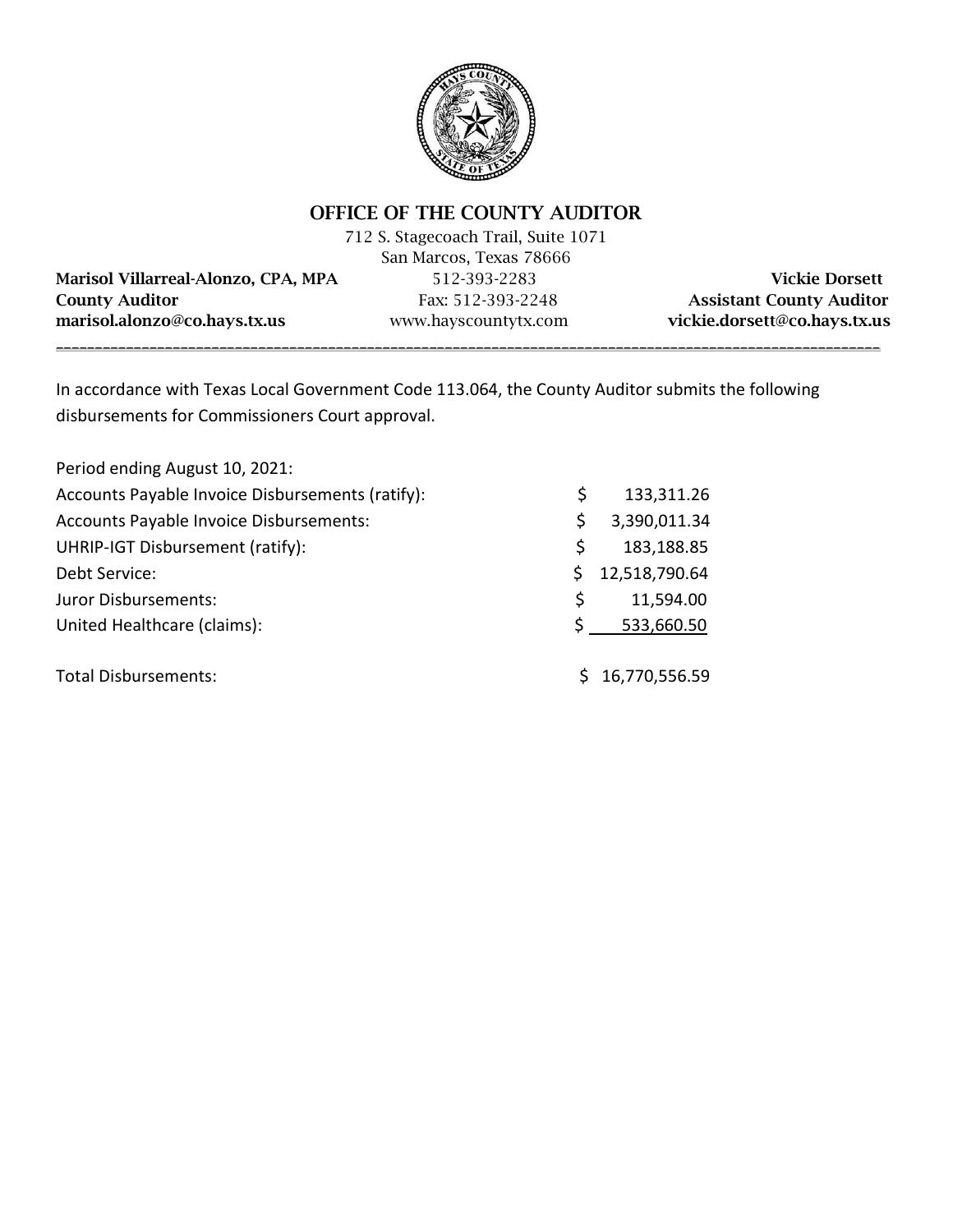| Hays County Disbursements Report<br>Fund Requirements for Fund 001 - General Fund<br>Disbursement Date 8/3/2021 to 8/10/2021 |                     |                             |                   |                                                            |  |
|------------------------------------------------------------------------------------------------------------------------------|---------------------|-----------------------------|-------------------|------------------------------------------------------------|--|
| Department<br>Vendor                                                                                                         | <b>Invoice Date</b> | <b>GL Account</b><br>Number | Expense<br>Amount | Description                                                |  |
| HALFF ASSOCIATES, INC.                                                                                                       | 6/14/2021           | 0011300154                  | \$1,520.00        | PROJ MGMT:HAYS CO/PARK BOND PROGRAM<br><b>DEVELOPMENT</b>  |  |
| HALFF ASSOCIATES, INC.                                                                                                       | 6/14/2021           | 0011300154                  | \$2,020.00        | PROJ MGMT: HAYS CO/PARK BOND PROGRAM<br><b>DEVELOPMENT</b> |  |
| HALFF ASSOCIATES, INC.                                                                                                       | 7/26/2021           | 0011300154                  | \$8.645.00        | PROJ MGMT: HAYS CO/PARK BOND PROGRAM<br><b>DEVELOPMENT</b> |  |
| HALFF ASSOCIATES, INC.                                                                                                       | 7/26/2021           | 0011300154                  | \$5.145.00        | PROJ MGMT: HAYS CO/PARK BOND PROGRAM                       |  |
| <b>HAYS CISD</b>                                                                                                             | 7/30/2021           | 0012010686                  | \$100.00          | <b>DEVELOPMENT</b><br>RESTITUTION:PID 10212                |  |
| MACKEY, BETTY                                                                                                                | 2/27/2019           | 0012010002                  | \$2,582.87        | UNCLAIMED FUNDS: TREAS                                     |  |
| MCCREARY, VESELKA, BRAGG & ALLEN, PC                                                                                         | 8/3/2021            | 0012010110                  | \$6,974.39        | JUL 21 CC/DC/JP'S DELINQUENT COLLECTIONS                   |  |
| PEDERNALES ELECTRIC COOPERATIVE, INC.                                                                                        | 7/27/2021           | 0011200001                  | \$232.71          | <b>ELEC SVC:119306</b>                                     |  |
| <b>TEXAS STATE COMPTROLLER</b>                                                                                               | 7/30/2021           | 0012205123                  | \$270.00          | QTR II - 2021 HOME VISITING PROGRAM: TREAS                 |  |
| Total -                                                                                                                      |                     |                             | \$27,489.97       |                                                            |  |
| 000 - Non-Departmental                                                                                                       |                     |                             |                   |                                                            |  |
| FEDERAL DISCRETIONARY FUND                                                                                                   | 7/26/2021           | 001000004630                | \$1,436.36        | EQUITABLE SHARING ADJ FROM GEN FUND AUD                    |  |
| HEB CORP #243                                                                                                                | 12/31/2020          | 001000004101                | \$14,579.50       | CH 381 ECONOMIC DEVELOPMENT INCENTIVE                      |  |
| HEB CORP #243                                                                                                                | 12/31/2020          | 001000004101                | \$16,128.55       | CH 381 ECONOMIC DEVELOPMENT INCENTIVE                      |  |
| HEB CORP #243                                                                                                                | 12/31/2020          | 001000004101                | \$16,280.57       | CH 381 ECONOMIC DEVELOPMENT INCENTIVE                      |  |
| Total 000 - Non-Departmental                                                                                                 |                     |                             | \$48,424.98       |                                                            |  |
| 600 - County Judge                                                                                                           |                     |                             |                   |                                                            |  |
| <b>AT&amp;T MOBILITY</b>                                                                                                     | 6/19/2021           | 001600005489                | \$91.68           | WIRELESS SVC:287284157667X06272021                         |  |
| COLLINS, ANITA                                                                                                               | 7/20/2021           | 001600005551                | \$131.50          | REIMB FOR REG FEE:CO JUDGE                                 |  |
| COLLINS, ANITA                                                                                                               | 7/30/2021           | 001600005213                | \$88.90           | REIMB FOR DIGITAL ACCESS TO NEWSPAPER:CO<br>JUDGE          |  |
| OFFICE DEPOT, INC.                                                                                                           | 7/12/2021           | 001600005212                | \$22.00           | <b>SCREEN</b><br>CLEANER/TAPE/RUBBERBANDS/LABELS/STAMPS:   |  |
| OFFICE DEPOT, INC.                                                                                                           | 7/12/2021           | 001600005211                | \$18.62           | SCREEN<br>CLEANER/TAPE/RUBBERBANDS/LABELS/STAMPS:          |  |
| OFFICE DEPOT, INC.                                                                                                           | 7/12/2021           | 001600005211                | \$12.79           | <b>SCREEN</b><br>CLEANER/TAPE/RUBBERBANDS/LABELS/STAMPS:   |  |
| <b>XEROX CORPORATION</b>                                                                                                     | 7/1/2021            | 001600005473                | \$10.00           | JUL 21 COPIER PRINT SVC COMPONENT<br>FEE:MX4499151         |  |
| <b>XEROX CORPORATION</b>                                                                                                     | 7/1/2021            | 001600005473                | \$187.34          | MX4499151 COPIER:CO JUDGE                                  |  |
| Total 600 - County Judge                                                                                                     |                     |                             | \$562.83          |                                                            |  |
| 602 - Commissioner Pct 2                                                                                                     |                     |                             |                   |                                                            |  |
| <b>FRONTIER COMMUNICATIONS</b>                                                                                               | 7/19/2021           | 001602005489                | \$371.25          | TELEPHONE/LONG DISTANCE/INTERNET:COMM 2                    |  |
| RICOH USA, INC.                                                                                                              | 7/7/2021            | 001602005473                | \$41.03           | <b>JUL 21 LEASE:292291</b>                                 |  |
| Total 602 - Commissioner Pct 2                                                                                               |                     |                             | \$412.28          |                                                            |  |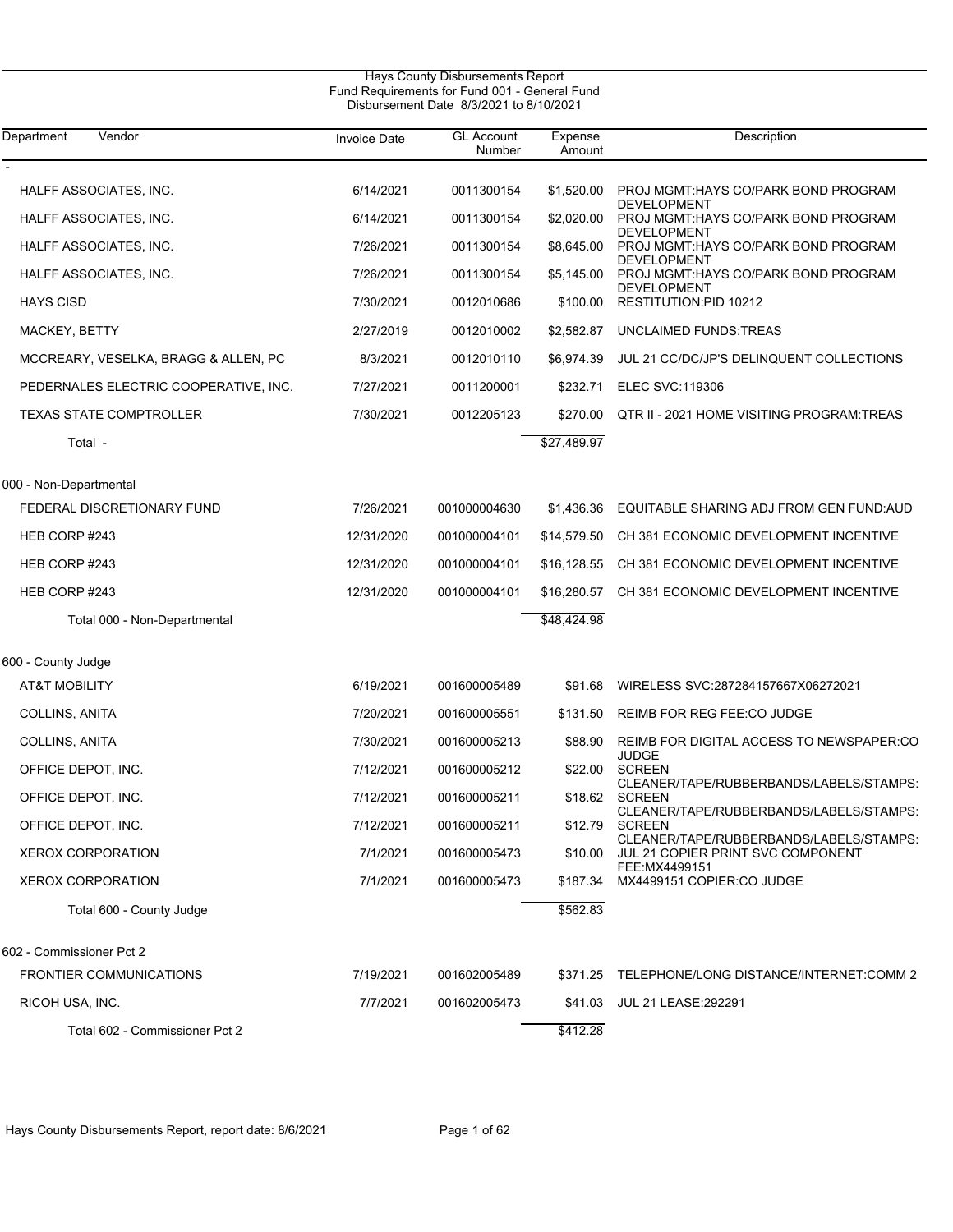|                                               |                     | Hays County Disbursements Report<br>Fund Requirements for Fund 001 - General Fund<br>Disbursement Date 8/3/2021 to 8/10/2021 |                   |                                           |  |
|-----------------------------------------------|---------------------|------------------------------------------------------------------------------------------------------------------------------|-------------------|-------------------------------------------|--|
| Vendor<br>Department                          | <b>Invoice Date</b> | <b>GL Account</b><br>Number                                                                                                  | Expense<br>Amount | Description                               |  |
| 604 - Commissioner Pct 4                      |                     |                                                                                                                              |                   |                                           |  |
| <b>AT&amp;T MOBILITY</b>                      | 6/19/2021           | 001604005489                                                                                                                 | \$45.88           | WIRELESS SVC:287284157667X06272021        |  |
| HALL, SARAH                                   | 7/19/2021           | 001604005551                                                                                                                 | \$275.00          | REIMB FOR REG FEE: WALT SMITH             |  |
| Total 604 - Commissioner Pct 4                |                     |                                                                                                                              | \$320.88          |                                           |  |
| 606 - Auditor                                 |                     |                                                                                                                              |                   |                                           |  |
| <b>XEROX CORPORATION</b>                      | 7/1/2021            | 001606005473                                                                                                                 | \$232.94          | MX4499122 COPIER:AUD                      |  |
| <b>XEROX CORPORATION</b>                      | 7/1/2021            | 001606005473                                                                                                                 | \$10.00           | JUL 21 COPIER PRINT SVC COMPONENT         |  |
| Total 606 - Auditor                           |                     |                                                                                                                              | \$242.94          | FEE:MX4499122                             |  |
| 607 - District Attorney                       |                     |                                                                                                                              |                   |                                           |  |
| AMAZON CAPITAL SERVICES                       | 7/22/2021           | 001607005202                                                                                                                 | \$51.98           | <b>FLASHDRIVES:DA</b>                     |  |
| AMAZON CAPITAL SERVICES                       | 7/22/2021           | 001607005211                                                                                                                 | \$3.55            | <b>FLASHDRIVES/FILE FOLDERS:DA</b>        |  |
| AMAZON CAPITAL SERVICES                       | 7/22/2021           | 001607005211                                                                                                                 | (\$4.32)          | <b>RETURN SHIPPING:DA</b>                 |  |
| AMAZON CAPITAL SERVICES                       | 7/22/2021           | 001607005202                                                                                                                 | \$25.99           | FLASHDRIVES/FILE FOLDERS:DA               |  |
| AMAZON CAPITAL SERVICES                       | 7/22/2021           | 001607005202                                                                                                                 | \$3.54            | <b>FLASHDRIVES/FILE FOLDERS:DA</b>        |  |
| AMAZON CAPITAL SERVICES                       | 7/22/2021           | 001607005202                                                                                                                 | $(\$4.32)$        | <b>RETURN SHIPPING:DA</b>                 |  |
| AMAZON CAPITAL SERVICES                       | 7/22/2021           | 001607005211                                                                                                                 | \$23.13           | FLASHDRIVES/FILE FOLDERS:DA               |  |
| <b>AT&amp;T MOBILITY</b>                      | 7/19/2021           | 001607005489                                                                                                                 | \$184.79          | WIRELESS SVC:287284529565X07272021        |  |
| <b>AT&amp;T MOBILITY</b>                      | 7/2/2021            | 001607005489                                                                                                                 | \$512.96          | WIRELESS SVC:287025248275X07102021        |  |
| <b>CARD SERVICE CENTER</b>                    | 7/22/2021           | 001607005213                                                                                                                 | \$260.00          | TX CRIMINAL PATTERN JURY CHARGES BOOKS:DA |  |
| DELL MARKETING, L.P.                          |                     | 7/19/2021 001607005712400                                                                                                    | \$1,168.29        | LAPTOP/CASE:DA                            |  |
| DELL MARKETING, L.P.                          |                     | 7/19/2021 001607005712400                                                                                                    | \$34.64           | LAPTOP/CASE:DA                            |  |
| DELL MARKETING, L.P.                          | 7/19/2021           | 001607005202                                                                                                                 |                   | \$40.41 LAPTOP/CASE:DA                    |  |
| DELL MARKETING, L.P.                          | 7/19/2021           | 001607005202                                                                                                                 |                   | \$170.79 LAPTOP/CASE:DA                   |  |
| <b>ENTERPRISE FM TRUST</b>                    | 7/3/2021            | 001607005475                                                                                                                 |                   | \$675.85 JUL 21 VEH LEASES:DA             |  |
| <b>ENTERPRISE FM TRUST</b>                    | 7/3/2021            | 001607005413                                                                                                                 |                   | \$117.14 JUL 21 MTC FEES:DA               |  |
| <b>ENTERPRISE FM TRUST</b>                    | 6/3/2021            | 001607005475                                                                                                                 |                   | \$675.85 JUN 21 VEH LEASES:DA             |  |
| <b>ENTERPRISE FM TRUST</b>                    | 6/3/2021            | 001607005413                                                                                                                 | \$117.14          | JUN 21 MTC FEES:DA                        |  |
| ENTERPRISE LEASING COMPANY OF HOUSTON         | 7/13/2021           | 001607005435                                                                                                                 | \$98.69           | WITNESS CAR RENTAL:DA                     |  |
| <b>FEDEX OFFICE</b>                           | 7/15/2021           | 001607005212                                                                                                                 | \$87.66           | SHIPPING CHGS:DA                          |  |
| <b>FUELMAN</b>                                | 7/26/2021           | 001607005271                                                                                                                 |                   | \$625.68 FUEL:DA                          |  |
| NOTARY PUBLIC UNDERWRITERS AGENCY OF<br>TEXAS | 7/13/2021           | 001607005302                                                                                                                 | \$105.00          | NOTARY PKG: AMANDA CALVERT                |  |
| NOTARY PUBLIC UNDERWRITERS AGENCY OF<br>TEXAS | 7/13/2021           | 001607005302                                                                                                                 | \$7.00            | NOTARY PKG:AMANDA CALVERT                 |  |
| OFFICE DEPOT, INC.                            | 7/14/2021           | 001607005202                                                                                                                 | \$35.59           | USB FLASHDRIVES:DA                        |  |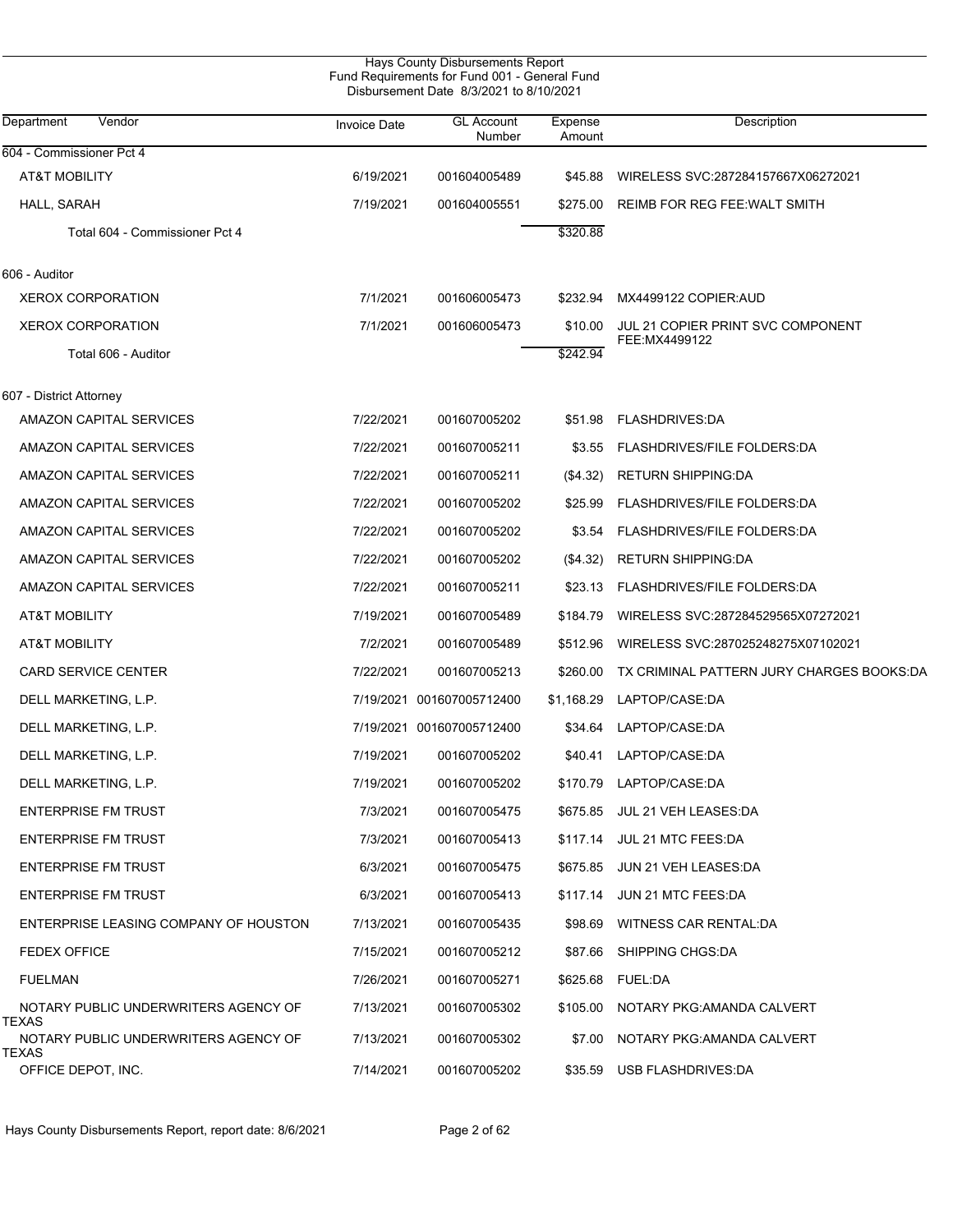| Hays County Disbursements Report<br>Fund Requirements for Fund 001 - General Fund<br>Disbursement Date 8/3/2021 to 8/10/2021 |                     |                             |                   |                                                           |  |  |
|------------------------------------------------------------------------------------------------------------------------------|---------------------|-----------------------------|-------------------|-----------------------------------------------------------|--|--|
| Vendor<br>Department                                                                                                         | <b>Invoice Date</b> | <b>GL Account</b><br>Number | Expense<br>Amount | Description                                               |  |  |
| OFFICE DEPOT, INC.                                                                                                           | 7/14/2021           | 001607005211                | \$30.79           | <b>FOLDERS:DA</b>                                         |  |  |
| OFFICE DEPOT, INC.                                                                                                           | 7/21/2021           | 001607005212                | \$110.00          | POSTAGE STAMPS:DA                                         |  |  |
| OFFICE DEPOT, INC.                                                                                                           | 7/14/2021           | 001607005211                | \$185.00          | OFFICE SUPPLIES:DA                                        |  |  |
| OFFICE DEPOT, INC.                                                                                                           | 7/14/2021           | 001607005211                | \$48.80           | OFFICE SUPPLIES:DA                                        |  |  |
| OFFICE DEPOT, INC.                                                                                                           | 7/14/2021           | 001607005211                | \$43.10           | OFFICE SUPPLIES:DA                                        |  |  |
| OFFICE DEPOT, INC.                                                                                                           | 7/15/2021           | 001607005211                | \$43.77           | <b>HIGHLIGHTERS:DA</b>                                    |  |  |
| OFFICE DEPOT, INC.                                                                                                           | 7/14/2021           | 001607005211                | \$31.98           | OFFICE SUPPLIES:DA                                        |  |  |
| OFFICE DEPOT, INC.                                                                                                           | 7/16/2021           | 001607005202                | \$59.97           | USB FLASHDRIVES:DA                                        |  |  |
| OFFICE DEPOT, INC.                                                                                                           | 7/13/2021           | 001607005202                | \$43.69           | USB FLASHDRIVES:DA                                        |  |  |
| OFFICE DEPOT, INC.                                                                                                           | 7/9/2021            | 001607005211                | \$13.99           | <b>WALL SIGN:DA</b>                                       |  |  |
| OFFICE DEPOT, INC.                                                                                                           | 7/16/2021           | 001607005211                | \$43.99           | <b>GEL MOUSE PAD:DA</b>                                   |  |  |
| OFFICE DEPOT, INC.                                                                                                           | 7/16/2021           | 001607005211                | \$101.94          | <b>KEYBOARD WRIST RESTS:DA</b>                            |  |  |
| RICOH USA, INC.                                                                                                              | 7/7/2021            | 001607005473                | \$349.75          | <b>JUL 21 LEASE: 292291</b>                               |  |  |
| SIGNATURE SCIENCE, LLC                                                                                                       | 7/16/2021           | 001607005436                | \$1,500.00        | PROF SVCS:CRIMINAL INVESTIGATION HCSO-<br>181412171841217 |  |  |
| SIGNATURE SCIENCE, LLC                                                                                                       | 7/16/2021           | 001607005436                | \$62.04           | PROF SVCS:CRIMINAL INVESTIGATION HCSO-<br>181412171841217 |  |  |
| <b>TEXAS DISTRICT &amp; COUNTY ATTORNEYS</b><br>ASSOCIATION                                                                  | 7/6/2021            | 001607005551                | \$350.00          | <b>REG FEE:SHEA UMPHREY</b>                               |  |  |
| <b>TXTAG CSC</b>                                                                                                             | 7/26/2021           | 001607005501                | \$15.95           | <b>TOLL CHGS:DA</b>                                       |  |  |
| <b>TXTAG CSC</b>                                                                                                             | 7/26/2021           | 001607005501                | \$1.15            | <b>MAILING FEE:DA</b>                                     |  |  |
| <b>WINGATE BY WYNDHAM</b>                                                                                                    | 7/14/2021           | 001607005435                | \$204.70          | LODGING FOR WITNESS:DA                                    |  |  |
| <b>XEROX CORPORATION</b>                                                                                                     | 7/1/2021            | 001607005412                | \$6.05            | PRINTER SVC FEE: CNB9R84728                               |  |  |
| <b>XEROX CORPORATION</b>                                                                                                     | 7/1/2021            | 001607005473                | \$305.11          | EX9667279 COPIER:DA                                       |  |  |
| <b>XEROX CORPORATION</b>                                                                                                     | 7/1/2021            | 001607005412                | \$6.05            | PRINTER SVC:CNB9S13944                                    |  |  |
| <b>XEROX CORPORATION</b>                                                                                                     | 7/1/2021            | 001607005412                |                   | \$6.33 SUPPLY FEE:CNB9S13944                              |  |  |
| <b>XEROX CORPORATION</b>                                                                                                     | 7/1/2021            | 001607005473                | \$10.00           | JUL 21 COPIER PRINT SVC COMPONENT<br>FEE:EX9667279        |  |  |
| <b>XEROX CORPORATION</b>                                                                                                     | 7/1/2021            | 001607005412                | \$6.05            | PRINTER SVC FEE: VNB3F12238                               |  |  |
| Total 607 - District Attorney                                                                                                |                     |                             | \$8,597.23        |                                                           |  |  |
| 608 - District Court                                                                                                         |                     |                             |                   |                                                           |  |  |
| ANDREADIS, KLEON                                                                                                             |                     | 7/19/2021 001608005440428   |                   | \$575.00 FEL:202564D                                      |  |  |
| CAINE, ROBERT                                                                                                                |                     | 7/20/2021 001608005440174   |                   | \$1,250.00 FEL:CR193603C                                  |  |  |
| CAINE, ROBERT                                                                                                                |                     | 7/6/2021 001608005304274    |                   | \$74.03 FEL:CR170881                                      |  |  |
| CAINE, ROBERT                                                                                                                |                     | 7/6/2021 001608005440174    |                   | \$6,000.00 FEL:CR170881                                   |  |  |
| <b>CARD SERVICE CENTER</b>                                                                                                   | 7/27/2021           | 001608005306                | \$144.71          | PLASTICWARE/SWEETNER FOR JURORS:DIST CT                   |  |  |
| CASA OF CENTRAL TEXAS                                                                                                        | 6/23/2021           | 001608005306                |                   | \$378.00 DIST CT JUROR DONATIONS                          |  |  |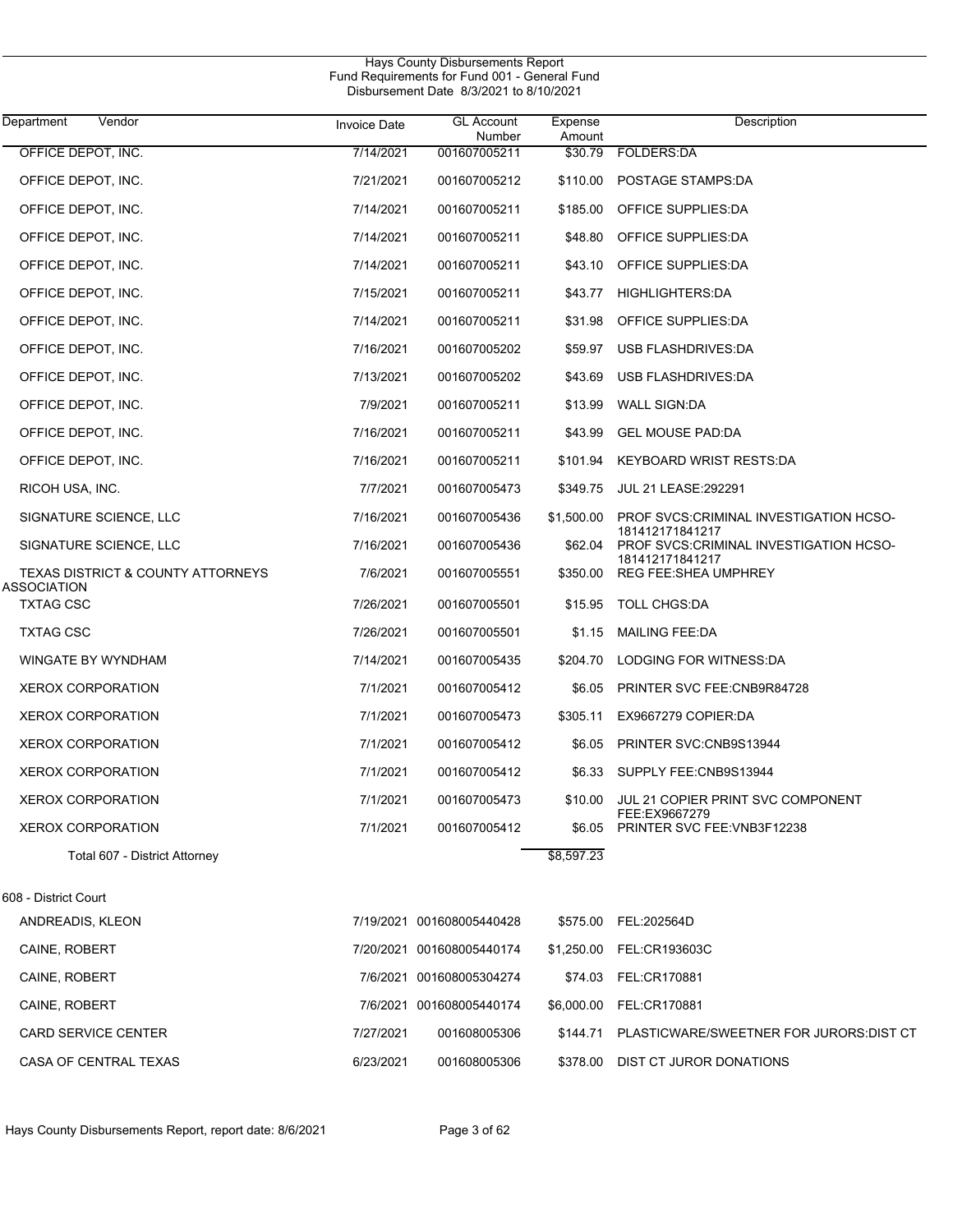$\overline{\phantom{0}}$ 

| Department<br>Vendor                            | <b>Invoice Date</b> | <b>GL Account</b><br>Number | Expense<br>Amount | Description                      |
|-------------------------------------------------|---------------------|-----------------------------|-------------------|----------------------------------|
| <b>CASA OF CENTRAL TEXAS</b>                    | 6/23/2021           | 001608005306                | \$54.00           | <b>DIST CT JUROR DONATIONS</b>   |
| CASA OF CENTRAL TEXAS                           | 7/15/2021           | 001608005306                | \$30.00           | DIST CT JUROR DONATIONS          |
| CASA OF CENTRAL TEXAS                           | 6/22/2021           | 001608005306                | \$42.00           | DIST CT JUROR DONATIONS          |
| CASA OF CENTRAL TEXAS                           | 6/22/2021           | 001608005306                | \$46.00           | DIST CT JUROR DONATIONS          |
| CASA OF CENTRAL TEXAS                           | 6/22/2021           | 001608005306                | \$18.00           | DIST CT JUROR DONATIONS          |
| CASA OF CENTRAL TEXAS                           | 7/15/2021           | 001608005306                | \$24.00           | DIST CT JUROR DONATIONS          |
| CASA OF CENTRAL TEXAS                           | 7/15/2021           | 001608005306                | \$172.00          | DIST CT JUROR DONATIONS          |
| CASA OF CENTRAL TEXAS                           | 6/23/2021           | 001608005306                | \$12.00           | DIST CT JUROR DONATIONS          |
| CASA OF CENTRAL TEXAS                           | 6/18/2021           | 001608005306                | \$18.00           | DIST CT JUROR DONATIONS          |
| CASA OF CENTRAL TEXAS                           | 7/15/2021           | 001608005306                | \$30.00           | DIST CT JUROR DONATIONS          |
| CASA OF CENTRAL TEXAS                           | 6/22/2021           | 001608005306                | \$24.00           | DIST CT JUROR DONATIONS          |
| CASA OF CENTRAL TEXAS                           | 6/22/2021           | 001608005306                | \$3.00            | DIST CT JUROR DONATIONS          |
| CASA OF CENTRAL TEXAS                           | 6/22/2021           | 001608005306                | \$92.00           | DIST CT JUROR DONATIONS          |
| CASA OF CENTRAL TEXAS                           | 6/25/2021           | 001608005306                | \$24.00           | DIST CT JUROR DONATIONS          |
| CASA OF CENTRAL TEXAS                           | 6/22/2021           | 001608005306                | \$6.00            | DIST CT JUROR DONATIONS          |
| CASA OF CENTRAL TEXAS                           | 6/22/2021           | 001608005306                | \$86.00           | DIST CT JUROR DONATIONS          |
| CLAUDER, J.                                     |                     | 7/15/2021 001608005440453   | \$750.00          | FEL:CR201873E                    |
| CLAUDER, J.                                     |                     | 7/15/2021 001608005440453   |                   | \$1,000.00 FEL:CR190383E         |
| <b>COMAL COUNTY TREASURER</b>                   | 7/7/2021            | 001608005403                | \$18,063.50       | DIST CT ADMIN BUDGET:2ND QTR     |
| EXECUTIVE INVESTIGATIONS, LLC.                  |                     | 7/14/2021 001608005440428   | \$3,050.00        | FEL:INVESTIGATIVE SVCS CR190238D |
| GALLANT COMPUTER INVESTIGATIVE SERVICES.<br>LLC |                     | 7/7/2021 001608005304274    | \$3,000.00        | FEL:CR201249C                    |
| <b>GARCIA, NEFTALY</b>                          | 5/12/2021           | 001608005305                | \$180.00          | INTERPRETING SVCS DIST CT        |
| HAYS CO. CHILD WELFARE BOARD                    | 6/25/2021           | 001608005306                | \$12.00           | DIST CT JUROR DONATIONS          |
| HAYS CO. CHILD WELFARE BOARD                    | 7/15/2021           | 001608005306                | \$30.00           | DIST CT JUROR DONATIONS          |
| HAYS CO. CHILD WELFARE BOARD                    | 7/15/2021           | 001608005306                | \$412.00          | DIST CT JUROR DONATIONS          |
| HAYS CO. CHILD WELFARE BOARD                    | 6/22/2021           | 001608005306                | \$66.00           | DIST CT JUROR DONATIONS          |
| HAYS CO. CHILD WELFARE BOARD                    | 6/22/2021           | 001608005306                | \$36.00           | DIST CT JUROR DONATIONS          |
| HAYS CO. CHILD WELFARE BOARD                    | 6/22/2021           | 001608005306                | \$86.00           | DIST CT JUROR DONATIONS          |
| HAYS CO. CHILD WELFARE BOARD                    | 6/23/2021           | 001608005306                | \$252.00          | DIST CT JUROR DONATIONS          |
| HAYS CO. CHILD WELFARE BOARD                    | 6/22/2021           | 001608005306                | \$18.00           | <b>DIST CT JUROR DONATIONS</b>   |
| HAYS CO. CHILD WELFARE BOARD                    | 6/22/2021           | 001608005306                | \$92.00           | DIST CT JUROR DONATIONS          |
| HAYS CO. CHILD WELFARE BOARD                    | 7/15/2021           | 001608005306                | \$36.00           | DIST CT JUROR DONATIONS          |
| HAYS CO. CHILD WELFARE BOARD                    | 6/22/2021           | 001608005306                | \$24.00           | DIST CT JUROR DONATIONS          |
| HAYS CO. CHILD WELFARE BOARD                    | 6/22/2021           | 001608005306                | \$92.00           | DIST CT JUROR DONATIONS          |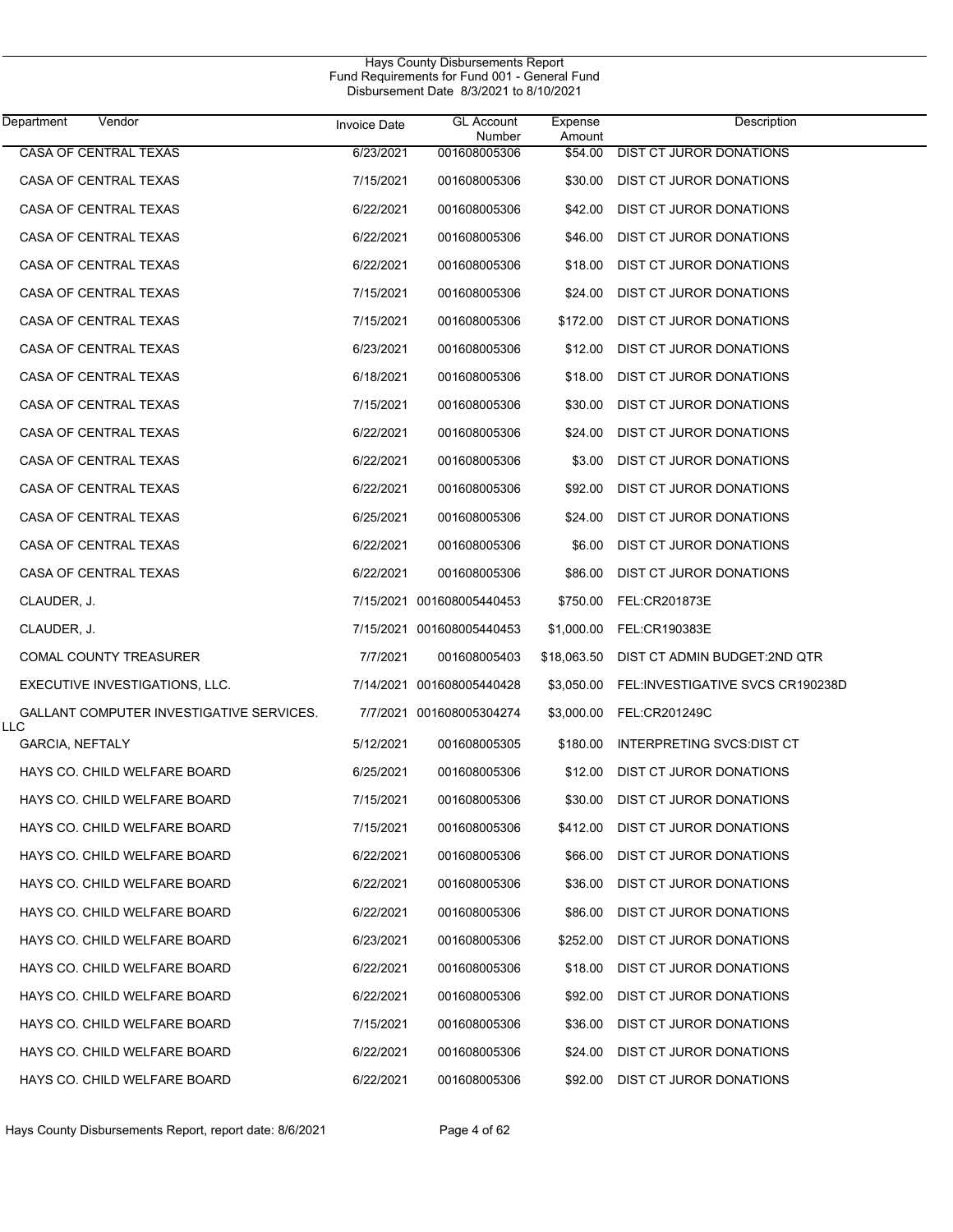| Department<br>Vendor                             | <b>Invoice Date</b> | <b>GL Account</b><br>Number | Expense<br>Amount | Description                                                         |
|--------------------------------------------------|---------------------|-----------------------------|-------------------|---------------------------------------------------------------------|
| HAYS CO. CHILD WELFARE BOARD                     | 7/15/2021           | 001608005306                | \$12.00           | <b>DIST CT JUROR DONATIONS</b>                                      |
| HAYS CO. CHILD WELFARE BOARD                     | 6/18/2021           | 001608005306                | \$30.00           | DIST CT JUROR DONATIONS                                             |
| HAYS CO. CHILD WELFARE BOARD                     | 6/23/2021           | 001608005306                | \$42.00           | DIST CT JUROR DONATIONS                                             |
| HAYS COUNTY CRIME STOPPERS, INC.                 | 7/15/2021           | 001608005306                | \$12.00           | DIST CT JUROR DONATIONS                                             |
| HAYS COUNTY CRIME STOPPERS, INC.                 | 7/15/2021           | 001608005306                | \$6.00            | DIST CT JUROR DONATION                                              |
| HAYS COUNTY CRIME STOPPERS, INC.                 | 6/22/2021           | 001608005306                | \$18.00           | DIST CT JUROR DONATIONS                                             |
| HAYS COUNTY CRIME STOPPERS, INC.                 | 6/25/2021           | 001608005306                | \$6.00            | DIST CT JUROR DONATION                                              |
| HAYS COUNTY CRIME STOPPERS, INC.                 | 6/22/2021           | 001608005306                | \$6.00            | DIST CT JUROR DONATION                                              |
| HYATT, CYNTHIA                                   |                     | 6/22/2021 001608005304274   | \$292.50          | REPORTER'S RECORD: DIST CT                                          |
| INTERNATIONAL INVESTIGATIONS & SECURITY,<br>INC. |                     | 7/2/2021 001608005304453    | \$1,500.00        | INVESTIGATIVE SVCS:CR190584D                                        |
| INTERNATIONAL INVESTIGATIONS & SECURITY,<br>INC. |                     | 7/2/2021 001608005304453    | \$1,500.00        | INVESTIGATIVE SVCS:CR1275D                                          |
| INTERNATIONAL INVESTIGATIONS & SECURITY,<br>INC. |                     | 7/2/2021 001608005304453    | \$1,500.00        | INVESTIGATIVE SVCS:CR1275D                                          |
| JANSSEN, MARK                                    |                     | 7/15/2021 001608005440453   | \$250.00          | FEL:CR205752E                                                       |
| JONES, RICHARD                                   |                     | 4/26/2021 001608005440428   | \$1,100.00        | FEL:CR200135D                                                       |
| KEBHAA PI LLC                                    | 7/18/2021           | 001608005305                | \$180.00          | MAGISTRATION: DIST CT                                               |
| KEBHAA PI LLC                                    | 7/26/2021           | 001608005305                | \$180.00          | MAGISTRATION: DIST CT                                               |
| KEBHAA PI LLC                                    | 7/3/2021            | 001608005305                | \$180.00          | MAGISTRATION: DIST CT                                               |
| KEBHAA PI LLC                                    | 7/4/2021            | 001608005305                | \$180.00          | MAGISTRATION: DIST CT                                               |
| KEBHAA PI LLC                                    | 7/25/2021           | 001608005305                | \$180.00          | MAGISTRATION: DIST CT                                               |
| KEBHAA PI LLC                                    | 7/17/2021           | 001608005305                | \$180.00          | MAGISTRATION: DIST CT                                               |
| KEITH, DONNA                                     |                     | 7/18/2021 001608005440474   | \$1,000.00        | <b>FEL:CR190467C</b>                                                |
| LAW OFFICE OF TAHLIA T. STEWART, P.L.L.C.        |                     | 6/20/2021 001608005440428   | \$2,640.00        | CPS:CAUSE 171146                                                    |
| LAW OFFICE OF TAHLIA T. STEWART, P.L.L.C.        |                     | 6/20/2021 001608005440474   | \$2,632.50        | <b>CPS:CAUSE 160583</b>                                             |
| LAW OFFICE OF TAHLIA T. STEWART, P.L.L.C.        |                     | 6/15/2021 001608005440428   |                   | \$2,460.00 CPS:202872                                               |
| LEE, MICHAEL                                     |                     | 7/13/2021 001608005440453   |                   | \$750.00 FEL:CR202123E                                              |
| LOWER COLORADO RIVER AUTHORITY                   | 7/12/2021           | 001608005471                |                   | \$39.90 JUN 21 RADIO SVC:DIST CT                                    |
| OFFICE DEPOT, INC.                               | 7/12/2021           | 001608005306                |                   | \$57.66 KLEENEX FOR JURORS:DIST CT                                  |
| OFFICE DEPOT, INC.                               | 7/13/2021           | 001608005211                | \$11.24           | SANDISK FOR PICTURES/VIDEOS:DIST CTE                                |
| OFFICE DEPOT, INC.                               | 7/12/2021           | 001608005211                | \$101.42          | BINDER CLIPS/AA BATTERIES/TONER                                     |
| OFFICE DEPOT, INC.                               | 7/12/2021           | 001608005211                |                   | <b>CARTRIDGE DIST CT</b><br>\$13.12 BINDER CLIPS/AA BATTERIES/TONER |
| OFFICE DEPOT, INC.                               | 7/10/2021           | 001608005211                |                   | <b>CARTRIDGE DIST CT</b><br>\$116.61 COPY PAPER:DIST CT             |
| RICOH USA, INC.                                  | 7/7/2021            | 001608005473                |                   | \$122.42 JUL 21 LEASE:292291                                        |
| SEYMOUR, AARON                                   |                     | 7/13/2021 001608005440453   |                   | \$5,000.00 FEL:CR200864E                                            |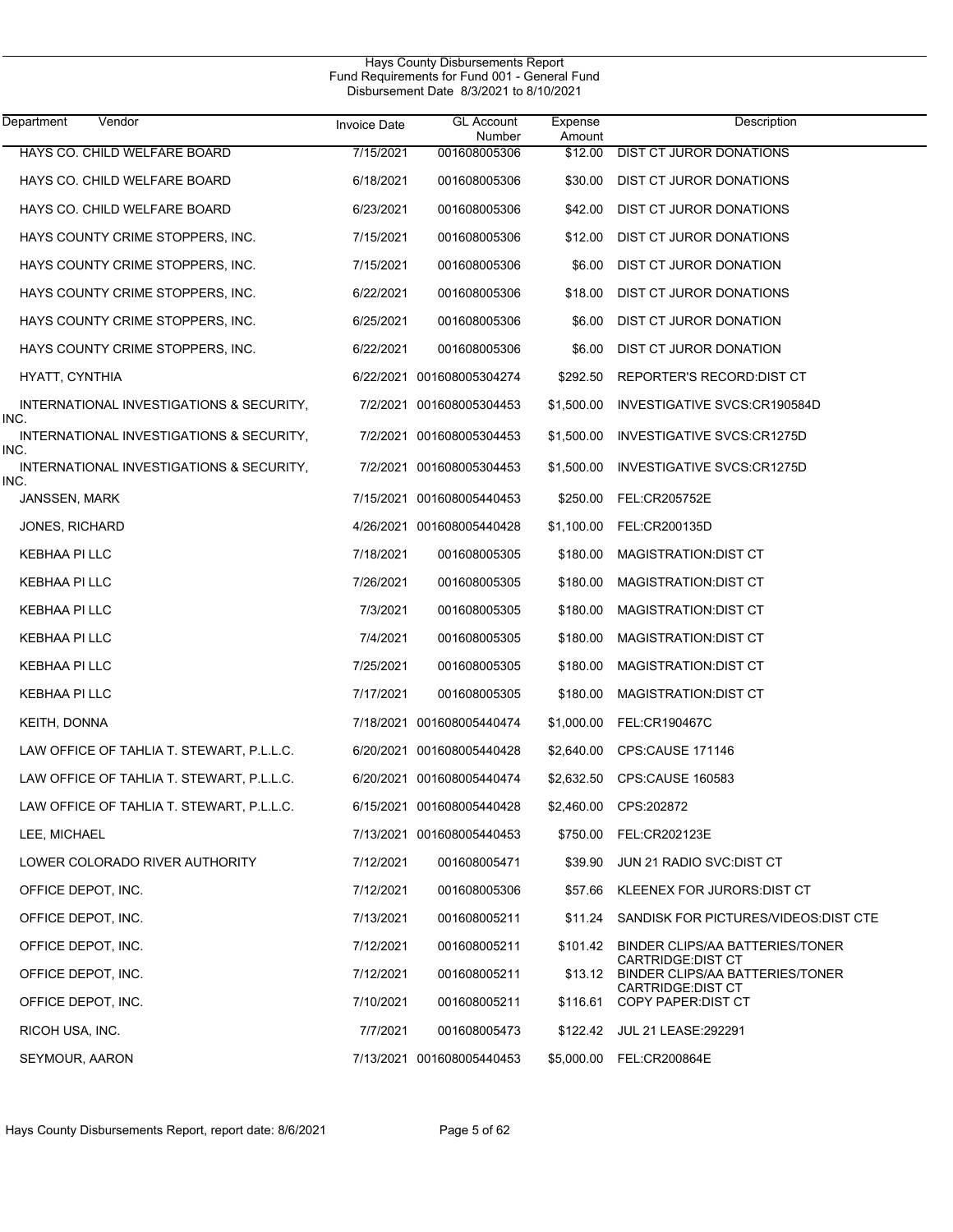| Department<br>Vendor                       | <b>Invoice Date</b> | <b>GL Account</b><br>Number | Expense<br>Amount | Description                                               |
|--------------------------------------------|---------------------|-----------------------------|-------------------|-----------------------------------------------------------|
| THE LAW OFFICE OF JESSICA DEVANEY          |                     | 6/24/2021 001608005304428   | \$6.00            | CPS:CAUSE 202687                                          |
| THE LAW OFFICE OF JESSICA DEVANEY          |                     | 6/24/2021 001608005440428   | \$464.00          | CPS:CAUSE 202687                                          |
| THE LAW OFFICE OF JESSICA DEVANEY          |                     | 6/24/2021 001608005440407   | \$350.00          | CPS:CAUSE 210174                                          |
| THE LAW OFFICE OF JESSICA DEVANEY          |                     | 6/23/2021 001608005440453   | \$736.00          | CPS:CAUSE 201056                                          |
| THE LAW OFFICE OF JESSICA DEVANEY          |                     | 6/23/2021 001608005440453   | \$640.00          | CPS:CAUSE 202445                                          |
| THE LAW OFFICE OF JESSICA DEVANEY          |                     | 6/24/2021 001608005440428   | \$628.00          | CPS:CAUSE 210229                                          |
| THE LAW OFFICE OF JESSICA DEVANEY          |                     | 6/24/2021 001608005304428   | \$101.85          | CPS:CAUSE 210229                                          |
| THE LAW OFFICE OF JESSICA DEVANEY          |                     | 6/24/2021 001608005440453   | \$242.00          | CPS:CAUSE 210087                                          |
| THE LAW OFFICE OF JESSICA DEVANEY          |                     | 4/22/2021 001608005440453   | \$396.00          | CPS:CAUSE 210272                                          |
| THE LAW OFFICE OF JESSICA DEVANEY          |                     | 6/23/2021 001608005440474   | \$246.00          | CPS:CAUSE 202064                                          |
| WILHELM & PEPLINSKI, PLLC                  |                     | 7/6/2021 001608005440474    | \$2,310.00        | CPS:CAUSE 201267                                          |
| YBARRA, JULISSA                            |                     | 7/1/2021 001608005440174    | \$1,000.00        | FEL:CR205314C                                             |
| Total 608 - District Court                 |                     |                             | \$65,721.46       |                                                           |
|                                            |                     |                             |                   |                                                           |
| 609 - District Clerk<br>OFFICE DEPOT, INC. | 7/21/2021           | 001609005211                | \$158.95          | MAILING SEALS: DIST CLK                                   |
| <b>TEXAS ASSOCIATION OF COUNTIES</b>       | 9/10/2021           | 001609005551                | \$200.00          | REG FEE: BEVERLY CRUMLEY                                  |
| <b>XEROX CORPORATION</b>                   | 7/1/2021            | 001609005412                | \$6.05            | PRINTER SVCS: CNDY922665                                  |
| <b>XEROX CORPORATION</b>                   | 7/1/2021            | 001609005412                | \$6.34            | SUPPLY FEE:CNDY922665                                     |
| <b>XEROX CORPORATION</b>                   | 7/1/2021            | 001609005473                | \$10.00           | JUL 21 COPIER PRINT SVC COMPONENT                         |
| <b>XEROX CORPORATION</b>                   | 7/1/2021            | 001609005473                | \$174.76          | FEE:MX4499132<br>MX4499132 COPIER: DIST CLK               |
| <b>XEROX CORPORATION</b>                   | 7/1/2021            | 001609005412                | \$6.05            | PRINTER SVC FEE:CNB9R84720                                |
| <b>XEROX CORPORATION</b>                   | 7/1/2021            | 001609005412                | \$6.05            | PRINTER SVC FEE:CNB9R84730                                |
| <b>XEROX CORPORATION</b>                   | 7/1/2021            | 001609005412                | \$6.05            | PRINTER SVC FEE:CNB9R84724                                |
| Total 609 - District Clerk                 |                     |                             | \$574.25          |                                                           |
|                                            |                     |                             |                   |                                                           |
| 612 - County Courts at Law                 |                     |                             |                   |                                                           |
| AT&T MOBILITY                              | 6/19/2021           | 001612005489                | \$91.76           | WIRELESS SVC:287284157667X06272021                        |
| <b>AT&amp;T MOBILITY</b>                   |                     | 7/2/2021 001612990975489    | \$100.96          | WIRELESS SVC:287025248275X07102021                        |
| CAINE, ROBERT                              |                     | 6/29/2021 001612005440201   | \$2,910.00        | MIS:195226CR1                                             |
| CAINE, ROBERT                              |                     | 6/26/2021 001612005440202   | \$1,390.00        | MIS:190810CR2/191082CR2/172023CR2/194865CR2/<br>194866CR1 |
| CAINE, ROBERT                              |                     | 7/15/2021 001612005440203   | \$700.00          | MIS:205042CR3/205044CR2                                   |
| CAINE, ROBERT                              |                     | 7/15/2021 001612005440202   | \$1,270.00        | MIS:201661CR2                                             |
| CAINE, ROBERT                              |                     | 7/19/2021 001612005440202   | \$700.00          | MIS:210212CR2/210213CR3                                   |
| CAINE, ROBERT                              |                     | 7/19/2021 001612005440201   | \$500.00          | MIS:196556CR1                                             |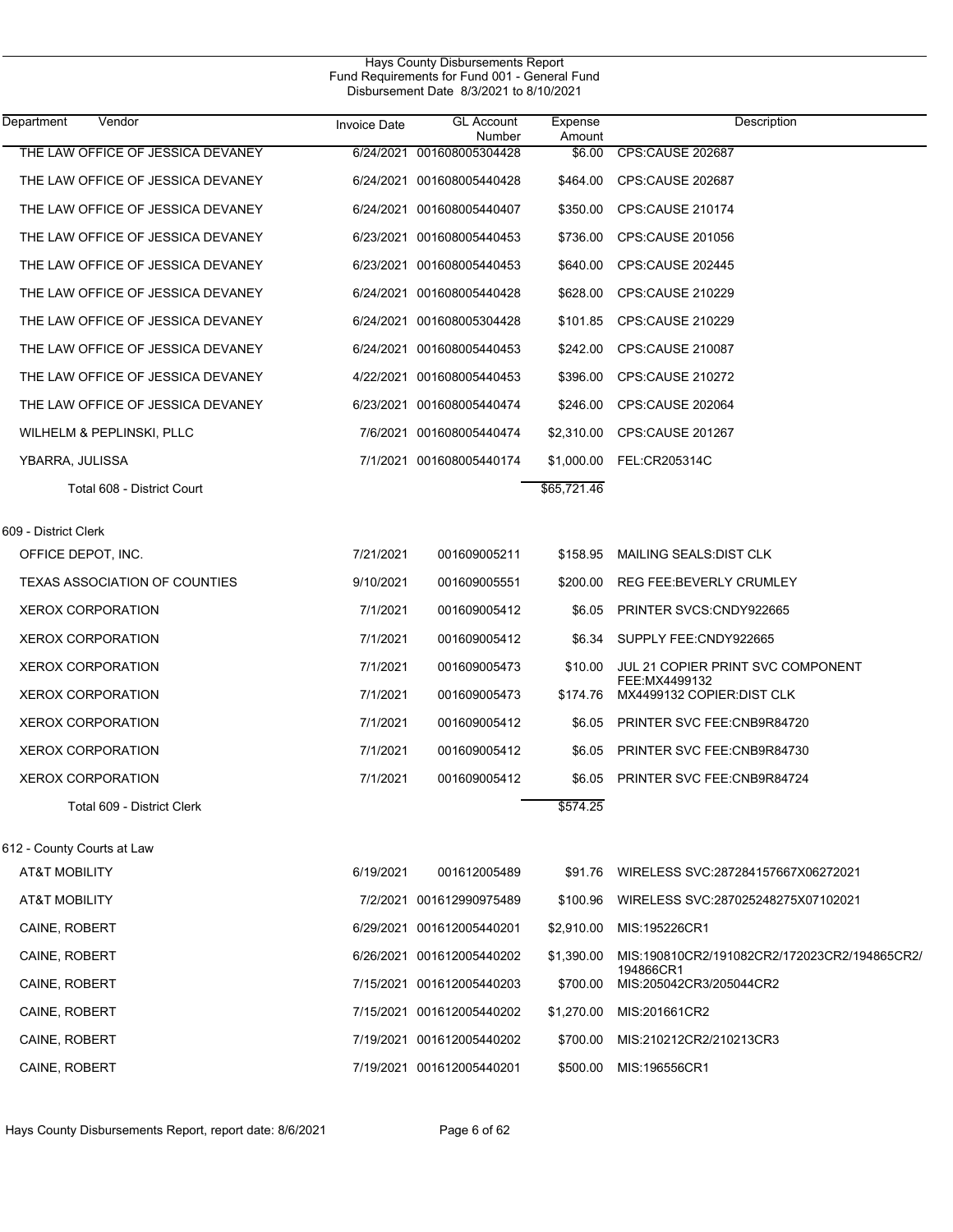| Department               | Vendor                            | <b>Invoice Date</b> | <b>GL Account</b><br>Number | Expense<br>Amount | Description                               |
|--------------------------|-----------------------------------|---------------------|-----------------------------|-------------------|-------------------------------------------|
| CAINE, ROBERT            |                                   |                     | 7/16/2021 001612005440203   | \$1,540.00        | MIS:202633CR3                             |
|                          | CAMPBELL, ATTORNEY, PHIL          |                     | 3/16/2021 001612005440202   | \$500.00          | MIS:204330CR3                             |
|                          | CAMPBELL, ATTORNEY, PHIL          |                     | 7/1/2021 001612005440201    | \$500.00          | MIS:193468CR1                             |
|                          | CAMPBELL, ATTORNEY, PHIL          |                     | 7/16/2021 001612005440202   | \$500.00          | MIS:211922CR2                             |
|                          | CAMPBELL, ATTORNEY, PHIL          |                     | 7/8/2021 001612005440203    | \$500.00          | MIS:196138CR3                             |
|                          | CAMPBELL, ATTORNEY, PHIL          |                     | 7/14/2021 001612005440202   | \$500.00          | MIS:201303CR2                             |
|                          | CAMPBELL, ATTORNEY, PHIL          |                     | 7/1/2021 001612005440201    | \$500.00          | MIS:192344CR1                             |
|                          | CAMPBELL, ATTORNEY, PHIL          |                     | 4/9/2021 001612005440203    | \$500.00          | MIS:202952CR3                             |
| DUDLEY, TODD             |                                   |                     | 7/4/2021 001612005440201    | \$175.00          | MIS:94864CR3                              |
| DUDLEY, TODD             |                                   |                     | 7/4/2021 001612005440203    | \$775.00          | MIS:190314CR3                             |
| DUDLEY, TODD             |                                   |                     | 5/16/2021 001612005440301   | \$200.00          | JUV:R.G.                                  |
| DUDLEY, TODD             |                                   |                     | 5/6/2021 001612005440301    | \$200.00          | JUV:F.S.J.                                |
| DUDLEY, TODD             |                                   |                     | 7/22/2021 001612005440301   | \$200.00          | JUV:D.G.                                  |
| FRIEDMAN, IVAN           |                                   |                     | 7/15/2021 001612005440203   | \$700.00          | MIS:196296CR3                             |
| HAEDGE, ROBERT           |                                   |                     | 7/15/2021 001612005440203   | \$890.00          | MIS:195506CR3                             |
| HAEDGE, ROBERT           |                                   |                     | 5/5/2021 001612005440202    | \$5.00            | MIS:200703CR2                             |
| HAEDGE, ROBERT           |                                   |                     | 7/3/2021 001612005440202    | \$720.00          | MIS:201508CR2                             |
| HANNA, KEVIN             |                                   |                     | 5/26/2021 001612005440201   | \$500.00          | MIS:204267CR1                             |
| HIGGINS, KELLY           |                                   |                     | 7/15/2021 001612005440201   | \$1,000.00        | MIS:160437CR/151702CR                     |
|                          | JARDEN-HOLTER, BRENDA             |                     | 6/7/2021 001612005440202    | \$1,600.00        | MAY 21 PROF SVCS VET CT                   |
|                          | JARDEN-HOLTER, BRENDA             |                     | 6/30/2021 001612005440202   | \$3,750.00        | JUN 21 PROF SVCS:VET CT                   |
|                          | JARDEN-HOLTER, BRENDA             |                     | 7/20/2021 001612005440402   | \$675.00          | GUARDIANSHIP:D.R.                         |
| <b>JG LAW, PLLC</b>      |                                   |                     | 7/16/2021 001612005440201   | \$700.00          | MIS:183168CR1                             |
|                          | JOHN A. HALL & ASSOCIATES, P.C.   |                     | 4/16/2021 001612005440401   | \$350.00          | MENTAL HEALTH:210015M                     |
|                          | JULIAN RODRIGUEZ, JR. & ASSOC. PC |                     | 7/8/2021 001612005440201    | \$830.00          | MIS:196570CR1                             |
|                          | JULIAN RODRIGUEZ, JR. & ASSOC. PC |                     | 7/8/2021 001612005440201    | \$990.00          | MIS:195564CR3/190478CR/190207CR/193013CR3 |
| <b>KERR COUNTY CLERK</b> |                                   | 7/15/2021           | 001612005493                | \$479.00          | W.C.-MHT21-106                            |
| <b>KERR COUNTY CLERK</b> |                                   | 7/15/2021           | 001612005493                | \$444.00          | T.M.-MHT21-123                            |
| <b>KERR COUNTY CLERK</b> |                                   | 7/15/2021           | 001612005493                | \$409.00          | I.M.-MHT21-130                            |
| <b>KERR COUNTY CLERK</b> |                                   | 7/15/2021           | 001612005493                | \$496.50          | A.H-S.-MHT21-112                          |
| <b>KERR COUNTY CLERK</b> |                                   | 7/15/2021           | 001612005493                | \$409.00          | D.W.-MHT21-127                            |
| <b>KERR COUNTY CLERK</b> |                                   | 7/15/2021           | 001612005493                | \$444.00          | A.O.-MHT21-117                            |
| <b>KERR COUNTY CLERK</b> |                                   | 7/15/2021           | 001612005493                | \$444.00          | L.M.-MHT21-119                            |
| <b>KERR COUNTY CLERK</b> |                                   | 7/15/2021           | 001612005493                |                   | \$444.00 E.B.-MHT21-102                   |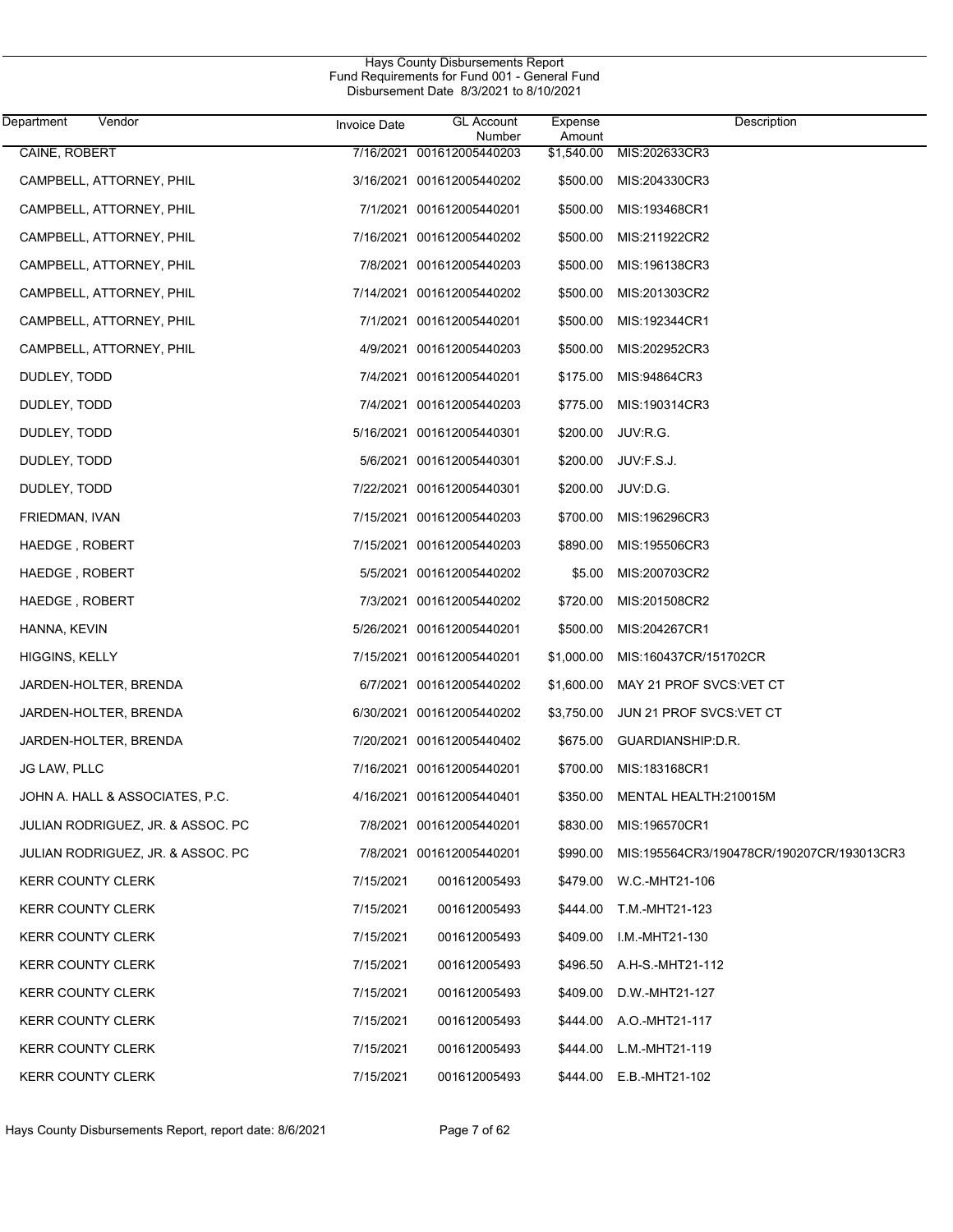| Department<br>Vendor               | Invoice Date | <b>GL Account</b><br>Number | Expense<br>Amount | Description                                                        |
|------------------------------------|--------------|-----------------------------|-------------------|--------------------------------------------------------------------|
| <b>KERR COUNTY CLERK</b>           | 7/15/2021    | 001612005493                | \$444.00          | A.C.-MHT21-111                                                     |
| <b>KERR COUNTY CLERK</b>           | 7/15/2021    | 001612005493                | \$611.50          | C.G.-MHT21-125                                                     |
| KIMBROUGH LEGAL, PLLC              |              | 6/11/2021 001612005440202   | \$190.45          | MIS:201145CR2                                                      |
| KIMBROUGH LEGAL, PLLC              |              | 6/11/2021 001612005440202   | \$290.00          | MIS:203377CR2/203375CR3/PREF203376CR1                              |
| KIMBROUGH LEGAL, PLLC              |              | 6/11/2021 001612005440202   | \$565.00          | MIS:193841CR2                                                      |
| KIMBROUGH LEGAL, PLLC              |              | 6/11/2021 001612005440202   | \$990.00          | MIS:201658CR2                                                      |
| KIMBROUGH LEGAL, PLLC              |              | 6/11/2021 001612005440202   | \$155.00          | MIS:196258CR2                                                      |
| KIMBROUGH LEGAL, PLLC              |              | 6/11/2021 001612005440201   | \$602.80          | MIS:200265CR1                                                      |
| LAKE INKS PROFESSIONAL SERVICES    |              | 7/2/2021 001612990975448    | \$900.00          | PROF SVCS: VETERANS COURT                                          |
| LAW OFFICE OF CASE J. DARWIN, INC. |              | 7/1/2021 001612005440201    | \$500.00          | MIS:202179CR1                                                      |
| LAW OFFICE OF DAVID GLICKLER       |              | 7/1/2021 001612005440301    | \$125.00          | JUV:D.H.V.                                                         |
| LAW OFFICE OF DAVID GLICKLER       |              | 6/16/2021 001612005440301   | \$125.00          | JUV:O.M.B.                                                         |
| LAW OFFICE OF DAVID GLICKLER       |              | 7/11/2021 001612005440301   | \$2,420.00        | <b>JUV:5524</b>                                                    |
| LAW OFFICE OF DAVID GLICKLER       |              | 7/8/2021 001612005440301    | \$250.00          | <b>JUV:5542</b>                                                    |
| LAW OFFICE OF DAVID GLICKLER       |              | 7/8/2021 001612005440301    | \$125.00          | JUV:I.T.                                                           |
| LAW OFFICE OF JESUS M. NAVAR       |              | 7/6/2021 001612005440201    | \$537.50          | MIS:172141CR1                                                      |
| LAW OFFICE OF JESUS M. NAVAR       |              | 3/11/2021 001612005440203   | \$1,087.50        | MIS:200732CR3/201994CR3                                            |
| LAW OFFICE OF JESUS M. NAVAR       |              | 7/6/2021 001612005440201    | \$637.50          | MIS:196409CR1/196410CR1/196411CR1                                  |
| LAW OFFICE OF JESUS M. NAVAR       |              | 4/1/2021 001612005440201    | \$500.00          | MIS:192843CR1                                                      |
| LAW OFFICE OF JESUS M. NAVAR       |              | 7/6/2021 001612005440201    | \$787.50          | MIS:170178CR1/170179CR1/171278CR1                                  |
| LAW OFFICE OF RICK VESTAL          |              | 7/1/2021 001612005440201    | \$915.00          | MIS:202143CR1                                                      |
| LEE, MICHAEL                       |              | 7/16/2021 001612005440203   | \$830.00          | MIS:194907CR3                                                      |
| LEE, MICHAEL                       |              | 7/15/2021 001612005440203   | \$580.00          | MIS:173115CR3                                                      |
| LUDVIK LAW GROUP, PLLC             |              | 7/16/2021 001612005440201   | \$320.00          | MIS:192389CR1/192390CR1                                            |
| MATIAS, EDWIN                      |              | 7/19/2021 001612005440203   | \$800.00          | MIS:195907CR3                                                      |
| MATIAS, EDWIN                      |              | 7/20/2021 001612005440201   | \$550.00          | MIS:195542CR1                                                      |
| MAY, GINA                          | 7/15/2021    | 001612005305                | \$425.00          | TRANSCRIPT:210023M                                                 |
| MCCORMACK, CLIFF                   |              | 7/3/2021 001612005440201    | \$510.00          | MIS:183202CR1/183203CR1                                            |
| MCCORMACK, CLIFF                   |              | 7/8/2021 001612005440202    | \$500.00          | MIS:200020CR2                                                      |
| MENDOZA LAW OFFICES PLLC           |              | 6/10/2021 001612005440201   | \$375.00          | MIS:182252CR2                                                      |
| MONTGOMERY, DOUGLAS                |              | 6/30/2021 001612005440401   | \$350.00          | MENTAL HEALTH:210031M                                              |
| MONTGOMERY, DOUGLAS                |              | 6/30/2021 001612005440401   | \$350.00          | MENTAL HEALTH:210008M                                              |
| MONTGOMERY, DOUGLAS                |              | 6/30/2021 001612005440401   | \$350.00          | MENTAL HEALTH:210033M                                              |
| MORRIS, LYNNE                      |              | 3/19/2021 001612005440203   | \$1,500.00        | MIS:191593CR3/200991CR3/195387CR3/20807CR3/2<br>02758CR1/203328CR1 |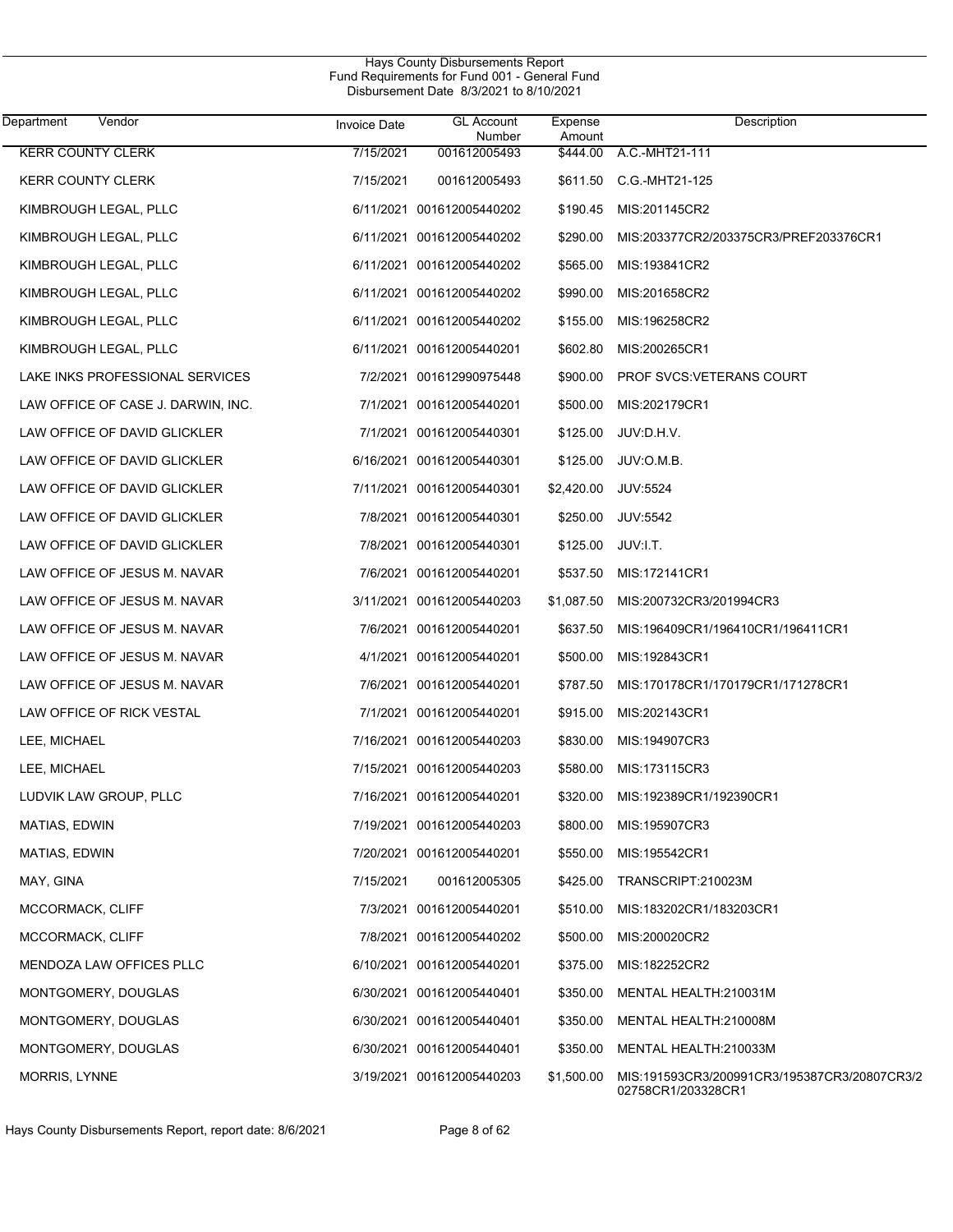| Department<br>Vendor                   | Invoice Date | <b>GL Account</b><br>Number | Expense<br>Amount | Description                                       |
|----------------------------------------|--------------|-----------------------------|-------------------|---------------------------------------------------|
| OFFICE DEPOT, INC.                     | 7/21/2021    | 001612005306                | \$37.60           | COMMAND HOOKS/BINDER CLIPS:CCL 2                  |
| OFFICE DEPOT, INC.                     | 7/21/2021    | 001612005306                | \$40.63           | COFFEE FOR JURORS:CCL 2                           |
| OFFICE DEPOT, INC.                     | 7/21/2021    | 001612005211                | \$16.20           | <b>COMMAND</b><br><b>HOOKS/BINDER CLIPS:CCL 2</b> |
| OFFICE DEPOT, INC.                     | 7/21/2021    | 001612005306                | \$40.39           | <b>CUPS FOR JURORS:CCL 2</b>                      |
| OFFICE DEPOT, INC.                     | 7/21/2021    | 001612005211                | \$20.18           | PRINTER CLEANING SHEETS/BINDER CLIPS:CCL 2        |
| REED, PETER                            |              | 7/14/2021 001612005440202   | \$500.00          | MIS:196322CR2                                     |
| REED, PETER                            |              | 7/20/2021 001612005440202   | \$700.00          | MIS:194690CR2/194690CR2                           |
| RICOH USA, INC.                        | 7/7/2021     | 001612005473                | \$163.15          | <b>JUL 21 LEASE: 292291</b>                       |
| SEYMOUR, AARON                         |              | 7/8/2021 001612005440203    | \$500.00          | MIS:201353CR3                                     |
| SOJAK, DARLON                          |              | 7/8/2021 001612005440202    | \$500.00          | MIS:193511CR2                                     |
| SOJAK, DARLON                          |              | 7/8/2021 001612005440203    | \$620.00          | MIS:211433CR3                                     |
| SOJAK, DARLON                          |              | 7/8/2021 001612005440202    | \$740.00          | MIS:204412CR2                                     |
| SOJAK, DARLON                          |              | 7/6/2021 001612005440201    | \$900.00          | MIS:193044CR1                                     |
| SOJAK, DARLON                          |              | 7/8/2021 001612005440203    | \$500.00          | MIS:195442CR3                                     |
| THE LAW OFFICE OF RYAN V. VICKERS PLLC |              | 7/7/2021 001612005440203    | \$755.00          | MIS:195911CR3                                     |
| THE LAW OFFICE OF RYAN V. VICKERS PLLC |              | 6/29/2021 001612005440203   | \$940.00          | MIS:200369CR3                                     |
| THE LAW OFFICE OF RYAN V. VICKERS PLLC |              | 7/7/2021 001612005440201    | \$740.00          | MIS:195943CR1                                     |
| THE LAW OFFICE OF RYAN V. VICKERS PLLC |              | 7/7/2021 001612005440203    | \$700.00          | MIS:193982CR3                                     |
| THE LAW OFFICE OF RYAN V. VICKERS PLLC |              | 7/7/2021 001612005440202    | \$600.00          | MIS:142654CR2                                     |
| THE LAW OFFICE OF RYAN V. VICKERS PLLC |              | 7/7/2021 001612005440201    | \$500.00          | MIS:202551CR1                                     |
| THE LAW OFFICE OF RYAN V. VICKERS PLLC |              | 7/1/2021 001612005440203    | \$660.00          | MIS:193036CR3                                     |
| THE LAW OFFICE OF RYAN V. VICKERS PLLC |              | 7/7/2021 001612005440201    | \$800.00          | MIS:200025CR1                                     |
| THE LAW OFFICE OF RYAN V. VICKERS PLLC |              | 7/7/2021 001612005440201    | \$670.00          | MIS:190666CR1/191215CR1                           |
| THE LAW OFFICE OF RYAN V. VICKERS PLLC |              | 7/7/2021 001612005440201    | \$445.00          | MIS:196183CR1/203242CR3/210244CR1                 |
| THE LAW OFFICES OF TREY HICKS, PLLC    |              | 6/29/2021 001612005440202   |                   | \$737.50 MIS:192795CR2                            |
| THE LAW OFFICES OF TREY HICKS, PLLC    |              | 6/29/2021 001612005440202   | \$1,100.00        | MIS:183891CR2/183892CR2/191780CR2                 |
| THE LAW OFFICES OF TREY HICKS, PLLC    |              | 7/1/2021 001612005440201    | \$500.00          | MIS:140072CR                                      |
| THE LAW OFFICES OF TREY HICKS, PLLC    |              | 7/6/2021 001612005440202    | \$635.00          | MIS:200494CR2                                     |
| TOBIAS STOUT LAW FIRM                  |              | 7/9/2021 001612005440203    | \$575.00          | MIS:196135CR3                                     |
| TOBIAS STOUT LAW FIRM                  |              | 7/7/2021 001612005440301    | \$500.00          | <b>JUV:5529</b>                                   |
| TOBIAS STOUT LAW FIRM                  |              | 7/21/2021 001612005440202   | \$83.33           | MIS:211636CR2/211637CR2                           |
| TOBIAS STOUT LAW FIRM                  |              | 7/7/2021 001612005440301    | \$500.00          | <b>JUV:5536</b>                                   |
| TOBIAS STOUT LAW FIRM                  |              | 7/20/2021 001612005440202   | \$583.33          | MIS:211833CR2                                     |
| TOBIAS STOUT LAW FIRM                  |              | 7/21/2021 001612005440203   | \$766.66          | MIS:203766CR3                                     |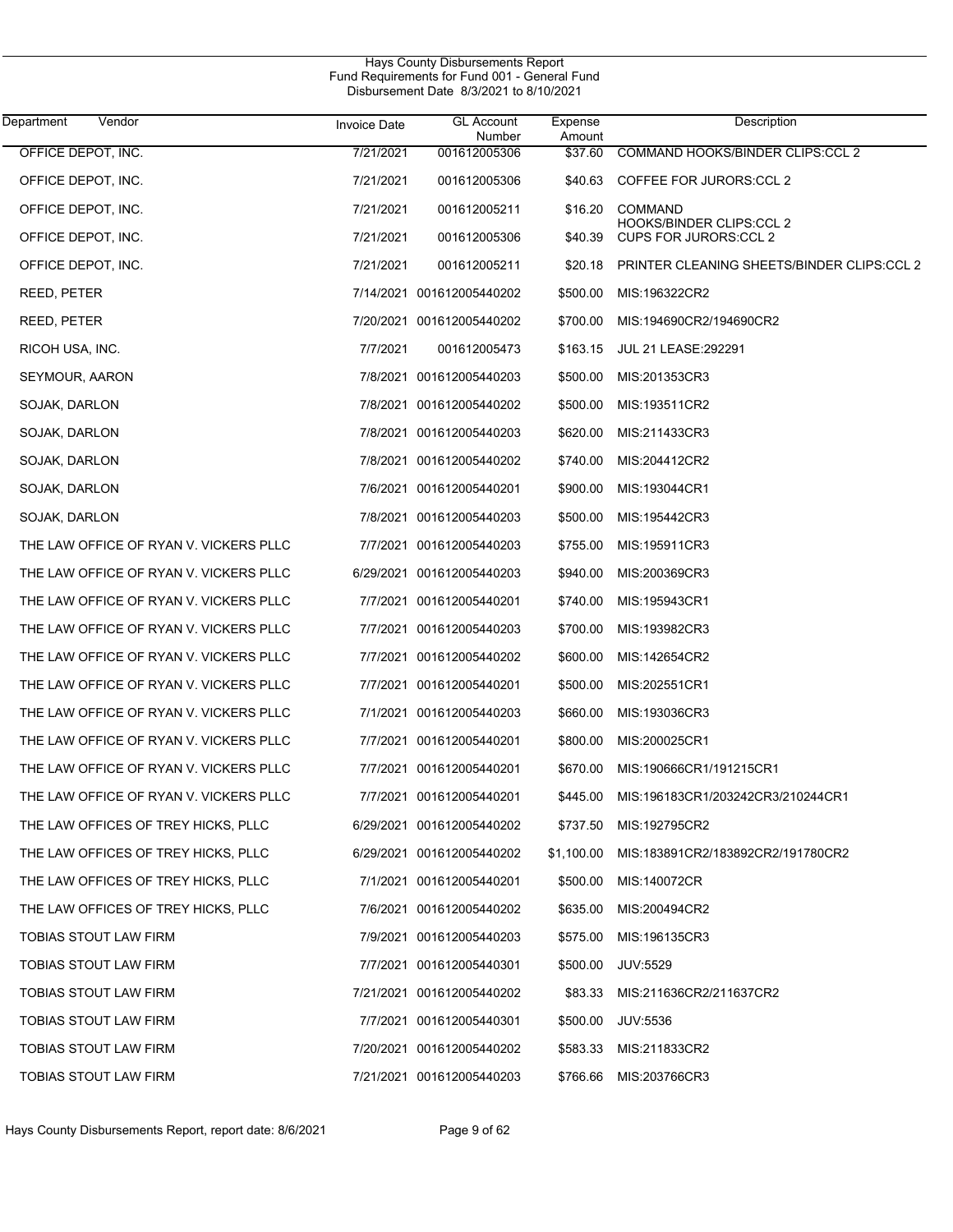|                                                            |                     | Hays County Disbursements Report<br>Fund Requirements for Fund 001 - General Fund<br>Disbursement Date 8/3/2021 to 8/10/2021 |                   |                                                                          |
|------------------------------------------------------------|---------------------|------------------------------------------------------------------------------------------------------------------------------|-------------------|--------------------------------------------------------------------------|
| Vendor<br>Department                                       | <b>Invoice Date</b> | <b>GL Account</b><br>Number                                                                                                  | Expense<br>Amount | Description                                                              |
| <b>TOBIAS STOUT LAW FIRM</b>                               |                     | 7/2/2021 001612005440202                                                                                                     | \$500.00          | MIS:203099CR2                                                            |
| <b>TOBIAS STOUT LAW FIRM</b>                               |                     | 7/8/2021 001612005440203                                                                                                     | \$766.66          | MIS:203089CR2/201686CR3                                                  |
| TOBIAS STOUT LAW FIRM                                      |                     | 7/9/2021 001612005440202                                                                                                     | \$883.33          | MIS:191785CR2/202491CR1                                                  |
| <b>TOBIAS STOUT LAW FIRM</b>                               |                     | 7/7/2021 001612005440301                                                                                                     | \$1.030.00        | <b>JUV:5048</b>                                                          |
| Total 612 - County Courts at Law                           |                     |                                                                                                                              | \$71,979.93       |                                                                          |
| 614 - General Counsel                                      |                     |                                                                                                                              |                   |                                                                          |
| BROOKS, DAVID                                              | 6/30/2021           | 001614005441                                                                                                                 | \$100.00          | JUN 21 PROF SVCS GEN COUNS                                               |
| DEL PRADO DIETZ PLLC                                       | 6/30/2021           | 001614005441                                                                                                                 | \$75.00           | LEGAL SVCS GENERAL BUSINESS                                              |
| MCGINNIS, LOCHRIDGE & KILGORE, LLP                         | 7/9/2021            | 001614005441                                                                                                                 | \$412.50          | PROF SVCS: GENERAL COUNSEL MATTERS                                       |
| PERALES ALLMON, & ICE P.C.                                 | 7/15/2021           | 001614005441                                                                                                                 | \$5,357.20        | <b>PROF SVCS:BLANCO WWTP</b>                                             |
| SHERATON GEORGETOWN TEXAS HOTEL &<br><b>CONFERENCE CTR</b> | 8/25/2021           | 001614005551                                                                                                                 | \$116.07          | LODGING: DEBRA ANDERSON                                                  |
| SHERATON GEORGETOWN TEXAS HOTEL &<br><b>CONFERENCE CTR</b> | 8/26/2021           | 001614005551                                                                                                                 | \$116.07          | LODGING: DEBRA ANDERSON                                                  |
| SHI GOVERNMENT SOLUTIONS, INC.                             | 7/26/2021           | 001614005429                                                                                                                 | \$25,592.70       | PUBLIC INFORMATION REQUEST SYSTEM GEN<br>COUNS                           |
| <b>TEXAS POLICE ASSOCIATION</b>                            | 7/19/2021           | 001614005551                                                                                                                 | \$345.00          | REG FEE:DEBRA A. ANDERSON                                                |
| Total 614 - General Counsel                                |                     |                                                                                                                              | \$32,114.54       |                                                                          |
| 617 - County Clerk                                         |                     |                                                                                                                              |                   |                                                                          |
| <b>AT&amp;T MOBILITY</b>                                   | 7/2/2021            | 001617005489                                                                                                                 | \$50.48           | WIRELESS SVC:287025248275X07102021                                       |
| DEPARTMENT OF STATE HEALTH SERVICES                        |                     | 7/1/2021 001617004401617                                                                                                     | \$369.66          | JUN 21 REMOTE BIRTH ACCESS: CO CLK                                       |
| HAYS CO. SWCD #351                                         |                     | 6/2/2021 001617004401617                                                                                                     | \$60.00           | PARTIAL REFUND OF ESCROW CO CLK                                          |
| Total 617 - County Clerk                                   |                     |                                                                                                                              | \$480.14          |                                                                          |
| 618 - Sheriff                                              |                     |                                                                                                                              |                   |                                                                          |
| A TO Z COPY & PRINT, LLC                                   | 7/16/2021           | 001618005413                                                                                                                 |                   | \$435.00 PRINT/INSTALL DECALS:SHER                                       |
| ADVANCE AUTO PARTS                                         | 7/15/2021           | 001618005413                                                                                                                 |                   | \$6.64 HOSE CLAMPS:SHER                                                  |
| ADVANCE AUTO PARTS                                         | 7/23/2021           | 001618005413                                                                                                                 |                   | \$150.74 BATTERY:SHER                                                    |
| ADVANCE AUTO PARTS                                         | 7/15/2021           | 001618005413                                                                                                                 | \$105.58          | HEATER HOSE ASSEMBLY/CURVED RADIATOR<br><b>HOSE/SERPENTINE BELT:SHER</b> |
| ADVANCE AUTO PARTS                                         | 7/21/2021           | 001618005413                                                                                                                 |                   | \$15.47 GASKET:SHER                                                      |
| ADVANCE AUTO PARTS                                         | 7/15/2021           | 001618005413                                                                                                                 |                   | \$20.76 SERPENTINE BELT:SHER                                             |
| ADVANCE AUTO PARTS                                         | 7/22/2021           | 001618005413                                                                                                                 |                   | \$20.79 SPEED SENSOR: SHER                                               |
| <b>ALLIED</b>                                              | 7/9/2021            | 001618035231                                                                                                                 |                   | \$1,794.00 AED BATTERIES: JAIL                                           |
| <b>ALPHAGRAPHICS</b>                                       | 7/15/2021           | 001618005461                                                                                                                 |                   | \$35.50 BUSINESS CARDS: A. MUNOZ                                         |
| <b>ALPHAGRAPHICS</b>                                       | 7/15/2021           | 001618005461                                                                                                                 |                   | \$35.50 BUSINESS CARDS: B. DICKE                                         |
| <b>ALPHAGRAPHICS</b>                                       | 7/15/2021           | 001618005461                                                                                                                 |                   | \$35.50 BUSINESS CARDS: R. LOZANO                                        |
| <b>ALPHAGRAPHICS</b>                                       | 7/15/2021           | 001618005461                                                                                                                 |                   | \$45.50 BUSINESS CARDS: D. GUITIERREZ                                    |

Hays County Disbursements Report, report date: 8/6/2021 Page 10 of 62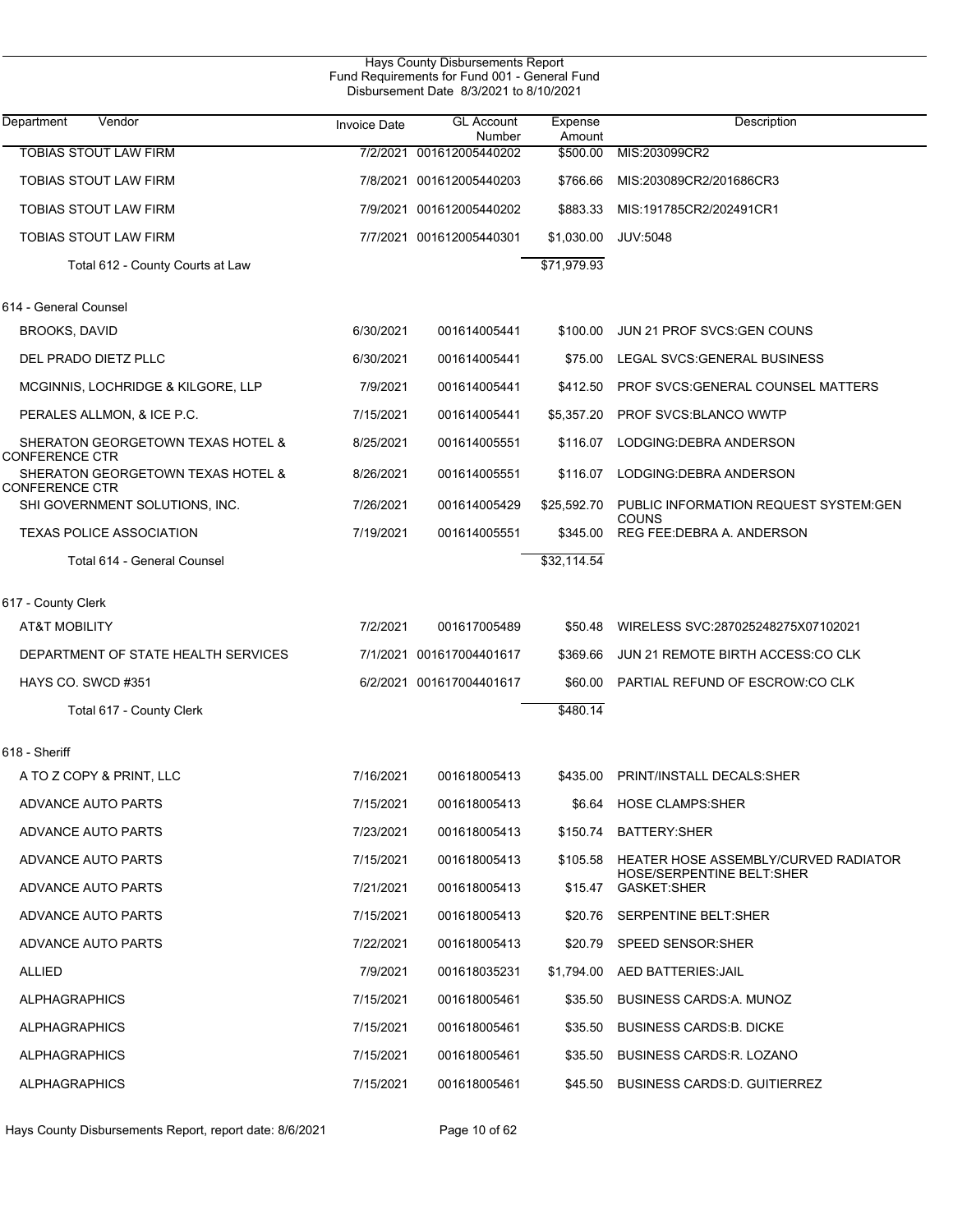| <b>Department</b><br>Vendor      | <b>Invoice Date</b> | <b>GL Account</b><br>Number | Expense<br>Amount | Description                                      |
|----------------------------------|---------------------|-----------------------------|-------------------|--------------------------------------------------|
| <b>AMAZON CAPITAL SERVICES</b>   | 7/15/2021           | 001618005208                | \$79.99           | <b>BAGLESS VACUUM CLEANER SHER</b>               |
| AMAZON CAPITAL SERVICES          | 7/15/2021           | 001618005208                | \$15.70           | SHIPPING:SHER                                    |
| AMAZON CAPITAL SERVICES          | 7/15/2021           | 001618005208                | (\$15.70)         | <b>RETURN SHIPPING: SHER</b>                     |
| AMAZON CAPITAL SERVICES          | 7/16/2021           | 001618005333                | \$59.90           | <b>BLOOD PRESSURE MONITORS:SHER</b>              |
| AMAZON CAPITAL SERVICES          | 7/16/2021           | 001618005333                | \$8.07            | SHIPPING:SHER                                    |
| AMAZON CAPITAL SERVICES          | 7/16/2021           | 001618005333                | (\$8.07)          | <b>RETURN SHIPPING:SHER</b>                      |
| AMAZON CAPITAL SERVICES          | 7/14/2021           | 001618005333                | \$168.00          | <b>FOLDING TABLES:SHER</b>                       |
| AMAZON CAPITAL SERVICES          | 7/13/2021           | 001618005333                | \$95.38           | <b>SERVICE CART:SHER</b>                         |
| AMAZON CAPITAL SERVICES          | 7/13/2021           | 001618005333                | \$23.98           | SHIPPING:SHER                                    |
| AMAZON CAPITAL SERVICES          | 7/13/2021           | 001618005333                | (\$23.98)         | <b>RETURN SHIPPING: SHER</b>                     |
| AMAZON CAPITAL SERVICES          | 7/19/2021           | 001618035201                | \$25.20           | PAPER SAMPLING SPOONS: JAIL                      |
| AMAZON CAPITAL SERVICES          | 7/19/2021           | 001618035201                | \$7.61            | SHIPPING: JAIL                                   |
| AMAZON CAPITAL SERVICES          | 7/19/2021           | 001618035201                | (\$7.61)          | <b>RETURN SHIPPING: JAIL</b>                     |
| AMAZON CAPITAL SERVICES          |                     | 6/30/2021 001618005206009   | \$167.88          | <b>RUBBER DOG TOYS: SHER</b>                     |
| AMAZON CAPITAL SERVICES          |                     | 6/30/2021 001618005206009   | \$10.24           | SHIPPING:SHER                                    |
| AMAZON CAPITAL SERVICES          |                     | 6/30/2021 001618005206009   | (\$10.24)         | <b>RETURN SHIPPING: SHER</b>                     |
| AMAZON CAPITAL SERVICES          | 7/29/2021           | 001618005333                | (\$168.00)        | RETURN FOLDING TABLES: SHER                      |
| ANNUAL MVCI ASSOCIATION          | 9/2/2021            | 001618005551                | \$360.00          | <b>REG FEE: CHRIS ADAMS</b>                      |
| ANNUAL MVCI ASSOCIATION          | 9/2/2021            | 001618005551                | \$360.00          | <b>REG FEE:BRYANT CUADROS</b>                    |
| ANNUAL MVCI ASSOCIATION          | 9/2/2021            | 001618005551                | \$360.00          | <b>REG FEE:MATTHEW HAYLES</b>                    |
| ANNUAL MVCI ASSOCIATION          | 9/2/2021            | 001618005551                | \$360.00          | REG FEE: ANDRES VEGA                             |
| <b>ASCENSION SETON HAYS</b>      | 7/20/2021           | 001618005362                | \$75.00           | F.C.G.-8079499600                                |
| AT&T                             | 7/6/2021            | 001618005489                | \$55.69           | LONG DISTANCE:SHER                               |
| AT&T                             | 7/24/2021           | 001618005489                | \$59.54           | <b>LONG DISTANCE:SHER</b>                        |
| AT&T MOBILITY                    | 7/19/2021           | 001618005489                |                   | \$5,094.87    WIRELESS SVC:287284529565X07272021 |
| <b>AT&amp;T MOBILITY</b>         | 7/14/2021           | 001618005489                | \$696.04          | WIRELESS SVC:826386301X07222021                  |
| <b>AT&amp;T MOBILITY</b>         | 6/19/2021           | 001618005489                | \$45.83           | WIRELESS SVC:287284157667X06272021               |
| AVALOS, STEVE                    | 7/20/2021           | 001618005474                | \$50.00           | REIMB FOR MOTOR BOOT STRETCHING: SHER            |
| <b>BIG BOYS COLLISION</b>        | 7/23/2021           | 001618005413                | \$6,909.75        | 2019 DODGE CHARGER:SHER                          |
| <b>BIG BOYS COLLISION</b>        | 7/23/2021           | 001618005413                | \$3,845.60        | 2019 DODGE CHARGER:SHER                          |
| <b>BIG BOYS COLLISION</b>        | 7/23/2021           | 001618005413                | \$40.00           | 2019 DODGE CHARGER: SHER                         |
| <b>BIG BOYS COLLISION</b>        | 7/23/2021           | 001618005413                | \$2,322.00        | 2019 DODGE CHARGER:SHER                          |
| <b>BLUEBONNET CHRYSLER DODGE</b> | 7/19/2021           | 001618005413                | \$290.00          | 2005 DODGE DURANGO REPAIRS: SHER                 |
| BLUEBONNET CHRYSLER DODGE        | 7/19/2021           | 001618005413                | \$160.50          | 2005 DODGE DURANGO REPAIRS: SHER                 |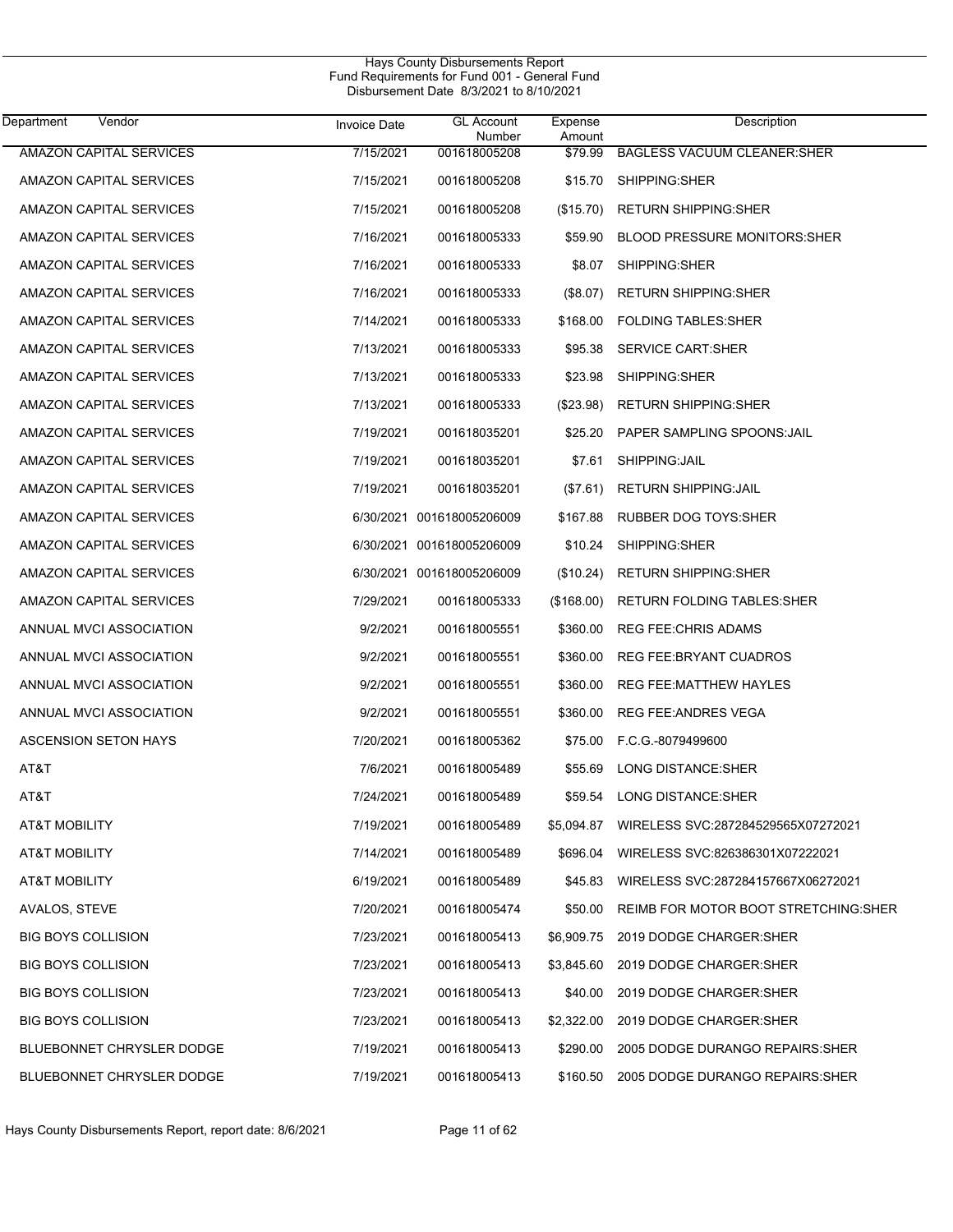| <b>Department</b><br>Vendor           | <b>Invoice Date</b> | <b>GL Account</b><br>Number | Expense<br>Amount | Description                                           |
|---------------------------------------|---------------------|-----------------------------|-------------------|-------------------------------------------------------|
| <b>BRIGGS, MICHAEL</b>                | 9/3/2021            | 001618005551                | \$35.00           | N/T MEALS ADVANCE: SHER                               |
| <b>BRIGGS, MICHAEL</b>                | 9/3/2021            | 001618005551                | \$26.00           | N/T MEALS ADVANCE: SHER                               |
| <b>BRIGGS, MICHAEL</b>                | 9/3/2021            | 001618005551                | \$80.00           | N/T MEALS ADVANCE: SHER                               |
| <b>CARD SERVICE CENTER</b>            | 7/22/2021           | 001618005411                | \$192.00          | DRONE REPAIRS: SHER                                   |
| CARD SERVICE CENTER                   | 7/22/2021           | 001618035551                | \$269.72          | LODGING:SHAWNE WAHLERT/KALYNDA NARVAIZ                |
| <b>CARD SERVICE CENTER</b>            | 7/22/2021           | 001618005551                | \$597.00          | REG FEES: SANDRA GALVAN/DEBORAH                       |
| CARD SERVICE CENTER                   | 7/22/2021           | 001618005551                | \$790.00          | SKRUHAK/DEBORAH ESTRADA<br><b>REG FEE:ROD VENNER</b>  |
| <b>CARD SERVICE CENTER</b>            | 7/22/2021           | 001618005551                | \$711.30          | LODGING: MARK ANDREWS                                 |
| CARD SERVICE CENTER                   | 6/29/2021           | 001618005551                | \$0.01            | REMAINING BALANCE FOR LODGING: MICHAEL                |
| <b>CARD SERVICE CENTER</b>            |                     | 7/27/2021 001618005206004   | \$96.00           | <b>DAVENPORT</b><br><b>MULTI SHELL CARRIERS: SHER</b> |
| CARD SERVICE CENTER                   |                     | 7/27/2021 001618005206004   | \$14.80           | <b>MULTI SHELL CARRIERS: SHER</b>                     |
| <b>CARD SERVICE CENTER</b>            | 7/22/2021           | 001618035551                | \$269.72          | LODGING: MIRANDA SUPAK/JESSICA SCHUELKE               |
| CARD SERVICE CENTER                   | 7/22/2021           | 001618005335                | \$11.00           | FINGERPRINTING: A BUSTILLOS ESCOBEDO                  |
| <b>CARD SERVICE CENTER</b>            | 7/27/2021           | 001618005335                | \$11.00           | FINGERPRINTING: ANTONIO HIPOLITO                      |
| CARD SERVICE CENTER                   | 8/2/2021            | 001618005551                | \$348.45          | LODGING: MIKE ANDREWS                                 |
| <b>CARD SERVICE CENTER</b>            | 7/22/2021           | 001618005335                | \$11.00           | FINGERPRINTING: JONATHAN X AGUILERA                   |
| <b>CARD SERVICE CENTER</b>            | 7/27/2021           | 001618005335                | \$11.00           | FINGERPRINTING: JACOB T STARR                         |
| <b>CHARM-TEX</b>                      | 7/14/2021           | 001618035201                | \$221.40          | <b>SPIT SOCK HOODS: JAIL</b>                          |
| CITY OF SAN MARCOS                    |                     | 7/16/2021 001618005480020   | \$314.88          | UTILITIES:0088126837                                  |
| CITY OF SAN MARCOS                    |                     | 7/16/2021 001618005480020   | \$243.34          | UTILITIES:0088126837                                  |
| CITY OF SAN MARCOS                    |                     | 7/16/2021 001618005480020   | \$2,700.48        | UTILITIES:0088126837                                  |
| COMMUNICATION BY HAND LLC             | 7/15/2021           | 001618005333                | \$1,302.00        | INTERPRETER FEES FOR CLASS: SHER                      |
| DOUBLE D INTERNATIONAL FOOD CO., INC. | 7/13/2021           | 001618035232                | \$464.10          | FOOD:JAIL                                             |
| DOUBLE D INTERNATIONAL FOOD CO., INC. | 7/13/2021           | 001618035232                | \$288.00          | FOOD:JAIL                                             |
| DOUBLE D INTERNATIONAL FOOD CO., INC. | 7/13/2021           | 001618035232                |                   | \$192.00 FOOD:JAIL                                    |
| DOUBLE D INTERNATIONAL FOOD CO., INC. | 7/13/2021           | 001618035232                | \$897.45          | FOOD:JAIL                                             |
| DOUBLE D INTERNATIONAL FOOD CO., INC. | 7/13/2021           | 001618035232                | \$661.50          | FOOD:JAIL                                             |
| DOUBLE D INTERNATIONAL FOOD CO., INC. | 7/13/2021           | 001618035232                | \$133.46          | FOOD:JAIL                                             |
| DOUBLE D INTERNATIONAL FOOD CO., INC. | 7/13/2021           | 001618035232                | \$477.20          | FOOD:JAIL                                             |
| DOUBLE D INTERNATIONAL FOOD CO., INC. | 7/13/2021           | 001618035232                | \$307.30          | FOOD:JAIL                                             |
| DOUBLE D INTERNATIONAL FOOD CO., INC. | 7/13/2021           | 001618035232                | \$614.60          | FOOD:JAIL                                             |
| DOUBLE D INTERNATIONAL FOOD CO., INC. | 7/13/2021           | 001618035232                | \$619.56          | FOOD:JAIL                                             |
| DOUBLE D INTERNATIONAL FOOD CO., INC. | 7/13/2021           | 001618035232                | \$910.89          | FOOD:JAIL                                             |
| DOUBLE D INTERNATIONAL FOOD CO., INC. | 7/13/2021           | 001618035232                | \$188.12          | FOOD:JAIL                                             |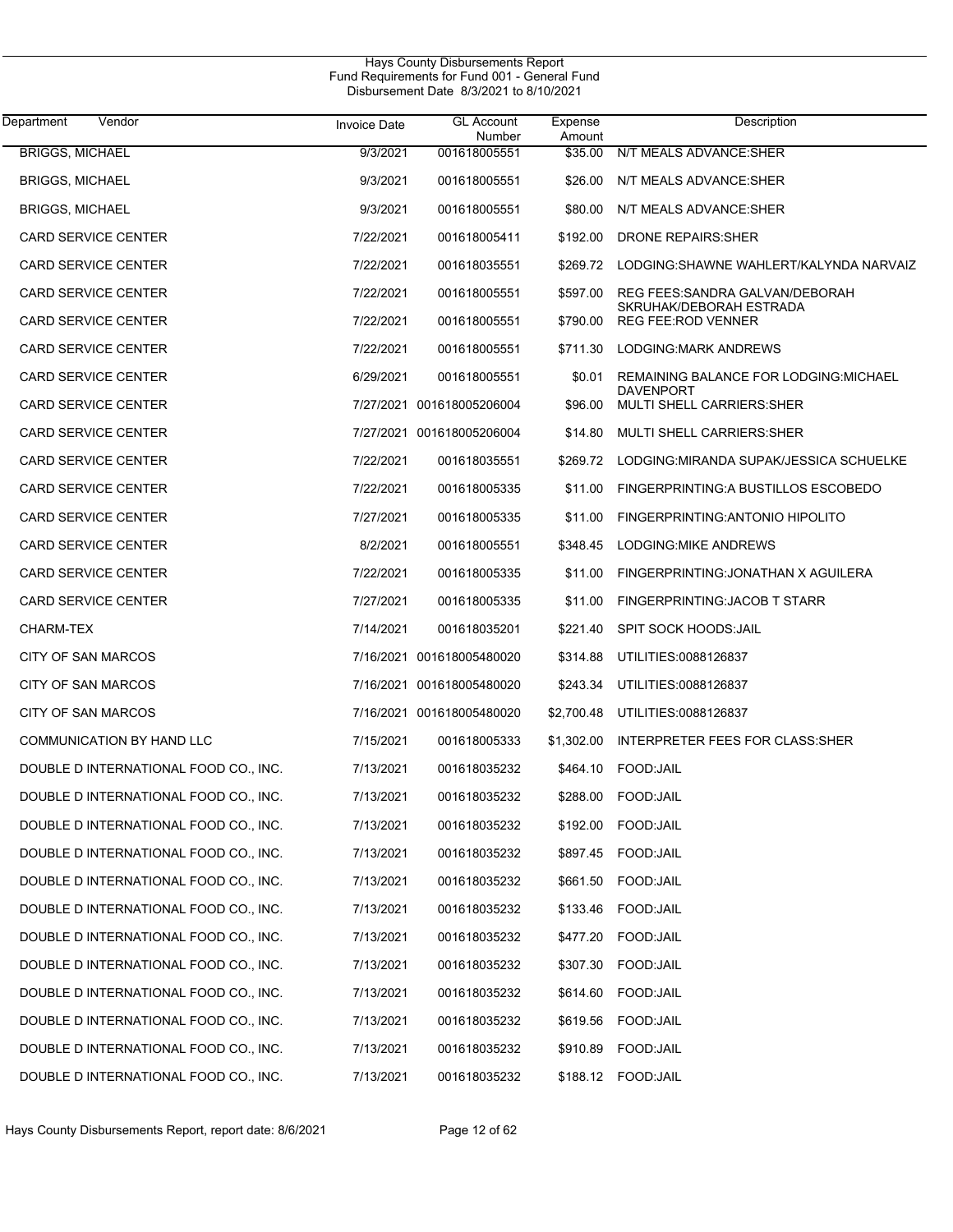| Hays County Disbursements Report<br>Fund Requirements for Fund 001 - General Fund<br>Disbursement Date 8/3/2021 to 8/10/2021 |                     |                             |                   |                                       |  |  |
|------------------------------------------------------------------------------------------------------------------------------|---------------------|-----------------------------|-------------------|---------------------------------------|--|--|
| Department<br>Vendor                                                                                                         | <b>Invoice Date</b> | <b>GL Account</b><br>Number | Expense<br>Amount | Description                           |  |  |
| DOUBLE D INTERNATIONAL FOOD CO., INC.                                                                                        | 7/13/2021           | 001618035232                | \$200.19          | FOOD: JAIL                            |  |  |
| DOUBLE D INTERNATIONAL FOOD CO., INC.                                                                                        | 7/13/2021           | 001618035232                | \$467.11          | FOOD:JAIL                             |  |  |
| DOUBLE D INTERNATIONAL FOOD CO., INC.                                                                                        | 7/13/2021           | 001618035232                | \$597.70          | FOOD: JAIL                            |  |  |
| DOUBLE D INTERNATIONAL FOOD CO., INC.                                                                                        | 7/13/2021           | 001618035232                | \$210.72          | FOOD:JAIL                             |  |  |
| DOUBLE D INTERNATIONAL FOOD CO., INC.                                                                                        | 7/13/2021           | 001618035232                | \$587.30          | FOOD:JAIL                             |  |  |
| DOUBLE D INTERNATIONAL FOOD CO., INC.                                                                                        | 7/13/2021           | 001618035232                | \$119.30          | FOOD:JAIL                             |  |  |
| <b>ENTERPRISE FM TRUST</b>                                                                                                   | 6/3/2021            | 001618005475                | \$25,078.89       | JUN 21 VEH LEASES: SHER               |  |  |
| <b>ENTERPRISE FM TRUST</b>                                                                                                   | 7/3/2021            | 001618005475                | \$24,012.99       | JUL 21 VEH LEASES:SHER                |  |  |
| <b>ENTERPRISE FM TRUST</b>                                                                                                   |                     | 7/3/2021 001618005717700    | (\$20,498.03)     | RETURN EQUIPMENT FEES:SHER            |  |  |
| <b>ENTERPRISE FM TRUST</b>                                                                                                   | 7/3/2021            | 001618005413                | \$16.75           | JUL 21 DMV FEES: SHER                 |  |  |
| <b>ENTERPRISE FM TRUST</b>                                                                                                   | 6/3/2021            | 001618005413                | $(\$102.30)$      | <b>RETURN MTC FEES:SHER</b>           |  |  |
| <b>ENTERPRISE FM TRUST</b>                                                                                                   | 6/3/2021            | 001618005413                | \$238.50          | JUN 21 DMV FEES: SHER                 |  |  |
| ENVIROMATIC SYSTEMS OF CENTRAL TEXAS,<br>INC.                                                                                | 7/28/2021           | 001618035451                | \$420.00          | <b>HVAC REPAIRS: JAIL</b>             |  |  |
| <b>EXXONMOBIL</b>                                                                                                            | 7/9/2021            | 001618005271                | \$420.35          | FUEL:7187328264771200107              |  |  |
| <b>EXXONMOBIL</b>                                                                                                            | 7/9/2021            | 001618005271                | $(\$27.92)$       | DISCOUNT ON FUEL:7187328264771200107  |  |  |
| FERGUSON FIRE & FAB #1773                                                                                                    | 5/28/2021           | 001618035451                |                   | \$469.22 FIRE SPRINKLERS: JAIL        |  |  |
| FERGUSON FIRE & FAB #1773                                                                                                    | 5/28/2021           | 001618035451                | \$8.85            | FIRE SPRINKLERS: JAIL                 |  |  |
| FLOWERS BAKING CO. OF SAN ANTONIO, LLC                                                                                       | 7/12/2021           | 001618035232                | \$413.08          | BREAD/BUNS: JAIL                      |  |  |
| FLOWERS BAKING CO. OF SAN ANTONIO, LLC                                                                                       | 7/26/2021           | 001618035232                | \$413.08          | BREAD/BUNS: JAIL                      |  |  |
| FLOWERS BAKING CO. OF SAN ANTONIO, LLC                                                                                       | 7/19/2021           | 001618035232                | \$413.08          | BREAD/BUNS: JAIL                      |  |  |
| FONSECA, JAMES                                                                                                               | 7/22/2021           | 001618005271                | \$23.67           | <b>REIMB FOR FUEL:SHER</b>            |  |  |
| FONSECA, JAMES                                                                                                               | 7/22/2021           | 001618005271                | \$24.72           | REIMB FOR FUEL:SHER                   |  |  |
| <b>FRONTIER COMMUNICATIONS</b>                                                                                               | 7/16/2021           | 001618005489                |                   | \$403.42 TELEPHONE/LONG DISTANCE:SHER |  |  |
| <b>FRONTIER COMMUNICATIONS</b>                                                                                               | 7/19/2021           | 001618005489                |                   | \$64.64 TELEPHONE/LONG DISTANCE:SHER  |  |  |
| <b>FRONTIER COMMUNICATIONS</b>                                                                                               | 7/25/2021           | 001618005489                |                   | \$133.14 TELEPHONE/LONG DISTANCE:SHER |  |  |
| <b>FUELMAN</b>                                                                                                               | 7/26/2021           | 001618005271                |                   | \$50,421.61 FUEL:SHER                 |  |  |
| <b>GOLDEN WEST OIL COMPANY</b>                                                                                               | 7/29/2021           | 001618005413                | \$985.20          | <b>MOTOR OIL:SHER</b>                 |  |  |
| <b>GOLDEN WEST OIL COMPANY</b>                                                                                               | 7/22/2021           | 001618005413                | \$439.18          | MISC SUPPLIES:SHER                    |  |  |
| GOLDEN WEST OIL COMPANY                                                                                                      | 7/29/2021           | 001618005413                | \$179.70          | RUBBER SENSORS/MOTOR OIL:SHER         |  |  |
| <b>GOLDEN WEST OIL COMPANY</b>                                                                                               | 7/29/2021           | 001618005413                | \$146.01          | RUBBER SENSORS/MOTOR OIL:SHER         |  |  |
| GRAINGER, INC.                                                                                                               | 7/21/2021           | 001618035207                |                   | \$2,258.75 FIRE EXTINGUISHERS: JAIL   |  |  |
| GRAINGER, INC.                                                                                                               | 7/2/2021            | 001618005208                | \$192.70          | DISPOSABLE GLOVES:SHER                |  |  |
| GRAINGER, INC.                                                                                                               | 7/2/2021            | 001618005208                | \$192.70          | DISPOSABLE GLOVES:SHER                |  |  |
| GRAINGER, INC.                                                                                                               | 7/2/2021            | 001618005208                |                   | \$192.70 DISPOSABLE GLOVES:SHER       |  |  |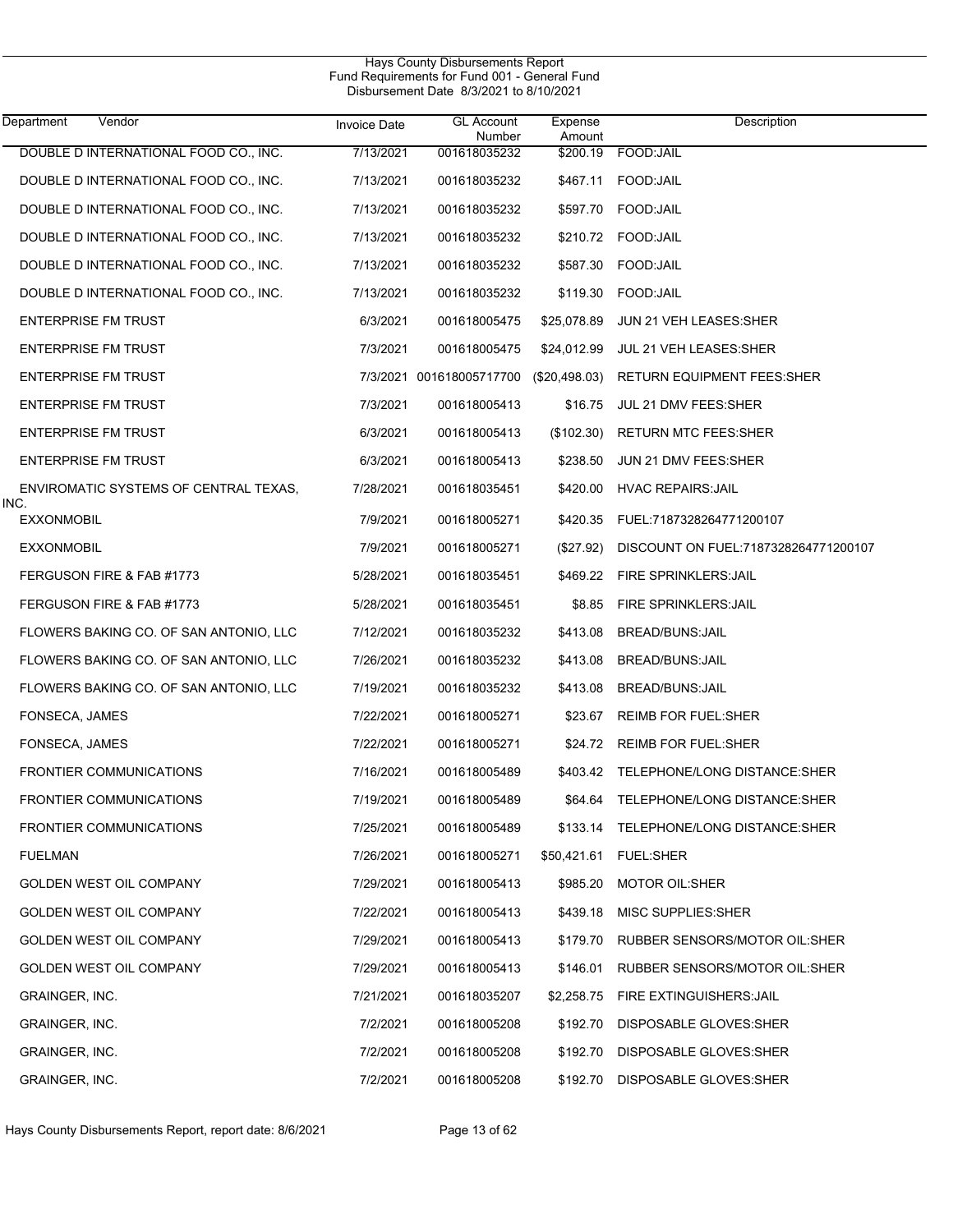| Department<br>Vendor               | <b>Invoice Date</b> | <b>GL Account</b><br>Number | Expense<br>Amount | Description                                        |
|------------------------------------|---------------------|-----------------------------|-------------------|----------------------------------------------------|
| <b>GREENFEATHER, ASHLEY</b>        | 7/19/2021           | 001618005551                | \$10.00           | <b>REIMB FOR REG FEE:SHER</b>                      |
| GT DISTRIBUTORS, INC.              | 7/16/2021           | 001618005206                | \$237.50          | <b>CAPTURE SHIELDS: SHER</b>                       |
| GT DISTRIBUTORS, INC.              | 7/16/2021           | 001618045474                | \$199.96          | UNIFORM SHIRTS/PANTS: BRIAN WAHLERT                |
| GT DISTRIBUTORS, INC.              | 7/21/2021           | 001618005206                | \$37.40           | SCABBARD:SHER                                      |
| GT DISTRIBUTORS, INC.              | 7/21/2021           | 001618005206                | \$6.50            | SCABBARD:SHER                                      |
| GT DISTRIBUTORS, INC.              | 7/21/2021           | 001618005474                | \$26.00           | UNIFORM ALTERATIONS/BLANK TAPES: JOSHUA            |
| GT DISTRIBUTORS, INC.              | 7/13/2021           | 001618005474                | \$58.79           | <b>EVANS</b><br>UNIFORM PANTS: ISAEL CRUZ          |
| GT DISTRIBUTORS, INC.              | 7/15/2021           | 001618005206                | \$139.96          | CUFF HOLDERS/DUTY BELTS: ISAEL CRUZ                |
| GT DISTRIBUTORS, INC.              | 7/16/2021           | 001618005206                | \$40.93           | SCABBARD:SHER                                      |
| GT DISTRIBUTORS, INC.              | 7/16/2021           | 001618005206                | \$6.50            | SCABBARD:SHER                                      |
| GT DISTRIBUTORS, INC.              | 7/26/2021           | 001618005206                | \$115.00          | 9MM AMMO:SHER                                      |
| HAYS COUNTY TAX ASSESSOR COLLECTOR | 7/31/2021           | 001618005413                | \$7.50            | STATE INSPECTION FEE:SHER                          |
| HAYS COUNTY TAX ASSESSOR COLLECTOR | 7/31/2021           | 001618005413                | \$7.50            | STATE INSPECTION FEE:SHER                          |
| HAYS COUNTY TAX ASSESSOR COLLECTOR | 7/31/2021           | 001618005413                | \$7.50            | STATE INSPECTION FEE:SHER                          |
| HAYS COUNTY TAX ASSESSOR COLLECTOR | 7/31/2021           | 001618005413                | \$7.50            | STATE INSPECTION FEE:SHER                          |
| HILL COUNTRY SPRINGS               |                     | 7/20/2021 001618005480020   | \$72.00           | <b>WATER:SHER</b>                                  |
| HILL COUNTRY SPRINGS               |                     | 7/20/2021 001618005480020   | \$18.00           | <b>COOLER RENTAL:SHER</b>                          |
| HILL COUNTRY SPRINGS               |                     | 7/20/2021 001618005480020   | \$2.99            | <b>ENVIRO EMISSIONS: SHER</b>                      |
| HOME DEPOT CREDIT SERVICES         | 7/19/2021           | 001618035207                | \$324.83          | MISC SUPPLIES: JAIL                                |
| INSTRUMENT SALES & SERVICE, INC.   | 7/27/2021           | 001618035207                | \$117.13          | CABLE ASSEMBLY: JAIL                               |
| INSTRUMENT SALES & SERVICE, INC.   | 7/27/2021           | 001618035207                | \$23.75           | CABLE ASSEMBLY: JAIL                               |
| <b>JM ENGINEERING, LLC</b>         | 7/18/2021           | 001618035451                | \$75.00           | SERVICE CALL ON UNIT AT VEHICLE SHOP: JAIL         |
| <b>JM ENGINEERING, LLC</b>         | 7/18/2021           | 001618035451                | \$75.00           | REPAIR/MAINTENANCE TO RTU-4: JAIL                  |
| <b>JM ENGINEERING, LLC</b>         | 7/18/2021           | 001618035451                |                   | \$259.32 SERVICE CALL ON UNIT AT VEHICLE SHOP:JAIL |
| <b>JM ENGINEERING, LLC</b>         | 7/18/2021           | 001618035451                | \$123.74          | SERVICE CALL ON UNIT AT VEHICLE SHOP: JAIL         |
| JM ENGINEERING, LLC                | 7/18/2021           | 001618035451                | \$2,593.20        | REPAIR/MAINTENANCE TO RTU-4: JAIL                  |
| JM ENGINEERING, LLC                | 7/18/2021           | 001618035451                | \$361.20          | REPAIR/MAINTENANCE TO RTU-4: JAIL                  |
| LABATT FOOD SERVICE, LLC           | 7/21/2021           | 001618035232                | \$257.28          | FOOD: JAIL                                         |
| LABATT FOOD SERVICE, LLC           | 7/13/2021           | 001618035232                | \$500.00          | FOOD: JAIL                                         |
| LABATT FOOD SERVICE, LLC           | 7/13/2021           | 001618035232                | \$2,013.51        | FOOD: JAIL                                         |
| LABATT FOOD SERVICE, LLC           | 7/20/2021           | 001618035201                | \$60.00           | TRAYS: JAIL                                        |
| LABATT FOOD SERVICE, LLC           | 7/20/2021           | 001618035232                | \$500.00          | FOOD:JAIL                                          |
| LABATT FOOD SERVICE, LLC           | 7/20/2021           | 001618035232                | \$2,098.28        | FOOD: JAIL                                         |
| LABATT FOOD SERVICE, LLC           | 7/7/2021            | 001618035201                | (\$6.21)          | <b>CREDIT FOR PRICING ERROR: JAIL</b>              |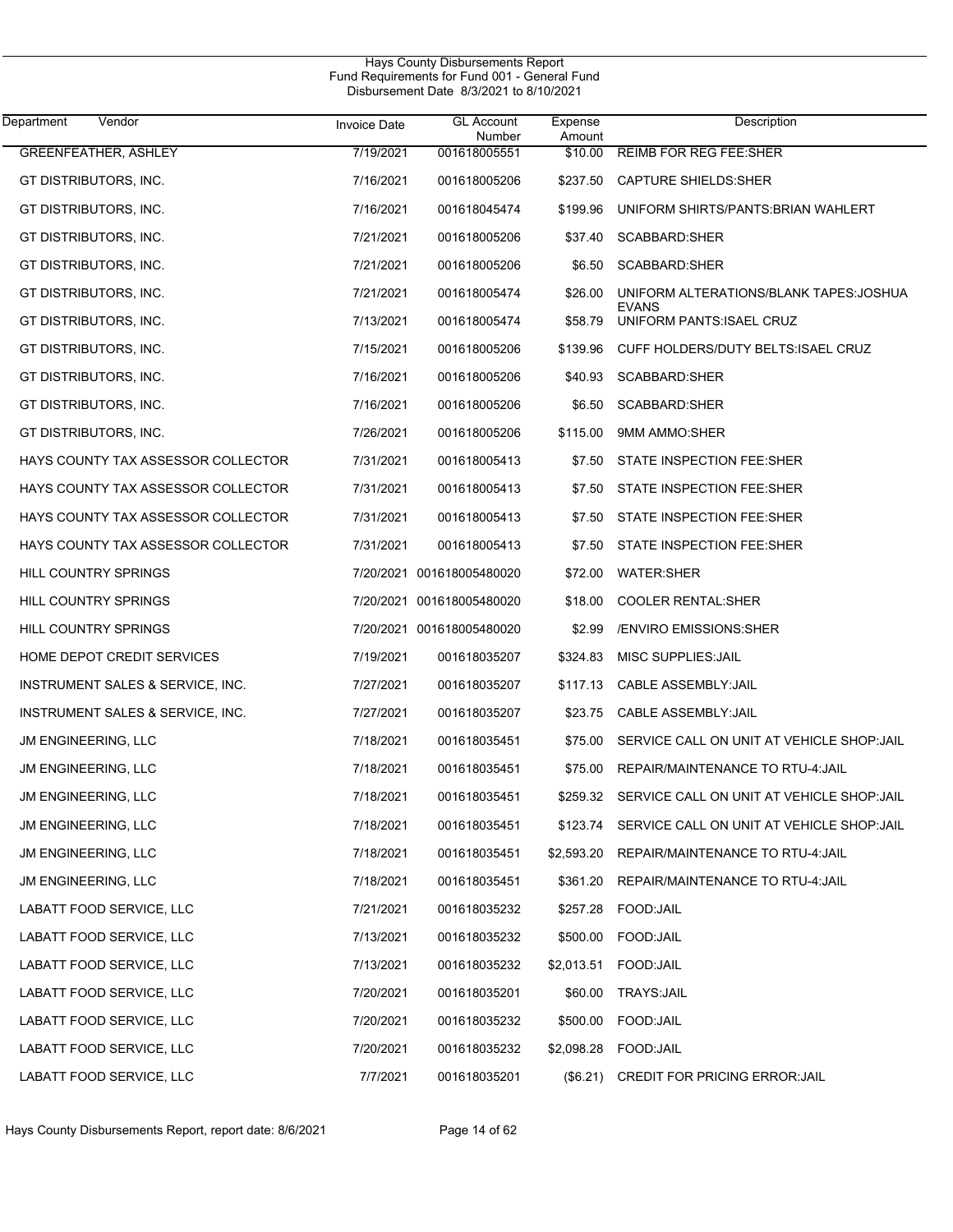| <b>Department</b><br>Vendor   | <b>Invoice Date</b> | <b>GL Account</b><br>Number | Expense<br>Amount | Description                              |
|-------------------------------|---------------------|-----------------------------|-------------------|------------------------------------------|
| LABATT FOOD SERVICE, LLC      | 7/7/2021            | 001618035232                | (\$97.75)         | <b>CREDIT FOR PRICING ERROR: JAIL</b>    |
| LONESTAR FORKLIFT             | 7/23/2021           | 001618035411                | \$52.30           | <b>FORKLIFT REPAIRS: JAIL</b>            |
| LONESTAR FORKLIFT             | 7/23/2021           | 001618035411                | \$607.50          | <b>FORKLIFT REPAIRS: JAIL</b>            |
| LONESTAR FORKLIFT             | 7/23/2021           | 001618035411                | \$315.20          | <b>FORKLIFT REPAIRS: JAIL</b>            |
| LONESTAR FORKLIFT             | 7/23/2021           | 001618035411                | \$35.00           | <b>FORKLIFT REPAIRS: JAIL</b>            |
| MALLORY SAFETY & SUPPLY       | 7/19/2021           | 001618005474                | \$64.15           | <b>COMMENDATION BARS SHER</b>            |
| MALLORY SAFETY & SUPPLY       | 7/19/2021           | 001618005474                | \$128.30          | <b>COMMENDATION BARS: SHER</b>           |
| MALLORY SAFETY & SUPPLY       | 7/19/2021           | 001618005474                | \$128.30          | <b>COMMENDATION BARS: SHER</b>           |
| MALLORY SAFETY & SUPPLY       | 7/19/2021           | 001618035474                | \$68.18           | AWARD PIN FOR CORRECTIONS SGT:SHER       |
| MALLORY SAFETY & SUPPLY       | 7/28/2021           | 001618005474                | \$19.50           | <b>COMMENDATION BARS:SHER</b>            |
| MALLORY SAFETY & SUPPLY       | 7/28/2021           | 001618005474                | \$5.00            | SHIPPING OF COMMENDATION BARS: SHER      |
| MALLORY SAFETY & SUPPLY       | 7/2/2021            | 001618005206                | \$189.48          | DO NOT CROSS TAPE: SHER                  |
| MANCINI-MICHELL, PSY.D, ANITA | 7/16/2021           | 001618005335                | \$175.00          | PSYCH EVAL: JONATHON AGUILERA            |
| MANCINI-MICHELL, PSY.D, ANITA | 7/16/2021           | 001618035335                | \$175.00          | <b>PSYCH EVAL: BRANDON SWINSON</b>       |
| MAYES, TROY                   | 9/2/2021            | 001618005551                | \$52.00           | N/T MEALS ADVANCE:SHER                   |
| MAYES, TROY                   | 9/2/2021            | 001618005551                | \$64.00           | N/T MEALS ADVANCE:SHER                   |
| MICROSOFT CORPORATION         | 7/21/2021           | 001618005202                | \$1,299.90        | SURFACE PRO/ACCESSORIES:SHER             |
| MICROSOFT CORPORATION         | 7/21/2021           | 001618005202                | $(\$207.98)$      | DISCOUNT ON SURFACE PRO/ACCESSORIES:SHER |
| MICROSOFT CORPORATION         | 7/21/2021           | 001618005202                | \$899.90          | SURFACE PRO/ACCESSORIES: SHER            |
| MICROSOFT CORPORATION         | 7/21/2021           | 001618005202                | (\$143.98)        | DISCOUNT ON SURFACE PRO/ACCESSORIES:SHER |
| MICROSOFT CORPORATION         | 7/21/2021           | 001618005202                | \$299.90          | SURFACE PRO/ACCESSORIES:SHER             |
| MICROSOFT CORPORATION         | 7/21/2021           | 001618005202                | (\$47.98)         | DISCOUNT ON SURFACE PRO/ACCESSORIES:SHER |
| MICROSOFT CORPORATION         | 7/27/2021           | 001618005202                | \$489.65          | SURFACE PRO CASES: SHER                  |
| MICROSOFT CORPORATION         | 7/27/2021           | 001618005202                | (\$29.38)         | DISCOUNT ON SURFACE PRO CASES: SHER      |
| NARDIS PUBLIC SAFETY          | 7/15/2021           | 001618035474                | \$87.50           | UNIFORM DEPARTMENT PATCHES: JAIL         |
| NARDIS PUBLIC SAFETY          | 7/15/2021           | 001618035474                | \$343.75          | UNIFORM DEPARTMENT PATCHES: JAIL         |
| NARDIS PUBLIC SAFETY          | 7/8/2021            | 001618035474                | \$331.44          | UNIFORM SHIRTS: JAIL STAFF               |
| NARDIS PUBLIC SAFETY          | 7/16/2021           | 001618005474                | \$135.98          | UNIFORM PANTS TYLER MAYNARD              |
| NARDIS PUBLIC SAFETY          | 7/12/2021           | 001618035474                | \$67.99           | UNIFORM PANTS: RYAN WIGHTMAN             |
| NARDIS PUBLIC SAFETY          | 7/12/2021           | 001618005474                | \$127.47          | UNIFORM SHIRTS: BRIAN CARPENTER          |
| NARDIS PUBLIC SAFETY          | 7/15/2021           | 001618005474                | \$67.99           | UNIFORM PANTS: ROLAND CUNNINGHAM         |
| NARDIS PUBLIC SAFETY          | 7/15/2021           | 001618035474                | \$212.45          | UNIFORM PANTS: JAIL STAFF                |
| NARDIS PUBLIC SAFETY          | 7/16/2021           | 001618005474                | \$181.47          | UNIFORM SHIRTS/ALTERATIONS:CORY POE      |
| NARDIS PUBLIC SAFETY          | 7/26/2021           | 001618005474                | \$54.49           | UNIFORM NAMETAPES/SHIRTS: ADAM HALSTEAD  |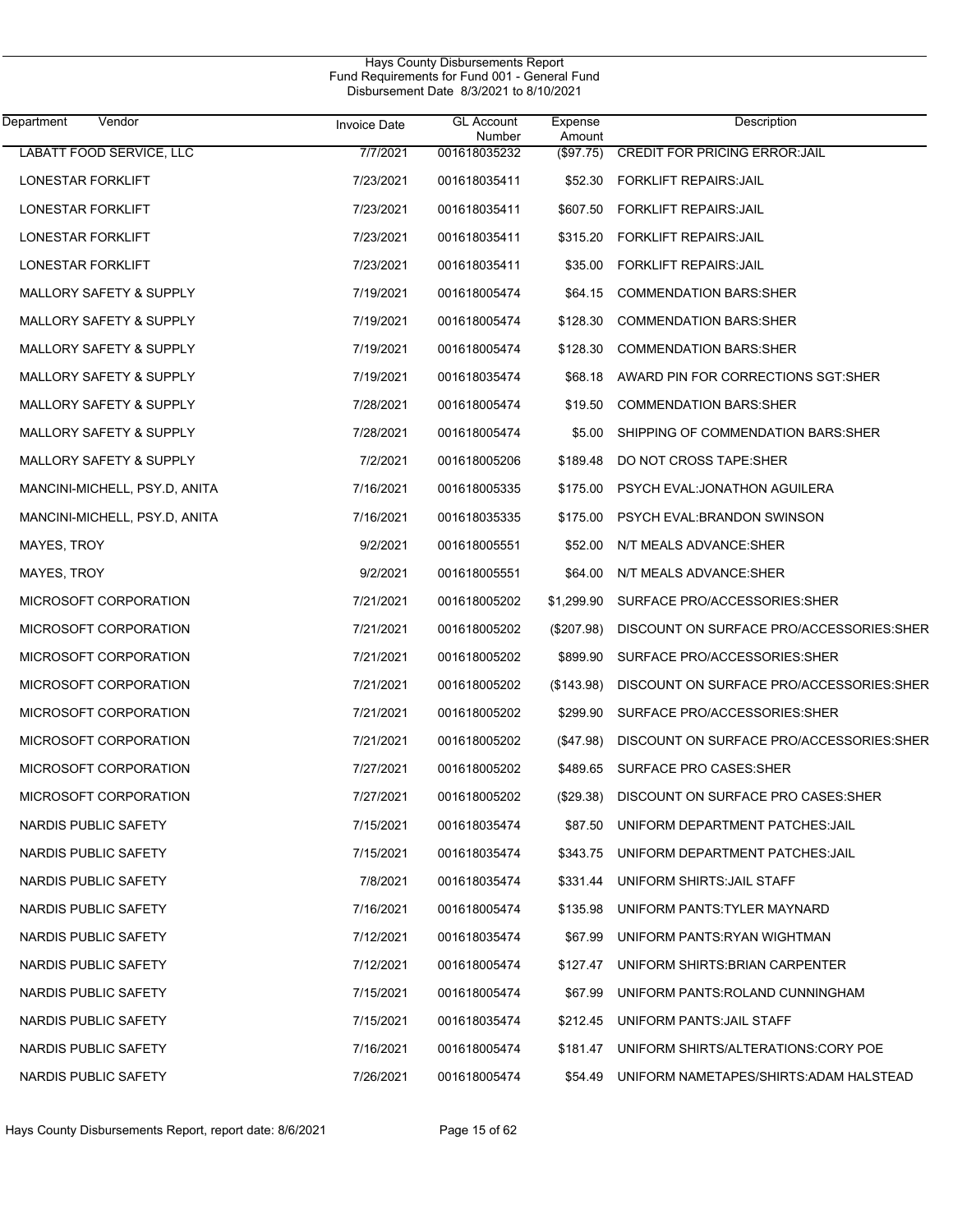| Hays County Disbursements Report<br>Fund Requirements for Fund 001 - General Fund<br>Disbursement Date 8/3/2021 to 8/10/2021 |              |                             |                   |                                                                          |  |  |
|------------------------------------------------------------------------------------------------------------------------------|--------------|-----------------------------|-------------------|--------------------------------------------------------------------------|--|--|
| Vendor<br>Department                                                                                                         | Invoice Date | <b>GL Account</b><br>Number | Expense<br>Amount | Description                                                              |  |  |
| <b>NARDIS PUBLIC SAFETY</b>                                                                                                  | 7/12/2021    | 001618005474                | \$135.98          | UNIFORM PANTS: ABRAHAM PALOMO                                            |  |  |
| NARDIS PUBLIC SAFETY                                                                                                         | 7/12/2021    | 001618005474                | \$203.97          | UNIFORM PANTS:NATHANIEL SITSLER                                          |  |  |
| NARDIS PUBLIC SAFETY                                                                                                         | 7/12/2021    | 001618035474                | \$55.24           | UNIFORM SHIRT: SHANE SMITH                                               |  |  |
| NARDIS PUBLIC SAFETY                                                                                                         | 7/16/2021    | 001618005474                | \$84.98           | UNIFORM SHIRTS: ROLAND CUNNINGHAM                                        |  |  |
| NARDIS PUBLIC SAFETY                                                                                                         | 7/16/2021    | 001618005474                | \$147.98          | UNIFORM NAMETAPE/PANTS: CAMERON MITCHELL                                 |  |  |
| NARDIS PUBLIC SAFETY                                                                                                         | 7/20/2021    | 001618005474                | \$139.98          | UNIFORM SHIRTS: CAMERON MITCHELL                                         |  |  |
| NARDIS PUBLIC SAFETY                                                                                                         | 7/16/2021    | 001618005474                | \$203.97          | UNIFORM PANTS: BRIAN CARPENTER                                           |  |  |
| NARDIS PUBLIC SAFETY                                                                                                         | 7/15/2021    | 001618005474                | \$200.00          | UNIFORM PATCHES: SHER                                                    |  |  |
| NARDIS PUBLIC SAFETY                                                                                                         | 7/15/2021    | 001618005474                | \$87.50           | <b>UNIFORM PATCHES:SHER</b>                                              |  |  |
| NARDIS PUBLIC SAFETY                                                                                                         | 7/15/2021    | 001618005474                | \$343.75          | UNIFORM PATCHES: SHER                                                    |  |  |
| NATIONAL HOMELAND SECURITY ASSN., INC.                                                                                       | 9/3/2021     | 001618005551                | \$675.00          | <b>REG FEE:MICHAEL BRIGGS</b>                                            |  |  |
| O'REILLY AUTO PARTS                                                                                                          | 7/27/2021    | 001618005413                | \$3.69            | OIL DRAIN PLUG:SHER                                                      |  |  |
| O'REILLY AUTO PARTS                                                                                                          | 7/21/2021    | 001618005413                | \$140.09          | ALTERNATOR: SHER                                                         |  |  |
| O'REILLY AUTO PARTS                                                                                                          | 7/21/2021    | 001618005413                | \$11.00           | ALTERNATOR: SHER                                                         |  |  |
| O'REILLY AUTO PARTS                                                                                                          | 7/28/2021    | 001618005413                | \$219.64          | CONTROL ARM ASSEMBLIES SHER                                              |  |  |
| O'REILLY AUTO PARTS                                                                                                          | 7/21/2021    | 001618005413                | (\$11.00)         | <b>RETURN CORE:SHER</b>                                                  |  |  |
| OCV, LLC                                                                                                                     | 7/23/2021    | 001618005429                | \$5,330.00        | ANNUAL RENEWAL FEES FEB 2021-SEP 2021                                    |  |  |
| OFFICE DEPOT, INC.                                                                                                           | 7/14/2021    | 001618035211                | \$102.38          | <b>MANILLA TAGS: JAIL</b>                                                |  |  |
| OFFICE DEPOT, INC.                                                                                                           | 7/19/2021    | 001618005211                | \$28.04           | OFFICE SUPPLIES: SHER                                                    |  |  |
| OFFICE DEPOT, INC.                                                                                                           | 7/19/2021    | 001618005211                | \$8.99            | OFFICE SUPPLIES: SHER                                                    |  |  |
| OFFICE DEPOT, INC.                                                                                                           | 7/19/2021    | 001618005211                | \$25.19           | OFFICE SUPPLIES: SHER                                                    |  |  |
| OFFICE DEPOT, INC.                                                                                                           | 7/14/2021    | 001618035211                | \$159.95          | <b>COPY PAPER/TONER</b>                                                  |  |  |
| OFFICE DEPOT, INC.                                                                                                           | 7/14/2021    | 001618035211                | \$189.86          | CARTRIDGES/CLIPBOARDS:JAIL<br><b>COPY PAPER/TONER</b>                    |  |  |
| OFFICE DEPOT, INC.                                                                                                           | 7/22/2021    | 001618005211                | \$42.99           | CARTRIDGES/CLIPBOARDS:JAIL<br>PINK PASTEL PAPER FOR JUDGES LETTERS: SHER |  |  |
| OFFICE DEPOT, INC.                                                                                                           | 7/14/2021    | 001618035211                | \$13.89           | UTILITY KNIFE: JAIL                                                      |  |  |
| OFFICE DEPOT, INC.                                                                                                           | 7/14/2021    | 001618035211                | \$12.12           | COPY PAPER/TONER                                                         |  |  |
| OFFICE DEPOT, INC.                                                                                                           | 7/19/2021    | 001618005211                | \$4.18            | CARTRIDGES/CLIPBOARDS:JAIL<br>STAPLER: SHER                              |  |  |
| OFFICE DEPOT, INC.                                                                                                           | 7/14/2021    | 001618035211                |                   | \$6.36 LETTER OPENER: JAIL                                               |  |  |
| PBS OF TEXAS                                                                                                                 | 8/1/2021     | 001618005456                |                   | \$4,235.52 AUG 21 JANITORIAL SVCS:PSB                                    |  |  |
| PBS OF TEXAS                                                                                                                 | 8/1/2021     | 001618035456                |                   | \$1,460.00 AUG 21 JANITORIAL SVCS:JAIL                                   |  |  |
| PEDERNALES ELECTRIC COOPERATIVE, INC.                                                                                        |              | 7/23/2021 001618005480020   | \$135.09          | ELEC SVC:123370                                                          |  |  |
| QUICK ALIGN                                                                                                                  | 7/15/2021    | 001618005413                | \$240.00          | REPAIRS TO 2018 FORD SEDAN: SHER                                         |  |  |
| QUICK ALIGN                                                                                                                  | 7/15/2021    | 001618005413                | \$136.34          | REPAIRS TO 2018 FORD SEDAN: SHER                                         |  |  |
| <b>QUICK ALIGN</b>                                                                                                           | 7/15/2021    | 001618005413                | \$1,489.00        | <b>REPLACE RACK/PINION:SHER</b>                                          |  |  |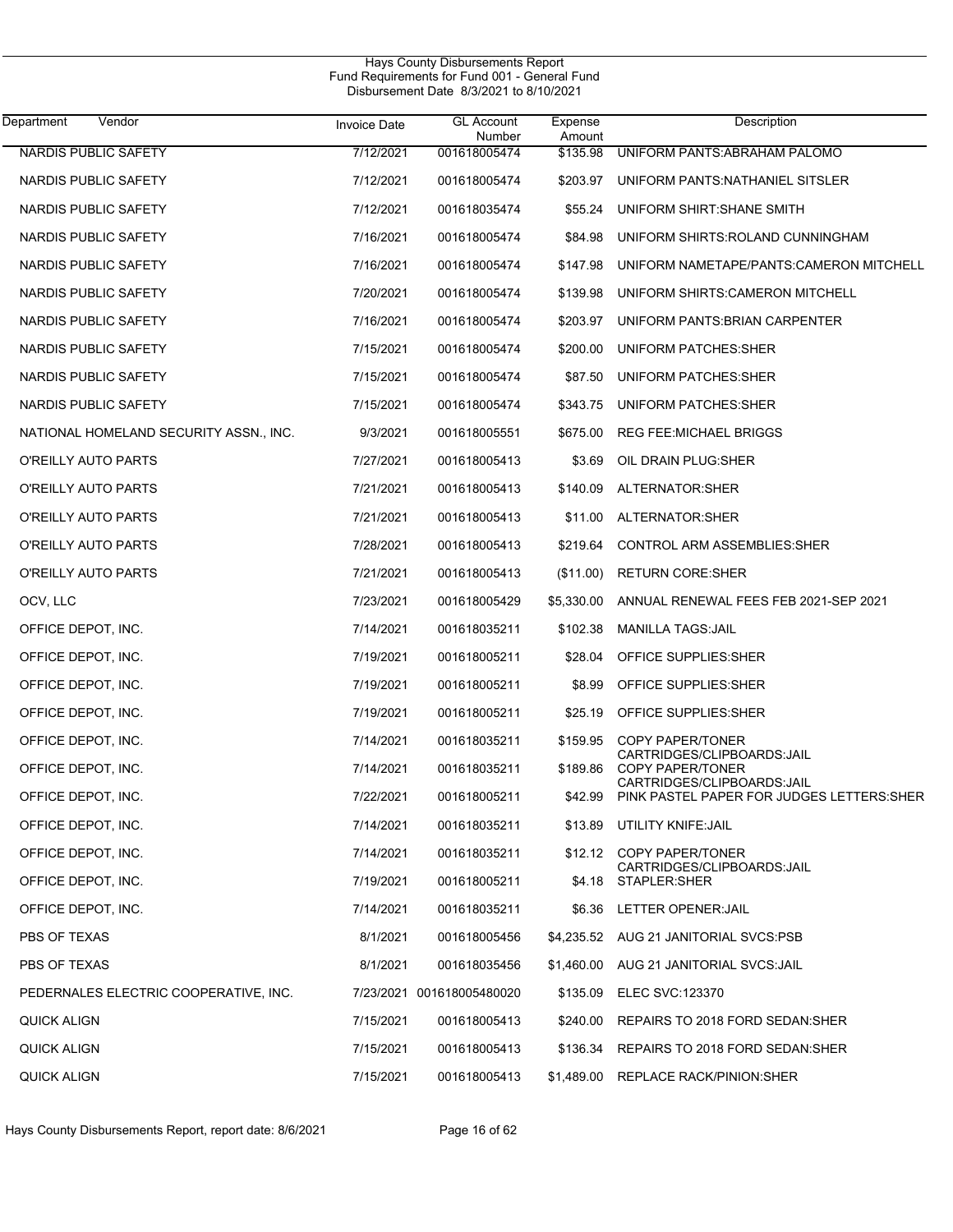| Department<br>Vendor           | <b>Invoice Date</b> | <b>GL Account</b>         | Expense    | Description                                                            |
|--------------------------------|---------------------|---------------------------|------------|------------------------------------------------------------------------|
|                                |                     | Number                    | Amount     |                                                                        |
| <b>QUICK ALIGN</b>             | 7/15/2021           | 001618005413              | \$468.00   | <b>REPLACE RACK/PINION: SHER</b>                                       |
| QUICK ALIGN                    | 7/15/2021           | 001618005413              | \$144.00   | REPLACE RACK/PINION: SHER                                              |
| REDHEAD AUTO PARTS, INC.       | 7/21/2021           | 001618005413              | \$43.16    | SPARK PLUGS/FILTER KIT:SHER                                            |
| REDHEAD AUTO PARTS, INC.       | 7/13/2021           | 001618005413              | \$14.53    | <b>GASKET SET:SHER</b>                                                 |
| REDHEAD AUTO PARTS, INC.       | 7/13/2021           | 001618005413              | \$135.29   | MISC AUTO PARTS: SHER                                                  |
| REDHEAD AUTO PARTS, INC.       | 7/13/2021           | 001618005413              | \$126.39   | MISC AUTO PARTS:SHER                                                   |
| REDHEAD AUTO PARTS, INC.       | 7/15/2021           | 001618005413              | \$8.54     | THERMOSTAT HOUSING:SHER                                                |
| REDHEAD AUTO PARTS, INC.       | 7/16/2021           | 001618005413              | \$305.98   | BATTERY/CORE DEPOSIT/ENVIRONMENTAL<br><b>CHARGE:SHER</b>               |
| REDHEAD AUTO PARTS, INC.       | 7/19/2021           | 001618005413              | \$68.44    | <b>SWAY BAR LINKS: SHER</b>                                            |
| REDHEAD AUTO PARTS, INC.       | 7/15/2021           | 001618005413              | \$62.60    | AIR FILTERS: SHER                                                      |
| REDHEAD AUTO PARTS, INC.       | 7/22/2021           | 001618005413              | \$122.40   | OIL FILTERS: SHER                                                      |
| REDHEAD AUTO PARTS, INC.       | 7/23/2021           | 001618005413              | \$113.32   | BLOWER MOTOR ASSY/RESISTOR: SHER                                       |
| REDHEAD AUTO PARTS, INC.       | 7/15/2021           | 001618005413              | \$205.13   | HOSE/THERMOSTAT/WATER PUMP/SERPENTINE<br><b>BELT:SHER</b>              |
| REDHEAD AUTO PARTS, INC.       | 7/21/2021           | 001618005413              | \$11.04    | FUEL CAP TETHER: SHER                                                  |
| REDHEAD AUTO PARTS, INC.       | 7/15/2021           | 001618005413              | (\$11.96)  | <b>RETURN ORIFICE TUBE:SHER</b>                                        |
| REDHEAD AUTO PARTS, INC.       | 7/14/2021           | 001618005413              | \$444.78   | <b>FRONT BRAKE PADS/EMER SERVICE</b><br><b>ROTORS:SHER</b>             |
| RICOH USA, INC.                | 7/7/2021            | 001618035473              | \$984.36   | JUL 21 LEASE: 292291                                                   |
| RICOH USA, INC.                | 7/7/2021            | 001618005473              | \$1,715.11 | <b>JUL 21 LEASE: 292291</b>                                            |
| RICOH USA, INC.                | 7/7/2021            | 001618005473              | \$13.43    | <b>JUL 21 FAX COMP:292291</b>                                          |
| ROBERT MADDEN INDUSTRIES, INC. | 7/22/2021           | 001618035207              | \$409.88   | MOTORS: JAIL                                                           |
| S & S PRECISION                |                     | 7/15/2021 001618005206004 | \$15.00    | SHIPPING OF SWAT-STROBE FOR HELMETS:SHER                               |
| S & S PRECISION                |                     | 7/15/2021 001618005206004 | \$2,128.68 | SWAT-STROBE FOR HELMETS: SHER                                          |
| SAFARILAND, LLC                | 8/6/2021            | 001618005551              | \$895.00   | <b>REG FEE:CHRISTOPHER ADAMS</b>                                       |
| SAN MARCOS FAMILY MEDICINE     | 7/3/2021            | 001618005335              | \$29.00    | PHYSICAL/DRUG SCREEN:21956424A8042                                     |
| SAN MARCOS FAMILY MEDICINE     | 7/10/2021           | 001618035335              |            | \$115.00 PHYSICAL:22078308A8042                                        |
| SECURITY ONE, INC.             |                     | 8/1/2021 001618005480020  | \$39.95    | AUG 21 FIRE SERVICE: SHER                                              |
| <b>SEGUIN ORTHOPEDICS</b>      | 6/25/2021           | 001618035431              | \$577.00   | MEDICAL SVCS:13218                                                     |
| SHERWIN-WILLIAMS CO.           | 7/20/2021           | 001618035207              | (\$151.20) | <b>RETURN PAINT JAIL</b>                                               |
| SHERWIN-WILLIAMS CO.           | 7/20/2021           | 001618035207              | \$619.20   | PAINT: JAIL                                                            |
| SOUTHERN TIRE MART             | 7/28/2021           | 001618005413              | \$889.00   | <b>FLEET TIRES: SHER</b>                                               |
| SOUTHERN TIRE MART             | 7/28/2021           | 001618005413              | \$912.00   | FLEET TIRES: SHER                                                      |
| SOUTHERN TIRE MART             | 7/20/2021           | 001618005413              | \$492.96   | 215/60R16 TIRES: SHER                                                  |
| <b>TCOLE</b>                   | 5/24/2021           | 001618005551              | \$35.00    | SFST INSTRUCTOR CERTIFICATE: JEFFREY                                   |
| <b>TCOLE</b>                   | 5/18/2021           | 001618005551              | \$35.00    | <b>WILKINS</b><br>BASIC INSTRUCTOR CERTIFICATE:RYAN<br><b>WIGHTMAN</b> |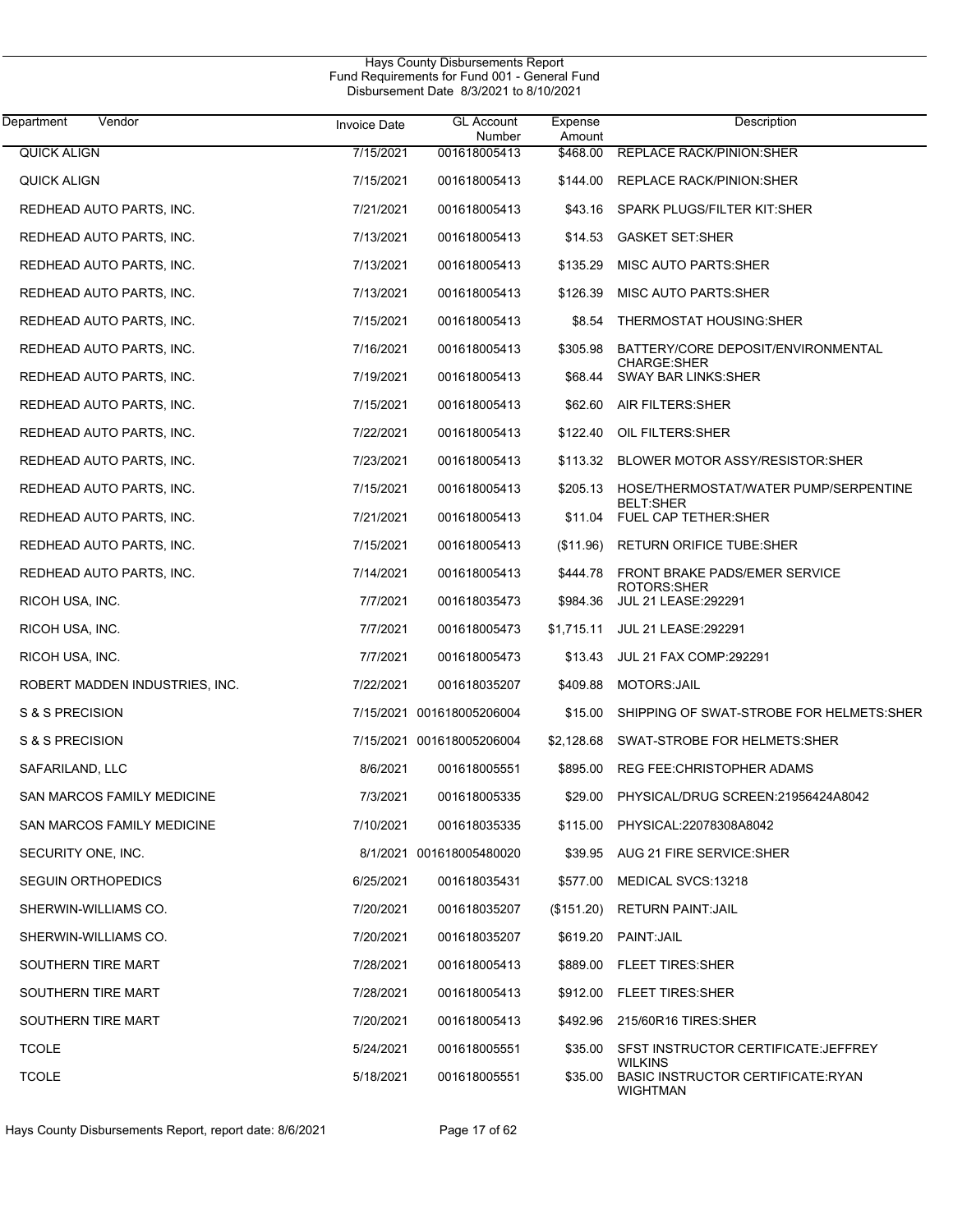J.

| Department<br>Vendor                                     | <b>Invoice Date</b> | <b>GL Account</b><br>Number | Expense<br>Amount | Description                                                  |
|----------------------------------------------------------|---------------------|-----------------------------|-------------------|--------------------------------------------------------------|
| <b>TCOLE</b>                                             | 5/20/2021           | 001618005551                | \$35.00           | COURT SECURITY OFFICER CERTIFICATE BUCK                      |
| <b>TCOLE</b>                                             | 5/20/2021           | 001618005551                | \$35.00           | BLUNDELL<br>COURT SECURITY OFFICER CERTIFICATE: SHAUN        |
| <b>TCOLE</b>                                             | 5/18/2021           | 001618005551                | \$35.00           | <b>BOOTH</b><br>FIREARMS INSTRUCTOR CERTIFICATE:RYAN         |
| THE POLICE AND SHERIFFS PRESS                            | 7/22/2021           | 001618005206                | \$30.00           | <b>WIGHTMAN</b><br>SECURE ID CARDS ISAEL CRUZ/JOSHUA EVANS   |
| THE POLICE AND SHERIFFS PRESS                            | 7/22/2021           | 001618005206                | \$2.55            | SHIPPING OF SECURE ID CARDS                                  |
| TIME WARNER CABLE                                        | 7/13/2021           | 001618005489                | \$128.29          | <b>CABLE TV:SHER</b>                                         |
| <b>TIME WARNER CABLE</b>                                 | 7/11/2021           | 001618005489                | \$146.80          | <b>CABLE TV:SHER</b>                                         |
| TIME WARNER CABLE                                        | 6/13/2021           | 001618005489                | \$128.29          | <b>CABLE TV:SHER</b>                                         |
| TRACTOR SUPPLY COMPANY                                   |                     | 7/14/2021 001618005206009   | \$46.99           | DOG FOOD:SHER                                                |
| TXDMV                                                    | 7/31/2021           | 001618005413                | \$7.50            | STATE INSPECTION FEE:SHER                                    |
| <b>U.S. FOODSERVICE</b>                                  | 7/20/2021           | 001618035232                | \$2,895.96        | FOOD: JAIL                                                   |
| <b>U.S. FOODSERVICE</b>                                  | 7/9/2021            | 001618035201                | \$88.32           | CUPS/LABELS/SCRUBBERS/GLOVES:JAIL                            |
| <b>U.S. FOODSERVICE</b>                                  | 7/2/2021            | 001618035232                | \$2,285.29        | FOOD: JAIL                                                   |
| <b>U.S. FOODSERVICE</b>                                  | 7/21/2021           | 001618035201                | \$124.00          | <b>MIXING PADDLES: JAIL</b>                                  |
| <b>U.S. FOODSERVICE</b>                                  | 7/9/2021            | 001618035232                | \$3,145.85        | FOOD: JAIL                                                   |
| <b>U.S. FOODSERVICE</b>                                  | 7/9/2021            | 001618035208                | \$404.37          | DETERGENT/POT/PAN/FLOOR CLEANER:JAIL                         |
| <b>U.S. FOODSERVICE</b>                                  | 7/16/2021           | 001618035232                | \$2,015.32        | FOOD: JAIL                                                   |
| <b>U.S. FOODSERVICE</b>                                  | 7/20/2021           | 001618035201                | \$105.33          | CUPS/LABELS/SERVING                                          |
| <b>U.S. FOODSERVICE</b>                                  | 7/2/2021            | 001618035201                | \$114.90          | DISHERS/CONTAINERS: JAIL<br>BAGS/SERVING DISHERS/BOWLS: JAIL |
| <b>U.S. FOODSERVICE</b>                                  | 7/1/2021            | 001618035201                | \$68.50           | <b>LOAF PANS: JAIL</b>                                       |
| <b>U.S. FOODSERVICE</b>                                  | 7/13/2021           | 001618035201                | \$96.23           | CUPS/SPATULAS/PLASTIC WRAP:JAIL                              |
| <b>U.S. FOODSERVICE</b>                                  | 7/13/2021           | 001618035232                | \$4,698.43        | FOOD:JAIL                                                    |
| <b>U.S. FOODSERVICE</b>                                  | 7/6/2021            | 001618035232                | \$2,941.13        | FOOD:JAIL                                                    |
| <b>U.S. FOODSERVICE</b>                                  | 7/6/2021            | 001618035201                |                   | \$102.40 PAPER/SANDWICH BAGS/CUPS: JAIL                      |
| <b>U.S. FOODSERVICE</b>                                  | 7/16/2021           | 001618035208                | \$258.85          | DISH/POT/PAN DETERGENT: JAIL                                 |
| UNIFIRST CORPORATION                                     | 7/14/2021           | 001618005474                | \$52.33           | UNIFORMS: SHER-VEH MTC                                       |
| UNIFIRST CORPORATION                                     | 7/21/2021           | 001618035474                | \$28.50           | UNIFORMS: JAIL-MTC                                           |
| UNIFIRST CORPORATION                                     | 7/14/2021           | 001618035474                | \$32.95           | UNIFORMS: JAIL-KITCHEN                                       |
| UNIFIRST CORPORATION                                     | 7/14/2021           | 001618005474                | (\$0.02)          | INVOICE CORRECTION: SHER                                     |
| UNIFIRST CORPORATION                                     | 7/21/2021           | 001618005474                | \$52.31           | UNIFORMS: SHER-VEH MTC                                       |
| UNIFIRST CORPORATION                                     | 7/21/2021           | 001618035474                | \$29.65           | UNIFORMS: JAIL-KITCHEN                                       |
| UNIFIRST CORPORATION                                     | 7/14/2021           | 001618035474                | \$20.85           | UNIFORMS: JAIL-MTC                                           |
| UNITED STATES FUGITIVE APREHENSION &<br><b>TRANSPORT</b> | 4/15/2021           | 001618035363                | \$1,770.60        | TRANSPORTATION OF DETAINEE JAIL                              |
| UNITED STATES FUGITIVE APREHENSION &<br>TRANSPORT        | 4/15/2021           | 001618035363                | \$100.00          | TRANSPORTATION OF DETAINEE: JAIL                             |

Hays County Disbursements Report, report date: 8/6/2021 Page 18 of 62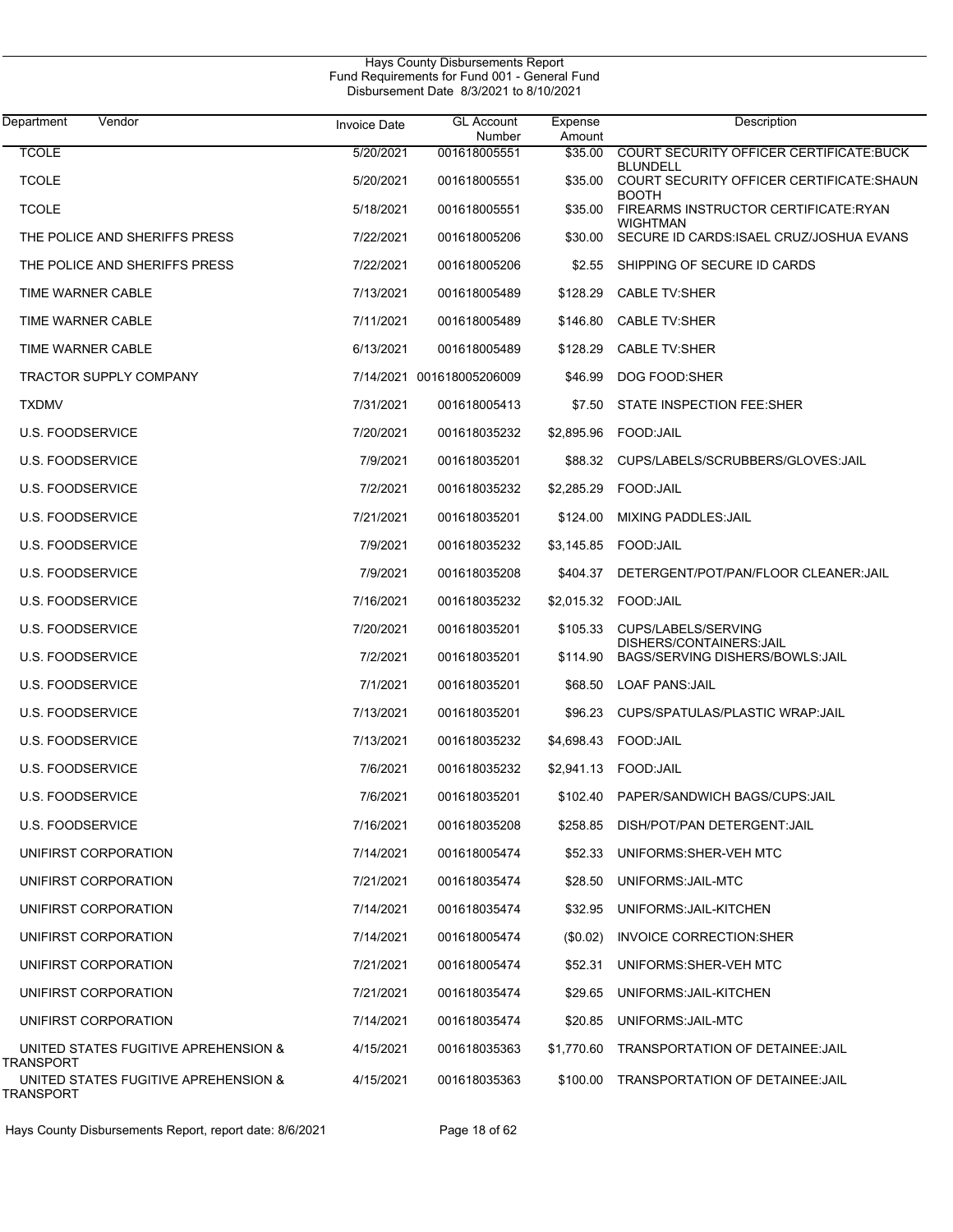|                                                  |                     | Hays County Disbursements Report<br>Fund Requirements for Fund 001 - General Fund<br>Disbursement Date 8/3/2021 to 8/10/2021 |                   |                                        |
|--------------------------------------------------|---------------------|------------------------------------------------------------------------------------------------------------------------------|-------------------|----------------------------------------|
| Vendor<br>Department                             | <b>Invoice Date</b> | <b>GL Account</b><br>Number                                                                                                  | Expense<br>Amount | Description                            |
| USIQ INC.                                        |                     | 5/6/2021 001618005206004                                                                                                     | \$399.00          | EBERLESTOCK OPERATOR SNIPER PACK: SHER |
| WHITE, MATT                                      | 7/23/2021           | 001618005271                                                                                                                 | \$43.71           | <b>REIMB FOR FUEL:SHER</b>             |
| WHITE, MATT                                      | 7/26/2021           | 001618005271                                                                                                                 | \$47.99           | <b>REIMB FOR FUEL:SHER</b>             |
| WINZER CORPORATION                               | 7/20/2021           | 001618005413                                                                                                                 | \$154.96          | MISC SUPPLIES: SHER                    |
| WINZER CORPORATION                               | 7/20/2021           | 001618005413                                                                                                                 | \$9.00            | MISC SUPPLIES: SHER                    |
| <b>WINZER CORPORATION</b>                        | 7/15/2021           | 001618035207                                                                                                                 | \$174.98          | SCREWS/GENERAL PURPOSE ADHESIVE: JAIL  |
| <b>XEROX CORPORATION</b>                         | 7/1/2021            | 001618035412                                                                                                                 | \$6.33            | SUPPLY FEE:CNB9X44999                  |
| <b>XEROX CORPORATION</b>                         | 7/1/2021            | 001618035412                                                                                                                 | \$6.05            | PRINTER SVC:CNB9X44999                 |
| Total 618 - Sheriff                              |                     |                                                                                                                              | \$195,017.88      |                                        |
| 619 - Tax Assessor Collector                     |                     |                                                                                                                              |                   |                                        |
| <b>FRONTIER COMMUNICATIONS</b>                   | 7/10/2021           | 001619005489                                                                                                                 | \$243.04          | TELEPHONE/LONG DISTANCE:TAX            |
| OFFICE DEPOT, INC.                               | 7/12/2021           | 001619005211                                                                                                                 | \$110.28          | SCOTCH TAPE/ADDRESS LABELS: TAX        |
| RICOH USA, INC.                                  | 7/1/2021            | 001619005473                                                                                                                 | \$26.20           | JUL 21 ADD'L IMAGES: MP4055SP          |
| RICOH USA, INC.                                  | 7/1/2021            | 001619005473                                                                                                                 | \$67.03           | JUL 21 MTC W/TONER:MP4055SP            |
| RICOH USA, INC.                                  | 7/7/2021            | 001619005473                                                                                                                 | \$82.07           | JUL 21 LEASE/FAX COMP:292291           |
| RICOH USA, INC.                                  | 7/7/2021            | 001619005473                                                                                                                 | \$13.44           | JUL 21 LEASE/FAX COMP:292291           |
| Total 619 - Tax Assessor Collector               |                     |                                                                                                                              | \$542.06          |                                        |
| 620 - Treasurer                                  |                     |                                                                                                                              |                   |                                        |
| AMG PRINTING & MAILING LLC                       | 7/19/2021           | 001620005211                                                                                                                 | \$17.00           | SHIPPING OF ENVELOPES: TREAS           |
| AMG PRINTING & MAILING LLC                       | 7/19/2021           | 001620005211                                                                                                                 | \$1.14            | ROUNDING OF ENVELOPES: TREAS           |
| AMG PRINTING & MAILING LLC                       | 7/19/2021           | 001620005461                                                                                                                 | \$73.00           | PRINTED ENVELOPES: TREAS               |
| AMG PRINTING & MAILING LLC                       | 7/19/2021           | 001620005461                                                                                                                 | \$73.80           | PRINTED ENVELOPES: TREAS               |
| AMG PRINTING & MAILING LLC                       | 7/19/2021           | 001620005461                                                                                                                 | \$17.00           | SHIPPING OF PRINTED ENVELOPES TREAS    |
| LASER SERVICE USA, INC.                          | 7/19/2021           | 001620005211                                                                                                                 | \$198.00          | TONER CARTRIDGES: TREAS                |
| THE BEVY HOTEL BOERNE, A DOUBLETREE BY<br>HILTON | 9/16/2021           | 001620005551                                                                                                                 | \$471.21          | LODGING:BRITNEY RICHEY/LAURA NAVA      |
| <b>XEROX CORPORATION</b>                         | 7/1/2021            | 001620005473                                                                                                                 | \$0.36            | ADD'L COPIES:TREAS                     |
| <b>XEROX CORPORATION</b>                         | 7/1/2021            | 001620005473                                                                                                                 | \$141.74          | MX4499011 COPIER TREAS                 |
| <b>XEROX CORPORATION</b>                         | 7/1/2021            | 001620005473                                                                                                                 | \$10.00           | JUL 21 COPIER PRINT SVC COMPONENT      |
| Total 620 - Treasurer                            |                     |                                                                                                                              | \$1,003.25        | FEE: MX4499011                         |
| 625 - Justice of the Peace Pct 1, 1              |                     |                                                                                                                              |                   |                                        |
| AMAZON CAPITAL SERVICES                          | 7/28/2021           | 001625005489                                                                                                                 | (\$7.12)          | <b>RETURN SHIPPING:JP 1-1</b>          |
| AMAZON CAPITAL SERVICES                          | 7/28/2021           | 001625005489                                                                                                                 |                   | \$42.05 OTTERBOX CASE:JP 1-1           |
| AMAZON CAPITAL SERVICES                          | 7/28/2021           | 001625005489                                                                                                                 |                   | \$7.12 SHIPPING: JP 1-1                |
|                                                  |                     |                                                                                                                              |                   |                                        |

Hays County Disbursements Report, report date: 8/6/2021 Page 19 of 62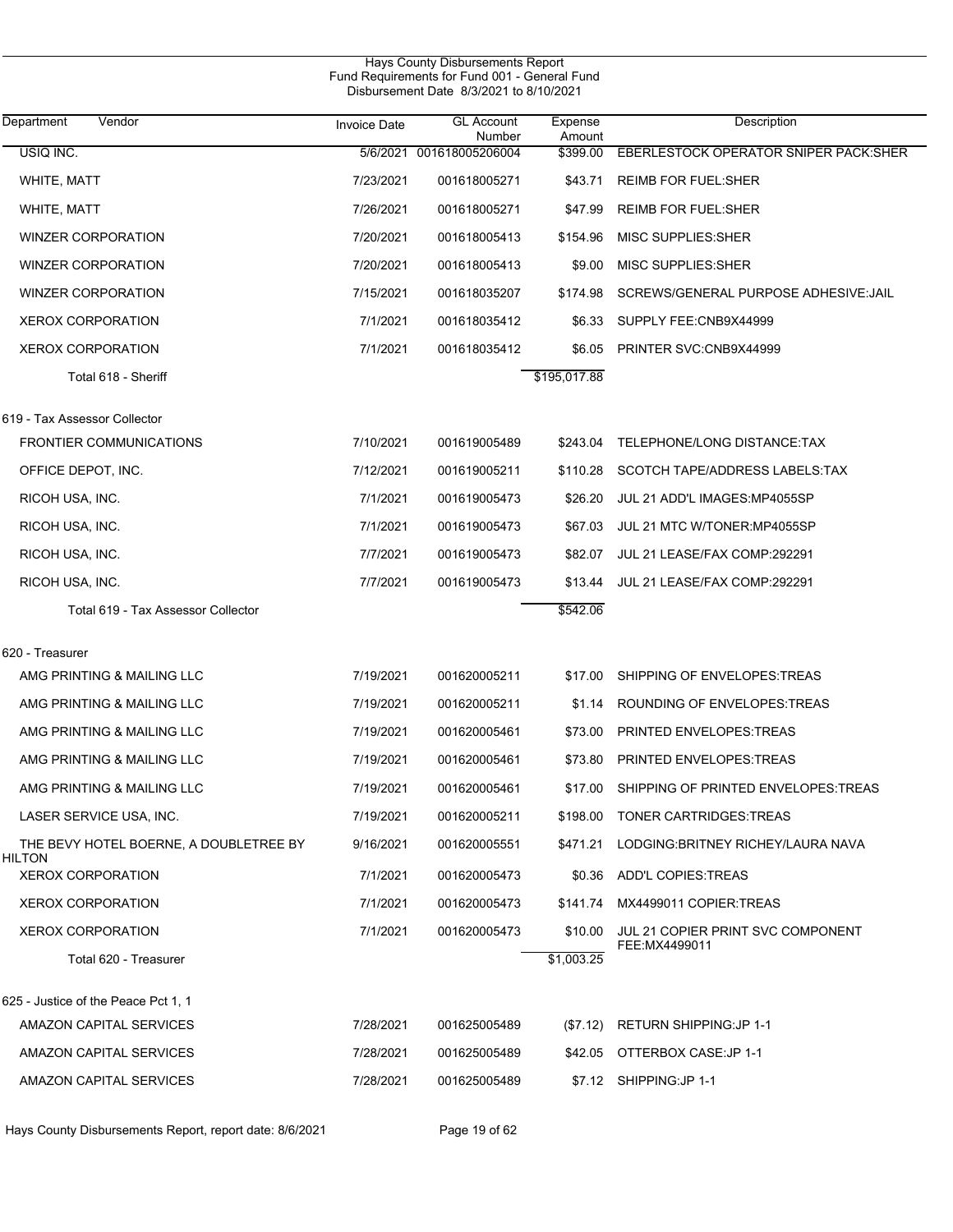|                                                         |                     | Hays County Disbursements Report<br>Fund Requirements for Fund 001 - General Fund<br>Disbursement Date 8/3/2021 to 8/10/2021 |                   |                                                     |
|---------------------------------------------------------|---------------------|------------------------------------------------------------------------------------------------------------------------------|-------------------|-----------------------------------------------------|
| Vendor<br>Department                                    | <b>Invoice Date</b> | <b>GL Account</b><br>Number                                                                                                  | Expense<br>Amount | Description                                         |
| <b>AT&amp;T MOBILITY</b>                                | 6/19/2021           | 001625005489                                                                                                                 | \$45.57           | WIRELESS SVC:287284157667X06272021                  |
| <b>CENTURYLINK</b>                                      | 7/25/2021           | 001625005489                                                                                                                 | \$51.23           | FAX LINES: JP 1-1                                   |
| OFFICE DEPOT, INC.                                      | 7/22/2021           | 001625005211                                                                                                                 | (\$12.19)         | RETURN REPLACEMENT INK PAD: JP 1-1                  |
| OFFICE DEPOT, INC.                                      | 7/22/2021           | 001625005211                                                                                                                 | $(\$24.38)$       | RETURN REPLACEMENT INK PADS: JP 1-1                 |
| OFFICE DEPOT, INC.                                      | 7/22/2021           | 001625005211                                                                                                                 | (\$12.19)         | RETURN REPLACEMENT INK PAD: JP 1-1                  |
| RICOH USA, INC.                                         | 7/7/2021            | 001625005473                                                                                                                 | \$92.76           | <b>JUL 21 LEASE: 292291</b>                         |
| <b>XEROX CORPORATION</b>                                | 7/1/2021            | 001625005412                                                                                                                 | \$6.05            | PRINTER SVC:CNDY285802                              |
| <b>XEROX CORPORATION</b>                                | 7/1/2021            | 001625005412                                                                                                                 | \$6.33            | SUPPLY FEE:CNDY285802                               |
| Total 625 - Justice of the Peace Pct 1, 1               |                     |                                                                                                                              | \$195.23          |                                                     |
| 626 - Justice of the Peace Pct 1, 2                     |                     |                                                                                                                              |                   |                                                     |
| <b>XEROX CORPORATION</b>                                | 7/1/2021            | 001626005473                                                                                                                 | \$10.00           | JUL 21 COPIER PRINT SVC COMPONENT<br>FEE: MX4499162 |
| <b>XEROX CORPORATION</b>                                | 7/1/2021            | 001626005473                                                                                                                 | \$3.92            | ADD'L COPIES: JP1-2                                 |
| <b>XEROX CORPORATION</b>                                | 7/1/2021            | 001626005473                                                                                                                 | \$145.88          | MX4499162 COPIER: JP1-2                             |
| Total 626 - Justice of the Peace Pct 1, 2               |                     |                                                                                                                              | \$159.80          |                                                     |
| 627 - Justice of the Peace Pct 2                        |                     |                                                                                                                              |                   |                                                     |
| AT&T MOBILITY                                           | 6/19/2021           | 001627005489                                                                                                                 | \$12.64           | WIRELESS SVC:287284157667X06272021                  |
| <b>FRONTIER COMMUNICATIONS</b>                          | 7/19/2021           | 001627005489                                                                                                                 | \$373.55          | TELEPHONE/LONG DISTANCE: JP 2                       |
| RICOH USA, INC.                                         | 7/7/2021            | 001627005473                                                                                                                 | \$82.07           | <b>JUL 21 LEASE:292291</b>                          |
| Total 627 - Justice of the Peace Pct 2                  |                     |                                                                                                                              | \$468.26          |                                                     |
| 628 - Justice of the Peace Pct 3                        |                     |                                                                                                                              |                   |                                                     |
| <b>AT&amp;T MOBILITY</b>                                | 6/19/2021           | 001628005489                                                                                                                 | \$45.88           | WIRELESS SVC:287284157667X06272021                  |
| RICOH USA, INC.                                         | 7/7/2021            | 001628005473                                                                                                                 | \$81.08           | JUL 21 LEASE: 292291                                |
| Total 628 - Justice of the Peace Pct 3                  |                     |                                                                                                                              | \$126.96          |                                                     |
| 629 - Justice of the Peace Pct 4                        |                     |                                                                                                                              |                   |                                                     |
| <b>AT&amp;T MOBILITY</b>                                | 6/19/2021           | 001629005489                                                                                                                 | \$43.08           | WIRELESS SVC:287284157667X06272021                  |
| RICOH USA, INC.                                         | 7/7/2021            | 001629005473                                                                                                                 | \$81.08           | JUL 21 LEASE:292291                                 |
| Total 629 - Justice of the Peace Pct 4                  |                     |                                                                                                                              | \$124.16          |                                                     |
| 630 - Justice of the Peace Pct 5                        |                     |                                                                                                                              |                   |                                                     |
| TIME WARNER CABLE                                       | 7/8/2021            | 001630005489                                                                                                                 | \$110.70          | TELEPHONE:JP 5                                      |
| Total 630 - Justice of the Peace Pct 5                  |                     |                                                                                                                              | \$110.70          |                                                     |
| 635 - Constable Pct 1                                   |                     |                                                                                                                              |                   |                                                     |
| <b>AT&amp;T MOBILITY</b>                                | 7/19/2021           | 001635005489                                                                                                                 |                   | \$369.29 WIRELESS SVC:287284529565X07272021         |
| Hays County Disbursements Report, report date: 8/6/2021 |                     | Page 20 of 62                                                                                                                |                   |                                                     |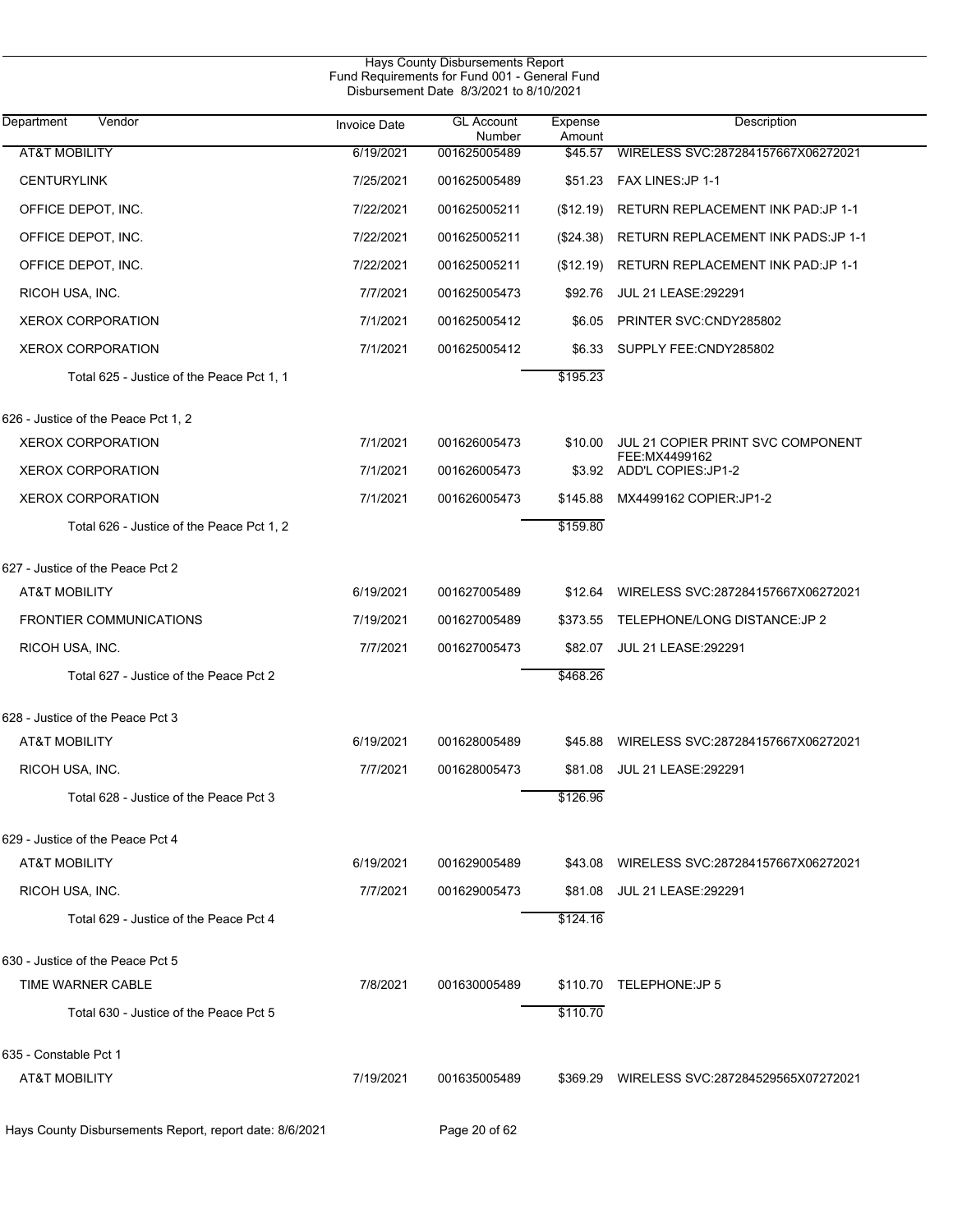|                                 |                     | Hays County Disbursements Report<br>Fund Requirements for Fund 001 - General Fund<br>Disbursement Date 8/3/2021 to 8/10/2021 |                   |                                                             |
|---------------------------------|---------------------|------------------------------------------------------------------------------------------------------------------------------|-------------------|-------------------------------------------------------------|
| <b>Department</b><br>Vendor     | <b>Invoice Date</b> | <b>GL Account</b><br>Number                                                                                                  | Expense<br>Amount | Description                                                 |
| <b>ENTERPRISE FM TRUST</b>      | 6/3/2021            | 001635005475                                                                                                                 | \$2,268.03        | JUN 21 VEH LEASES: CONST 1                                  |
| <b>ENTERPRISE FM TRUST</b>      | 7/3/2021            | 001635005475                                                                                                                 | \$2,268.03        | JUL 21 VEH LEASES: CONST 1                                  |
| <b>FUELMAN</b>                  | 7/26/2021           | 001635005271                                                                                                                 | \$1,593.68        | <b>FUEL:CONST1</b>                                          |
| GALLS, LLC                      | 7/8/2021            | 001635005474                                                                                                                 | \$26.08           | UNIFORM BARS/INSIGNIA: MICHAEL VARELA                       |
| GT DISTRIBUTORS, INC.           | 7/9/2021            | 001635005206                                                                                                                 | \$174.84          | <b>HANDCUFF</b>                                             |
| GT DISTRIBUTORS, INC.           | 7/22/2021           | 001635005206                                                                                                                 | \$59.98           | CASES/HOLDERS/POUCHES/BELTS:CONST 1<br>RADIO CASES: CONST 1 |
| GT DISTRIBUTORS, INC.           | 7/22/2021           | 001635005206                                                                                                                 | (\$163.99)        | RETURN RIFLE SIGHT:CONST 1                                  |
| GT DISTRIBUTORS, INC.           | 7/13/2021           | 001635005206                                                                                                                 | \$61.98           | RADIO HOLDERS: CONST 1                                      |
| GT DISTRIBUTORS, INC.           | 7/9/2021            | 001635005206                                                                                                                 | \$243.92          | HANDCUFFS:CONST 1                                           |
| GT DISTRIBUTORS, INC.           | 7/9/2021            | 001635005206                                                                                                                 | \$163.99          | <b>RIFLE SIGHT:CONST 1</b>                                  |
| OFFICE DEPOT, INC.              | 7/12/2021           | 001635005211                                                                                                                 | \$13.99           | MEMO HOLDER: CONST 1                                        |
| OFFICE DEPOT, INC.              | 7/12/2021           | 001635005211                                                                                                                 | \$112.32          | MISC SUPPLIES: CONST 1                                      |
| OFFICE DEPOT, INC.              | 7/12/2021           | 001635005211                                                                                                                 | \$12.12           | MISC SUPPLIES: CONST 1                                      |
| OFFICE DEPOT, INC.              | 7/12/2021           | 001635005211                                                                                                                 | \$41.54           | MISC SUPPLIES: CONST 1                                      |
| OFFICE DEPOT, INC.              | 7/12/2021           | 001635005211                                                                                                                 | \$6.76            | MISC SUPPLIES: CONST 1                                      |
| RICOH USA, INC.                 | 7/7/2021            | 001635005473                                                                                                                 | \$70.39           | JUL 21 LEASE: 292291                                        |
| <b>XEROX CORPORATION</b>        | 7/1/2021            | 001635005473                                                                                                                 | \$16.74           | ADD'L COPIES: CONST 1                                       |
| <b>XEROX CORPORATION</b>        | 7/1/2021            | 001635005473                                                                                                                 | \$145.88          | MX4499155 COPIER:CONST 1                                    |
| <b>XEROX CORPORATION</b>        | 7/1/2021            | 001635005473                                                                                                                 | \$10.00           | JUL 21 COPIER PRINT SVC COMPONENT                           |
| Total 635 - Constable Pct 1     |                     |                                                                                                                              | \$7,495.57        | FEE: MX4499155                                              |
| 636 - Constable Pct 2           |                     |                                                                                                                              |                   |                                                             |
| AT&T MOBILITY                   | 7/19/2021           | 001636005489                                                                                                                 |                   | \$137.29 WIRELESS SVC:287284529565X07272021                 |
| <b>ENTERPRISE FM TRUST</b>      | 6/3/2021            | 001636005475                                                                                                                 | \$3.618.88        | JUN 21 VEH LEASES CONST 2                                   |
| <b>ENTERPRISE FM TRUST</b>      | 7/3/2021            | 001636005475                                                                                                                 |                   | \$3,618.88 JUL 21 VEH LEASES: CONST 2                       |
| <b>ENTERPRISE FM TRUST</b>      | 7/3/2021            | 001636005413                                                                                                                 | \$93.00           | JUL 21 DMV FEES:CONST 2                                     |
| <b>FUELMAN</b>                  | 7/26/2021           | 001636005271                                                                                                                 |                   |                                                             |
| GALLS, LLC                      | 7/7/2021            | 001636005474                                                                                                                 | \$480.00          | PATCHES:CONST 2                                             |
| RICOH USA, INC.                 | 7/7/2021            | 001636005473                                                                                                                 | \$70.39           | <b>JUL 21 LEASE:292291</b>                                  |
| SIRCHIE FINGER PRINT LABORATORY | 7/16/2021           | 001636005206                                                                                                                 |                   | \$149.60 LATEX POWDER FREE GLOVES:CONST 2                   |
| SIRCHIE FINGER PRINT LABORATORY | 7/16/2021           | 001636005206                                                                                                                 | \$18.50           | SHIPPING OF LATEX POWDER FREE GLOVES:CONST 2                |
| Total 636 - Constable Pct 2     |                     |                                                                                                                              | \$10,047.39       |                                                             |
| 637 - Constable Pct 3           |                     |                                                                                                                              |                   |                                                             |
| <b>AT&amp;T MOBILITY</b>        | 7/19/2021           | 001637005489                                                                                                                 |                   | \$204.15 WIRELESS SVC:287284529565X07272021                 |
|                                 |                     |                                                                                                                              |                   |                                                             |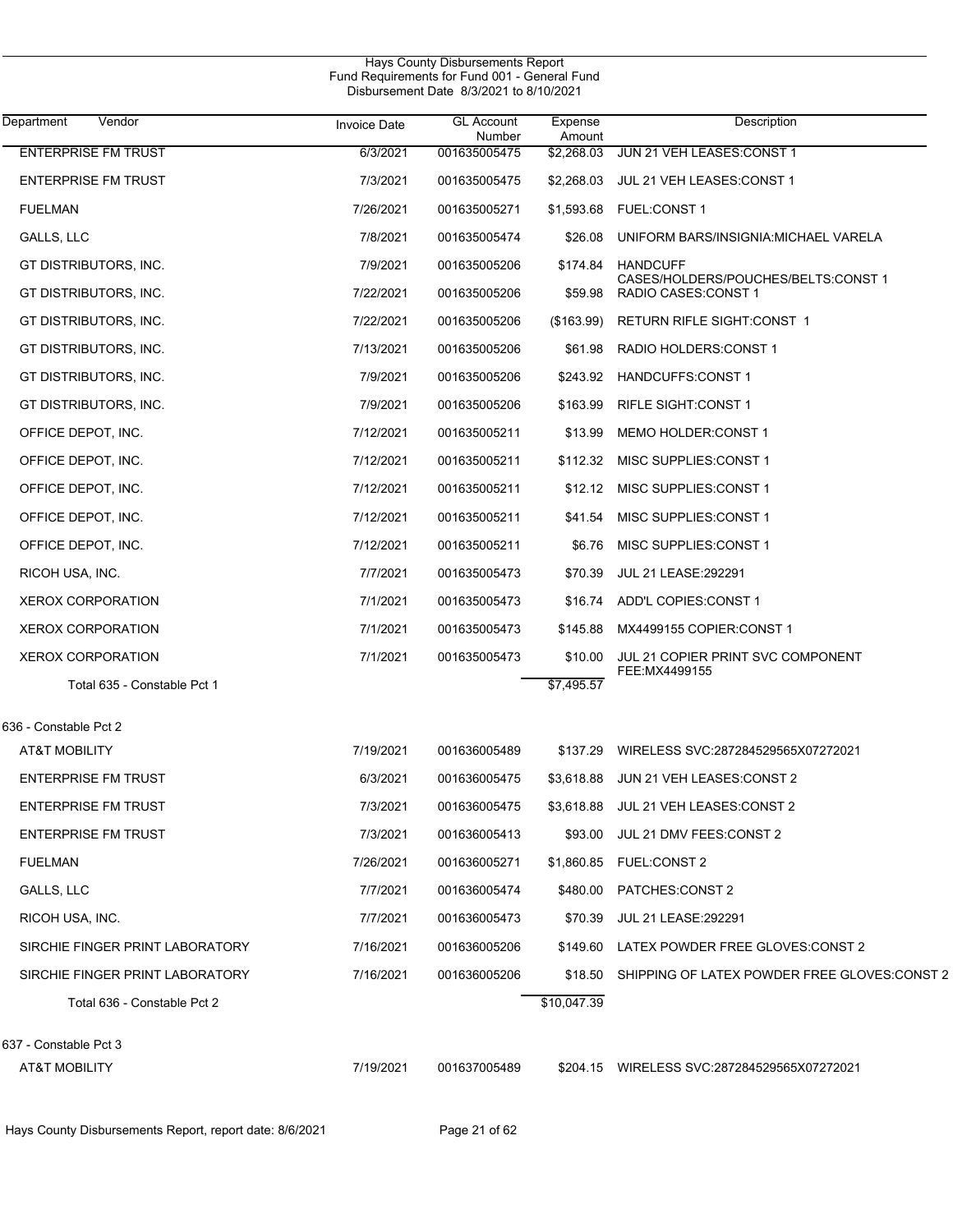| Hays County Disbursements Report<br>Fund Requirements for Fund 001 - General Fund<br>Disbursement Date 8/3/2021 to 8/10/2021 |                     |                             |                   |                                                       |  |  |
|------------------------------------------------------------------------------------------------------------------------------|---------------------|-----------------------------|-------------------|-------------------------------------------------------|--|--|
| Department<br>Vendor                                                                                                         | <b>Invoice Date</b> | <b>GL Account</b><br>Number | Expense<br>Amount | Description                                           |  |  |
| <b>ENTERPRISE FM TRUST</b>                                                                                                   | 6/3/2021            | 001637005475                | \$2.359.26        | JUN 21 VEH LEASES CONST 3                             |  |  |
| <b>ENTERPRISE FM TRUST</b>                                                                                                   | 7/3/2021            | 001637005475                | \$2,359.26        | JUL 21 VEH LEASES: CONST 3                            |  |  |
| <b>FUELMAN</b>                                                                                                               | 7/26/2021           | 001637005271                | \$1,512.63        | <b>FUEL:CONST3</b>                                    |  |  |
| Total 637 - Constable Pct 3                                                                                                  |                     |                             | \$6,435.30        |                                                       |  |  |
| 638 - Constable Pct 4                                                                                                        |                     |                             |                   |                                                       |  |  |
| APPLIED CONCEPTS, INC.                                                                                                       |                     | 7/19/2021 001638005717400   | \$2,772.77        | COMPACT DISPLAY FOR MOTORCYCLE: CONST 4               |  |  |
| APPLIED CONCEPTS, INC.                                                                                                       |                     | 7/19/2021 001638005717400   | \$17.50           | SHIPPING:CONST 4                                      |  |  |
| <b>AT&amp;T MOBILITY</b>                                                                                                     | 7/19/2021           | 001638005489                | \$278.15          | WIRELESS SVC:287284529565X07272021                    |  |  |
| <b>ENTERPRISE FM TRUST</b>                                                                                                   | 7/3/2021            | 001638005475                | \$1,734.15        | JUL 21 VEH LEASES: CONST 4                            |  |  |
| <b>ENTERPRISE FM TRUST</b>                                                                                                   | 6/3/2021            | 001638005475                | \$1,734.15        | JUN 21 VEH LEASES: CONST 4                            |  |  |
| <b>FREEDOM SHIELDS</b>                                                                                                       |                     | 6/11/2021 001638005713700   | \$24.00           | SHIPPING OF MOTORCYCLE WINDSHIELD:CONST 4             |  |  |
| <b>FREEDOM SHIELDS</b>                                                                                                       |                     | 6/11/2021 001638005713700   | \$129.95          | MOTORCYCLE WINDSHIELD:CONST 4                         |  |  |
| <b>FUELMAN</b>                                                                                                               | 7/26/2021           | 001638005271                | \$1,530.03        | <b>FUEL:CONST 4</b>                                   |  |  |
| GT DISTRIBUTORS, INC.                                                                                                        | 7/22/2021           | 001638005206                | \$115.00          | CONCEALABLE CARRIER: BLAINE HAMILTON                  |  |  |
| HAYS COUNTY TAX ASSESSOR COLLECTOR                                                                                           | 7/31/2021           | 001638005413                | \$7.50            | STATE INSPECTION FEE:CONST 4                          |  |  |
| LASER LABS, INC.                                                                                                             | 7/6/2021            | 001638005206                | \$12.00           | SHIPPING OF TINT METERS: CONST 4                      |  |  |
| LASER LABS, INC.                                                                                                             | 7/6/2021            | 001638005206                | \$97.00           | <b>TINT METERS: CONST 4</b>                           |  |  |
| LASER LABS, INC.                                                                                                             | 7/6/2021            | 001638005206                | (\$27.05)         | DISCOUNT ON TINT METERS: CONST 4                      |  |  |
| Total 638 - Constable Pct 4                                                                                                  |                     |                             | \$8,425.15        |                                                       |  |  |
| 639 - Constable Pct 5                                                                                                        |                     |                             |                   |                                                       |  |  |
| AMAZON CAPITAL SERVICES                                                                                                      | 7/20/2021           | 001639005206                | \$13.95           | GROWTH CHART FOR CHILD ID PROGRAM:CONST               |  |  |
| AMAZON CAPITAL SERVICES                                                                                                      | 7/20/2021           | 001639005206                |                   | 5<br>\$4.47 SHIPPING OF OF GROWTH CHART FOR CHILD ID  |  |  |
| AT&T MOBILITY                                                                                                                | 7/19/2021           | 001639005489                | \$232.58          | PROGRAM:CONST 5<br>WIRELESS SVC:287284529565X07272021 |  |  |
| <b>ENTERPRISE FM TRUST</b>                                                                                                   | 7/3/2021            | 001639005475                |                   | \$537.94 JUL 21 VEH LEASE: CONST 5                    |  |  |
| <b>ENTERPRISE FM TRUST</b>                                                                                                   | 6/3/2021            | 001639005475                | \$537.94          | JUN 21 VEH LEASE:CONST 5                              |  |  |
| <b>FUELMAN</b>                                                                                                               | 7/26/2021           | 001639005271                |                   | \$794.20 FUEL:CONST 5                                 |  |  |
| <b>GRANDE COMMUNICATIONS</b>                                                                                                 | 6/17/2021           | 001639005489                | \$520.77          | INTERNET SVC/LONG DIST                                |  |  |
| HAYS COUNTY TAX ASSESSOR COLLECTOR                                                                                           | 7/31/2021           | 001639005413                | \$7.50            | STATE INSPECTION FEE:CONST 5                          |  |  |
| LOWER COLORADO RIVER AUTHORITY                                                                                               | 7/12/2021           | 001639005471                | \$154.50          | JUN 21 RADIO SVC:CONST 5                              |  |  |
| <b>XEROX CORPORATION</b>                                                                                                     | 7/1/2021            | 001639005473                | \$10.00           | JUL 21 COPIER PRINT SVC COMPONENT                     |  |  |
| <b>XEROX CORPORATION</b>                                                                                                     | 7/1/2021            | 001639005412                |                   | FEE:MX4499156<br>\$6.33 SUPPLY FEES:CNBCM360Y1        |  |  |
| <b>XEROX CORPORATION</b>                                                                                                     | 7/1/2021            | 001639005412                |                   | \$6.05 PRINTER SVC:CNBCM360Y1                         |  |  |
| <b>XEROX CORPORATION</b>                                                                                                     | 7/1/2021            | 001639005473                |                   | \$141.74 MX4499156 COPIER:CONST 5                     |  |  |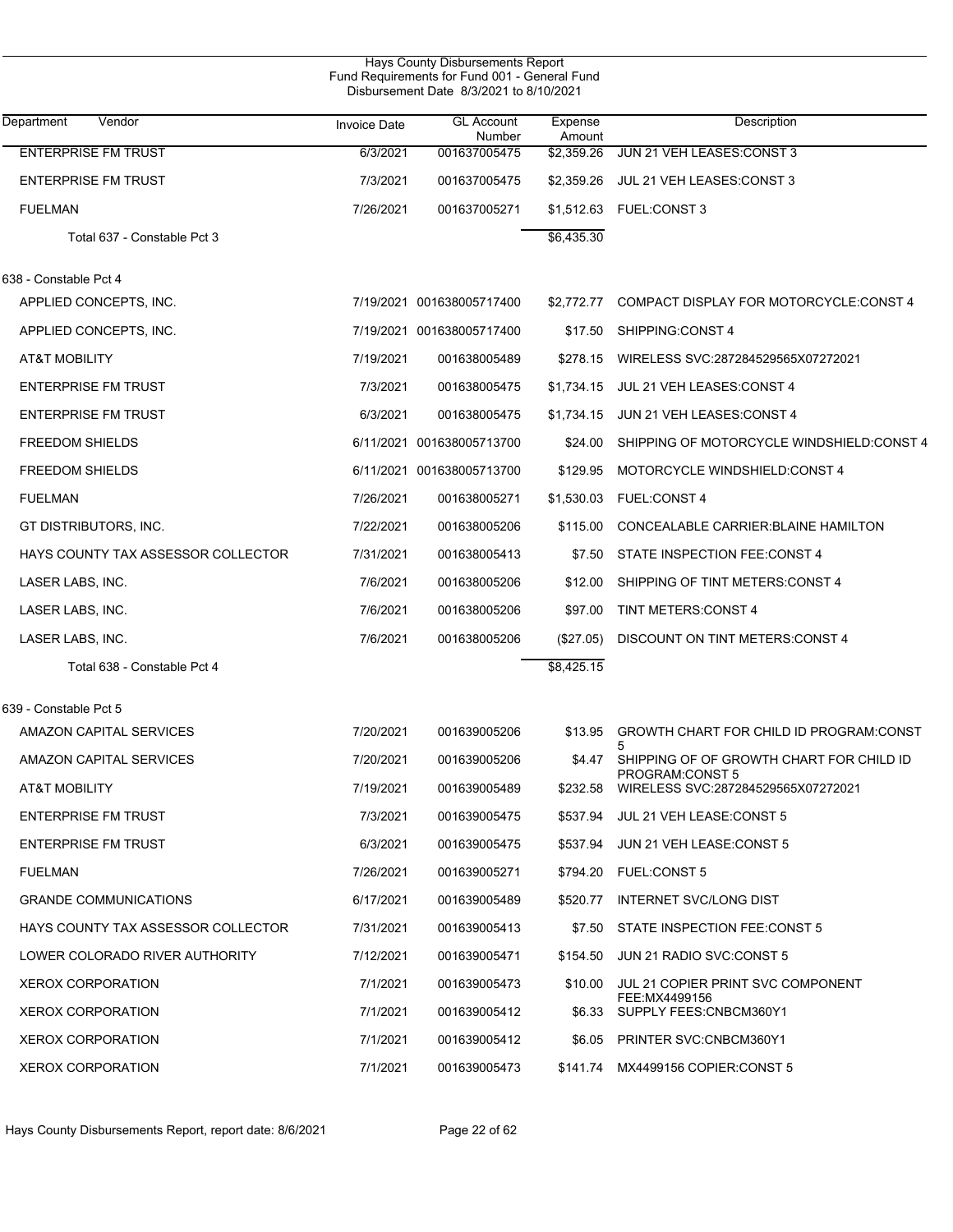|                                     | Hays County Disbursements Report<br>Fund Requirements for Fund 001 - General Fund<br>Disbursement Date 8/3/2021 to 8/10/2021 |                             |                   |                                           |  |
|-------------------------------------|------------------------------------------------------------------------------------------------------------------------------|-----------------------------|-------------------|-------------------------------------------|--|
| Vendor<br>Department                | <b>Invoice Date</b>                                                                                                          | <b>GL Account</b><br>Number | Expense<br>Amount | Description                               |  |
| <b>XEROX CORPORATION</b>            | 7/1/2021                                                                                                                     | 001639005473                | \$24.40           | <b>COLOR COPIES: CONST 5</b>              |  |
| Total 639 - Constable Pct 5         |                                                                                                                              |                             | \$2,992.37        |                                           |  |
| 645 - Countywide                    |                                                                                                                              |                             |                   |                                           |  |
| BARTON PUBLICATIONS, INC.           | 6/23/2021                                                                                                                    | 001645005462                | \$23.00           | PUB NOT: REPLAT ROLLING OAKS SEC 1 LOT 6  |  |
| BARTON PUBLICATIONS, INC.           | 6/23/2021                                                                                                                    | 001645005462                | \$8.00            | PUB NOT REPLAT ROLLING OAKS SEC 1 LOT 6   |  |
| BARTON PUBLICATIONS, INC.           | 6/23/2021                                                                                                                    | 001645005462                | \$21.50           | PUB NOT: REPLAT PICO RANCH 1              |  |
| BARTON PUBLICATIONS, INC.           | 6/23/2021                                                                                                                    | 001645005462                | \$8.00            | PUB NOT: REPLAT PICO RANCH 1              |  |
| BARTON PUBLICATIONS, INC.           | 6/30/2021                                                                                                                    | 001645005462                | \$21.50           | PUB NOT: REPLAT PICO RANCH 1              |  |
| BARTON PUBLICATIONS, INC.           | 6/30/2021                                                                                                                    | 001645005462                | \$8.00            | PUB NOT: REPLAT PICO RANCH 1              |  |
| BARTON PUBLICATIONS, INC.           | 6/23/2021                                                                                                                    | 001645005462                | \$22.00           | PUB NOT REPLAT CAROL OAKS LOT 14          |  |
| <b>BARTON PUBLICATIONS, INC.</b>    | 6/23/2021                                                                                                                    | 001645005462                | \$8.00            | PUB NOT: REPLAT CAROL OAKS LOT 14         |  |
| DAVIS KAUFMAN PLLC                  | 7/26/2021                                                                                                                    | 001645005463                | \$5,833.00        | AUG 21 MONTHLY RETAINER: GEN COUNS        |  |
| Total 645 - Countywide              |                                                                                                                              |                             | \$5,953.00        |                                           |  |
| 650 - Dept of Public Safety         |                                                                                                                              |                             |                   |                                           |  |
| <b>SPRINT</b>                       | 7/7/2021                                                                                                                     | 001650005489                | \$303.13          | WIRELESS SVC:DPS-THP                      |  |
| <b>U.S. POST OFFICE</b>             | 7/29/2021                                                                                                                    | 001650005212                | \$200.00          | STAMPS:DPS-THP                            |  |
| Total 650 - Dept of Public Safety   |                                                                                                                              |                             | \$503.13          |                                           |  |
| 655 - Election Administration       |                                                                                                                              |                             |                   |                                           |  |
| <b>AT&amp;T MOBILITY</b>            | 7/2/2021                                                                                                                     | 001655005489                | \$53.20           | WIRELESS SVC:287025248275X07102021        |  |
| Total 655 - Election Administration |                                                                                                                              |                             | \$53.20           |                                           |  |
| 656 - Office of Emergency Services  |                                                                                                                              |                             |                   |                                           |  |
| AMAZON CAPITAL SERVICES             |                                                                                                                              | 7/26/2021 001656983135201   |                   | \$119.85 WALKIE TALKIE BATTERY PACKS:CERT |  |
| AMAZON CAPITAL SERVICES             |                                                                                                                              | 7/26/2021 001656983135201   |                   | \$8.83 SHIPPING:CERT                      |  |
| AMAZON CAPITAL SERVICES             |                                                                                                                              | 7/26/2021 001656983135201   | (\$8.83)          | <b>RETURN SHIPPING:CERT</b>               |  |
| AMAZON CAPITAL SERVICES             | 7/29/2021                                                                                                                    | 001656005211                |                   | \$10.22 3 INCH BINDER: EMER SVCS/CERT     |  |
| AMAZON CAPITAL SERVICES             | 7/29/2021                                                                                                                    | 001656005211                | (\$10.22)         | RETURN SHIPPING: EMER SVCS/CERT           |  |
| AMAZON CAPITAL SERVICES             |                                                                                                                              | 7/24/2021 001656983135201   |                   | \$271.52 WALKIE TALKIES:CERT              |  |
| AMAZON CAPITAL SERVICES             |                                                                                                                              | 7/29/2021 001656983135201   |                   | \$64.12 COFFEE.EMER SVCS/CERT             |  |
| AMAZON CAPITAL SERVICES             | 7/29/2021                                                                                                                    | 001656005211                |                   | \$8.79 3 INCH BINDER: EMER SVCS/CERT      |  |
| AMAZON CAPITAL SERVICES             |                                                                                                                              | 7/27/2021 001656983135201   | \$391.80          | <b>PRY BARS:CERT</b>                      |  |
| AMAZON CAPITAL SERVICES             |                                                                                                                              | 7/27/2021 001656983135201   | (\$31.84)         | DISCOUNT ON PRY BARS:CERT                 |  |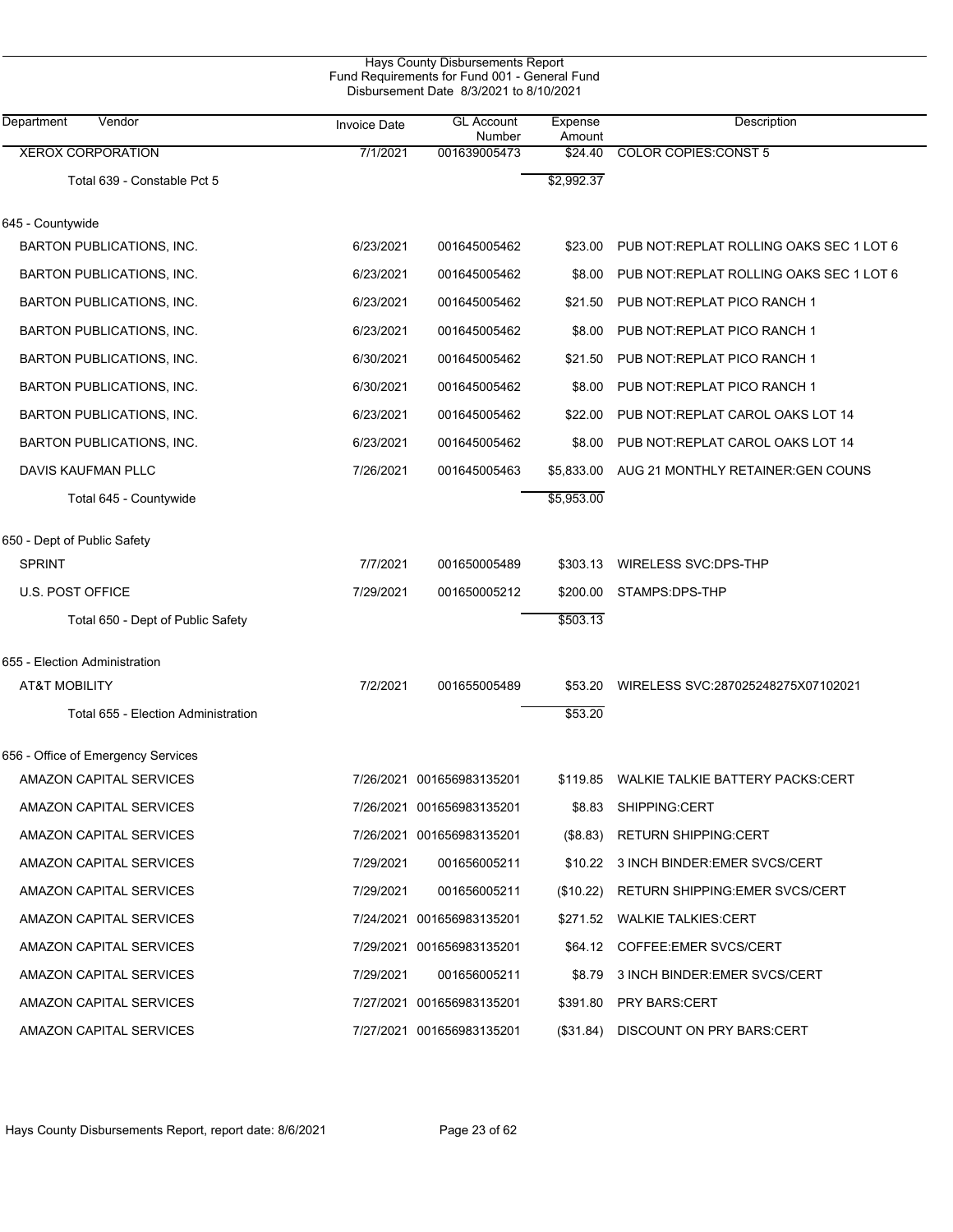| Department<br>Vendor                     | Invoice Date | <b>GL Account</b><br>Number | Expense<br>Amount | Description                                                     |
|------------------------------------------|--------------|-----------------------------|-------------------|-----------------------------------------------------------------|
| <b>AMAZON CAPITAL SERVICES</b>           | 5/24/2021    | 001656005202                | \$6.32            | <b>BLUETOOTH KEYBOARDS: EMER SVCS</b>                           |
| AMAZON CAPITAL SERVICES                  | 5/24/2021    | 001656005211                | \$89.94           | SCREEN PROTECTORSSTYLUS PENS: EMER SVCS                         |
| AMAZON CAPITAL SERVICES                  | 5/24/2021    | 001656005211                | \$6.31            | <b>SCREEN PROTECTORS/BLUETHOOTH</b>                             |
| AMAZON CAPITAL SERVICES                  | 5/24/2021    | 001656005202                | \$107.84          | KEYBOARDS/STYLUS PENS:EMER SVCS<br>SCREEN PROTECTORS/BLUETHOOTH |
| AMAZON CAPITAL SERVICES                  | 7/27/2021    | 001656983135201             | (\$10.96)         | KEYBOARDS/STYLUS PENS:EMER SVCS<br><b>RETURN SHIPPING CERT</b>  |
| AMAZON CAPITAL SERVICES                  | 7/27/2021    | 001656983135201             | \$147.96          | SINGLE SERVE COFFEE MAKERS:CERT                                 |
| AMAZON CAPITAL SERVICES                  | 7/27/2021    | 001656983135201             | \$10.96           | SHIPPING:CERT                                                   |
| AT&T MOBILITY                            | 6/19/2021    | 001656005489                | \$131.99          | WIRELESS SVC:287284157667X06272021                              |
| AT&T MOBILITY                            | 7/19/2021    | 001656005489                | \$132.26          | WIRELESS SVC:287284529565X07272021                              |
| <b>CAP FLEET UPFITTERS</b>               | 4/1/2021     | 001656005202                | \$294.70          | FLOOR MOUNT W/SURFACE PRO CRADLE:EMER                           |
| <b>CAP FLEET UPFITTERS</b>               | 4/1/2021     | 001656005202                | \$30.00           | <b>SVCS</b><br>FLOOR MOUNT W/SURFACE PRO CRADLE:EMER            |
| <b>CARD SERVICE CENTER</b>               | 7/27/2021    | 001656005429                | \$9.88            | <b>SVCS</b><br>DOMAIN RENEWAL: EMER SVCS                        |
| <b>CARD SERVICE CENTER</b>               | 8/3/2021     | 001656005211                | \$203.00          | <b>COATED PAPER EMER SVCS</b>                                   |
| <b>CARD SERVICE CENTER</b>               | 8/3/2021     | 001656005211                | \$25.00           | <b>COATED PAPER EMER SVCS</b>                                   |
| <b>CARD SERVICE CENTER</b>               | 8/3/2021     | 001656983135301             | \$24.00           | JUL 21 GOOGLE CLOUD SUBSC: EMER SVCS                            |
| <b>FUELMAN</b>                           | 7/26/2021    | 001656005271                | \$460.43          | <b>FUEL:EMER SVCS</b>                                           |
| HALFF ASSOCIATES, INC.                   |              | 7/13/2021 001656005718700   | \$14,904.00       | <b>FLOOD RESPONSE VIEWER: EMER SVCS</b>                         |
| LRS BRANDING IMPRESSIONS, LLC            | 6/25/2021    | 001656005474                | \$265.67          | UNIFORM SHIRTS: AUSTIN NELAN                                    |
| LRS BRANDING IMPRESSIONS, LLC            | 7/26/2021    | 001656005474                | \$29.22           | <b>CAPS:EMER SVCS STAFF</b>                                     |
| LRS BRANDING IMPRESSIONS, LLC            | 6/25/2021    | 001656005474                | \$17.15           | UNIFORM SHIRTS EMER SVCS STAFF                                  |
| LRS BRANDING IMPRESSIONS, LLC            | 6/25/2021    | 001656005474                | \$34.30           | UNIFORM SHIRTS EMER SVCS STAFF                                  |
| LRS BRANDING IMPRESSIONS, LLC            | 6/25/2021    | 001656005474                | \$66.72           | UNIFORM SHIRTS EMER SVCS STAFF                                  |
| LRS BRANDING IMPRESSIONS, LLC            | 6/25/2021    | 001656005474                | \$68.12           | UNIFORM SHIRTS EMER SVCS STAFF                                  |
| LRS BRANDING IMPRESSIONS, LLC            | 7/26/2021    | 001656005474                | \$38.96           | <b>CAPS:EMER SVCS STAFF</b>                                     |
| LRS BRANDING IMPRESSIONS, LLC            | 7/26/2021    | 001656005474                |                   | \$29.22 CAPS:EMER SVCS STAFF                                    |
| LRS BRANDING IMPRESSIONS, LLC            | 7/26/2021    | 001656005474                | \$19.48           | <b>CAPS:EMER SVCS STAFF</b>                                     |
| LRS BRANDING IMPRESSIONS, LLC            | 7/26/2021    | 001656005474                | \$13.06           | <b>CAPS:EMER SVCS STAFF</b>                                     |
| LRS BRANDING IMPRESSIONS, LLC            | 7/21/2021    | 001656005474                | \$43.58           | UNIFORM SHIRTS: KIM HILSENBECK                                  |
| LRS BRANDING IMPRESSIONS, LLC            | 7/21/2021    | 001656005474                | \$18.45           | UNIFORM SHIRTS: KIM HILSENBECK                                  |
| OFFICE DEPOT, INC.                       | 7/13/2021    | 001656005211                | \$9.80            | ENVELOPE EXPANSION FOLDERS: EMER SVCS                           |
| OFFICE DEPOT, INC.                       | 7/14/2021    | 001656005211                | \$11.18           | USB FLASHDRIVES: EMER SVCS                                      |
| OFFICE DEPOT, INC.                       | 7/13/2021    | 001656005211                | \$10.47           | <b>KEY TAGS: EMER SVCS</b>                                      |
| OFFICE DEPOT, INC.                       | 7/13/2021    | 001656005202                | \$52.49           | EXTERNAL HARDRIVE: EMER SVCS                                    |
| PATHMARK TRAFFIC PRODUCTS OF TEXAS, INC. |              | 7/29/2021 001656983135201   | \$980.00          | LIME GREEN CONES:CERT                                           |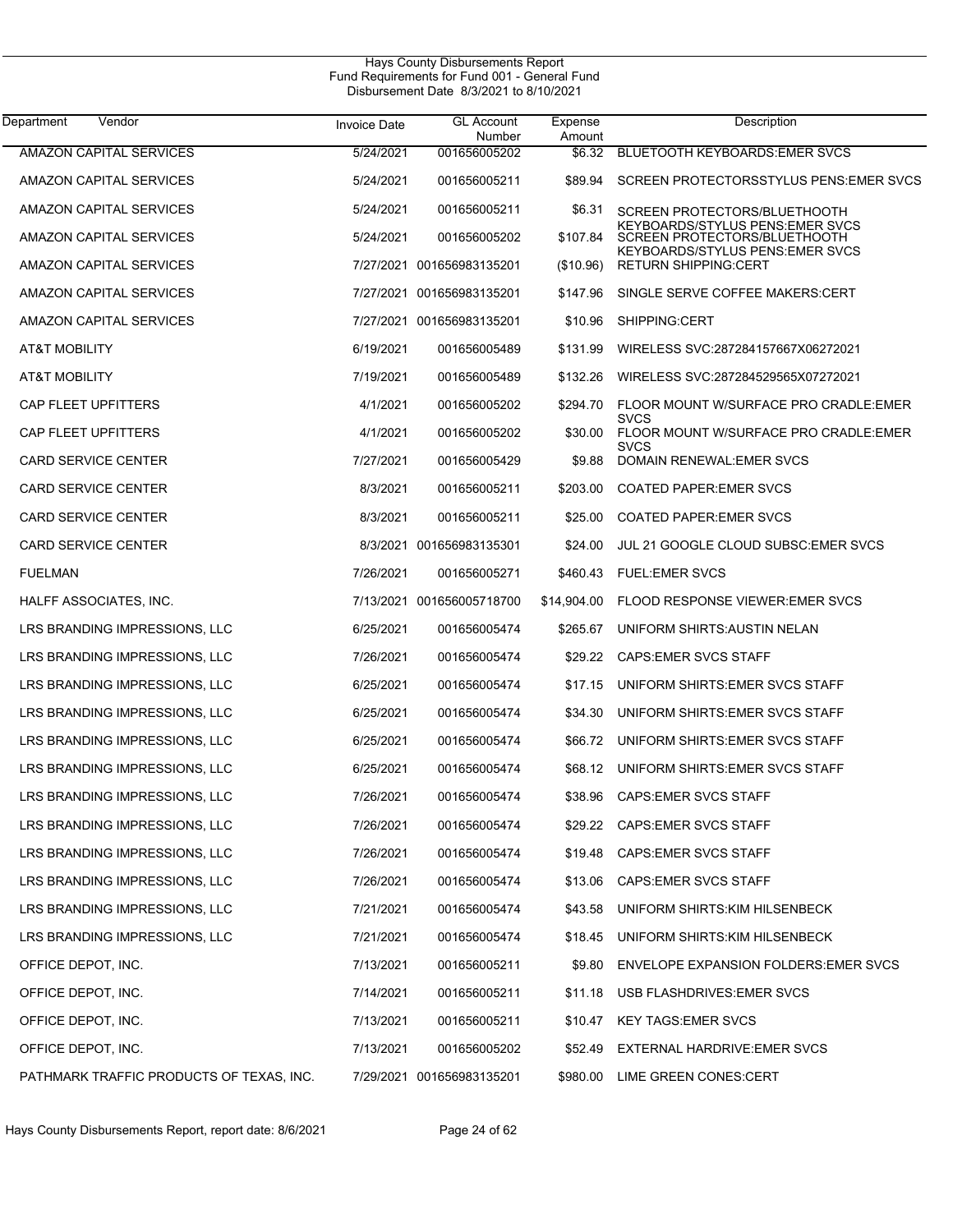| Hays County Disbursements Report<br>Fund Requirements for Fund 001 - General Fund<br>Disbursement Date 8/3/2021 to 8/10/2021 |                     |                             |                   |                                                                |  |  |
|------------------------------------------------------------------------------------------------------------------------------|---------------------|-----------------------------|-------------------|----------------------------------------------------------------|--|--|
| Department<br>Vendor                                                                                                         | <b>Invoice Date</b> | <b>GL Account</b><br>Number | Expense<br>Amount | <b>Description</b>                                             |  |  |
| RICOH USA, INC.                                                                                                              | 7/7/2021            | 001656005473                | \$94.59           | <b>JUL 21 LEASE: 292291</b>                                    |  |  |
| Total 656 - Office of Emergency Services                                                                                     |                     |                             | \$19,200.33       |                                                                |  |  |
| 657 - Development Services                                                                                                   |                     |                             |                   |                                                                |  |  |
| AT&T MOBILITY                                                                                                                |                     | 7/2/2021 001657990375489    | \$53.20           | WIRELESS SVC:287025248275X07102021                             |  |  |
| <b>BROOKS, JOHNATHON</b>                                                                                                     | 7/15/2021           | 001657005551                | \$350.00          | <b>REIMB FOR REG FEE DEV SVCS</b>                              |  |  |
| <b>CARD SERVICE CENTER</b>                                                                                                   | 8/3/2021            | 001657005429                | \$90.00           | DROP BOX:DEV SVCS                                              |  |  |
| <b>ENTERPRISE FM TRUST</b>                                                                                                   | 7/3/2021            | 001657005475                | \$361.30          | JUL 21 VEH LEASE: DEV SVCS                                     |  |  |
| <b>ENTERPRISE FM TRUST</b>                                                                                                   | 7/3/2021            | 001657005413                | \$52.10           | <b>JUL 21 MTC FEES: DEV SVCS</b>                               |  |  |
| <b>ENTERPRISE FM TRUST</b>                                                                                                   | 7/3/2021            | 001657005413                | \$16.75           | JUL 21 DMV FEE:DEV SVCS                                        |  |  |
| <b>ENTERPRISE FM TRUST</b>                                                                                                   | 6/3/2021            | 001657005475                | \$361.30          | JUN 21 VEH LEASE: DEV SVCS                                     |  |  |
| <b>ENTERPRISE FM TRUST</b>                                                                                                   | 6/3/2021            | 001657005413                | \$52.10           | JUN 21 MTC:DEV SVCS                                            |  |  |
| <b>ENTERPRISE FM TRUST</b>                                                                                                   | 6/3/2021            | 001657005413                | \$29.75           | JUN 21 DMV FEE:DEV SVCS                                        |  |  |
| HAYS COUNTY TAX ASSESSOR COLLECTOR                                                                                           | 8/31/2021           | 001657005413                | \$7.50            | STATE INSPECTION FEE:DEV SVCS                                  |  |  |
| JOHNSON, MENEL                                                                                                               | 7/23/2021           | 001657005551                | \$350.00          | REIMB FOR REG FEE DEV SVCS                                     |  |  |
| OFFICE DEPOT, INC.                                                                                                           | 7/14/2021           | 001657005211                | \$8.19            | TAPE DISPENSER: DEV SVCS                                       |  |  |
| OFFICE DEPOT, INC.                                                                                                           | 7/14/2021           | 001657005211                | \$21.78           | 3-HOLE PUNCH/THIN WRAPS:DEV SVCS                               |  |  |
| OFFICE DEPOT, INC.                                                                                                           | 7/14/2021           | 001657005211                | \$12.74           | MOUSE PAD DEV SVCS                                             |  |  |
| OFFICE DEPOT, INC.                                                                                                           | 7/14/2021           | 001657005211                | \$34.99           | <b>WEBCAM:DEV SVCS</b>                                         |  |  |
| RICOH USA, INC.                                                                                                              | 7/7/2021            | 001657005473                | \$94.59           | <b>JUL 21 LEASE: 292291</b>                                    |  |  |
| SOUTH CENTRAL PLANNING AND DEVELOPMENT<br><b>COMMISSION</b>                                                                  | 7/26/2021           | 001657005429                | \$1,141.00        | JUL 21 SOFTWARE PERMITTING FEE/GPS<br><b>TRACKING:DEV SVCS</b> |  |  |
| VANGAASBEEK, ERIC                                                                                                            | 6/22/2021           | 001657005391                | \$39.92           | <b>REIMB FOR TOTES/ROPE:DEV SVCS</b>                           |  |  |
| VANGAASBEEK, ERIC                                                                                                            | 7/9/2021            | 001657005551                |                   | \$350.00 REIMB FOR REG FEE:DEV SVCS                            |  |  |
| Total 657 - Development Services                                                                                             |                     |                             | \$3,427.21        |                                                                |  |  |
| 660 - Extension                                                                                                              |                     |                             |                   |                                                                |  |  |
| RICOH USA, INC.                                                                                                              | 7/7/2021            | 001660005473                |                   | \$102.97 JUL 21 LEASE:292291                                   |  |  |
| SHOP 4-H - NATIONAL 4-H COUNCIL                                                                                              | 7/22/2021           | 001660005201                |                   | \$170.61 MISC GIVEAWAYS FOR OPEN HOUSE EXT OFC                 |  |  |
| Total 660 - Extension                                                                                                        |                     |                             | \$273.58          |                                                                |  |  |
| 675 - Personal Health                                                                                                        |                     |                             |                   |                                                                |  |  |
| HARRELL FUNERAL HOME, LTD.                                                                                                   | 7/26/2021           | 001675185432                |                   | \$345.00 B.O.-07-19-21                                         |  |  |
| TRAVIS COUNTY MEDICAL EXAMINER                                                                                               | 6/30/2021           | 001675185432                |                   | \$6,670.00 A.P.A.-02-13-21/T.P.D.-02-26-21                     |  |  |
| TRAVIS COUNTY MEDICAL EXAMINER                                                                                               | 6/30/2021           | 001675185432                |                   | \$6,670.00 K.P.-03-24-21/R.B.P.-03-15-21                       |  |  |
| TRAVIS COUNTY MEDICAL EXAMINER                                                                                               | 6/30/2021           | 001675185432                | \$3,335.00        | R.C.-03-03-21                                                  |  |  |
| TRAVIS COUNTY MEDICAL EXAMINER                                                                                               | 6/30/2021           | 001675185432                |                   | \$3,335.00 A.M.-01-21-21                                       |  |  |

Hays County Disbursements Report, report date: 8/6/2021 Page 25 of 62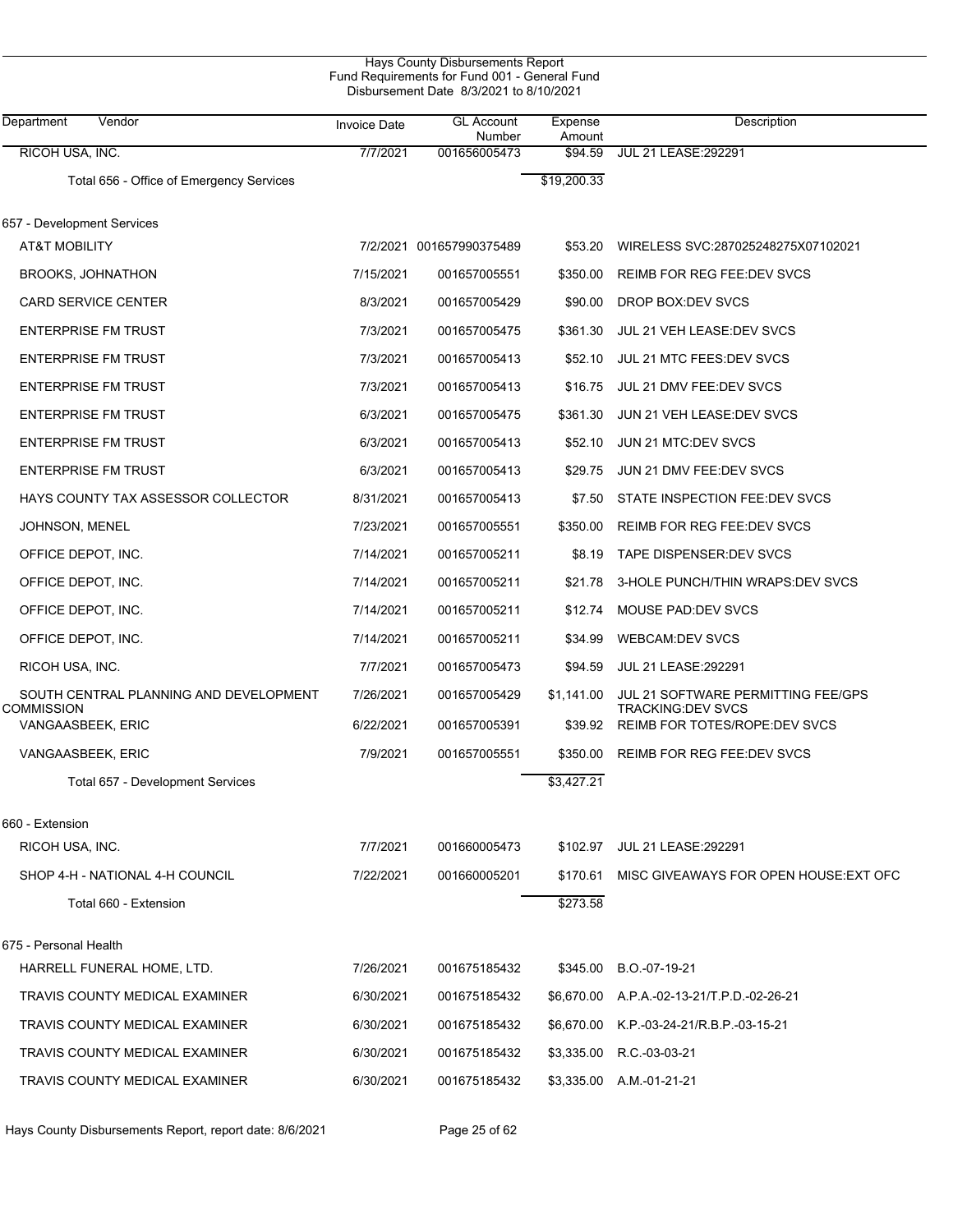|                                   |                     | Hays County Disbursements Report<br>Fund Requirements for Fund 001 - General Fund<br>Disbursement Date 8/3/2021 to 8/10/2021 |                   |                                                                   |
|-----------------------------------|---------------------|------------------------------------------------------------------------------------------------------------------------------|-------------------|-------------------------------------------------------------------|
| Department<br>Vendor              | <b>Invoice Date</b> | <b>GL Account</b><br>Number                                                                                                  | Expense<br>Amount | Description                                                       |
| TRAVIS COUNTY MEDICAL EXAMINER    | 3/31/2021           | 001675185432                                                                                                                 | \$2,900.00        | M.G.-10-02-20                                                     |
| Total 675 - Personal Health       |                     |                                                                                                                              | \$23,255.00       |                                                                   |
| 676 - Historical Commission       |                     |                                                                                                                              |                   |                                                                   |
| <b>JOHNSON, KATE</b>              | 7/26/2021           | 001676005429                                                                                                                 | \$44.97           | <b>EXPENSE REIMB: HIST COMM</b>                                   |
| <b>JOHNSON, KATE</b>              | 7/26/2021           | 001676005201                                                                                                                 | \$312.78          | <b>EXPENSE REIMB: HIST COMM</b>                                   |
| JOHNSON, KATE                     | 7/26/2021           | 001676005211                                                                                                                 | \$564.97          | <b>EXPENSE REIMB:HIST COMM</b>                                    |
| JOHNSON, KATE                     | 7/26/2021           | 001676005551                                                                                                                 | \$297.00          | <b>EXPENSE REIMB:HIST COMM</b>                                    |
| Total 676 - Historical Commission |                     |                                                                                                                              | \$1,219.72        |                                                                   |
| 677 - Human Resources             |                     |                                                                                                                              |                   |                                                                   |
| AGENCY 405                        | 5/31/2021           | 001677005335                                                                                                                 | \$9.00            | <b>CRIMINAL HISTORY REQUESTS:HR</b>                               |
| AGENCY 405                        | 6/30/2021           | 001677005335                                                                                                                 | \$4.00            | CRIMINAL HISTORY REQUESTS:HR                                      |
| AT&T MOBILITY                     | 7/2/2021            | 001677005489                                                                                                                 | \$50.48           | WIRELESS SVC:287025248275X07102021                                |
| <b>CARD SERVICE CENTER</b>        | 8/2/2021            | 001677005551                                                                                                                 | \$30.00           | <b>REG FEE: KIM JETER</b>                                         |
| CARD SERVICE CENTER               | 7/27/2021           | 001677005335                                                                                                                 | \$29.99           | <b>BACKGROUND CHECK:HR</b>                                        |
| CARD SERVICE CENTER               | 7/22/2021           | 001677005551                                                                                                                 | \$30.00           | <b>REG FEE: SHARI MILLER</b>                                      |
| CARD SERVICE CENTER               | 7/22/2021           | 001677005551                                                                                                                 | \$175.00          | REG FEE: AMANDA COWAN                                             |
| <b>XEROX CORPORATION</b>          | 7/1/2021            | 001677005473                                                                                                                 | \$0.73            | <b>ADD'L COPIES:HR</b>                                            |
| <b>XEROX CORPORATION</b>          | 7/1/2021            | 001677005473                                                                                                                 | \$145.88          | MX4499020 COPIER:HR                                               |
| <b>XEROX CORPORATION</b>          | 7/1/2021            | 001677005473                                                                                                                 | \$10.00           | JUL 21 COPIER PRINT SVC COMPONENT                                 |
| Total 677 - Human Resources       |                     |                                                                                                                              | \$485.08          | FEE:MX4499020                                                     |
| 680 - Information Technology      |                     |                                                                                                                              |                   |                                                                   |
| AMAZON CAPITAL SERVICES           | 7/14/2021           | 001680005202                                                                                                                 | \$899.80          | INTERANL HARD DRIVES/DESKTOP<br>MEMORY/INTERNAL DRIVES:INFO TECH  |
| AMAZON CAPITAL SERVICES           | 7/14/2021           | 001680005202                                                                                                                 | \$139.80          | INTERANL HARD DRIVES/DESKTOP<br>MEMORY/INTERNAL DRIVES: INFO TECH |
| AMAZON CAPITAL SERVICES           | 7/14/2021           | 001680005202                                                                                                                 | \$171.96          | INTERANL HARD DRIVES/DESKTOP                                      |
| AMAZON CAPITAL SERVICES           | 7/15/2021           | 001680005202                                                                                                                 | \$316.00          | MEMORY/INTERNAL DRIVES: INFO TECH<br>DISPLAYPORTS: INFO TECH      |
| AMAZON CAPITAL SERVICES           | 7/15/2021           | 001680005202                                                                                                                 | \$10.26           | SHIPPING:INFO TECH                                                |
| AMAZON CAPITAL SERVICES           | 7/15/2021           | 001680005202                                                                                                                 | (\$10.26)         | RETURN SHIPPING INFO TECH                                         |
| AT&T MOBILITY                     | 6/19/2021           | 001680005489                                                                                                                 | \$156.57          | WIRELESS SVC:287284157667X06272021                                |
| AT&T MOBILITY                     | 7/19/2021           | 001680005489                                                                                                                 | \$6,864.07        | WIRELESS SVC:287284529565X07272021                                |
| <b>CARD SERVICE CENTER</b>        | 8/2/2021            | 001680005429                                                                                                                 | \$19.90           | WEB HOSTINGS: INFO TECH                                           |
| <b>CARD SERVICE CENTER</b>        | 7/22/2021           | 001680005429                                                                                                                 | \$1,497.20        | DIGICERT YEARLY MAINTENANCE                                       |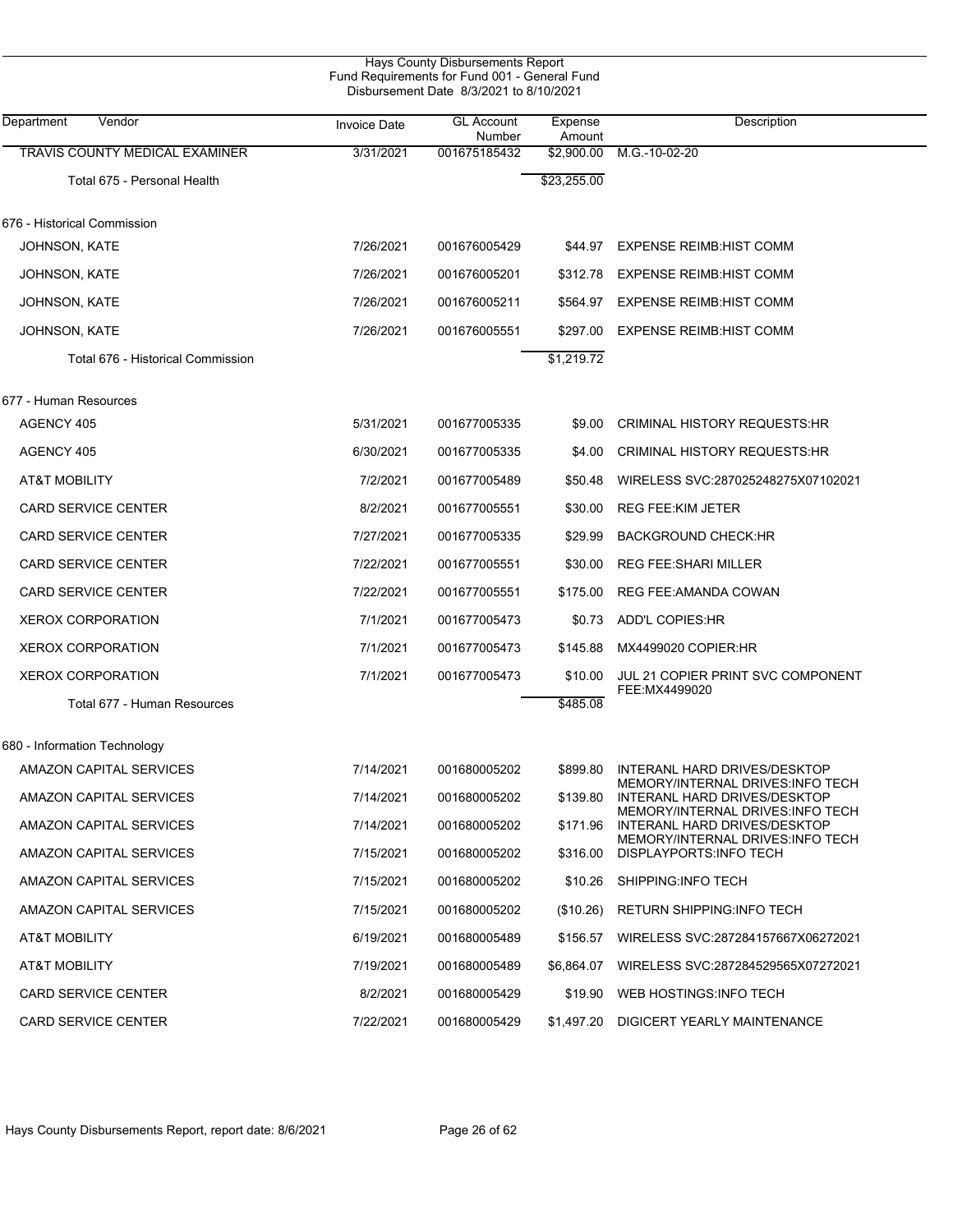| <b>Hays County Disbursements Report</b><br>Fund Requirements for Fund 001 - General Fund<br>Disbursement Date 8/3/2021 to 8/10/2021 |                     |                             |                   |                                                           |  |  |
|-------------------------------------------------------------------------------------------------------------------------------------|---------------------|-----------------------------|-------------------|-----------------------------------------------------------|--|--|
| Department<br>Vendor                                                                                                                | <b>Invoice Date</b> | <b>GL Account</b><br>Number | Expense<br>Amount | Description                                               |  |  |
| <b>ENTERPRISE FM TRUST</b>                                                                                                          | 7/3/2021            | 001680005413                | \$51.30           | 21 JUL MTC FEE: INFO TECH                                 |  |  |
| <b>ENTERPRISE FM TRUST</b>                                                                                                          | 7/3/2021            | 001680005475                | \$386.24          | 21 JUL VEH LEASE: INFO TECH                               |  |  |
| <b>ENTERPRISE FM TRUST</b>                                                                                                          | 6/3/2021            | 001680005413                | \$51.30           | JUN 21 MTC FEE:DEV SVCS                                   |  |  |
| <b>ENTERPRISE FM TRUST</b>                                                                                                          | 6/3/2021            | 001680005475                | \$386.24          | JUN 21 VEH LEASE: DEV SVCS                                |  |  |
| <b>FUELMAN</b>                                                                                                                      | 7/26/2021           | 001680005271                | \$49.51           | <b>FUEL:INFO TECH</b>                                     |  |  |
| OFFICE DEPOT, INC.                                                                                                                  | 7/22/2021           | 001680005211                | \$41.18           | PAPER: INFO TECH                                          |  |  |
| Total 680 - Information Technology                                                                                                  |                     |                             | \$11,031.07       |                                                           |  |  |
| 686 - Juvenile Probation                                                                                                            |                     |                             |                   |                                                           |  |  |
| <b>ACCEYSS NETWORK</b>                                                                                                              |                     | 7/12/2021 001686991005448   | \$3,080.00        | RPS-PAS STEEAAM AG/HORTICULTURE                           |  |  |
| AMAZON CAPITAL SERVICES                                                                                                             | 7/22/2021           | 001686005391                | \$16.99           | FOUNDATIONS PROGRAM: JUV PROB<br>CBPG IPAD CASE: JUV PROB |  |  |
| AMAZON CAPITAL SERVICES                                                                                                             | 7/22/2021           | 001686005391                | \$5.99            | CBPG SHIPPINGOF IPAD CASE: JUV PROB                       |  |  |
| AT&T MOBILITY                                                                                                                       | 7/2/2021            | 001686005489                | \$103.68          | CPCBPG WIRELESS SVC:287025248275X07102021                 |  |  |
| <b>ENTERPRISE FM TRUST</b>                                                                                                          | 7/3/2021            | 001686005475                | \$810.80          | DS JUL 21 VEH LEASES: JUV                                 |  |  |
| <b>ENTERPRISE FM TRUST</b>                                                                                                          | 7/3/2021            | 001686005501                | \$15.92           | <b>PROB</b><br>DS JUL 21 TOLL CHGS: JUV                   |  |  |
| <b>ENTERPRISE FM TRUST</b>                                                                                                          | 7/3/2021            | 001686005413                | \$91.10           | <b>PROB</b><br>DS JUL 21 MTC FEES: JUV                    |  |  |
| <b>ENTERPRISE FM TRUST</b>                                                                                                          | 6/3/2021            | 001686005413                | \$91.10           | <b>PROB</b><br>DS JUN 21 MTC FEE: JUV PROB                |  |  |
| <b>ENTERPRISE FM TRUST</b>                                                                                                          | 6/3/2021            | 001686005475                | \$810.80          | DS JUN 21 VEH LEASES: JUV PROB                            |  |  |
| <b>FUELMAN</b>                                                                                                                      | 7/26/2021           | 001686005271                | \$704.48          | DS FUEL: JUV PROB                                         |  |  |
| <b>FUELMAN</b>                                                                                                                      |                     | 7/26/2021 001686990275271   | \$42.68           | <b>CPCBPG FUEL: JUV PROB</b>                              |  |  |
| LASER SERVICE USA, INC.                                                                                                             | 7/13/2021           | 001686005211                | \$374.00          | CI TONER CARTRIDGES: JUV PROB                             |  |  |
| OFFICE DEPOT, INC.                                                                                                                  | 7/14/2021           | 001686005211                | \$67.43           | CI POST IT PAGE MARKERS/TRIMMER: JUV PROB                 |  |  |
| RMA TOLL PROCESSING                                                                                                                 | 7/22/2021           | 001686005501                |                   | \$3.45 CI TOLL CHGS: JUV PROB                             |  |  |
| RMA TOLL PROCESSING                                                                                                                 | 7/22/2021           | 001686005501                | \$1.00            | CI MAILING FEE: JUV PROB                                  |  |  |
| <b>WARREN, ROBERT</b>                                                                                                               | 8/1/2021            | 001686005391                | \$80.00           | CBPG AUG 21 STORAGE: JUV PROB                             |  |  |
| <b>XEROX CORPORATION</b>                                                                                                            | 7/1/2021            | 001686005473                | \$7.71            | CI ADD'L COPIES: JUV PROB                                 |  |  |
| <b>XEROX CORPORATION</b>                                                                                                            | 7/1/2021            | 001686005473                | \$141.74          | CI MX4499149 COPIER: JUV PROB                             |  |  |
| <b>XEROX CORPORATION</b>                                                                                                            | 7/1/2021            | 001686005473                | \$10.00           | CI JUL 21 COPIER PRINT SVC COMPONENT                      |  |  |
| Total 686 - Juvenile Probation                                                                                                      |                     |                             | \$6,458.87        | FEE:MX4499149                                             |  |  |
| 695 - Building Maintenance                                                                                                          |                     |                             |                   |                                                           |  |  |
| AMAZON CAPITAL SERVICES                                                                                                             | 7/28/2021           | 001695005201                | \$89.94           | <b>FLAG POLE HOLDERS: MTC</b>                             |  |  |
| AMAZON CAPITAL SERVICES                                                                                                             | 7/28/2021           | 001695005201                | \$8.81            | SHIPPING:MTC                                              |  |  |
| AMAZON CAPITAL SERVICES                                                                                                             | 7/28/2021           | 001695005201                | (\$8.81)          | <b>RETURN SHIPPING:MTC</b>                                |  |  |
| AMAZON CAPITAL SERVICES                                                                                                             | 7/23/2021           | 001695005211                | \$148.00          | TONER CARTRIDGE.MTC                                       |  |  |

Hays County Disbursements Report, report date: 8/6/2021 Page 27 of 62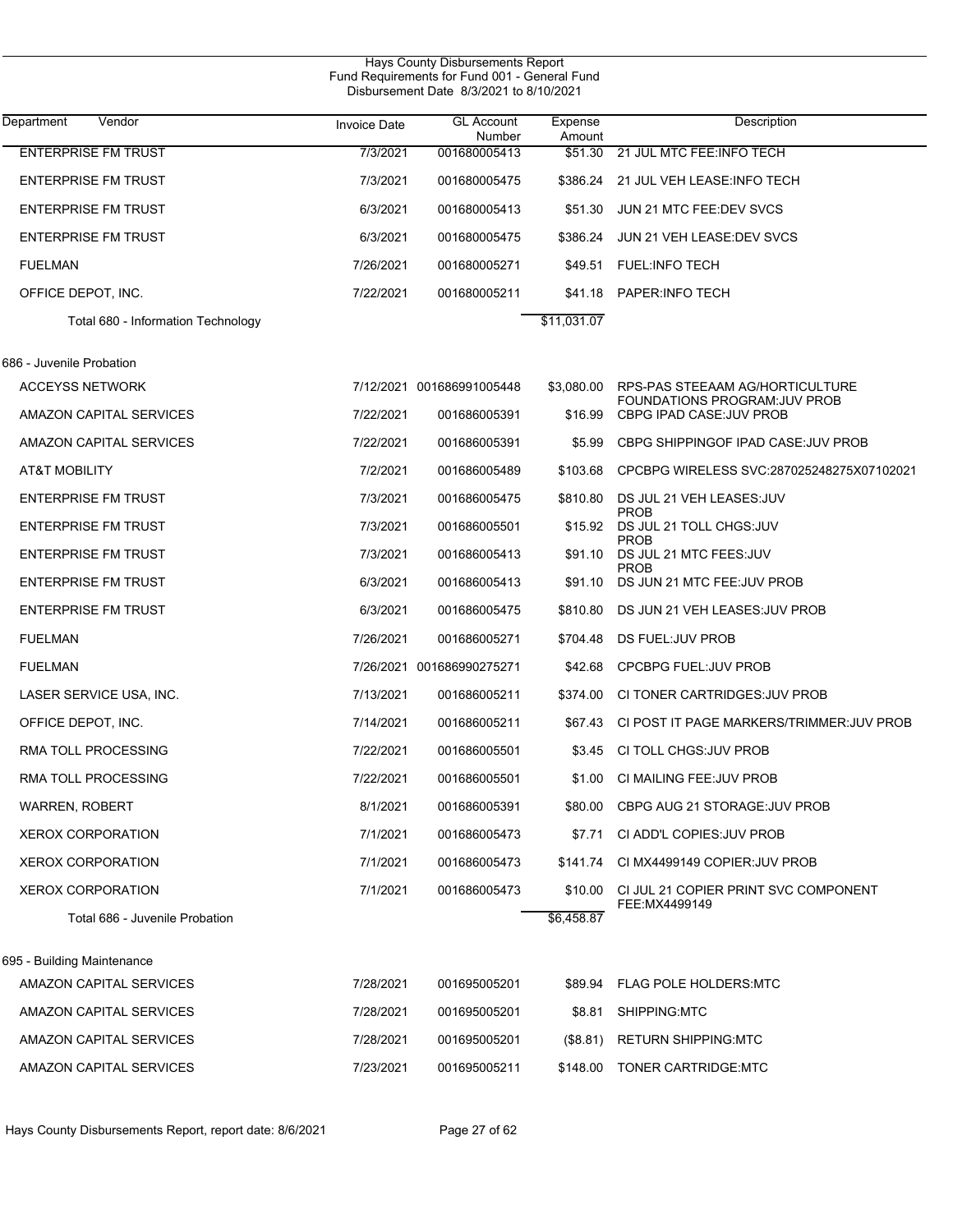| Department<br>Vendor                      | <b>Invoice Date</b> | <b>GL Account</b><br>Number | Expense<br>Amount | Description                              |
|-------------------------------------------|---------------------|-----------------------------|-------------------|------------------------------------------|
| <b>AMAZON CAPITAL SERVICES</b>            | 7/22/2021           | 001695005201                | \$16.20           | FLUORESCENT LIGHT BULBS:MTC              |
| AMAZON CAPITAL SERVICES                   | 7/23/2021           | 001695005201                | \$18.99           | BATTERY FOR APC BACK UPS:MTC             |
| AQUA TEXAS, INC.                          |                     | 7/19/2021 001695005480120   | \$231.87          | <b>WATER SVC:18311781</b>                |
| AQUA TEXAS, INC.                          |                     | 7/19/2021 001695005480240   | \$58.53           | UTILITIES:11770068                       |
| AQUA TEXAS, INC.                          |                     | 7/19/2021 001695005480240   | \$84.00           | UTILITIES:11770068                       |
| AQUA TEXAS, INC.                          |                     | 7/19/2021 001695005480120   | \$214.57          | <b>WATER SVC: 17346032</b>               |
| <b>AT&amp;T MOBILITY</b>                  | 7/2/2021            | 001695005489                | \$83.06           | WIRELESS SVC:287025248275X07102021       |
| CENTERPOINT ENERGY RESOURCES CORP.        |                     | 7/30/2021 001695005480110   | \$38.86           | <b>GAS SVC:CTHS</b>                      |
| CENTERPOINT ENERGY RESOURCES CORP.        |                     | 7/30/2021 001695005480260   | \$58.11           | GAS SVC:GOVT CTR                         |
| <b>CENTURYLINK</b>                        |                     | 7/25/2021 001695005480190   | \$34.64           | ALARM LINES: DEV SVC                     |
| <b>CENTURYLINK</b>                        |                     | 7/25/2021 001695005480110   | \$86.61           | <b>ALARM LINES: CTHS</b>                 |
| <b>CITY OF BUDA</b>                       |                     | 7/19/2021 001695005480100   | \$54.09           | UTILITIES: PCT 5                         |
| <b>CITY OF BUDA</b>                       |                     | 7/19/2021 001695005480100   | \$55.03           | UTILITIES: PCT 5                         |
| <b>CITY OF BUDA</b>                       |                     | 7/19/2021 001695005480100   | \$256.55          | UTILITIES: PCT 5                         |
| <b>CITY OF KYLE</b>                       |                     | 7/30/2021 001695005480120   | \$29.38           | SEWER:PCT 2                              |
| CITY OF SAN MARCOS                        |                     | 7/16/2021 001695005480260   | \$204.28          | WATER SVC:0089531958                     |
| CITY OF SAN MARCOS                        |                     | 7/16/2021 001695005480110   | \$7.51            | UTILITIES:0056083804                     |
| CITY OF SAN MARCOS                        |                     | 7/16/2021 001695005480110   | \$270.90          | UTILITIES:0056083804                     |
| CITY OF SAN MARCOS                        |                     | 7/16/2021 001695005480110   | \$60.07           | UTILITIES:0056083804                     |
| CITY OF SAN MARCOS                        |                     | 7/16/2021 001695005480260   | \$24,909.99       | ELEC SVC:0000900335                      |
| CITY OF SAN MARCOS                        |                     | 7/16/2021 001695005480260   | \$849.23          | UTILITIES:00886568252                    |
| CITY OF SAN MARCOS                        |                     | 7/16/2021 001695005480260   | \$690.40          | UTILITIES:00886568252                    |
| CITY OF SAN MARCOS                        |                     | 7/30/2021 001695005480290   | \$286.57          | ELEC SVC:0000900057                      |
| CITY OF SAN MARCOS                        |                     | 7/16/2021 001695005480110   | \$213.18          | UTILITIES:0000265927/0001537736          |
| CITY OF SAN MARCOS                        |                     | 7/16/2021 001695005480110   |                   | \$172.95 UTILITIES:0000265927/0001537736 |
| <b>CITY OF SAN MARCOS</b>                 |                     | 7/16/2021 001695005480110   | \$18.10           | UTILITIES:0000265927/0001537736          |
| CITY OF SAN MARCOS                        |                     | 7/23/2021 001695005480290   | \$205.80          | ELEC SVC:0000161031                      |
| CITY OF SAN MARCOS                        |                     | 7/16/2021 001695005480110   | \$1,349.69        | ELEC SVC:0000900517                      |
| CITY OF SAN MARCOS                        |                     | 7/16/2021 001695005480110   | \$10.92           | UTILITIES:0000265927/0001537736          |
| CML SECURITY, LLC                         | 7/19/2021           | 001695005451                | \$375.00          | REPAIR CARD READERS: GOVT CTR            |
| CML SECURITY, LLC                         | 7/19/2021           | 001695005451                | \$120.00          | REPAIR CARD READERS: GOVT CTR            |
| DRIPPING SPRINGS WATER SUPPLY             |                     | 7/30/2021 001695005480160   | \$95.63           | <b>WATER SVC:PCT 4</b>                   |
| CORPORATION<br><b>ENTERPRISE FM TRUST</b> | 6/3/2021            | 001695005413                | \$156.30          | JUN 21 MTC/DMV FEES MTC                  |
| <b>ENTERPRISE FM TRUST</b>                | 6/3/2021            | 001695005413                |                   | \$89.25 JUN 21 MTC/DMV FEES:MTC          |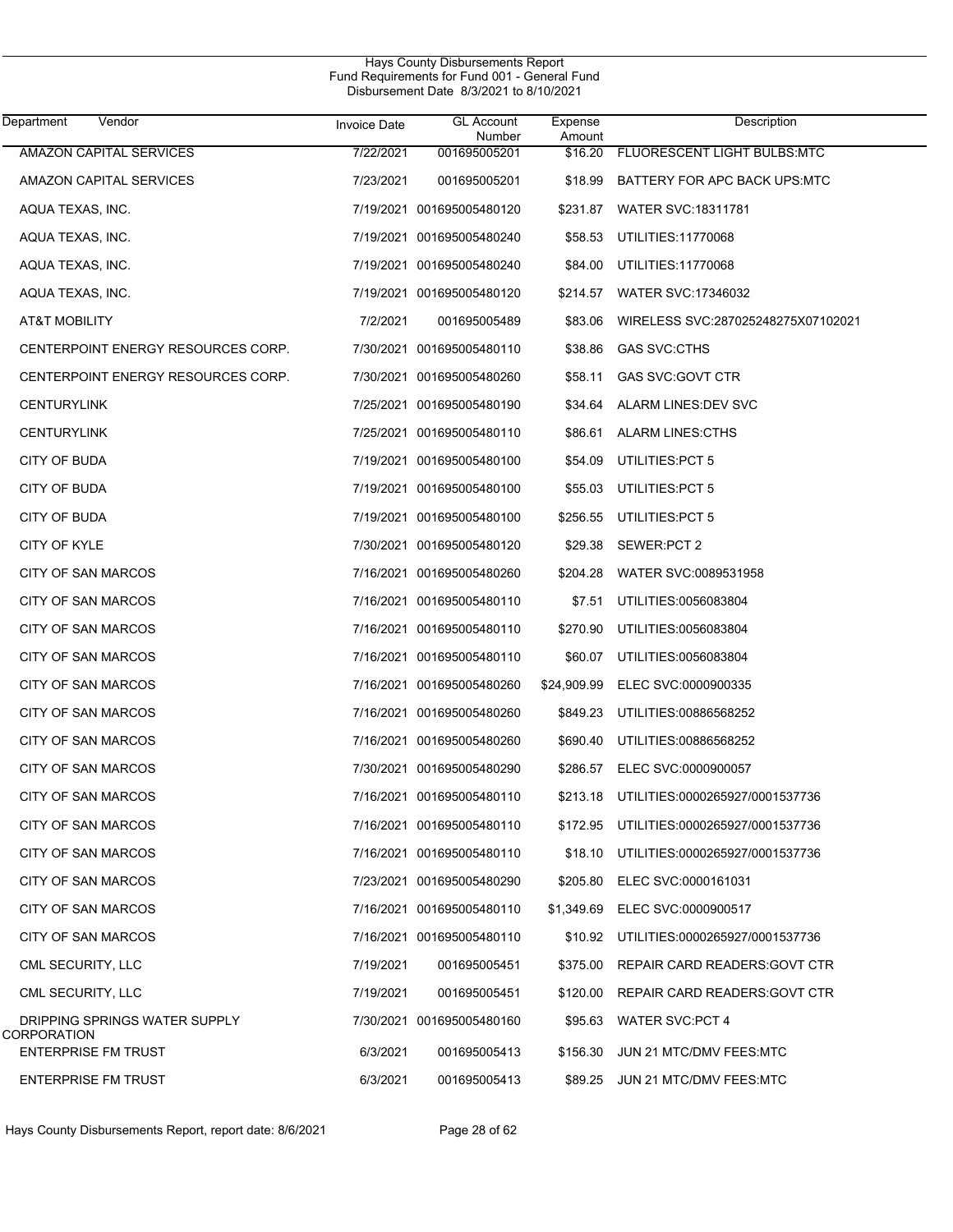| <b>Department</b><br>Vendor                   | <b>Invoice Date</b> | <b>GL Account</b><br>Number | Expense<br>Amount | Description                                                           |
|-----------------------------------------------|---------------------|-----------------------------|-------------------|-----------------------------------------------------------------------|
| <b>ENTERPRISE FM TRUST</b>                    | 6/3/2021            | 001695005501                | \$20.19           | JUN 21 TOLL CHARGE:MTC                                                |
| <b>ENTERPRISE FM TRUST</b>                    | 6/3/2021            | 001695005475                | \$1,083.90        | JUN 21 VEH LEASES:MTC                                                 |
| <b>ENTERPRISE FM TRUST</b>                    | 7/3/2021            | 001695005413                | \$156.30          | JUL 21 MTC/DMV FEES:MTC                                               |
| <b>ENTERPRISE FM TRUST</b>                    | 7/3/2021            | 001695005413                | \$80.00           | JUL 21 MTC/DMV FEES:MTC                                               |
| <b>ENTERPRISE FM TRUST</b>                    | 7/3/2021            | 001695005475                | \$1,083.90        | JUL 21 VEH LEASES:MTC                                                 |
| ENVIROMATIC SYSTEMS OF CENTRAL TEXAS,<br>INC. | 7/23/2021           | 001695005451                | \$220.00          | SERV STAT REPAIRS: DEV SVCS                                           |
| FIRETROL PROTECTION SYSTEMS, INC.             | 7/20/2021           | 001695005451                | \$140.00          | FIRE SYSTEM REPAIRS: BROADWAY                                         |
| FIRETROL PROTECTION SYSTEMS, INC.             | 7/20/2021           | 001695005451                | \$150.00          | FIRE SYSTEM REPAIRS WIC-KYLE                                          |
| FIRETROL PROTECTION SYSTEMS, INC.             | 7/20/2021           | 001695005451                | \$70.00           | FIRE SYSTEM REPAIRS: YARR                                             |
| FIRETROL PROTECTION SYSTEMS, INC.             | 7/20/2021           | 001695005451                | \$125.00          | FIRE SYSTEM REPAIRS: YARR                                             |
| FIRETROL PROTECTION SYSTEMS, INC.             | 7/20/2021           | 001695005451                | \$50.00           | FIRE SYSTEM REPAIRS: YARR                                             |
| FIRETROL PROTECTION SYSTEMS, INC.             | 7/20/2021           | 001695005451                | \$100.00          | FIRE SYSTEM REPAIRS YARR                                              |
| FIRETROL PROTECTION SYSTEMS, INC.             | 7/20/2021           | 001695005451                | \$575.00          | FIRE SYSTEM REPAIRS:YARR                                              |
| FIRETROL PROTECTION SYSTEMS, INC.             | 7/20/2021           | 001695005451                | \$230.00          | FIRE SYSTEM REPAIRS: YARR                                             |
| FIRETROL PROTECTION SYSTEMS, INC.             | 7/20/2021           | 001695005451                | \$132.00          | FIRE SYSTEM REPAIRS: YARR                                             |
| FIRETROL PROTECTION SYSTEMS, INC.             | 7/20/2021           | 001695005451                |                   | \$385.00 FIRE SYSTEM REPAIRS: YARR                                    |
| <b>FRONTIER COMMUNICATIONS</b>                |                     | 7/25/2020 001695005480160   |                   | \$190.87 ALARM LINES: PCT 4                                           |
| <b>FUELMAN</b>                                | 7/26/2021           | 001695005271                |                   | \$142.26 FUEL:FLEET MGMT                                              |
| <b>FUELMAN</b>                                | 7/26/2021           | 001695005271                |                   | \$1,107.73 FUEL.MTC                                                   |
| HILL COUNTRY SPRINGS                          |                     | 7/19/2021 001695005480170   |                   | \$49.50 WATER:PCT 3                                                   |
| HILL COUNTRY SPRINGS                          |                     | 7/19/2021 001695005480170   | \$2.99            | <b>ENVIRO SURCHARGE:PCT 3</b>                                         |
| HILL COUNTRY SPRINGS                          |                     | 7/19/2021 001695005480170   | \$6.00            | COOLER RENTAL: PCT 3                                                  |
| HOME DEPOT CREDIT SERVICES                    | 7/20/2021           | 001695005207                | \$13.54           | KWIK SEAL/POLY ROLLER/ROLLER FRAME:MTC                                |
| HOME DEPOT CREDIT SERVICES                    | 7/13/2021           | 001695005207                |                   | \$73.83 SPADE BIT/METAL HOOKS/SCREWS/PLASTIC<br>STAPLES/THRESHOLD:MTC |
| HOME DEPOT CREDIT SERVICES                    | 7/21/2021           | 001695005207                |                   | \$40.92 JUNCTION BOX/WEATHERSHIELDS:MTC                               |
| HOME DEPOT CREDIT SERVICES                    | 7/8/2021            | 001695005209                |                   | \$46.96 WEEDEATER REPLACEMENT HEAD/TRIMMER<br>LINE:MTC                |
| <b>JM ENGINEERING, LLC</b>                    | 7/22/2021           | 001695005451                | \$75.00           | <b>HVAC SERVICE CALL: GOVT CTR</b>                                    |
| JM ENGINEERING, LLC                           | 7/21/2021           | 001695005451                |                   | \$1,836.85 HVAC SERVICE CALL:GOVT CTR                                 |
| JM ENGINEERING, LLC                           | 7/21/2021           | 001695005451                |                   | \$188.10 HVAC SERVICE CALL: GOVT CTR                                  |
| JM ENGINEERING, LLC                           | 7/21/2021           | 001695005451                |                   | \$75.00 HVAC SERVICE CALL: GOVT CTR                                   |
| JM ENGINEERING, LLC                           | 7/21/2021           | 001695005451                | \$432.20          | REPLACE CONDENSER FAN MOTORS/REPAIR                                   |
| JM ENGINEERING, LLC                           | 7/18/2021           | 001695005451                | \$75.00           | CRACK ON CIRCUIT #2:GOVT CTR<br><b>HVAC SERVICE CALL:PCT 3</b>        |
| JM ENGINEERING, LLC                           | 7/21/2021           | 001695005451                |                   | \$5,877.92 RELOCATE/REPLACE DUCT WORK: PCT 3                          |
| JM ENGINEERING, LLC                           | 7/21/2021           | 001695005451                |                   | \$1,200.00 RELOCATE/REPLACE DUCT WORK:PCT 3                           |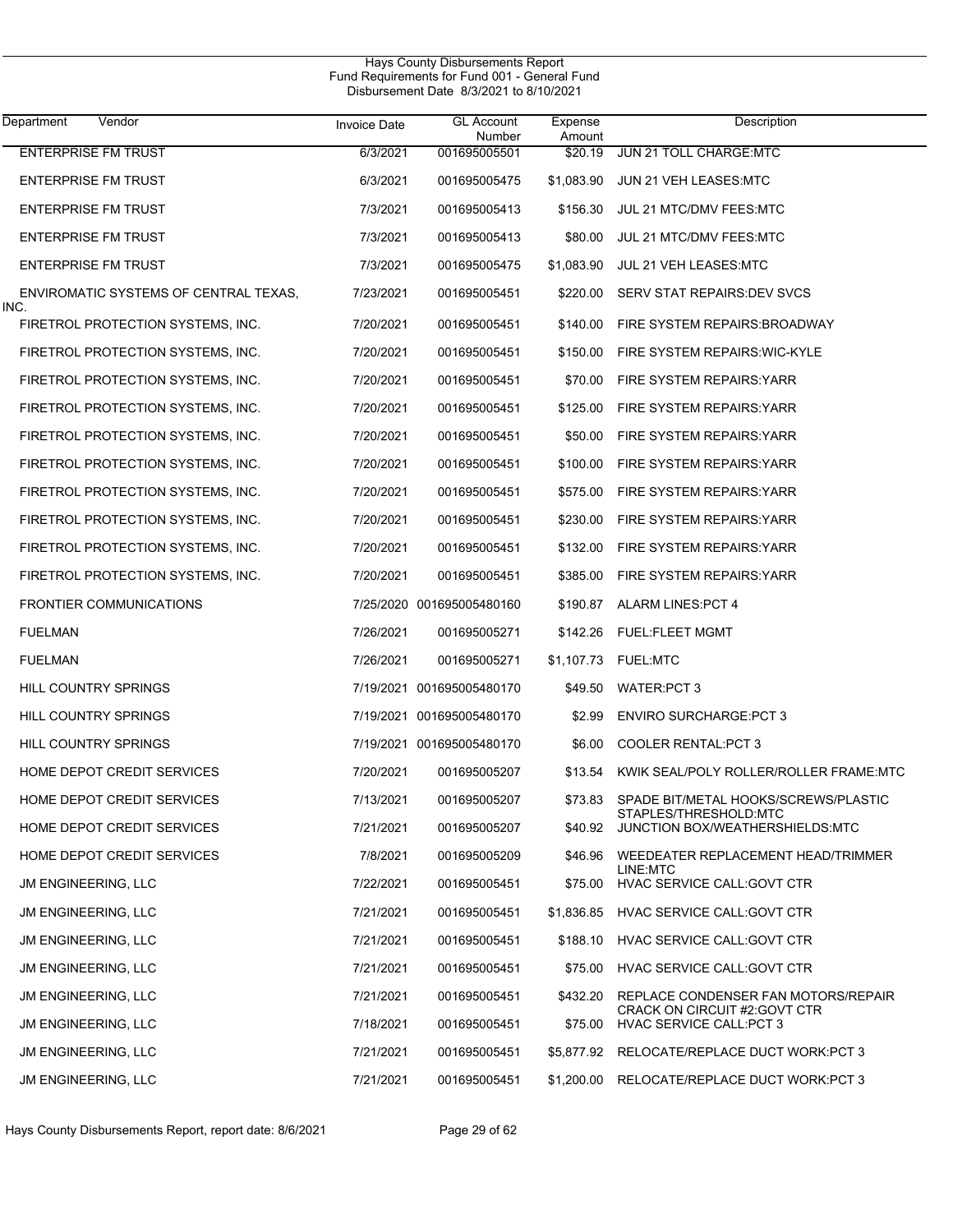| Vendor<br>Department       | <b>Invoice Date</b> | <b>GL Account</b>      | Expense           | Description                                                                                     |
|----------------------------|---------------------|------------------------|-------------------|-------------------------------------------------------------------------------------------------|
| <b>JM ENGINEERING, LLC</b> | 7/21/2021           | Number<br>001695005451 | Amount<br>\$75.00 | RELOCATE/REPLACE DUCT WORK:PCT 3                                                                |
| JM ENGINEERING, LLC        | 7/22/2021           | 001695005451           | \$691.52          | HVAC SERVICE CALL: GOVT CTR                                                                     |
| <b>JM ENGINEERING, LLC</b> | 7/22/2021           | 001695005451           | \$202.47          | HVAC SERVICE CALL: GOVT CTR                                                                     |
| <b>JM ENGINEERING, LLC</b> | 7/18/2021           | 001695005451           | \$75.00           | <b>HVAC SERVICE CALL:PCT 3</b>                                                                  |
| <b>JM ENGINEERING, LLC</b> | 7/18/2021           | 001695005451           | \$410.59          | <b>HVAC SERVICE CALL: JWNA</b>                                                                  |
| <b>JM ENGINEERING, LLC</b> | 7/18/2021           | 001695005451           | \$83.33           | HVAC SERVICE CALL: JWNA                                                                         |
| <b>JM ENGINEERING, LLC</b> | 7/18/2021           | 001695005451           | \$75.00           | <b>HVAC SERVICE CALL: JWNA</b>                                                                  |
| <b>JM ENGINEERING, LLC</b> | 7/18/2021           | 001695005451           | \$734.74          | HVAC SERVICE CALL: PCT 3                                                                        |
| <b>JM ENGINEERING, LLC</b> | 7/21/2021           | 001695005451           | \$172.88          | REPLACE CONDENSER FAN                                                                           |
| <b>JM ENGINEERING, LLC</b> | 7/21/2021           | 001695005451           | \$950.84          | MOTORS/BLADES/CAPACITORS:GOVT CTR<br>REPLACE CONDENSER FAN                                      |
| <b>JM ENGINEERING, LLC</b> | 7/21/2021           | 001695005451           | \$585.60          | MOTORS/BLADES/CAPACITORS:GOVT CTR<br>REPLACE CONDENSER FAN<br>MOTORS/BLADES/CAPACITORS:GOVT CTR |
| <b>JM ENGINEERING, LLC</b> | 7/21/2021           | 001695005451           | \$75.00           | REPLACE CONDENSER FAN<br>MOTORS/BLADES/CAPACITORS: GOVT CTR                                     |
| <b>JM ENGINEERING, LLC</b> | 7/18/2021           | 001695005451           | \$669.91          | <b>HVAC SERVICE CALL: PCT 3</b>                                                                 |
| <b>JM ENGINEERING, LLC</b> | 7/18/2021           | 001695005451           | \$3.30            | <b>HVAC SERVICE CALL: PCT 3</b>                                                                 |
| <b>JM ENGINEERING, LLC</b> | 7/21/2021           | 001695005451           | \$603.40          | HVAC SERVICE CALL: GOVT CTR                                                                     |
| <b>JM ENGINEERING, LLC</b> | 7/21/2021           | 001695005451           | \$75.00           | HVAC SERVICE CALL: GOVT CTR                                                                     |
| <b>JM ENGINEERING, LLC</b> | 7/16/2021           | 001695005451           | \$1,361.43        | <b>HVAC SERVICE CALL:PCT 2</b>                                                                  |
| <b>JM ENGINEERING, LLC</b> | 7/16/2021           | 001695005451           | \$258.35          | HVAC SERVICE CALL:PCT 2                                                                         |
| <b>JM ENGINEERING, LLC</b> | 7/16/2021           | 001695005451           | \$75.00           | HVAC SERVICE CALL:PCT 2                                                                         |
| <b>JM ENGINEERING, LLC</b> | 7/21/2021           | 001695005451           | \$800.10          | REPLACE CONDENSER FAN<br>MOTORS/BLADES/CAPACITORS:GOVT CTR                                      |
| <b>JM ENGINEERING, LLC</b> | 7/21/2021           | 001695005451           | \$1,920.00        | REPLACE CONDENSER FAN<br>MOTORS/BLADES/CAPACITORS:GOVT CTR                                      |
| <b>JM ENGINEERING, LLC</b> | 7/21/2021           | 001695005451           | \$265.80          | REPLACE CONDENSER FAN<br>MOTORS/BLADES/CAPACITORS:GOVT CTR                                      |
| <b>JM ENGINEERING, LLC</b> | 7/21/2021           | 001695005451           | \$1,901.68        | REPLACE CONDENSER FAN<br>MOTORS/BLADES/CAPACITORS:GOVT CTR                                      |
| <b>JM ENGINEERING, LLC</b> | 7/21/2021           | 001695005451           | \$75.00           | REPLACE CONDENSER FAN<br>MOTORS/BLADES/CAPACITORS:GOVT CTR                                      |
| <b>JM ENGINEERING, LLC</b> | 7/21/2021           | 001695005451           | \$1,555.92        | <b>HVAC SERVICE CALL: GOVT CTR</b>                                                              |
| <b>JM ENGINEERING, LLC</b> | 7/18/2021           | 001695005451           | \$302.54          | HVAC SERVICE CALL: GOVT CTR                                                                     |
| JM ENGINEERING, LLC        | 7/18/2021           | 001695005451           | \$58.15           | HVAC SERVICE CALL: GOVT CTR                                                                     |
| JM ENGINEERING, LLC        | 7/18/2021           | 001695005451           | \$75.00           | HVAC SERVICE CALL: GOVT CTR                                                                     |
| JM ENGINEERING, LLC        | 7/21/2021           | 001695005451           | \$280.93          | <b>HVAC SERVICE CALL:PCT 4</b>                                                                  |
| JM ENGINEERING, LLC        | 7/21/2021           | 001695005451           | \$75.00           | <b>HVAC SERVICE CALL:PCT 4</b>                                                                  |
| JM ENGINEERING, LLC        | 7/21/2021           | 001695005451           | \$75.00           | REPLACE MAIN CONTROL BOARD YARR                                                                 |
| JM ENGINEERING, LLC        | 7/21/2021           | 001695005451           | \$497.03          | <b>HVAC SERVICE CALL:PCT 4</b>                                                                  |
| JM ENGINEERING, LLC        | 7/21/2021           | 001695005451           | \$75.00           | <b>HVAC SERVICE CALL:PCT 4</b>                                                                  |
| JM ENGINEERING, LLC        | 7/21/2021           | 001695005451           | \$75.00           | <b>HVAC SERVICE CALL: YARR</b>                                                                  |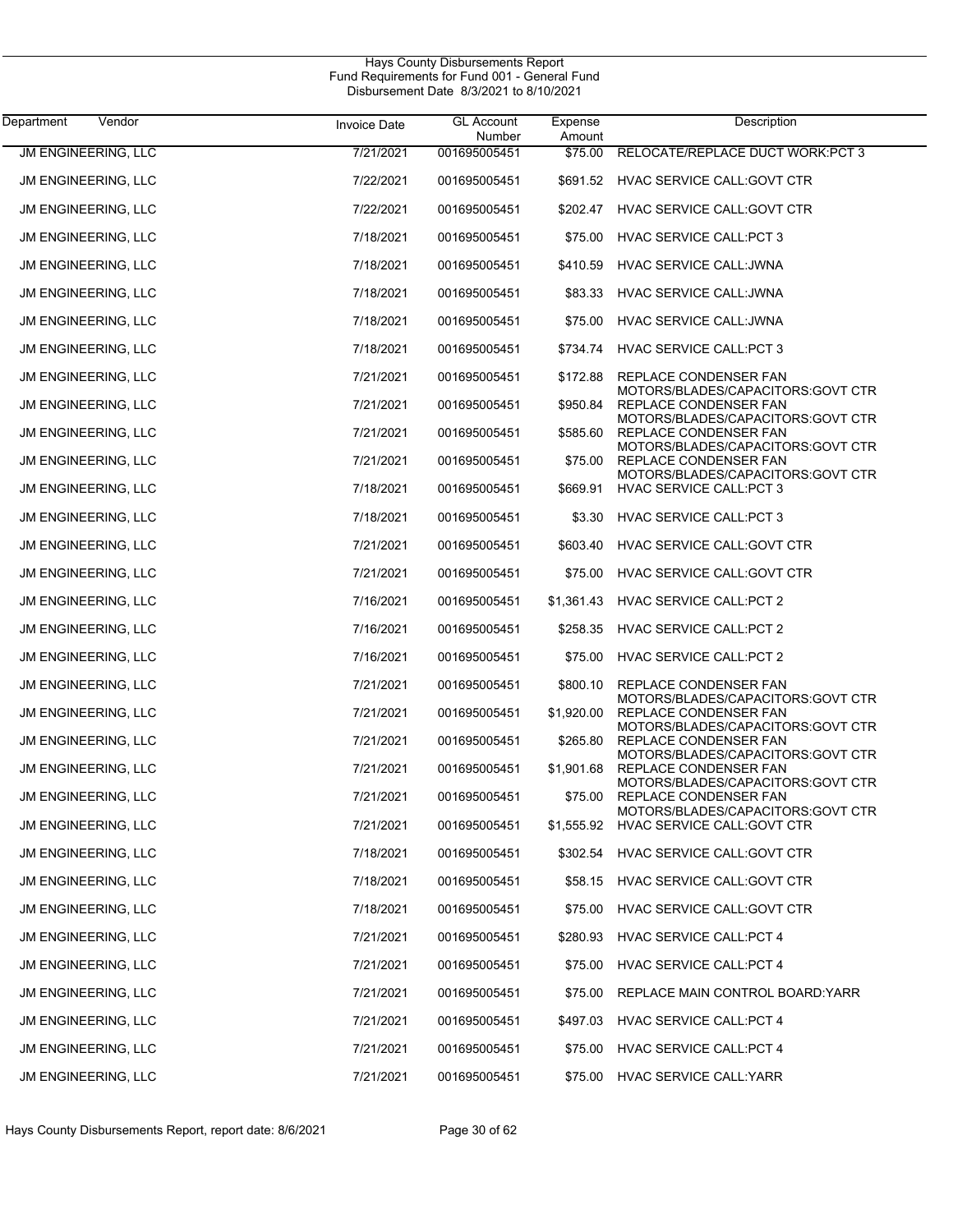| Department<br>Vendor       | <b>Invoice Date</b> | <b>GL Account</b><br>Number | Expense<br>Amount | Description                                                   |
|----------------------------|---------------------|-----------------------------|-------------------|---------------------------------------------------------------|
| <b>JM ENGINEERING, LLC</b> | 7/18/2021           | 001695005451                | \$1,339.82        | HVAC SERVICE CALL: GOVT CTR                                   |
| JM ENGINEERING, LLC        | 7/18/2021           | 001695005451                | \$75.00           | HVAC SERVICE CALL: GOVT CTR                                   |
| JM ENGINEERING, LLC        | 7/21/2021           | 001695005451                | \$172.88          | REPLACE MAIN CONTROL BOARD: YARR                              |
| JM ENGINEERING, LLC        | 7/21/2021           | 001695005451                | \$950.84          | REPLACE MAIN CONTROL BOARD: YARR                              |
| JM ENGINEERING, LLC        | 7/21/2021           | 001695005451                | \$703.56          | REPLACE MAIN CONTROL BOARD: YARR                              |
| JM ENGINEERING, LLC        | 7/21/2021           | 001695005451                | \$1,944.90        | <b>HVAC SERVICE CALL:PCT 5</b>                                |
| JM ENGINEERING, LLC        | 7/21/2021           | 001695005451                | \$75.00           | <b>HVAC SERVICE CALL:PCT 5</b>                                |
| JM ENGINEERING, LLC        | 7/21/2021           | 001695005451                | \$518.64          | HVAC SERVICE CALL: RAINBOW ROOM                               |
| JM ENGINEERING, LLC        | 7/21/2021           | 001695005451                | \$75.00           | HVAC SERVICE CALL: RAINBOW ROOM                               |
| JM ENGINEERING, LLC        | 7/21/2021           | 001695005451                | \$237.71          | <b>HVAC SERVICE CALL: YARR</b>                                |
| JM ENGINEERING, LLC        | 7/21/2021           | 001695005451                | \$151.85          | <b>HVAC SERVICE CALL: YARR</b>                                |
| JM ENGINEERING, LLC        | 7/21/2021           | 001695005451                | \$216.10          | HVAC SERVICE CALL: RAINBOW ROOM                               |
| JM ENGINEERING, LLC        | 7/21/2021           | 001695005451                | \$75.00           | HVAC SERVICE CALL: RAINBOW ROOM                               |
| JM ENGINEERING, LLC        | 7/18/2021           | 001695005451                | \$648.30          | HVAC SERVICE CALL: JWNA                                       |
| JM ENGINEERING, LLC        | 7/18/2021           | 001695005451                | \$75.00           | HVAC SERVICE CALL: JWNA                                       |
| JM ENGINEERING, LLC        | 7/21/2021           | 001695005451                | \$800.10          | REPLACE CONDENSOR FAN                                         |
| JM ENGINEERING, LLC        | 7/21/2021           | 001695005451                | \$172.88          | MOTOR/BLADE/CAPACITOR:GOVT CTR<br>REPLACE CONDENSOR FAN       |
| JM ENGINEERING, LLC        | 7/21/2021           | 001695005451                | \$950.84          | MOTOR/BLADE/CAPACITOR:GOVT CTR<br>REPLACE CONDENSOR FAN       |
| JM ENGINEERING, LLC        | 7/21/2021           | 001695005451                | \$75.00           | MOTOR/BLADE/CAPACITOR:GOVT CTR<br>REPLACE CONDENSOR FAN       |
| JM ENGINEERING, LLC        | 7/21/2021           | 001695005451                | \$626.69          | MOTOR/BLADE/CAPACITOR:GOVT CTR<br>HVAC SERVICE CALL: GOVT CTR |
| JM ENGINEERING, LLC        | 7/21/2021           | 001695005451                | \$75.00           | HVAC SERVICE CALL: GOVT CTR                                   |
| JM ENGINEERING, LLC        | 7/18/2021           | 001695005451                | \$293.50          | HVAC SERVICE CALL: GOVT CTR                                   |
| JM ENGINEERING, LLC        | 7/18/2021           | 001695005451                | \$75.00           | HVAC SERVICE CALL: GOVT CTR                                   |
| <b>JM ENGINEERING, LLC</b> | 7/21/2021           | 001695005451                | \$1,676.40        | <b>REPLACE FAN</b>                                            |
| <b>JM ENGINEERING, LLC</b> | 7/21/2021           | 001695005451                | \$259.32          | MOTORS/BLADES/CAPACITORS:GOVT CTR<br><b>REPLACE FAN</b>       |
| JM ENGINEERING, LLC        | 7/21/2021           | 001695005451                | \$1,642.36        | MOTORS/BLADES/CAPACITORS: GOVT CTR<br><b>REPLACE FAN</b>      |
| JM ENGINEERING, LLC        | 7/21/2021           | 001695005451                | \$75.00           | MOTORS/BLADES/CAPACITORS: GOVT CTR<br><b>REPLACE FAN</b>      |
| JM ENGINEERING, LLC        | 7/21/2021           | 001695005451                | \$172.88          | MOTORS/BLADES/CAPACITORS:GOVT CTR<br>REPLACE COMPRESSOR YARR  |
| JM ENGINEERING, LLC        | 7/21/2021           | 001695005451                | \$1,037.28        | REPLACE COMPRESSOR: YARR                                      |
| JM ENGINEERING, LLC        | 7/21/2021           | 001695005451                | \$75.00           | REPLACE COMPRESSOR: YARR                                      |
| JM ENGINEERING, LLC        | 7/18/2021           | 001695005451                | \$336.25          | HVAC SERVICE CALL: GOVT CTR                                   |
| JM ENGINEERING, LLC        | 7/18/2021           | 001695005451                | \$75.00           | HVAC SERVICE CALL: GOVT CTR                                   |
| JM ENGINEERING, LLC        | 7/18/2021           | 001695005451                | \$1,383.04        | HVAC SERVICE CALL: GOVT CTR                                   |
| JM ENGINEERING, LLC        | 7/21/2021           | 001695005451                | \$1,524.00        | <b>REPLACE FAN</b><br>MOTORS/BLADES/CAPACITORS: GOVT CTR      |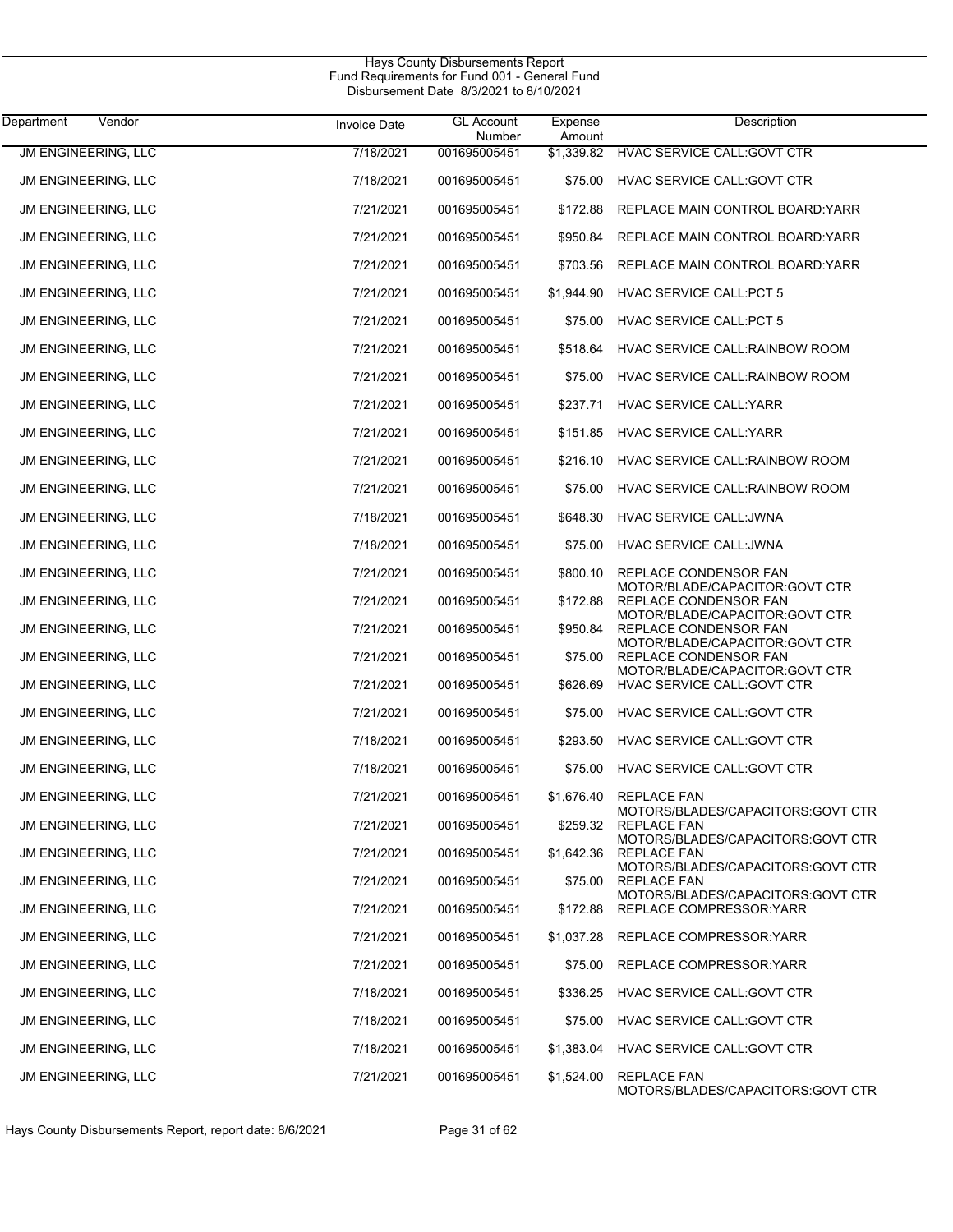| Department<br>Vendor                     | <b>Invoice Date</b> | <b>GL Account</b><br>Number | Expense<br>Amount | Description                                                                                                |
|------------------------------------------|---------------------|-----------------------------|-------------------|------------------------------------------------------------------------------------------------------------|
| <b>JM ENGINEERING, LLC</b>               | 7/21/2021           | 001695005451                | \$75.00           | <b>REPLACE FAN</b>                                                                                         |
| JM ENGINEERING, LLC                      | 7/21/2021           | 001695005451                | \$1,471.80        | MOTORS/BLADES/CAPACITORS:GOVT CTR<br>REPLACE COMPRESSOR: YARR                                              |
| JM ENGINEERING, LLC                      | 7/21/2021           | 001695005451                | \$777.96          | REPLACE CONDENSER FAN MOTORS/REPAIR<br><b>CRACK ON CIRCUIT #2:GOVT CTR</b>                                 |
| JM ENGINEERING, LLC                      | 7/21/2021           | 001695005451                | \$2,333.88        | REPLACE CONDENSER FAN MOTORS/REPAIR                                                                        |
| JM ENGINEERING, LLC                      | 7/21/2021           | 001695005451                | \$480.00          | CRACK ON CIRCUIT #2:GOVT CTR<br>REPLACE CONDENSER FAN MOTORS/REPAIR<br><b>CRACK ON CIRCUIT #2:GOVT CTR</b> |
| JM ENGINEERING, LLC                      | 7/21/2021           | 001695005451                | \$75.00           | REPLACE CONDENSER FAN MOTORS/REPAIR<br>CRACK ON CIRCUIT #2:GOVT CTR                                        |
| JM ENGINEERING, LLC                      | 7/21/2021           | 001695005451                | \$1,923.36        | REPLACE CONDENSER FAN MOTORS/REPAIR<br>CRACK ON CIRCUIT #2:GOVT CTR                                        |
| JM ENGINEERING, LLC                      | 7/21/2021           | 001695005451                | \$1,728.80        | <b>REPLACE FAN</b><br>MOTORS/BLADES/CAPACITORS: GOVT CTR                                                   |
| JM ENGINEERING, LLC                      | 7/22/2021           | 001695005451                | \$944.20          | HVAC SERVICE CALL: GOVT CTR                                                                                |
| LOWE'S, INC.                             | 7/15/2021           | 001695005207                | \$29.88           | DECK SPRAYER/SPRAY TIP:MTC                                                                                 |
| LOWE'S, INC.                             | 7/20/2021           | 001695005207                | \$80.24           | PRESSURE WASHER NOZZLE/EXTENSION<br>ROD:MTC                                                                |
| LOWE'S, INC.                             | 7/7/2021            | 001695005207                | \$46.26           | HOSE CLAMPS/LITHIUM BATTERIES:MTC                                                                          |
| LOWE'S, INC.                             | 7/21/2021           | 001695005201                | \$31.34           | <b>SCREWDRIVER SET:MTC</b>                                                                                 |
| LOWE'S, INC.                             | 7/21/2021           | 001695005207                | \$35.50           | BLUE CHALK/COMMERCIAL REEL:MTC                                                                             |
| LOWE'S, INC.                             | 7/22/2021           | 001695005207                | \$24.61           | <b>MARKING PAINTS: MTC</b>                                                                                 |
| LOWE'S, INC.                             | 7/13/2021           | 001695005207                | \$17.08           | PICTURE HANGING WIRE/CABLE TIES:MTC                                                                        |
| LOWE'S, INC.                             | 7/15/2021           | 001695005207                | (\$3.29)          | <b>RETURN TAX:MTC</b>                                                                                      |
| LOWE'S, INC.                             | 7/7/2021            | 001695005207                | \$44.86           | POWER STRIP/SURGE PROTECTOR/ANIMAL<br>REPELLENT:MTC                                                        |
| LOWE'S, INC.                             | 7/13/2021           | 001695005207                | (\$2.57)          | <b>RETURN TAX:MTC</b>                                                                                      |
| LOWE'S, INC.                             | 7/22/2021           | 001695005207                | \$11.40           | CARRIAGE BOLTS/FLAT WASHERS/HEX NUTS:MTC                                                                   |
| LOWE'S, INC.                             | 7/19/2021           | 001695005207                | \$34.32           | MISC SUPPLIES:MTC                                                                                          |
| LOWE'S, INC.                             | 7/19/2021           | 001695005207                | \$57.79           | MISC SUPPLIES:MTC                                                                                          |
| LOWE'S, INC.                             | 7/15/2021           | 001695005207                | \$43.16           | PAINT/PAINT ROLLER COVERS:MTC                                                                              |
| LOWE'S, INC.                             | 7/12/2021           | 001695005207                | \$31.18           | CAULK GUN/ROOFING NAILS/CEMENT ROOF<br>SEALANT/DRIP EDGE:MTC                                               |
| LOWE'S, INC.                             | 7/12/2021           | 001695005207                | \$2.57            | CAULK GUN/ROOFING NAILS/CEMENT ROOF<br>SEALANT/DRIP EDGE:MTC                                               |
| MAXWELL SPECIAL UTILITY DISTRICT         |                     | 7/30/2021 001695005480050   | \$32.22           | WATER SVC:DPS-L&W                                                                                          |
| <b>MCCOY'S BUILDING SUPPLY</b>           | 7/19/2021           | 001695005207                | \$15.28           | TARP/BUNGEE CORDS: GOVT CTR                                                                                |
| <b>MCCOY'S BUILDING SUPPLY</b>           | 7/20/2021           | 001695005207                | \$21.56           | <b>MOUSE TRAPS:PCT 3</b>                                                                                   |
| <b>MCCOY'S BUILDING SUPPLY</b>           | 7/16/2021           | 001695005207                | \$36.46           | SWIFFER DUSTERS/WINDOW SQUEEGEE/DUSTER<br><b>BRUSH:MTC</b>                                                 |
| MOORE SUPPLY COMPANY                     | 7/16/2021           | 001695005207                | \$120.62          | FAUCET:BROADWAY                                                                                            |
| PATHMARK TRAFFIC PRODUCTS OF TEXAS, INC. | 7/21/2021           | 001695005207                | \$197.00          | WHITE TRAFFIC PAINT/CHANNEL POSTS:MTC                                                                      |
| PATHMARK TRAFFIC PRODUCTS OF TEXAS, INC. | 7/21/2021           | 001695005207                | \$252.00          | WHITE TRAFFIC PAINT/CHANNEL POSTS:MTC                                                                      |
| PBS OF TEXAS                             | 8/1/2021            | 001695005456                | \$16,164.28       | AUG 21 JANITORIAL SVCS:CO WIDE                                                                             |
| PEDERNALES ELECTRIC COOPERATIVE, INC.    |                     | 7/27/2021 001695005480240   | \$1,021.13        | <b>ELEC SVC:420171</b>                                                                                     |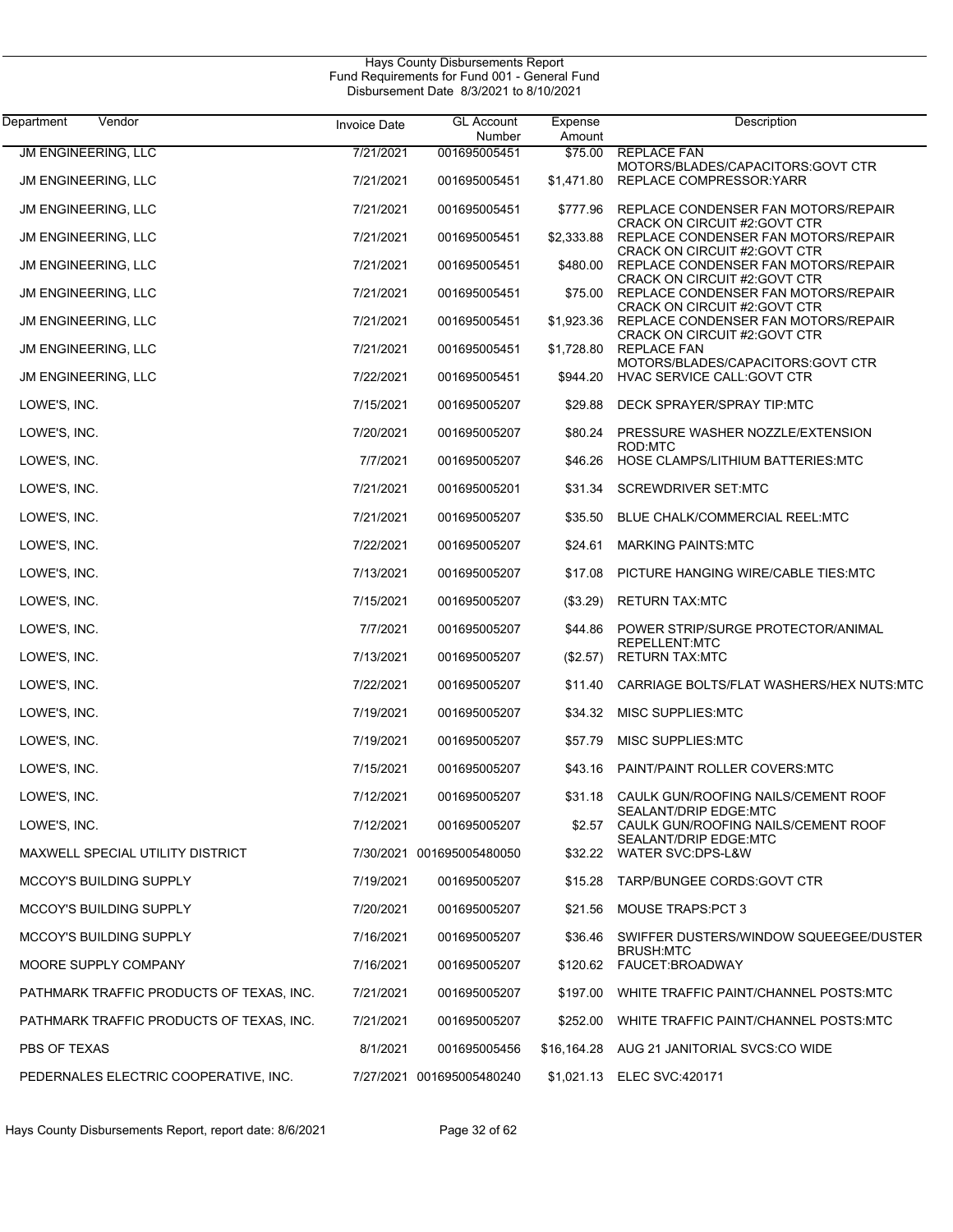| Department<br>Vendor                  | <b>Invoice Date</b> | <b>GL Account</b><br>Number | Expense<br>Amount | Description                                 |
|---------------------------------------|---------------------|-----------------------------|-------------------|---------------------------------------------|
| PEDERNALES ELECTRIC COOPERATIVE, INC. |                     | 7/27/2021 001695005480240   |                   | \$141.87 ELEC SVC:363648                    |
| PEDERNALES ELECTRIC COOPERATIVE, INC. |                     | 7/23/2021 001695005480100   | \$413.61          | <b>ELEC SVC:534398</b>                      |
| PEDERNALES ELECTRIC COOPERATIVE, INC. |                     | 7/23/2021 001695005480180   | \$76.49           | <b>ELEC SVC:96363</b>                       |
| PEDERNALES ELECTRIC COOPERATIVE, INC. |                     | 7/20/2021 001695005480170   |                   | \$820.57 ELEC SVC:491658                    |
| PEDERNALES ELECTRIC COOPERATIVE, INC. |                     | 7/23/2021 001695005480180   | \$46.99           | <b>ELEC SVC:534393</b>                      |
| PEDERNALES ELECTRIC COOPERATIVE, INC. |                     | 7/23/2021 001695005480180   |                   | \$41.46 ELEC SVC:363834                     |
| PEDERNALES ELECTRIC COOPERATIVE, INC. |                     | 7/23/2021 001695005480160   |                   | \$553.97 ELEC SVC:374411                    |
| PEDERNALES ELECTRIC COOPERATIVE, INC. |                     | 7/20/2021 001695005480170   |                   | \$38.25 ELEC SVC:442742                     |
| PEDERNALES ELECTRIC COOPERATIVE, INC. |                     | 7/23/2021 001695005480180   | \$92.30           | <b>ELEC SVC:318160</b>                      |
| POWER HAUS EQUIPMENT                  | 7/20/2021           | 001695005209                | \$29.04           | TWO CYCLE OIL/BAR CHAIN OIL:MTC             |
| POWER HAUS EQUIPMENT                  | 7/20/2021           | 001695005209                | \$39.98           | TWO CYCLE OIL/BAR CHAIN OIL:MTC             |
| REXEL                                 | 7/27/2021           | 001695005207                | \$394.00          | BALLASTS:MTC                                |
| SHERWIN-WILLIAMS CO.                  | 7/19/2021           | 001695005207                | \$19.99           | PAINT: GOVT CTR                             |
| SHERWIN-WILLIAMS CO.                  | 7/23/2021           | 001695005207                | \$39.88           | PAINT/TAPE:CCS-DRIFTWOOD                    |
| SI MECHANICAL, LLC                    | 7/22/2021           | 001695005451                | \$380.00          | <b>REPAIR FOUNTAIN:CTHS</b>                 |
| SI MECHANICAL, LLC                    | 7/22/2021           | 001695005451                |                   | \$96.42 REPAIR FOUNTAIN:CTHS                |
| UNIFIRST CORPORATION                  | 7/23/2021           | 001695005207                | \$117.61          | CARPETS:MTC                                 |
| UNIFIRST CORPORATION                  | 7/16/2021           | 001695005207                | \$161.33          | CARPETS:MTC                                 |
| UNITED SITE SERVICES                  |                     | 7/13/2021 001695005480050   | \$342.35          | HOLDING TANK:DPS-L&W                        |
| WASTE CONNECTIONS LONE STAR, INC.     | 8/1/2021            | 001695005452                | \$90.86           | <b>TRASH SVC:PCT 4</b>                      |
| WIMBERLEY WATER SUPPLY                |                     | 7/29/2021 001695005480180   | \$27.67           | WATER SVC:TRANS STA                         |
| WIMBERLEY WATER SUPPLY                |                     | 7/29/2021 001695005480170   |                   | \$75.16 WATER SVC:PCT 3                     |
| Total 695 - Building Maintenance      |                     |                             | \$113,670.49      |                                             |
| 700 - Parks Administration            |                     |                             |                   |                                             |
| AT&T MOBILITY                         | 7/2/2021            | 001700005489                |                   | \$103.68 WIRELESS SVC:287025248275X07102021 |
| <b>ENTERPRISE FM TRUST</b>            | 7/3/2021            | 001700005475                |                   | \$1,083.90 JUL 21 VEH LEASES:PARKS          |
| <b>ENTERPRISE FM TRUST</b>            | 7/3/2021            | 001700005413                | \$156.30          | JUL 21 MTC/DMV FEES PARKS                   |
| <b>ENTERPRISE FM TRUST</b>            | 6/3/2021            | 001700005475                | \$1,083.90        | JUN 21 VEH LEASES:PARKS                     |
| <b>ENTERPRISE FM TRUST</b>            | 6/3/2021            | 001700005413                | \$156.30          | JUN 21 MTC/DMV FEES PARKS                   |
| <b>ENTERPRISE FM TRUST</b>            | 6/3/2021            | 001700005413                | \$89.25           | JUN 21 MTC/DMV FEES PARKS                   |
| <b>ENTERPRISE FM TRUST</b>            | 7/3/2021            | 001700005413                | \$117.25          | JUL 21 MTC/DMV FEES PARKS                   |
| <b>FUELMAN</b>                        | 7/26/2021           | 001700005271                |                   | \$716.89 FUEL:PARKS                         |
| KING FEED & HARDWARE                  | 7/13/2021           | 001700005201                |                   | \$159.96 WEED KILLER: PARKS                 |
|                                       |                     |                             |                   |                                             |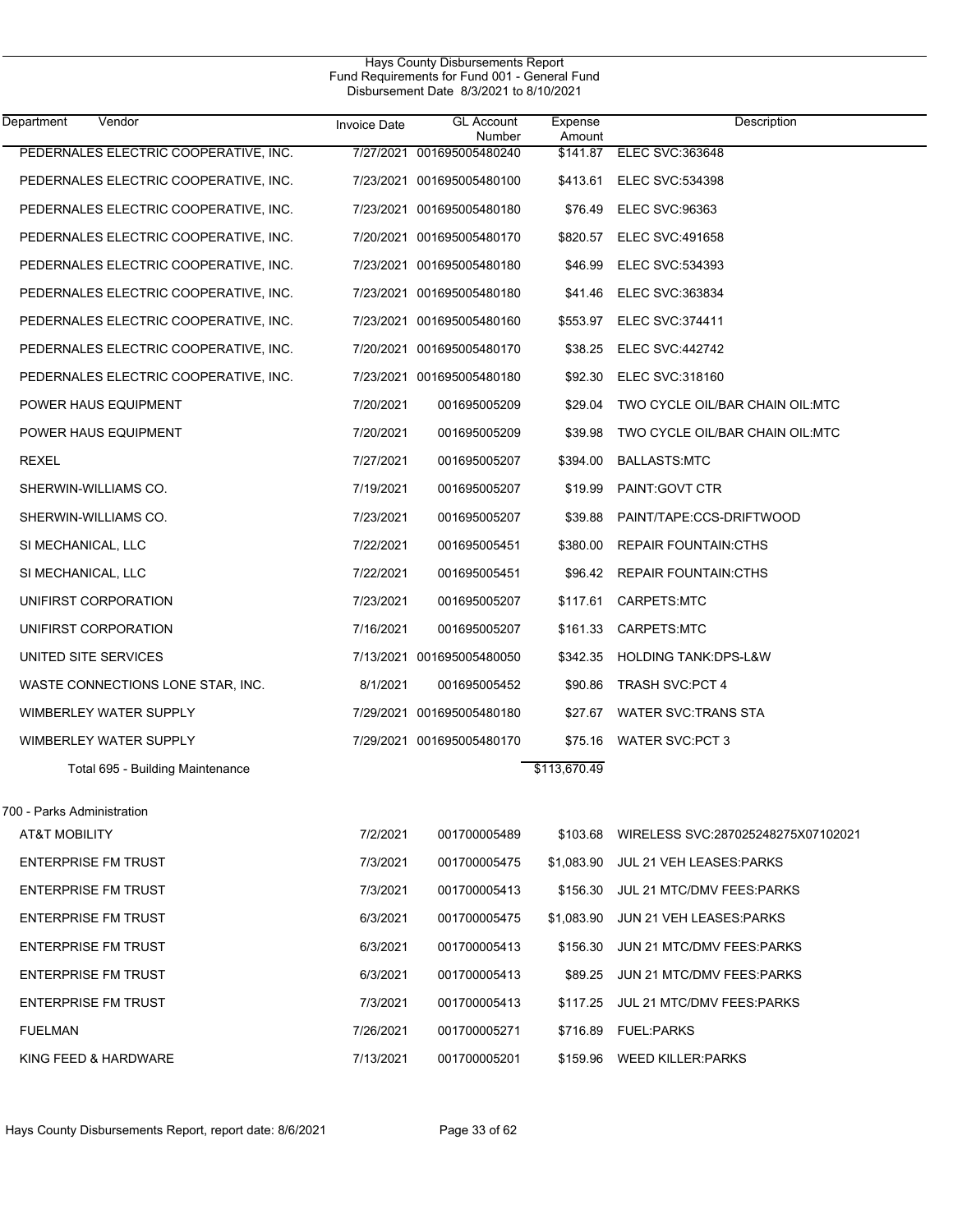| <b>Hays County Disbursements Report</b><br>Fund Requirements for Fund 001 - General Fund<br>Disbursement Date 8/3/2021 to 8/10/2021 |              |                             |                   |                                                                        |  |
|-------------------------------------------------------------------------------------------------------------------------------------|--------------|-----------------------------|-------------------|------------------------------------------------------------------------|--|
| <b>Department</b><br>Vendor                                                                                                         | Invoice Date | <b>GL Account</b><br>Number | Expense<br>Amount | Description                                                            |  |
| <b>WIMBERLEY ACE HARDWARE</b>                                                                                                       | 7/15/2021    | 001700005201                | \$166.88          | <b>TRIMMER LINE/MARKING FLAGS/PAINT</b>                                |  |
| WIMBERLEY ACE HARDWARE                                                                                                              | 7/5/2021     | 001700005201                | \$199.49          | <b>BRUSHES/SIGNS:PARKS</b><br>BIRD FOOD/RAGS/DISPOSABLE GLOVES/FIREANT |  |
| WIMBERLEY ACE HARDWARE                                                                                                              | 7/7/2021     | 001700005201                | \$106.97          | KILLER: PARKS<br>URETHANE/STAIN:PARKS                                  |  |
| WIMBERLEY ACE HARDWARE                                                                                                              | 7/13/2021    | 001700005211                | \$27.52           | <b>MISC SUPPLIES PARKS</b>                                             |  |
| WIMBERLEY ACE HARDWARE                                                                                                              | 7/13/2021    | 001700005201                | \$268.43          | <b>MISC SUPPLIES: PARKS</b>                                            |  |
| Total 700 - Parks Administration                                                                                                    |              |                             | \$4,436.72        |                                                                        |  |
| 712 - Co Wide Operations                                                                                                            |              |                             |                   |                                                                        |  |
| <b>CARD SERVICE CENTER</b>                                                                                                          | 7/22/2021    | 001712005302                | \$174.00          | MBR DUES: LINDSAY MCCLUNE                                              |  |
| <b>CARD SERVICE CENTER</b>                                                                                                          | 8/3/2021     | 001712005429                | \$180.00          | DROPBOX:CWOPS                                                          |  |
| <b>ENTERPRISE FM TRUST</b>                                                                                                          | 7/3/2021     | 001712005475                | \$1,306.53        | JUL 21 VEH LEASES: CWOPS                                               |  |
| <b>ENTERPRISE FM TRUST</b>                                                                                                          | 7/3/2021     | 001712005413                | \$169.49          | JUL 21 MTC FEES: CWOPS                                                 |  |
| <b>ENTERPRISE FM TRUST</b>                                                                                                          | 6/3/2021     | 001712005475                | \$1,306.53        | JUN 21 VEH LEASES: CWOPS                                               |  |
| <b>ENTERPRISE FM TRUST</b>                                                                                                          | 6/3/2021     | 001712005413                | \$190.49          | JUN 21 MTC FEE: CWOPS                                                  |  |
| <b>XEROX CORPORATION</b>                                                                                                            | 7/1/2021     | 001712005473                | \$10.00           | JUN 21 COPIER PRINT SVC COMPONENT                                      |  |
| <b>XEROX CORPORATION</b>                                                                                                            | 7/1/2021     | 001712005473                | \$184.18          | FEE:MX1056973<br>MX1056973 COPIER:CWOPS                                |  |
| Total 712 - Co Wide Operations                                                                                                      |              |                             | \$3,521.22        |                                                                        |  |
| 716 - Transfer Stations                                                                                                             |              |                             |                   |                                                                        |  |
| <b>AT&amp;T MOBILITY</b>                                                                                                            | 7/2/2021     | 001716005489                | \$106.40          | WIRELESS SVC:287025248275X07102021                                     |  |
| <b>CENTRAL WASTE &amp; RECYCLING</b>                                                                                                | 7/27/2021    | 001716005452                | \$425.00          | <b>GLASS RECYCLING: TRANS STA</b>                                      |  |
| COMPASS PAPER RECYCLING LLC                                                                                                         | 8/1/2021     | 001716005452                | \$100.00          | AUG 21 BALER RENTAL: TRANS STA                                         |  |
| <b>ENTERPRISE FM TRUST</b>                                                                                                          | 7/3/2021     | 001716005413                | \$55.80           | <b>JUL 21 MTC FEES: TRANS STA</b>                                      |  |
| <b>ENTERPRISE FM TRUST</b>                                                                                                          | 7/3/2021     | 001716005475                |                   | \$502.57 JUL 21 VEH LEASE: TRANS STA                                   |  |
| <b>ENTERPRISE FM TRUST</b>                                                                                                          | 6/3/2021     | 001716005413                | \$55.80           | JUN 21 MTC FEE:TRANS STA                                               |  |
| <b>ENTERPRISE FM TRUST</b>                                                                                                          | 6/3/2021     | 001716005475                |                   | \$502.57 JUN 21 VEH LEASE:TRANS STA                                    |  |
| <b>FUELMAN</b>                                                                                                                      | 7/26/2021    | 001716005271                | \$349.05          | <b>FUEL:TRANS STA</b>                                                  |  |
| HOME DEPOT CREDIT SERVICES                                                                                                          | 7/16/2021    | 001716005201                | \$56.86           | MISC SUPPLIES TRANS STA                                                |  |
| HOME DEPOT CREDIT SERVICES                                                                                                          | 7/16/2021    | 001716005201                | \$19.90           | MISC SUPPLIES TRANS STA                                                |  |
| Total 716 - Transfer Stations                                                                                                       |              |                             | \$2,173.95        |                                                                        |  |
| 720 - Veteran's Administration                                                                                                      |              |                             |                   |                                                                        |  |
| AMAZON CAPITAL SERVICES                                                                                                             | 7/26/2021    | 001720005202                |                   | \$27.58 USB SMART CARD READERS: VA                                     |  |
| AMAZON CAPITAL SERVICES                                                                                                             | 7/26/2021    | 001720005202                | \$10.26           | SHIPPING OF USB SMART CARD READERS:VA                                  |  |
| AT&T MOBILITY                                                                                                                       | 7/2/2021     | 001720005489                | \$103.68          | WIRELESS SVC:287025248275X07102021                                     |  |
| CENTERPOINT ENERGY RESOURCES CORP.                                                                                                  |              | 7/28/2021 001720991365805   |                   | \$44.55 HOPE 4 HAYS COUNTY VETERANS: VA                                |  |

Hays County Disbursements Report, report date: 8/6/2021 Page 34 of 62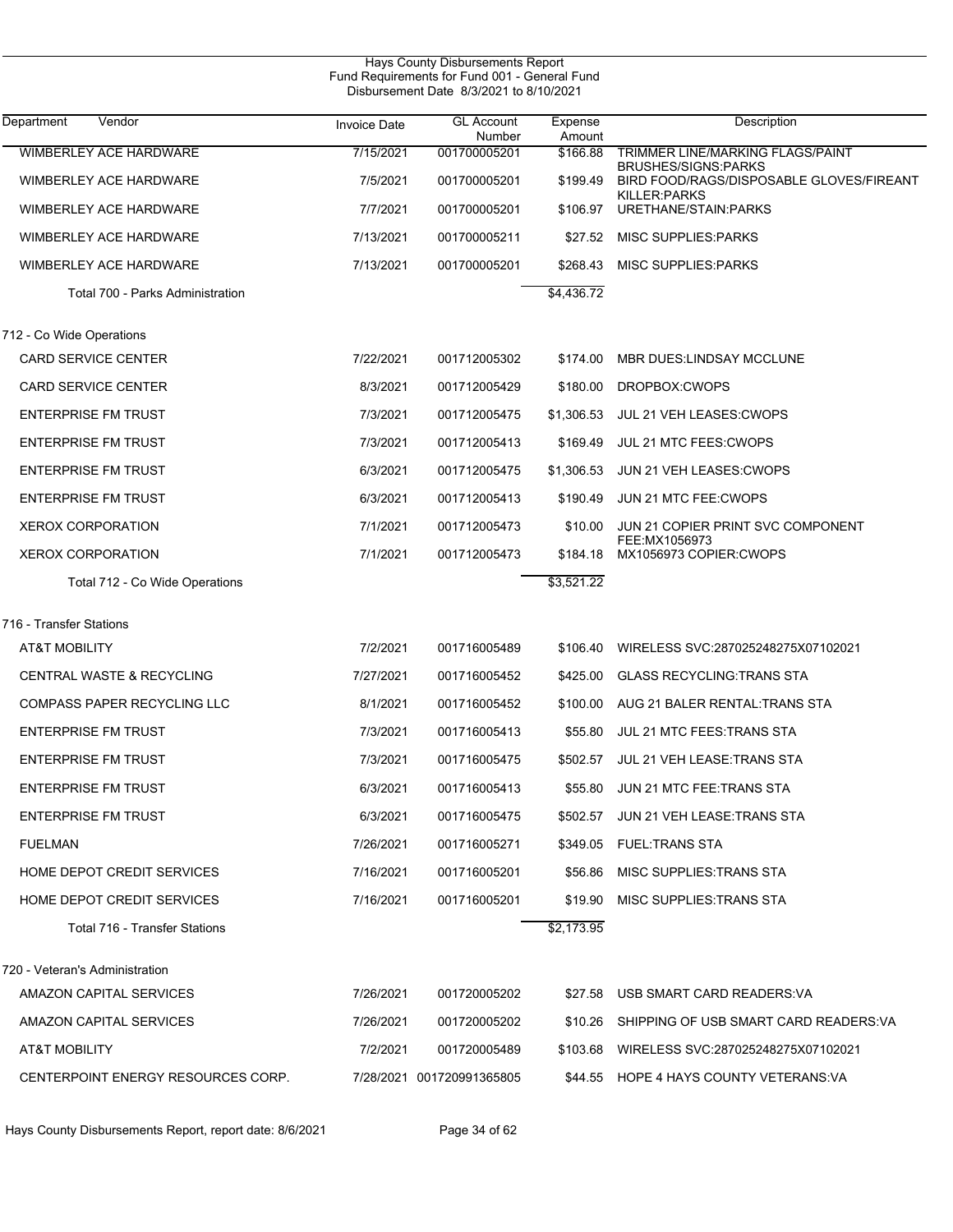| Hays County Disbursements Report<br>Fund Requirements for Fund 001 - General Fund<br>Disbursement Date 8/3/2021 to 8/10/2021 |                     |                             |                   |                                                      |  |
|------------------------------------------------------------------------------------------------------------------------------|---------------------|-----------------------------|-------------------|------------------------------------------------------|--|
| Vendor<br>Department                                                                                                         | <b>Invoice Date</b> | <b>GL</b> Account<br>Number | Expense<br>Amount | Description                                          |  |
| <b>CITY OF KYLE</b>                                                                                                          | 7/28/2021           | 001720991365805             | \$154.05          | <b>HOPE4 HAYS COUNTY VETERANS VA</b>                 |  |
| <b>GEICO</b>                                                                                                                 | 7/28/2021           | 001720991365805             | \$176.65          | <b>HOPE4 HAYS COUNTY VETERANS VA</b>                 |  |
| <b>GOFORTH SPECIAL UTILITY DISTRICT</b>                                                                                      | 7/29/2021           | 001720991365805             | \$159.49          | <b>HOPE4 HAYS COUNTY VETERANS VA</b>                 |  |
| <b>GREAT HILLS UTILITY AND POA</b>                                                                                           | 7/29/2021           | 001720991365805             | \$262.50          | <b>HOPE4 HAYS COUNTY VETERANS VA</b>                 |  |
| LEGACY REAL ESTATE SALES & MGMT                                                                                              | 7/28/2021           | 001720991365805             | \$1,400.00        | <b>HOPE4 HAYS COUNTY VETERANS VA</b>                 |  |
| PEDERNALES ELECTRIC COOPERATIVE, INC.                                                                                        |                     | 7/29/2021 001720991365805   | \$238.28          | <b>HOPE4 HAYS COUNTY VETERANS VA</b>                 |  |
| RICOH USA, INC.                                                                                                              | 7/7/2021            | 001720005473                | \$70.39           | <b>JUL 21 LEASEP:292291</b>                          |  |
| RICOH USA, INC.                                                                                                              | 7/7/2021            | 001720005473                | \$13.44           | <b>JUL 21 FAX COMP:292291</b>                        |  |
| Total 720 - Veteran's Administration                                                                                         |                     |                             | \$2,660.87        |                                                      |  |
| 899 - Misc/Countywide Grants/Projects                                                                                        |                     |                             |                   |                                                      |  |
| CAPITAL AREA PRIVATE DEFENDER SERVICE                                                                                        | 7/20/2021           | 001899991245448             | \$10.840.71       | JUN 21: REGIONAL PADILLA COMPLIANCE PILOT<br>PROJECT |  |
| <b>P3WORKS LLC</b>                                                                                                           | 7/1/2021            | 001899130845448             | \$1,411.64        | <b>PROF SVCS:LA CIMA</b>                             |  |
| <b>P3WORKS LLC</b>                                                                                                           | 7/1/2021            | 001899130845448             | \$2.919.52        | <b>PROF SVCS:LA CIMA</b>                             |  |
| Total 899 - Misc/Countywide Grants/Projects                                                                                  |                     |                             | \$15, 171.87      |                                                      |  |
| Cash Required 001 - General Fund                                                                                             |                     |                             | \$703,560.82      |                                                      |  |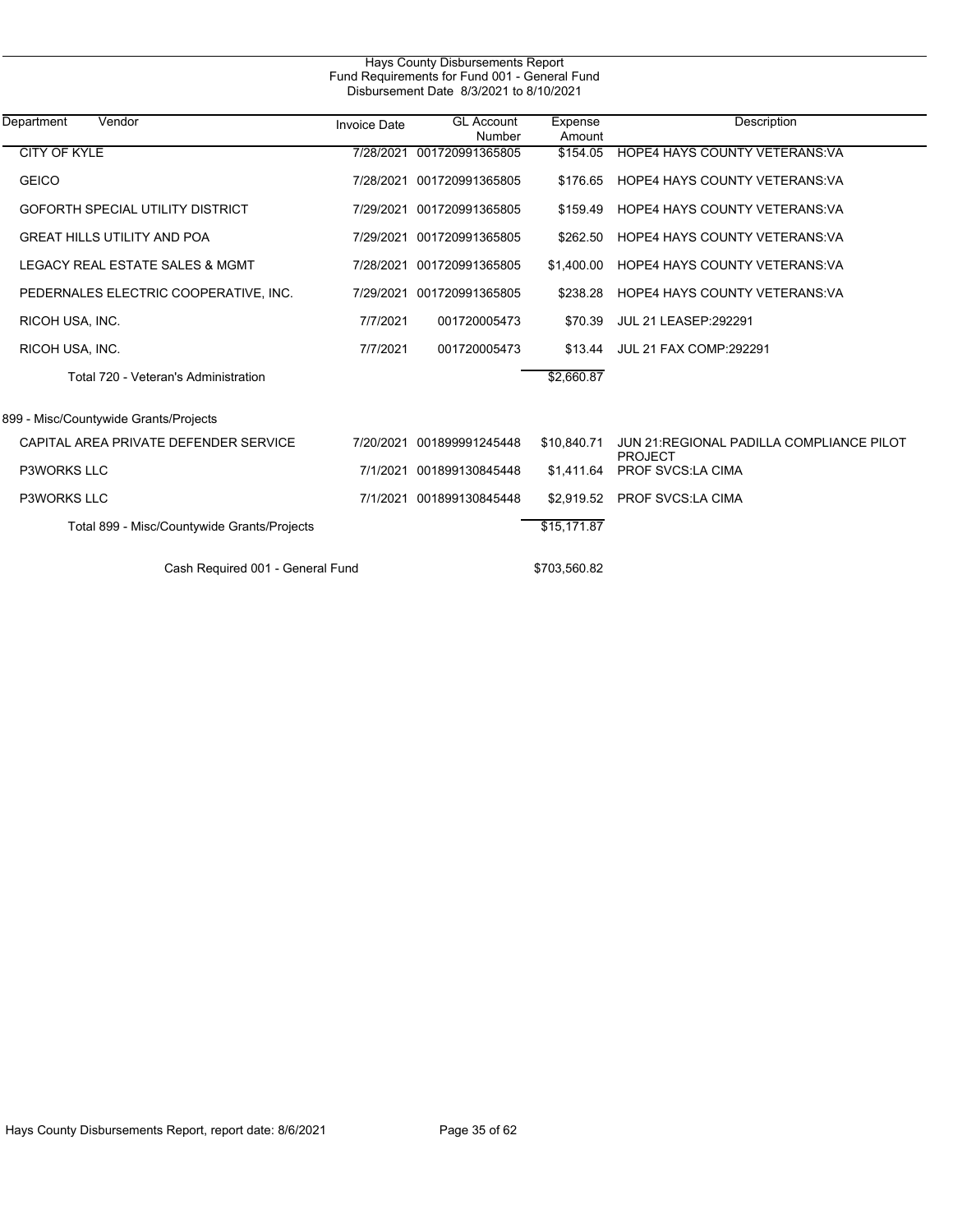| Hays County Disbursements Report                                 |  |
|------------------------------------------------------------------|--|
| Fund Requirements for Fund 003 - Medical & Dental Insurance Fund |  |
| Disbursement Date 8/3/2021 to 8/10/2021                          |  |

| Department<br>Vendor                                | <b>Invoice Date</b> | <b>GL Account</b><br>Number | Expense<br>Amount | Description                              |
|-----------------------------------------------------|---------------------|-----------------------------|-------------------|------------------------------------------|
| 730 - Medical and Dental Insurance                  |                     |                             |                   |                                          |
| DEARBORN LIFE INSURANCE CO.                         | 8/1/2021            | 003730005343                | \$7,370.63        | <b>JUL 21 PREMIUMS:HR</b>                |
| DR. TANIA GLENN & ASSOCIATES, PA                    | 7/29/2021           | 003730005391                | \$280.00          | JUL 21 PROF SVCS. TO BE REIMB BY UHC     |
| HUMANA INSURANCE CO.                                | 2/13/2021           | 003730005343                | \$162.00          | MAR 21 PREMIUMS: TREAS                   |
| HUMANA INSURANCE CO.                                | 6/13/2021           | 003730005343                | \$108.00          | <b>JUL 21 PREMIUMS: TREAS</b>            |
| HUMANA INSURANCE CO.                                | 4/13/2021           | 003730005343                | \$108.00          | <b>MAY 21 PREMIUMS: TREAS</b>            |
| HUMANA INSURANCE CO.                                | 3/13/2021           | 003730005343                | \$162.00          | APR 21 PREMIUMS: TREAS                   |
| HUMANA INSURANCE CO.                                | 5/13/2021           | 003730005343                | \$108.00          | <b>JUN 21 PREMIUMS: TREAS</b>            |
| METLIFE SMALL BUSINESS CENTER                       | 7/16/2021           | 003730005343                | \$4,858.09        | <b>AUG 21 PREMIUMS:HR</b>                |
| METLIFE SMALL BUSINESS CENTER                       | 7/16/2021           | 003730005343                | (\$70.22)         | JUL 21 ADJ:HR                            |
| <b>TEXAS LIFE INSURANCE COMPANY</b>                 | 8/15/2021           | 003730005343                | \$2,225.43        | JUL 21 PREMIUMS:HR                       |
| TEXAS REPUBLIC LIFE INSURANCE COMPANY               | 8/1/2021            | 003730005343                | \$977.17          | <b>JUL 21 PREMIUMS:HR</b>                |
| UNITED HEALTHCARE                                   | 7/26/2021           | 003730005303                | \$116,930.17      | AUG 21 PREMIUMS: HR                      |
| UNITED HEALTHCARE                                   | 7/23/2021           | 003730005343                | \$558.00          | <b>COBRA ADMINISTRATIVE FEES: QTR II</b> |
| Total 730 - Medical and Dental Insurance            |                     |                             | \$133,777.27      |                                          |
| Cash Required 003 - Medical & Dental Insurance Fund |                     |                             | \$133,777.27      |                                          |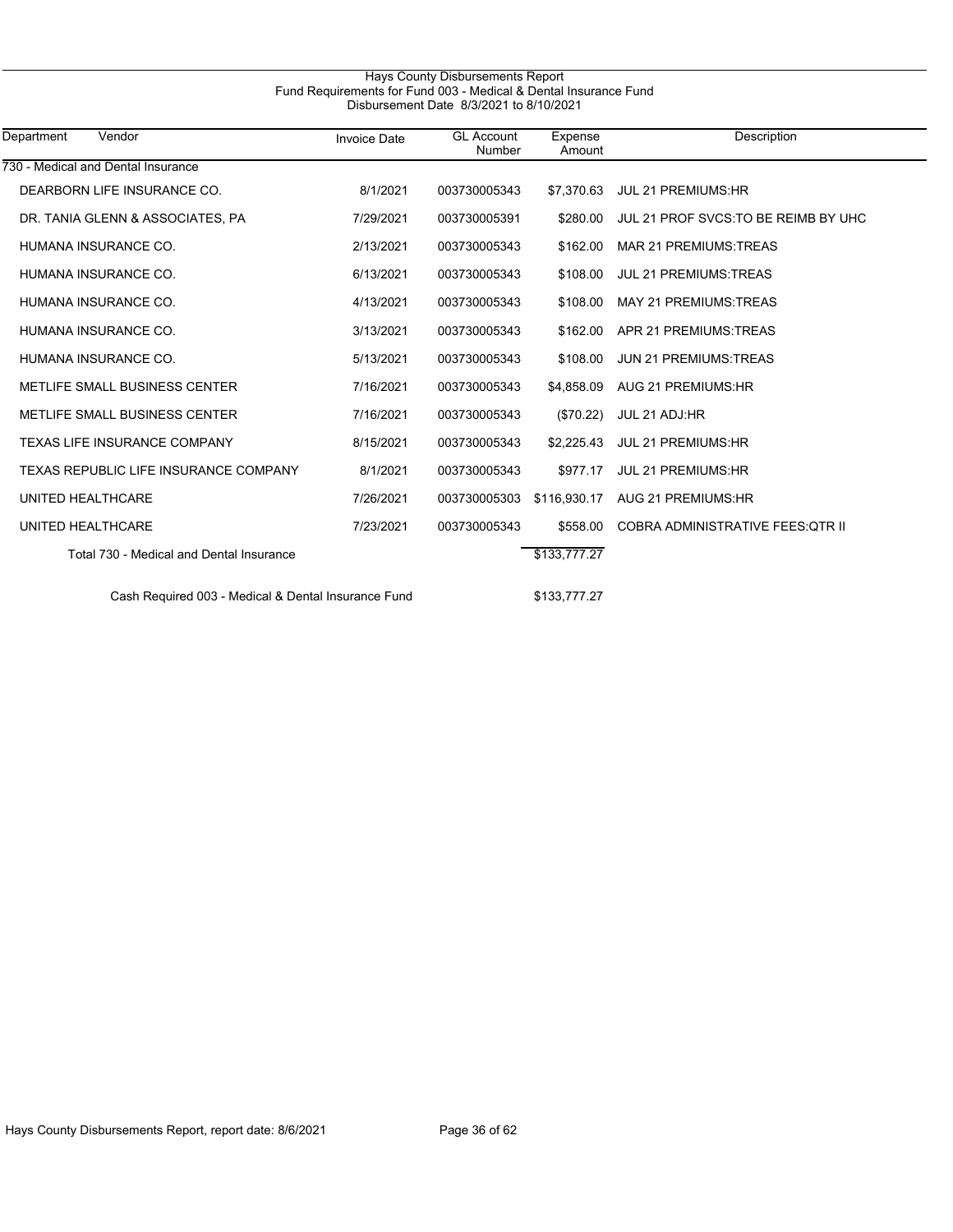### Hays County Disbursements Report Fund Requirements for Fund 006 - Public Safety Bond 2017 Fund Disbursement Date 8/3/2021 to 8/10/2021

| Department<br>Vendor                             | <b>Invoice Date</b> | <b>GL Account</b><br>Number      | Expense<br>Amount | Description                                                    |
|--------------------------------------------------|---------------------|----------------------------------|-------------------|----------------------------------------------------------------|
| 852 - Jail-Public Safety Construction            |                     |                                  |                   |                                                                |
| <b>B12 TECHNOLOGIES</b>                          |                     | 10/9/2020 0068529420057177<br>00 | \$20,515.00       | BIOMETRIC CAPTURE CAMERAS/SOFTWARE.NEW<br><b>JAIL FACILITY</b> |
| HELLMUTH, OBATA & KASSABAUM, L.P.                |                     | 7/28/20210068529420056117<br>00  | \$141.85          | <b>PROF SVCS: PROJECT 16.09019.01</b>                          |
| HELLMUTH. OBATA & KASSABAUM. L.P.                |                     | 7/26/20210068529420056117<br>00  | \$9.961.50        | <b>PROF SVCS: PROJECT 16.09019.01</b>                          |
| SHI GOVERNMENT SOLUTIONS, INC.                   |                     | 7/21/20210068529420057124<br>00  | \$5.495.00        | SECURITY SYSTEM MONITORS CWOPS                                 |
| Total 852 - Jail-Public Safety Construction      |                     |                                  | \$36,113.35       |                                                                |
| Cash Required 006 - Public Safety Bond 2017 Fund |                     |                                  | \$36.113.35       |                                                                |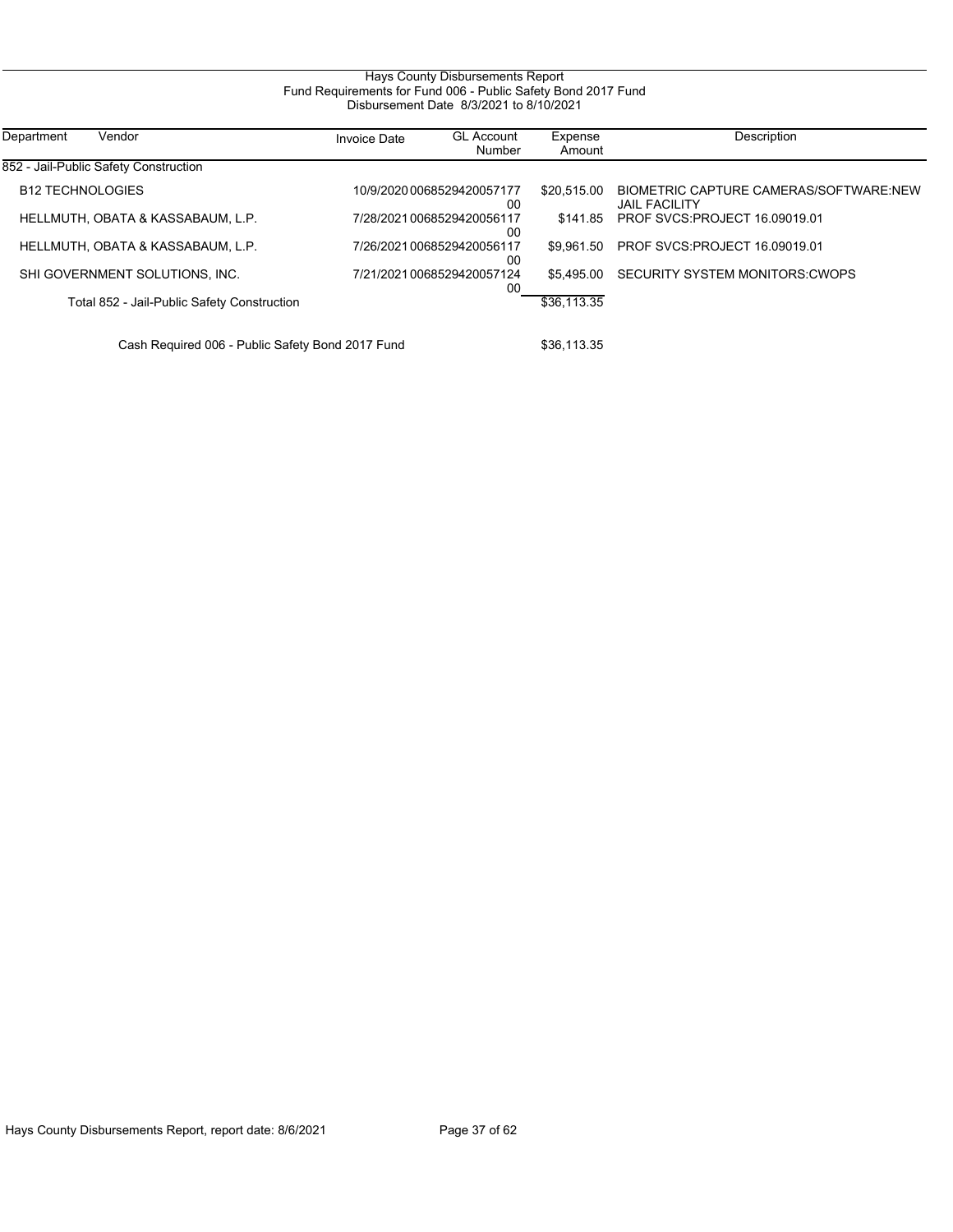## Hays County Disbursements Report Fund Requirements for Fund 010 - Emergency Rental Assistance Fund Disbursement Date 8/3/2021 to 8/10/2021

| Department<br>Vendor                                 | <b>Invoice Date</b> | <b>GL Account</b><br>Number | Expense<br>Amount | Description                     |
|------------------------------------------------------|---------------------|-----------------------------|-------------------|---------------------------------|
| 763 - CARES Act                                      |                     |                             |                   |                                 |
| BOLES, STEVE                                         |                     | 7/16/2021 010763991505804   |                   | \$1,400.00 ERA PROGRAM:COVID-19 |
| <b>BUONO, SHELLY</b>                                 |                     | 8/2/2021 010763991505804    | \$3.190.00        | ERA PROGRAM:COVID-19            |
| VISTA PLUM CREEK                                     |                     | 8/5/2021 010763991505804    |                   | \$3.226.72 ERA PROGRAM:COVID-19 |
| WESTERN SPRINGS APARTMENTS, LP                       |                     | 8/5/2021 010763991505804    | \$3.712.50        | ERA PROGRAM:COVID-19            |
| Total 763 - CARES Act                                |                     |                             | \$11,529.22       |                                 |
| Cash Required 010 - Emergency Rental Assistance Fund |                     |                             |                   |                                 |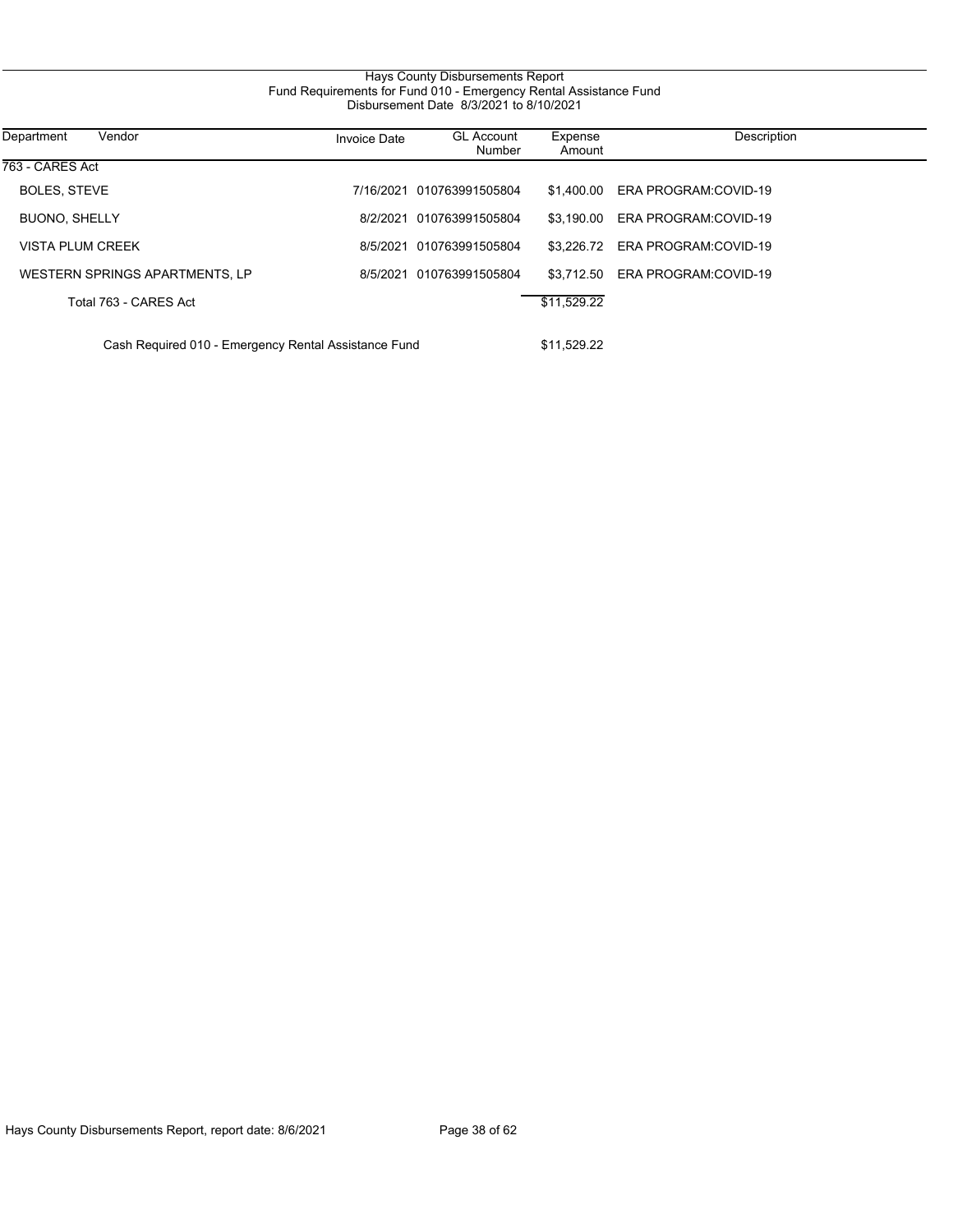#### Hays County Disbursements Report Fund Requirements for Fund 020 - Road and Bridge General Fund Disbursement Date 8/3/2021 to 8/10/2021

| Department<br>Vendor           | <b>Invoice Date</b> | <b>GL Account</b><br>Number           | Expense<br>Amount | Description                                                                  |
|--------------------------------|---------------------|---------------------------------------|-------------------|------------------------------------------------------------------------------|
| 710 - RPTP                     |                     |                                       |                   |                                                                              |
| A-LINE AUTO PARTS              | 7/29/2021           | 020710005413                          | \$125.79          | BATTERY ASSEMBLY/CORE CHARGE/BATTERY<br><b>FEE:VEH MTC</b>                   |
| A-LINE AUTO PARTS              | 7/29/2021           | 020710005413                          | (\$12.94)         | RETURN CORE CHARGE: VEH MTC                                                  |
| ADVANCE AUTO PARTS             | 7/23/2021           | 020710005271                          | \$143.52          | TRUFUEL 50:1 PREMIX:VEH MTC                                                  |
| ADVANCE AUTO PARTS             | 7/15/2021           | 020710005413                          | (\$15.06)         | <b>RETURN GATE: VEH MTC</b>                                                  |
| ADVANCE AUTO PARTS             | 7/15/2021           | 020710005413                          | $(\$21.39)$       | RETURN FILTERS: VEH MTC                                                      |
| ADVANCE AUTO PARTS             | 7/26/2021           | 020710005413                          | \$116.57          | BATTERY/CORE DEPOSIT: VEH MTC                                                |
| ADVANCE AUTO PARTS             | 6/11/2021           | 020710005413                          | \$15.06           | <b>GATE:VEH MTC</b>                                                          |
| ADVANCE AUTO PARTS             | 6/18/2021           | 020710005413                          | \$21.39           | <b>FILTERS: VEH MTC</b>                                                      |
| ALAMO SALES CORP.              | 7/20/2021           | 020710005413                          | \$294.40          | <b>RUBBER DISCS: VEH MTC</b>                                                 |
| ALAMO SALES CORP.              | 7/20/2021           | 020710005413                          | \$17.33           | <b>RUBBER DISCS: VEH MTC</b>                                                 |
| ALAMO SALES CORP.              | 7/15/2021           | 020710005413                          | \$329.42          | MISC PARTS: VEH MTC                                                          |
| ALAMO SALES CORP.              | 7/15/2021           | 020710005413                          | \$18.72           | <b>MISC PARTS: VEH MTC</b>                                                   |
| AMAZON CAPITAL SERVICES        | 5/26/2021           | 020710005202                          | \$7.88            | SHIPPING:RD                                                                  |
| <b>AMAZON CAPITAL SERVICES</b> | 5/26/2021           | 020710005202                          | (\$7.88)          | <b>RETURN SHIPPING:RD</b>                                                    |
| AMAZON CAPITAL SERVICES        | 5/26/2021           | 020710005202                          | \$189.92          | <b>WEBCAMS:RD</b>                                                            |
| AMERICAN BOLT CO.              | 7/23/2021           | 020710005413                          | \$36.54           | BOLTS/HEX NUTS: VEH MTC                                                      |
| AT&T                           | 7/24/2021           | 020710005489                          | \$37.18           | LONG DISTANCE:RD                                                             |
| AT&T MOBILITY                  | 6/19/2021           | 020710005489                          | \$734.26          | WIRELESS SVC:287284157667X06272021                                           |
| AT&T MOBILITY                  | 7/2/2021            | 020710005489                          | \$1,462.05        | WIRELESS SVC:287025248275X07102021                                           |
| BARTON PUBLICATIONS, INC.      | 7/21/2021           | 020710005462                          | \$39.00           | PUB NOT:NO PARKING ZONE                                                      |
| BGE, INC.                      |                     | 6/30/2021 0207100064856217            | \$67,685.75       | <b>ENG SVCS:HILLSIDE TERRACE</b>                                             |
| BINKLEY & BARFIELD, INC.       |                     | 00<br>7/12/20210207100064956217<br>00 | \$95,177.77       | PROF SVCS: WINDY HILL ROAD FINAL DESIGN                                      |
| BINKLEY & BARFIELD, INC.       |                     | 7/6/2021 0207100064956237<br>00       |                   | \$18,655.55 PROF SVCS: WINDY HILL UTILITY COORDINATION                       |
| BINKLEY & BARFIELD, INC.       |                     | 7/6/2021 0207100064956217<br>00       |                   | \$3,469.00 PROF SVCS:WINDY HILL ROAD CORRIDOR STUDY<br>& DESIGN              |
| <b>CAPITAL ONE</b>             |                     | 7/20/2021 020710005201002             |                   | \$42.32 2 CYCLE OIL/HAND SOAP/DISHWASHING POWDER                             |
| CAPITOL BEARING SERVICE        | 7/21/2021           | 020710005413                          |                   | SOAP:RD<br>\$92.42 MALE/FEMALE CONNECTORS/AIR BRAKE<br><b>HOSES: VEH MTC</b> |
| CAPITOL BEARING SERVICE        | 7/28/2021           | 020710005413                          |                   | \$114.53 TANK TRUCK HOSE: VEH MTC                                            |
| <b>CAVENDER'S BOOT CITY</b>    | 7/20/2021           | 020710005231                          |                   | \$121.49 SAFETY BOOTS: GREG MURPHY                                           |
| CAVENDER'S BOOT CITY           | 7/20/2021           | 020710005231                          | \$130.00          | SAFETY BOOTS: MICHAEL DEXTER                                                 |
| CAVENDER'S BOOT CITY           | 7/20/2021           | 020710005231                          | \$107.99          | SAFETY BOOTS: ROBERT MARTINEZ                                                |
| CAVENDER'S BOOT CITY           | 7/20/2021           | 020710005231                          | \$116.99          | SAFETY BOOTS: ALVANO CARRILLO                                                |
| CAVENDER'S BOOT CITY           | 7/20/2021           | 020710005231                          |                   | \$107.99 SAFETY BOOTS:TRAVIS COX                                             |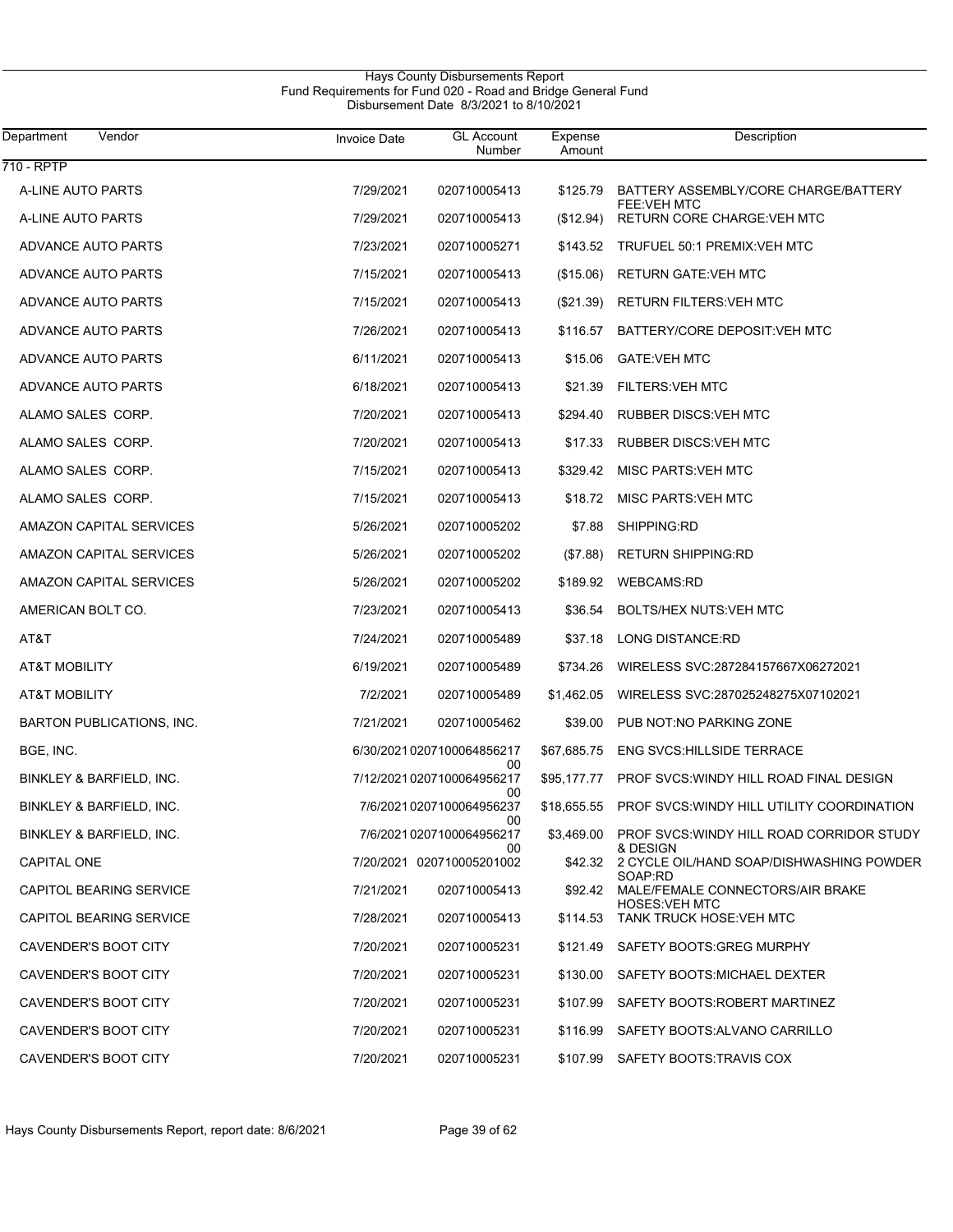| Vendor<br>Department            | <b>Invoice Date</b> | <b>GL Account</b><br>Number | Expense<br>Amount | Description                                               |  |
|---------------------------------|---------------------|-----------------------------|-------------------|-----------------------------------------------------------|--|
| <b>CAVENDER'S BOOT CITY</b>     | 7/20/2021           | 020710005231                | \$130.00          | SAFETY BOOTS: FERNANDO PIMENTAL                           |  |
| CAVENDER'S BOOT CITY            | 7/20/2021           | 020710005231                | \$116.99          | SAFETY BOOTS: JOE CERVANTES                               |  |
| CAVENDER'S BOOT CITY            | 7/20/2021           | 020710005231                | \$130.00          | SAFETY BOOTS: PAUL REYNA                                  |  |
| CAVENDER'S BOOT CITY            | 7/20/2021           | 020710005231                | \$125.99          | SAFETY BOOTS: ERIC ESQUEDA                                |  |
| CENTURY ASPHALT, LTD.           | 7/15/2021           | 020710005351                | \$1,320.00        | HOT MIX TYPE D.RD                                         |  |
| <b>CENTURYLINK</b>              | 6/25/2021           | 020710005489                | \$161.83          | TELEPHONE/LONG DISTANCE:RD                                |  |
| <b>CENTURYLINK</b>              | 7/25/2021           | 020710005489                | \$34.64           | <b>ALARM LINES:RD</b>                                     |  |
| CITY OF SAN MARCOS              |                     | 7/16/2021 020710005480230   | \$68.62           | ELEC SVC:0000300001                                       |  |
| COOPER EQUIPMENT CO.            | 7/30/2021           | 020710005413                | \$433.32          | AIR CYLINDERS: VEH MTC                                    |  |
| COOPER EQUIPMENT CO.            | 7/19/2021           | 020710005413                | \$143.53          | <b>VALVE:VEH MTC</b>                                      |  |
| COOPER EQUIPMENT CO.            | 7/20/2021           | 020710005413                | \$181.36          | AIR VALVES: VEH MTC                                       |  |
| COOPER EQUIPMENT CO.            | 7/20/2021           | 020710005413                | \$100.00          | AIR VALVES VEH MTC                                        |  |
| COOPER EQUIPMENT CO.            | 7/26/2021           | 020710005413                | \$128.22          | SPRAYING NOZZLES VEH MTC                                  |  |
| DIETZ TRACTOR CO.               | 7/20/2021           | 020710005413                | \$222.31          | FORK/DISC CLUTCHES/SPRINGS/BOOT                           |  |
| DIETZ TRACTOR CO.               | 7/20/2021           | 020710005413                | \$20.67           | <b>BRAKES: VEH MTC</b><br>FORK/DISC CLUTCHES/SPRINGS/BOOT |  |
| DIETZ TRACTOR CO.               | 7/20/2021           | 020710005413                | \$83.07           | <b>BRAKES: VEH MTC</b><br><b>FILTERS: VEH MTC</b>         |  |
| DIETZ TRACTOR CO.               | 7/20/2021           | 020710005413                | \$12.46           | <b>FILTERS: VEH MTC</b>                                   |  |
| DIXIE TOOL AND LUBRICANTS, LLC  | 7/29/2021           | 020710005271                | \$493.85          | FUEL TREATMENT: VEH MTC                                   |  |
| <b>ELTEC</b>                    |                     | 7/14/2021 020710005719400   | \$7,464.00        | SOLAR SCHOOL ZONE FLASHER SYSTEMS:RD                      |  |
| <b>ELTEC</b>                    |                     | 7/14/2021 020710005719400   | \$222.67          | SOLAR SCHOOL ZONE FLASHER SYSTEMS:RD                      |  |
| ERGON ASPHALT & EMULSIONS, INC. | 7/8/2021            | 020710005351                | \$481.91          | SS-1 EMULSION:RD                                          |  |
| ERGON ASPHALT & EMULSIONS, INC. | 7/8/2021            | 020710005351                | \$0.31            | SS-1 EMULSION:RD                                          |  |
| ERGON ASPHALT & EMULSIONS, INC. | 7/13/2021           | 020710005351                |                   | \$887.14 SS-1 EMULSION:RD                                 |  |
| ERGON ASPHALT & EMULSIONS, INC. | 7/13/2021           | 020710005351                |                   | \$0.58 SS-1 EMULSION:RD                                   |  |
| ERGON ASPHALT & EMULSIONS, INC. | 7/20/2021           | 020710005351                |                   | \$514.76 SS-1 EMULSION:RD                                 |  |
| ERGON ASPHALT & EMULSIONS, INC. | 7/20/2021           | 020710005351                | \$0.34            | SS-1 EMULSION:RD                                          |  |
| ERGON ASPHALT & EMULSIONS, INC. | 7/13/2021           | 020710005351                | \$836.59          | HFRS-2 OIL:RD                                             |  |
| ERGON ASPHALT & EMULSIONS, INC. | 7/13/2021           | 020710005351                | \$8.37            | HFRS-2 OIL:RD                                             |  |
| ERGON ASPHALT & EMULSIONS, INC. | 7/15/2021           | 020710005351                | \$4,076.14        | AE-P EMULSION:RD                                          |  |
| ERGON ASPHALT & EMULSIONS, INC. | 7/15/2021           | 020710005351                | \$2.22            | AE-P EMULSION:RD                                          |  |
| ERGON ASPHALT & EMULSIONS, INC. | 7/7/2021            | 020710005351                | \$2.86            | SS-1H EMULSION:RD                                         |  |
| ERGON ASPHALT & EMULSIONS, INC. | 7/20/2021           | 020710005351                | \$4,264.59        | AE-P EMULSION:RD                                          |  |
| ERGON ASPHALT & EMULSIONS, INC. | 7/20/2021           | 020710005351                | \$2.33            | AE-P EMULSION:RD                                          |  |
| ERGON ASPHALT & EMULSIONS, INC. | 7/7/2021            | 020710005351                | (\$4,391.64)      | RETURN SS-1H EMULSION:RD                                  |  |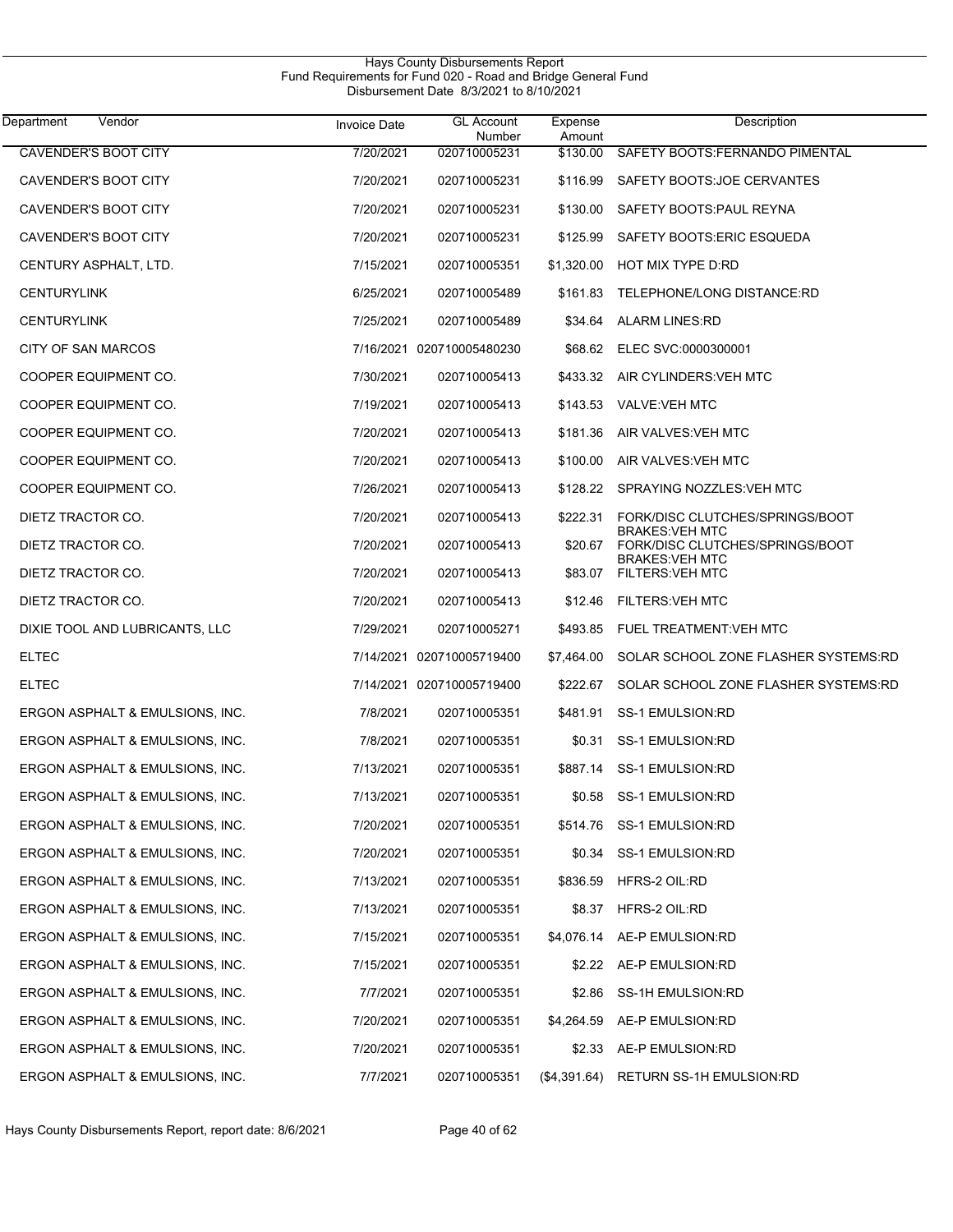| Vendor<br>Department              | <b>Invoice Date</b> | <b>GL Account</b><br>Number | Expense<br>Amount | Description                               |
|-----------------------------------|---------------------|-----------------------------|-------------------|-------------------------------------------|
| ERGON ASPHALT & EMULSIONS, INC.   | 7/7/2021            | 020710005351                | (\$2.86)          | <b>RETURN SS-1H EMULSION:RD</b>           |
| ERGON ASPHALT & EMULSIONS, INC.   | 7/13/2021           | 020710005351                | \$12,548.78       | HFRS-2 OIL:RD                             |
| ERGON ASPHALT & EMULSIONS, INC.   | 7/7/2021            | 020710005351                | \$4,391.64        | SS-1 EMULSION:RD                          |
| ERGON ASPHALT & EMULSIONS, INC.   | 7/7/2021            | 020710005351                | \$2.86            | <b>SS-1 EMULSION:RD</b>                   |
| ERGON ASPHALT & EMULSIONS, INC.   | 7/14/2021           | 020710005351                | \$12,459.93       | HFRS-2 OIL:RD                             |
| ERGON ASPHALT & EMULSIONS, INC.   | 7/14/2021           | 020710005351                | \$830.66          | HFRS-2 OIL:RD                             |
| ERGON ASPHALT & EMULSIONS, INC.   | 7/14/2021           | 020710005351                | \$8.31            | HFRS-2 OIL:RD                             |
| ERGON ASPHALT & EMULSIONS, INC.   | 7/7/2021            | 020710005351                | \$4,391.64        | SS-1H EMULSION:RD                         |
| <b>FEDEX OFFICE</b>               | 7/22/2021           | 020710005212                | \$9.93            | SHIPPING CHGS:RD                          |
| <b>FLEETPRIDE</b>                 | 7/23/2021           | 020710005413                | \$462.46          | ALUMINUM BASE AIR SPRINGS: VEH MTC        |
| <b>FLEETPRIDE</b>                 | 7/22/2021           | 020710005413                | \$456.48          | CONTITECH AIR SPRINGS VEH MTC             |
| <b>FLEETPRIDE</b>                 | 7/22/2021           | 020710005413                | (\$456.48)        | RETURN CONTITECH AIR SPRINGS VEH MTC      |
| <b>FLEETPRIDE</b>                 | 7/22/2021           | 020710005413                | \$462.46          | ALUMINUM BASE AIR SPRINGS VEH MTC         |
| <b>FLEETPRIDE</b>                 | 7/28/2021           | 020710005413                | \$462.46          | ALUMINUM BASE AIR SPRINGS VEH MTC         |
| <b>FLEETPRIDE</b>                 | 7/23/2021           | 020710005413                | (\$462.46)        | RETURN ALUMINUM BASE AIR SPRINGS: VEH MTC |
| <b>FLEETPRIDE</b>                 | 7/23/2021           | 020710005413                | (\$462.46)        | RETURN ALUMINUM BASE AIR SPRINGS: VEH MTC |
| <b>FLEETPRIDE</b>                 | 7/22/2021           | 020710005413                | \$462.46          | ALUMINUM BASE AIR SPRINGS VEH MTC         |
| FOREVERLAST, INC.                 | 7/26/2021           | 020710005231                | \$299.90          | LEG PROTECTORS: VEH MTC                   |
| FOREVERLAST, INC.                 | 7/26/2021           | 020710005231                | \$5.95            | LEG PROTECTORS: VEH MTC                   |
| <b>FRONTIER COMMUNICATIONS</b>    | 7/22/2021           | 020710005489                | \$107.69          | TELEPHONE/LONG DISTANCE:RD                |
| <b>FUELMAN</b>                    | 7/26/2021           | 020710005271                | \$1,181.16        | <b>FUEL:RD</b>                            |
| <b>G4 SPATIAL TECHNOLOGIES</b>    |                     | 7/23/2021 020710005201005   | \$198.99          | METAL MEASURING WHEEL/LASERLINE TAPE:RD   |
| <b>GORDON'S EQUIPMENT</b>         | 7/26/2021           | 020710005413                |                   | \$95.85 FILTER: VEH MTC                   |
| GRAINGER, INC.                    | 7/19/2021           | 020710005413                | \$62.39           | AIR REGULATOR: VEH MTC                    |
| HDR ENGINEERING, INC.             |                     | 7/12/2021 020710005448008   |                   | \$41,349.09 PROF SVCS:COTTON GIN RD       |
| HESSELBEIN TIRE SOUTHWEST         | 7/18/2021           | 020710005413                | \$321.00          | LT245/75R17 TIRES: VEH MTC                |
| HESSELBEIN TIRE SOUTHWEST         | 7/21/2021           | 020710005413                | \$438.00          | 255/70R22.5 TIRES: VEH MTC                |
| HESSELBEIN TIRE SOUTHWEST         | 7/20/2021           | 020710005413                | \$438.00          | 255/70R22.5 TIRES: VEH MTC                |
| <b>HOFMANN'S SUPPLY</b>           | 7/28/2021           | 020710005351                | \$36.48           | ANGLE IRON/CUTTING CHARGE: VEH MTC        |
| <b>HOFMANN'S SUPPLY</b>           | 7/28/2021           | 020710005351                | \$33.15           | ELECTRODES/HAZ MAT HANDLING CHARGE: VEH   |
| <b>HOLT CAT</b>                   | 7/15/2021           | 020710005413                |                   | MTC<br>\$9.98 PLUG ASSEMBLY VEH MTC       |
| <b>HONEY BUCKET</b>               |                     | 7/22/2021 020710005448010   | \$116.50          | PORTA POT SVC:RD                          |
| HYDRAULIC HOUSE, INC.             | 7/26/2021           | 020710005413                | \$400.68          | HOSES/NOZZLES: VEH MTC                    |
| <b>INTERSTATE BILLING SERVICE</b> | 7/30/2021           | 020710005413                | \$401.31          | ANTIFREEZE/COOLANT: VEH MTC               |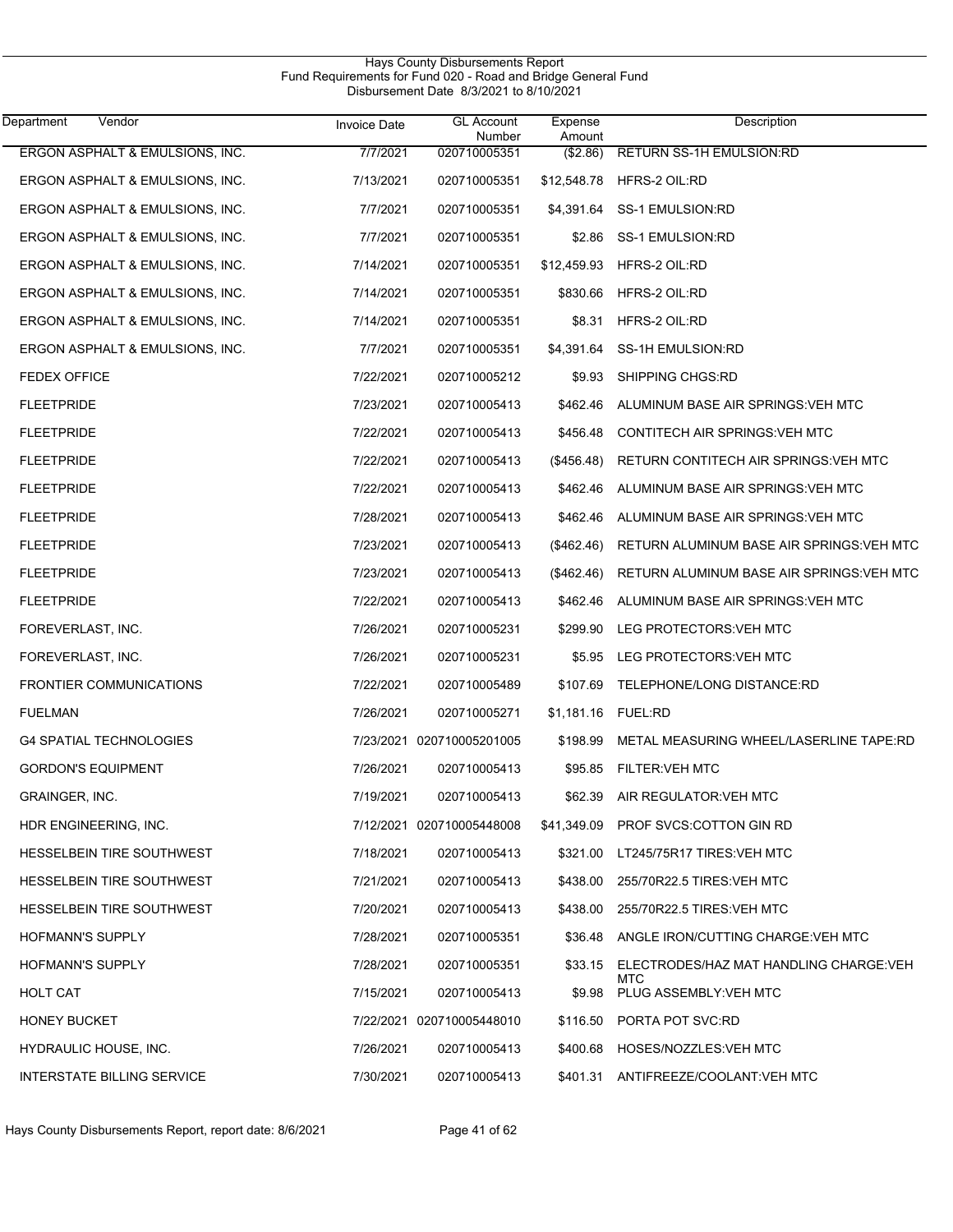| Vendor<br>Department                    | <b>Invoice Date</b> | <b>GL Account</b><br><b>Number</b> | Expense<br>Amount | Description                                                  |
|-----------------------------------------|---------------------|------------------------------------|-------------------|--------------------------------------------------------------|
| <b>INTERSTATE BILLING SERVICE</b>       | 7/15/2021           | 020710005413                       | \$374.95          | <b>BATTERIES: VEH MTC</b>                                    |
| <b>INTERSTATE BILLING SERVICE</b>       | 7/15/2021           | 020710005413                       | \$125.00          | <b>CORE DEPOSITS VEH MTC</b>                                 |
| <b>INTERSTATE BILLING SERVICE</b>       | 7/15/2021           | 020710005413                       | (\$125.00)        | RETURN BATTERY CORES: VEH MTC                                |
| <b>INTERSTATE BILLING SERVICE</b>       | 7/15/2021           | 020710005413                       | \$15.00           | ENVIRONMENTAL FEES: VEH MTC                                  |
| <b>INTERSTATE BILLING SERVICE</b>       | 7/27/2021           | 020710005413                       | \$296.49          | BATTERIES/CORE DEPOSITS: VEH MTC                             |
| <b>INTERSTATE BILLING SERVICE</b>       | 7/26/2021           | 020710005413                       | \$497.85          | BRAKE DRUMS/BATTERIES/CORE DEPOSITS: VEH                     |
| <b>INTERSTATE BILLING SERVICE</b>       | 7/21/2021           | 020710005413                       | \$402.72          | MTC<br>CAST DRUMS: VEH MTC                                   |
| <b>INTERSTATE BILLING SERVICE</b>       | 7/14/2021           | 020710005413                       | \$74.99           | <b>BATTERY: VEH MTC</b>                                      |
| <b>INTERSTATE BILLING SERVICE</b>       | 7/14/2021           | 020710005413                       | \$25.00           | CORE DEPOSIT: VEH MTC                                        |
| <b>INTERSTATE BILLING SERVICE</b>       | 7/14/2021           | 020710005413                       | \$3.00            | ENVIRONMENTAL FEE: VEH MTC                                   |
| <b>INTERSTATE BILLING SERVICE</b>       | 7/14/2021           | 020710005413                       | (\$25.00)         | <b>RETURN BATTERY CORE CHARGE: VEH MTC</b>                   |
| J.L. ICE, LLC                           |                     | 7/26/2021 020710005201002          | \$132.00          | <b>ICE:VEH MTC</b>                                           |
| J.L. ICE, LLC                           |                     | 7/26/2021 020710005201002          | \$40.80           | ICE:RD-SM                                                    |
| J.L. ICE, LLC                           |                     | 7/15/2021 020710005201002          | \$150.00          | <b>ICE:VEH MTC</b>                                           |
| JAGUAR FUELING SERVICES, LLC            | 7/15/2021           | 020710005271                       | \$4,463.40        | RED DYED DIESEL/UNLD FUEL: VEH MTC                           |
| JAGUAR FUELING SERVICES, LLC            | 7/15/2021           | 020710005271                       | \$576.30          | RED DYED DIESEL/UNLD FUEL: VEH MTC                           |
| JAGUAR FUELING SERVICES, LLC            | 7/15/2021           | 020710005271                       | \$3,405.85        | RED DYED DIESEL/UNLD FUEL: VEH MTC                           |
| JAGUAR FUELING SERVICES, LLC            | 7/23/2021           | 020710005271                       | \$5,500.00        | RED DYED DIESEL: VEH MTC                                     |
| JAGUAR FUELING SERVICES, LLC            | 7/23/2021           | 020710005271                       | \$25.36           | RED DYED DIESEL: VEH MTC                                     |
| JONES, AARON                            |                     | 7/27/2021 020710005201002          | \$39.99           | MESSAGE BOARD TRAILER LOCK: RD                               |
| KIMBALL MIDWEST                         |                     | 7/26/2021 020710005201002          | \$288.43          | TERMINALS/COUPLINGS/BRASS FITTINGS: VEH<br><b>MTC</b>        |
| KIMBALL MIDWEST                         |                     | 7/19/2021 020710005201002          | \$206.01          | STARTING FLUID/CABLE TIES/WASHERS/HEX<br><b>NUTS:VEH MTC</b> |
| KING FEED & HARDWARE                    |                     | 7/23/2021 020710005201002          |                   | \$81.06 CHAIN SAW OIL/2 CYCLE ENGINE<br>OIL/INSECTICIDE:RD   |
| LEINNEWEBER SERVICES                    |                     | 7/16/2021 020710005448010          |                   | \$100.00 PORTA POT SVC:RD                                    |
| LEINNEWEBER SERVICES                    |                     | 7/16/2021 020710005448010          |                   | \$100.00 PORTA POT SVC:RD                                    |
| LEINNEWEBER SERVICES                    |                     | 7/16/2021 020710005448010          |                   | \$100.00 PORTA POT SVC:RD                                    |
| LEINNEWEBER SERVICES                    |                     | 7/16/2021 020710005448010          |                   | \$100.00 PORTA POT SVC:RD                                    |
| LEO'S AUTOMOTIVE AND BODY SHOP          | 7/31/2021           | 020710005413                       |                   | \$7.00 STATE INSPECTION FEE.VEH MTC                          |
| LEO'S AUTOMOTIVE AND BODY SHOP          | 7/31/2021           | 020710005413                       | \$7.00            | STATE INSPECTION FEE:VEH MTC                                 |
| LEO'S AUTOMOTIVE AND BODY SHOP          | 7/31/2021           | 020710005413                       | \$7.00            | STATE INSPECTION FEE: VEH MTC                                |
| LOWE'S, INC.                            |                     | 7/20/2021 020710005201005          |                   | \$37.92 AUTO LOCK TAPE MEASURES:RD                           |
| <b>MAXWELL SPECIAL UTILITY DISTRICT</b> | 7/30/2021           | 020710005351                       |                   | \$753.42 WATER SVC:RD                                        |
| MAXWELL SPECIAL UTILITY DISTRICT        |                     | 7/30/2021 020710005480230          |                   | \$293.72 WATER SVC:RD                                        |
| PEAK TRAILER GROUP                      | 7/21/2021           | 020710005413                       |                   | \$198.06 EMERGENCY RELAY VALVE: VEH MTC                      |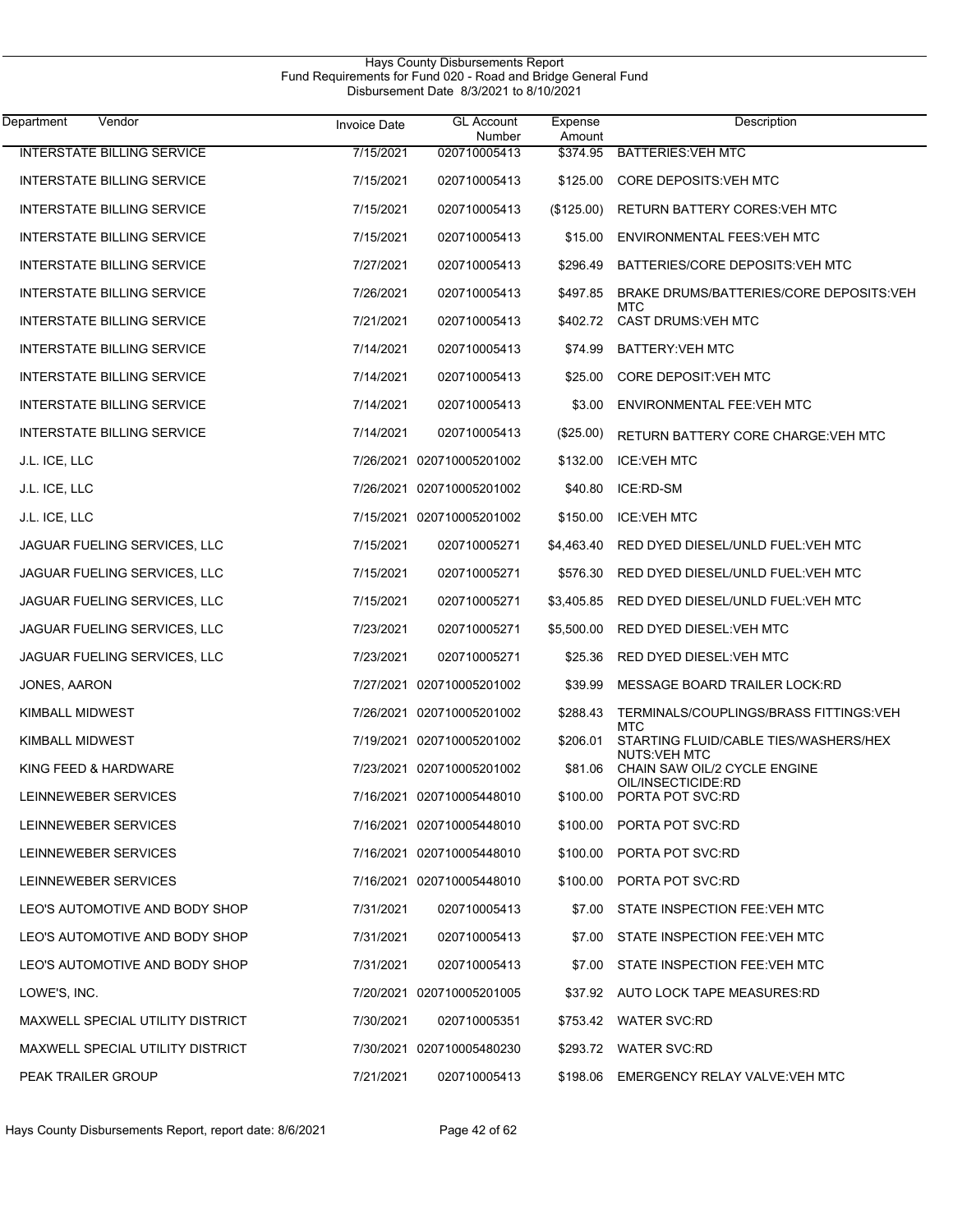| Vendor<br>Department                  | <b>Invoice Date</b> | <b>GL Account</b><br>Number | Expense<br>Amount | Description                              |
|---------------------------------------|---------------------|-----------------------------|-------------------|------------------------------------------|
| PEDERNALES ELECTRIC COOPERATIVE, INC. | 7/23/2021           | 020710005480230             | \$45.96           | <b>ELEC SVC: 208339</b>                  |
| PEDERNALES ELECTRIC COOPERATIVE. INC. |                     | 7/23/2021 020710005480230   | \$163.50          | ELEC SVC:321292                          |
| PEDERNALES ELECTRIC COOPERATIVE, INC. |                     | 7/20/2021 020710005480230   | \$209.80          | <b>ELEC SVC:705456</b>                   |
| PEDERNALES ELECTRIC COOPERATIVE, INC. |                     | 7/20/2021 020710005480230   | \$556.20          | UTILITIES:540623                         |
| POWER HAUS EQUIPMENT                  |                     | 7/21/2021 020710005201002   | \$27.04           | <b>FIXTURE BLADES: VEH MTC</b>           |
| POWER HAUS EQUIPMENT                  |                     | 7/14/2021 020710005201002   | \$90.29           | <b>CARBURETOR: VEH MTC</b>               |
| POWERPLAN OIB                         | 7/16/2021           | 020710005413                | \$114.44          | HOSE FITTINGS/HOSES/O RINGS: VEH MTC     |
| POWERPLAN OIB                         | 6/8/2021            | 020710005413                | (\$102.86)        | RETURN REAR VIEW MIRROR: VEH MTC         |
| REDHEAD AUTO PARTS, INC.              | 7/21/2021           | 020710005413                | \$46.78           | <b>UJOINTS: VEH MTC</b>                  |
| REDHEAD AUTO PARTS, INC.              | 7/20/2021           | 020710005271                | \$95.84           | PRE-MIX FUEL: VEH MTC                    |
| <b>RELIABLE TIRE DISPOSAL</b>         | 7/21/2021           | 020710005413                | \$195.00          | TIRE DISPOSAL: VEH MTC                   |
| <b>RELIABLE TIRE DISPOSAL</b>         | 7/21/2021           | 020710005413                | \$161.50          | TIRE DISPOSAL: VEH MTC                   |
| <b>RELIABLE TIRE DISPOSAL</b>         | 7/21/2021           | 020710005413                | \$32.50           | TIRE DISPOSAL: VEH MTC                   |
| <b>RELIABLE TIRE DISPOSAL</b>         | 7/21/2021           | 020710005413                | \$110.00          | TIRE DISPOSAL: VEH MTC                   |
| RICOH USA, INC.                       | 7/7/2021            | 020710005473                | \$139.52          | <b>JUL 21 LEASE: 292291</b>              |
| RICOH USA, INC.                       | 7/7/2021            | 020710005473                | \$11.38           | <b>JUL 21 FAX COMP:292291</b>            |
| RMA TOLL PROCESSING                   | 7/20/2021           | 020710005391                | \$2.75            | <b>TOLL CHGS:RD</b>                      |
| RMA TOLL PROCESSING                   | 7/20/2021           | 020710005391                | \$1.00            | <b>MAILING FEE:RD</b>                    |
| <b>RPS</b>                            |                     | 7/2/2021 0207100052156214   | \$60,536.35       | PROF SVCS: FM 621 - DE ZAVALA DR - WA #1 |
| <b>SUR-POWR BATTERY</b>               | 7/22/2021           | 00<br>020710005210          | \$6.00            | BATTERY SALES FEE: VEH MTC               |
| <b>SUR-POWR BATTERY</b>               | 7/22/2021           | 020710005210                | \$115.90          | BATTERIES FOR SIGNS: VEH MTC             |
| TELLUS EQUIPMENT SOLUTIONS, LLC       | 7/23/2021           | 020710005413                | \$871.96          | RIM ASSEMBLY: VEH MTC                    |
| TELLUS EQUIPMENT SOLUTIONS, LLC       | 7/30/2021           | 020710005413                |                   | \$121.36 WASHERS/NUTS/BOLTS: VEH MTC     |
| TELLUS EQUIPMENT SOLUTIONS, LLC       | 7/30/2021           | 020710005413                | \$14.77           | WASHERS/NUTS/BOLTS: VEH MTC              |
| THUMBS UP COMPLIANCE, INC.            | 6/30/2021           | 020710005335                | \$50.00           | DRUG SCREEN: RYAN WENDT                  |
| <b>TRACTOR SUPPLY COMPANY</b>         |                     | 7/16/2021 020710005201002   | \$83.88           | MISTING SPRAYERS/CHAIN OIL: VEH MTC      |
| UNIFIRST CORPORATION                  | 7/14/2021           | 020710005474                | \$56.49           | UNIFORMS:RD-SM                           |
| UNIFIRST CORPORATION                  | 7/13/2021           | 020710005474                | \$57.53           | UNIFORMS:RD-DRIFTWOOD                    |
| UNIFIRST CORPORATION                  | 7/21/2021           | 020710005474                | \$56.49           | UNIFORMS:RD-SM                           |
| UNIFIRST CORPORATION                  | 7/21/2021           | 020710005474                | \$391.32          | UNIFORMS:RD-KYLE                         |
| UNIFIRST CORPORATION                  | 7/20/2021           | 020710005474                | \$41.53           | UNIFORMS:RD-WIMB                         |
| UNIFIRST CORPORATION                  | 7/20/2021           | 020710005474                | \$54.73           | UNIFORMS:RD-DRIFTWOOD                    |

 $\overline{\phantom{0}}$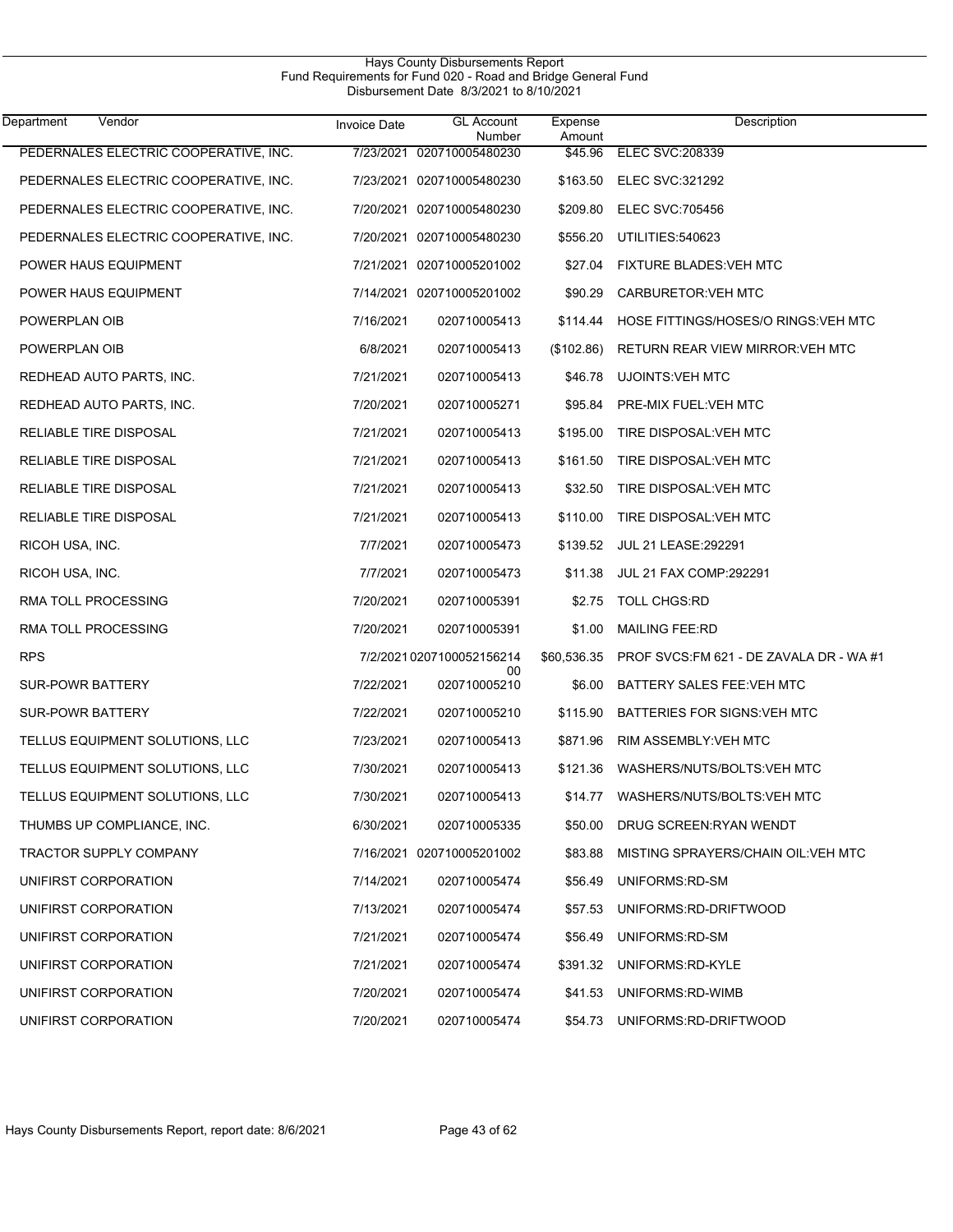| Hays County Disbursements Report<br>Fund Requirements for Fund 020 - Road and Bridge General Fund<br>Disbursement Date 8/3/2021 to 8/10/2021 |              |                             |                   |                           |  |  |
|----------------------------------------------------------------------------------------------------------------------------------------------|--------------|-----------------------------|-------------------|---------------------------|--|--|
| Vendor<br>Department                                                                                                                         | Invoice Date | <b>GL Account</b><br>Number | Expense<br>Amount | Description               |  |  |
| UNIFIRST CORPORATION                                                                                                                         | 7/14/2021    | 020710005474                | \$268.45          | UNIFORMS:RD-KYLE          |  |  |
| UNIFIRST CORPORATION                                                                                                                         | 7/13/2021    | 020710005474                | \$61.53           | UNIFORMS:RD-WIMB          |  |  |
| UNITED RENTALS                                                                                                                               | 7/22/2021    | 020710005473015             | \$392.58          | PRESSURE WASHER RENTAL:RD |  |  |
| <b>VULCAN MATERIALS COMPANY</b>                                                                                                              | 7/19/2021    | 020710005351                | \$21.832.03       | <b>COLD MIX:RD</b>        |  |  |
| <b>VULCAN MATERIALS COMPANY</b>                                                                                                              | 7/19/2021    | 020710005351                | \$0.05            | ROUNDING FOR COLD MIX:RD  |  |  |
| Total 710 - RPTP                                                                                                                             |              |                             | \$393,887.43      |                           |  |  |
| Cash Required 020 - Road and Bridge General Fund                                                                                             |              |                             | \$393,887.43      |                           |  |  |

Hays County Disbursements Report, report date: 8/6/2021 Page 44 of 62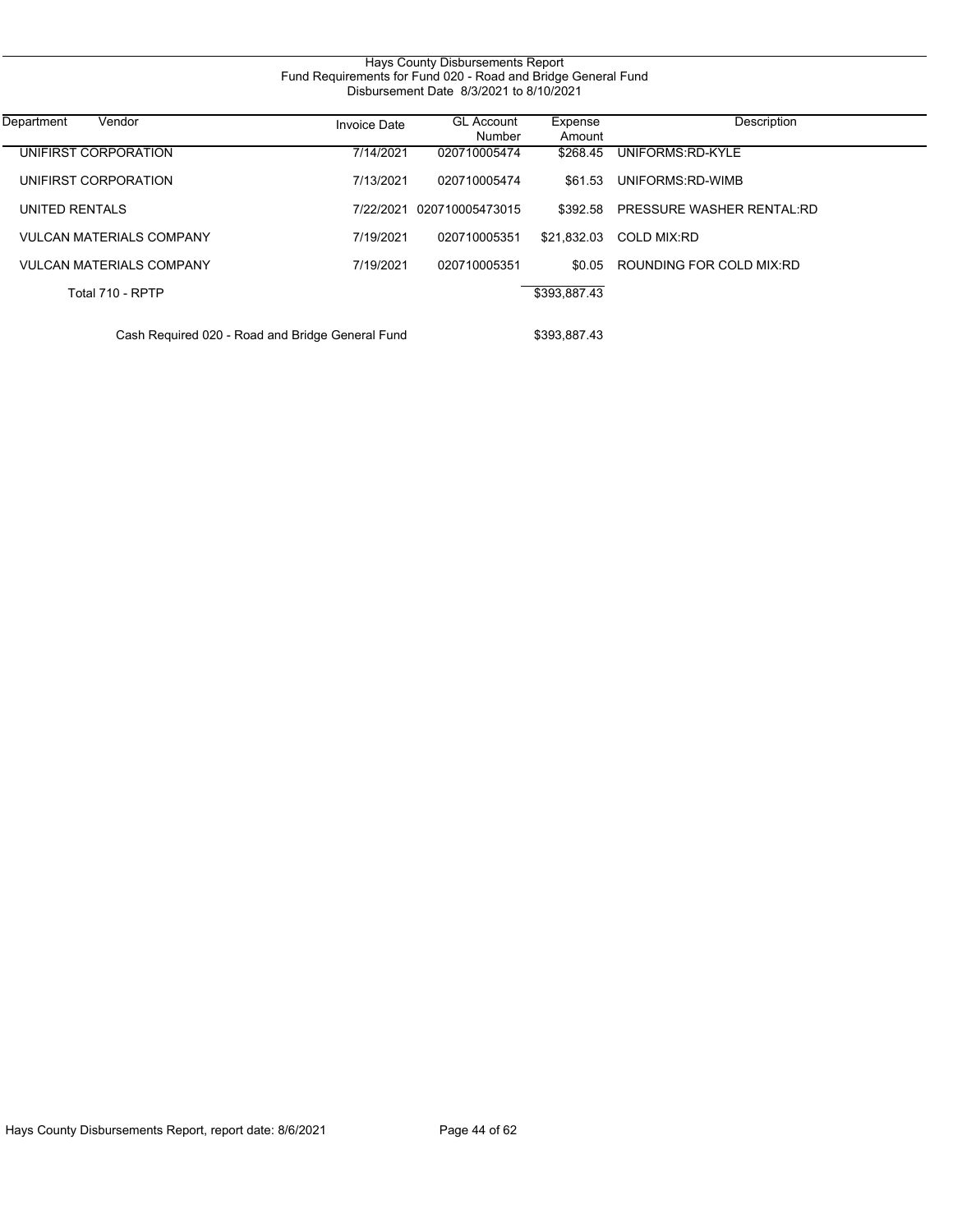| Department<br>Vendor              | <b>Invoice Date</b> | <b>GL Account</b><br>Number     | Expense<br>Amount | Description                                                             |
|-----------------------------------|---------------------|---------------------------------|-------------------|-------------------------------------------------------------------------|
| 801 - Precinct 1 - Roads          |                     |                                 |                   |                                                                         |
| COX COMMERCIAL CONSTRUCTION       |                     | 6/30/20210338019651956114<br>00 | \$45,220.94       | PROF SVCS:RM 150 CENTER TURN LANE - WA #1 -<br><b>TXDOT PARTNERSHIP</b> |
| LJA ENGINEERING, INC.             |                     | 7/9/2021 0338019651356214<br>00 | \$1,200.00        | ENG SVCS: FM 110 - NORTH - WA #2 - TXDOT<br><b>PARTNERSHIP</b>          |
| SHEETS & CROSSFIELD, P.C.         |                     | 6/30/20210338019651356324<br>00 | \$1,940.00        | PROF SVCS: FM 110 N CONDEMNATION - WA#2                                 |
| Total 801 - Precinct 1 - Roads    |                     |                                 | \$48.360.94       |                                                                         |
| 802 - Precinct 2 - Roads          |                     |                                 |                   |                                                                         |
| <b>AT&amp;T MOBILITY</b>          |                     | 7/2/2021 0338029662956114<br>00 | \$66.18           | DATA LINES: FM 1626B - WA #0 -<br>287259995496X07102021                 |
| <b>HNTB CORPORATION</b>           |                     | 7/30/20210338029662856104<br>00 | \$4,166.17        | PROJ MGMT:FM 1626A - WA #73                                             |
| HNTB CORPORATION                  |                     | 7/30/20210338029663156104<br>00 | \$958.24          | PROJ MGMT: IH 35/CR 210 BRIDGE - WA #73                                 |
| <b>HNTB CORPORATION</b>           |                     | 7/30/20210338029662956104<br>00 | \$958.24          | PROJ MGMT:FM 1626B - WA #73                                             |
| <b>INDEPENDENCE TITLE COMPANY</b> |                     | 8/4/2021 0338029662556324       | \$147,833.80      | ROW SVCS BUDA TRUCK BYPASS - WA #0                                      |
| SHEETS & CROSSFIELD, P.C.         |                     | 00<br>6/30/20210338029662556324 | \$2.010.93        | PROF SVCS: ROBERT S. LIGHT - WA #0                                      |
| Total 802 - Precinct 2 - Roads    |                     | 00                              | \$155,993.56      |                                                                         |
| 804 - Precinct 4 - Roads          |                     |                                 |                   |                                                                         |
| K FRIESE & ASSOCIATES, INC.       |                     | 7/12/20210338049687456214       | \$742.50          | ENG SVCS:RM 150 EXPANSION - WA #2 - TXDOT<br><b>PARTNERSHIP</b>         |
| Total 804 - Precinct 4 - Roads    |                     | 00                              | \$742.50          |                                                                         |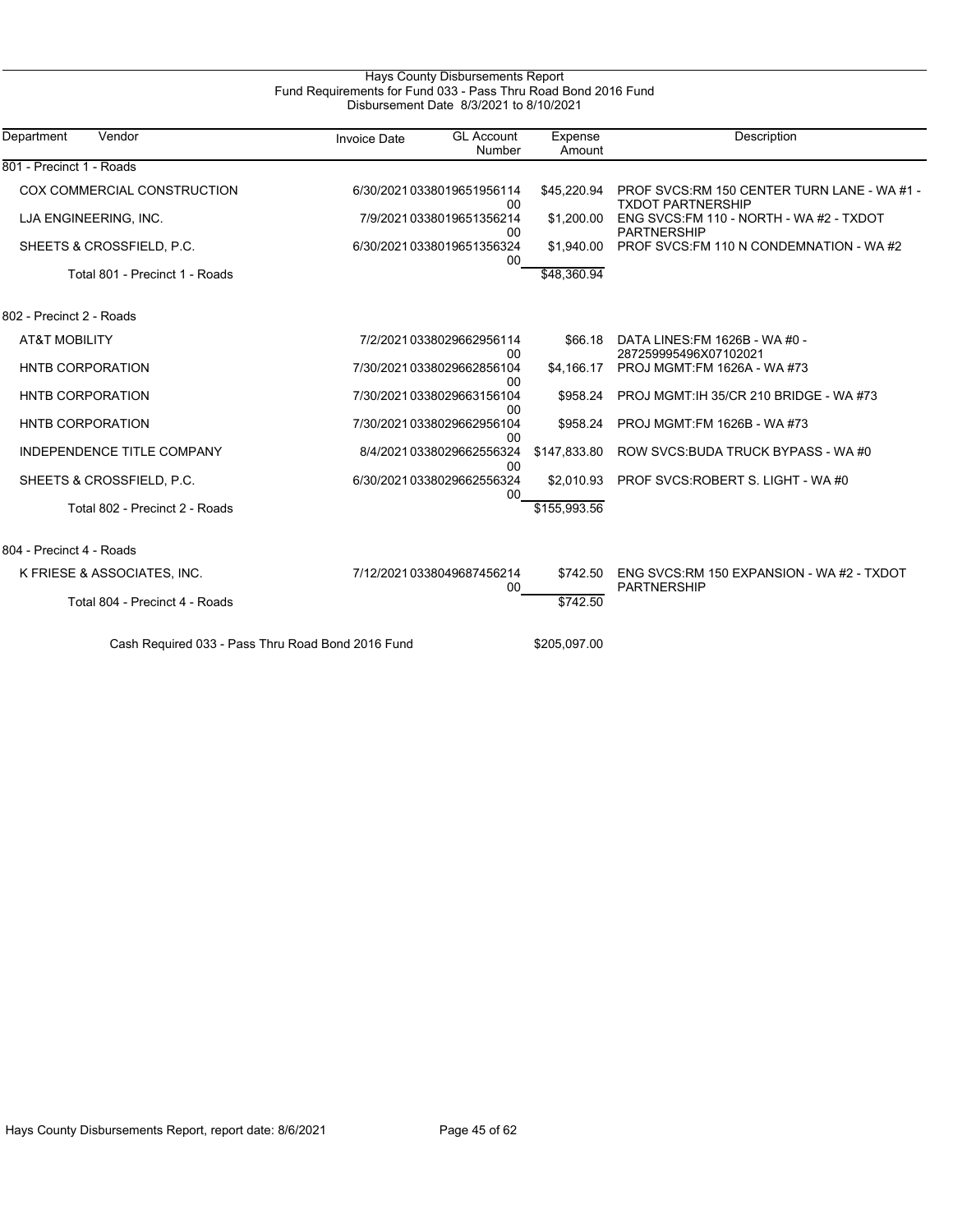### Hays County Disbursements Report Fund Requirements for Fund 035 - Road Bond 2019 Fund Disbursement Date 8/3/2021 to 8/10/2021

| Department<br>Vendor                    | <b>Invoice Date</b>        | <b>GL Account</b><br>Number           | Expense<br>Amount | Description                                                            |
|-----------------------------------------|----------------------------|---------------------------------------|-------------------|------------------------------------------------------------------------|
| 801 - Precinct 1 - Roads                |                            |                                       |                   |                                                                        |
| DEL PRADO DIETZ PLLC                    | 6/30/2021 0358019663456327 |                                       | \$200.00          | LEGAL SVCS: DACY LANE-BLAIR                                            |
| DEL PRADO DIETZ PLLC                    |                            | 00<br>6/30/20210358019652156324       | \$551.00          | LEGAL SVCS: FM 621 - WA #0                                             |
| DEL PRADO DIETZ PLLC                    |                            | 00<br>6/30/2021 0358019652356234      | \$50.00           | LEGAL SVCS:SH 80/CR 266 - WA #0                                        |
| LJA ENGINEERING, INC.                   |                            | 00<br>7/9/2021 0358019652256327       | \$11,300.16       | ROW SVCS:CR 266/OLD BASTROP HIGHWAY - WA                               |
| LOCKWOOD ANDREWS & NEWNAM, INC.         |                            | 00<br>7/21/20210358019663456327       | \$1,798.46        | #1<br>ROW SVCS:DACY LANE - WA #1                                       |
| LOCKWOOD ANDREWS & NEWNAM, INC.         |                            | 00<br>6/3/2021 0358019663456327       | \$2,935.70        | ROW SVCS:DACY LANE - WA #1                                             |
| TEXAS DEPT OF TRANSPORTATION TRUST FUND |                            | 00<br>7/21/2021 0358019652156114      | \$913,494.00      | ROADWAY IMPROVEMENTS TO FM 621 AND CR                                  |
| Total 801 - Precinct 1 - Roads          |                            | 00                                    | \$930,329.32      | 266 - WA #0                                                            |
| 802 - Precinct 2 - Roads                |                            |                                       |                   |                                                                        |
| <b>HNTB CORPORATION</b>                 | 7/19/20210358029665156214  |                                       | \$13,907.55       | ENG SVCS: KYLE UNION PACIFIC RAILROAD SIDING                           |
| TEXAS DEPT OF TRANSPORTATION TRUST FUND |                            | 00<br>7/28/20210358029665156114       | \$245,955.00      | - WA #1<br>ADVANCED FUNDING: BURLESON ST TO KOHLERS                    |
| UNION PACIFIC RAILDROAD COMPANY         | 7/14/20210358029665156214  | 00                                    | \$10,144.51       | CROSSING - WA #0<br>ENG SVCS: KYLE SIDING RELOCATION - WA #0           |
| UNION PACIFIC RAILDROAD COMPANY         |                            | 00<br>7/14/20210358029665056214       | \$10,144.52       | ENG SVCS:KYLE SIDING RELOCATION - WA #0                                |
| WSB & ASSOCIATES, INC.                  |                            | 00<br>2/26/20210358029664656214       | \$8,240.62        | ENG SVCS: FM 967 W OF FM 1626 - WA #1                                  |
| Total 802 - Precinct 2 - Roads          |                            | 00                                    | \$288,392.20      |                                                                        |
| 803 - Precinct 3 - Roads                |                            |                                       |                   |                                                                        |
| BGE, INC.                               | 6/30/20210358039677756214  |                                       | \$19,066.04       | ENG SVCS: RM 12 SAFETY IMPROVEMENT - MTN                               |
| BINKLEY & BARFIELD, INC.                |                            | 00<br>7/6/2021 0358039676856234       | \$7,750.20        | <b>CREST &amp; SKYLINE DR-WA#1</b><br>UTL SVCS:RM 12 @ RM 3237 - WA #1 |
| FREESE AND NICHOLS, INC                 |                            | 00<br>6/29/20210358039677556214       | \$12,609.62       | ENG SVCS: JACOBS WELL RD - CR 182 CORRIDOR                             |
| LNV, INC.                               |                            | 00<br>7/7/2021 0358039678056217       | \$28,811.32       | STUDY - WA#1<br>ENG SVCS: WIMBERLEY MASTER PLAN - WA #2                |
| Total 803 - Precinct 3 - Roads          |                            | 00                                    | \$68,237.18       |                                                                        |
| 804 - Precinct 4 - Roads                |                            |                                       |                   |                                                                        |
| BINKLEY & BARFIELD, INC.                |                            | 7/8/2021 0358049687256234             |                   | \$2,304.09 UTL SVCS.US 290 @ TRAUTWEIN RD - WA #1                      |
| BINKLEY & BARFIELD, INC.                |                            | 00<br>7/6/2021 0358049686756237       |                   | \$5,786.55 UTL SVCS:DARDEN HILL @ SAWYER RANCH                         |
| CAPITAL EXCAVATION COMPANY              |                            | 00<br>6/30/20210358049686856117       | \$144,802.63      | ROUNDABOUT - WA #1<br>PROF SVCS: LIME KILN IMPROVEMENTS - WA #1        |
| <b>CORRIDOR TITLE, LLC</b>              |                            | 00<br>6/17/20210358049686556324       | \$59.33           | RECORDING FEES FOR ROW SVCS: US 290 WEST -                             |
| FEDEX OFFICE                            | 6/24/20210358049686556324  | 00                                    | \$59.58           | WA #0<br>SHIPPING CHGS: COMM 4                                         |
| K FRIESE & ASSOCIATES, INC.             |                            | 00<br>7/13/20210358049686456214       | \$21,065.68       | ENG SVCS:RM 150 WEST EXTENSION - WA #1                                 |
| K FRIESE & ASSOCIATES, INC.             |                            | 00<br>7/8/2021 0358049687156214<br>00 | \$33,471.25       | ENG SVCS:RM 150 - WA #1                                                |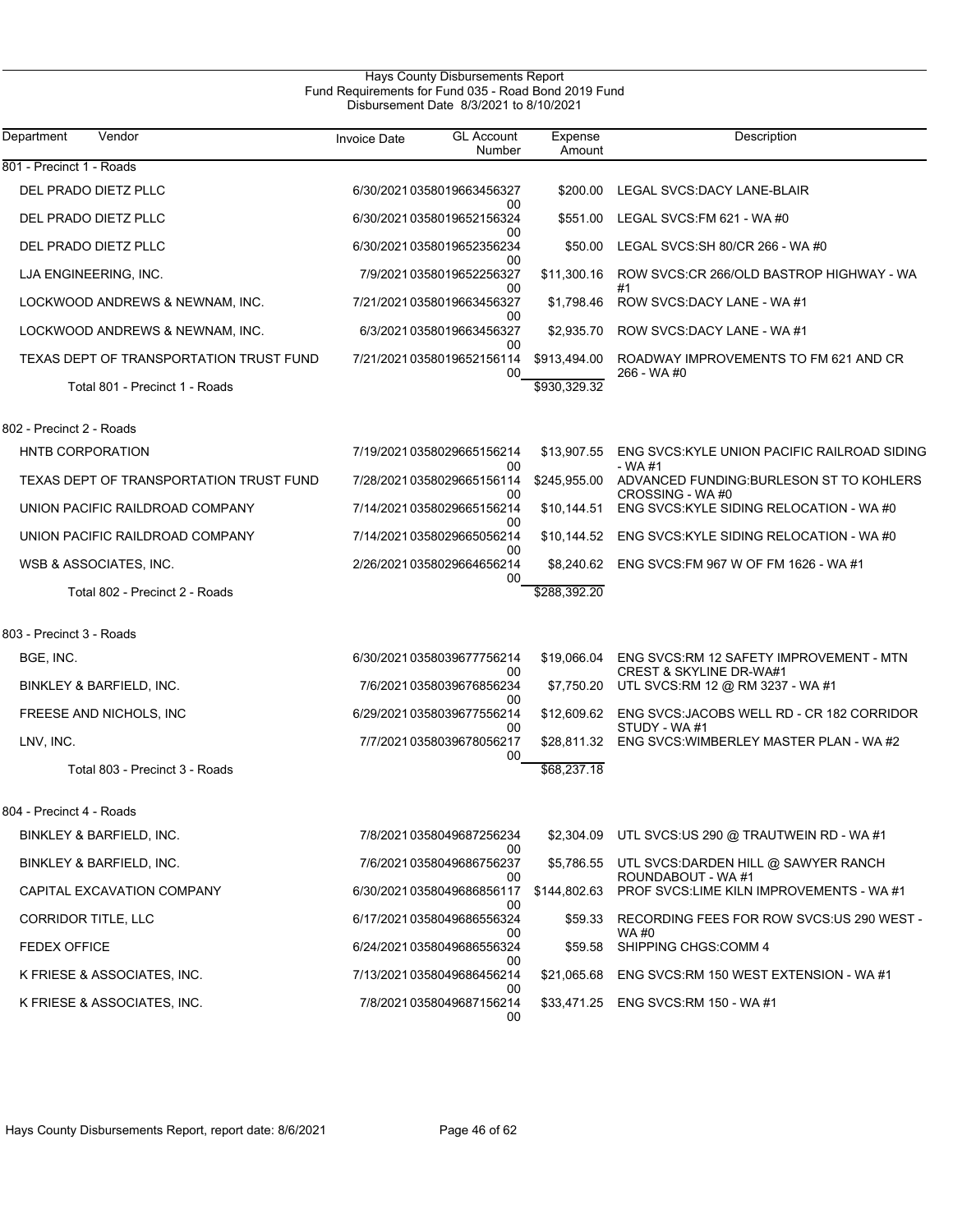|                                         | Fund Requirements for Fund 035 - Road Bond 2019 Fund | Hays County Disbursements Report<br>Disbursement Date 8/3/2021 to 8/10/2021 |                   |                                                 |
|-----------------------------------------|------------------------------------------------------|-----------------------------------------------------------------------------|-------------------|-------------------------------------------------|
| Department<br>Vendor                    | <b>Invoice Date</b>                                  | <b>GL Account</b><br>Number                                                 | Expense<br>Amount | Description                                     |
| LJA ENGINEERING, INC.                   |                                                      | 7/9/2021 0358049686756327<br>00                                             | \$5.620.09        | ROW SVCS: DARDEN HILL @ SAWYER RANCH - WA<br>#1 |
| Total 804 - Precinct 4 - Roads          |                                                      |                                                                             | \$213.169.20      |                                                 |
| Cash Required 035 - Road Bond 2019 Fund |                                                      |                                                                             | \$1,500,127.90    |                                                 |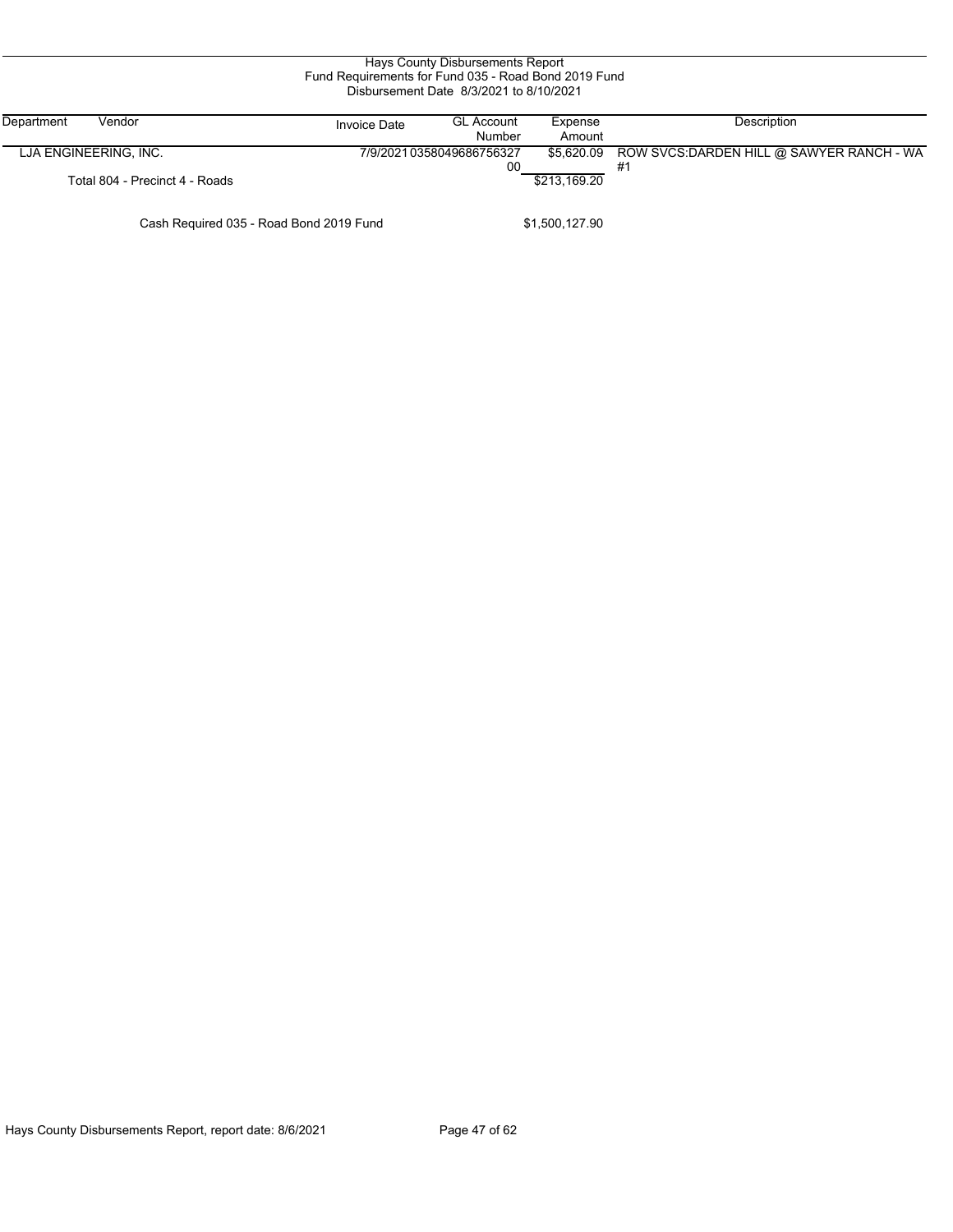## Hays County Disbursements Report Fund Requirements for Fund 051 - Sheriff Bail Bond Fund Disbursement Date 8/3/2021 to 8/10/2021

| Department<br>Vendor                       | <b>Invoice Date</b> | <b>GL Account</b><br><b>Number</b> | Expense<br>Amount | Description                   |
|--------------------------------------------|---------------------|------------------------------------|-------------------|-------------------------------|
| A BAIL BONDS                               | 7/19/2021           | 0512010150                         |                   | \$22.50 INT ON CD 20519.TREAS |
| A-AMIGO BAIL BONDS                         | 7/19/2021           | 0512010130                         | \$8.68            | INT ON CD 20178 TREAS         |
| Total -                                    |                     |                                    | \$31.18           |                               |
| Cash Required 051 - Sheriff Bail Bond Fund |                     | \$31.18                            |                   |                               |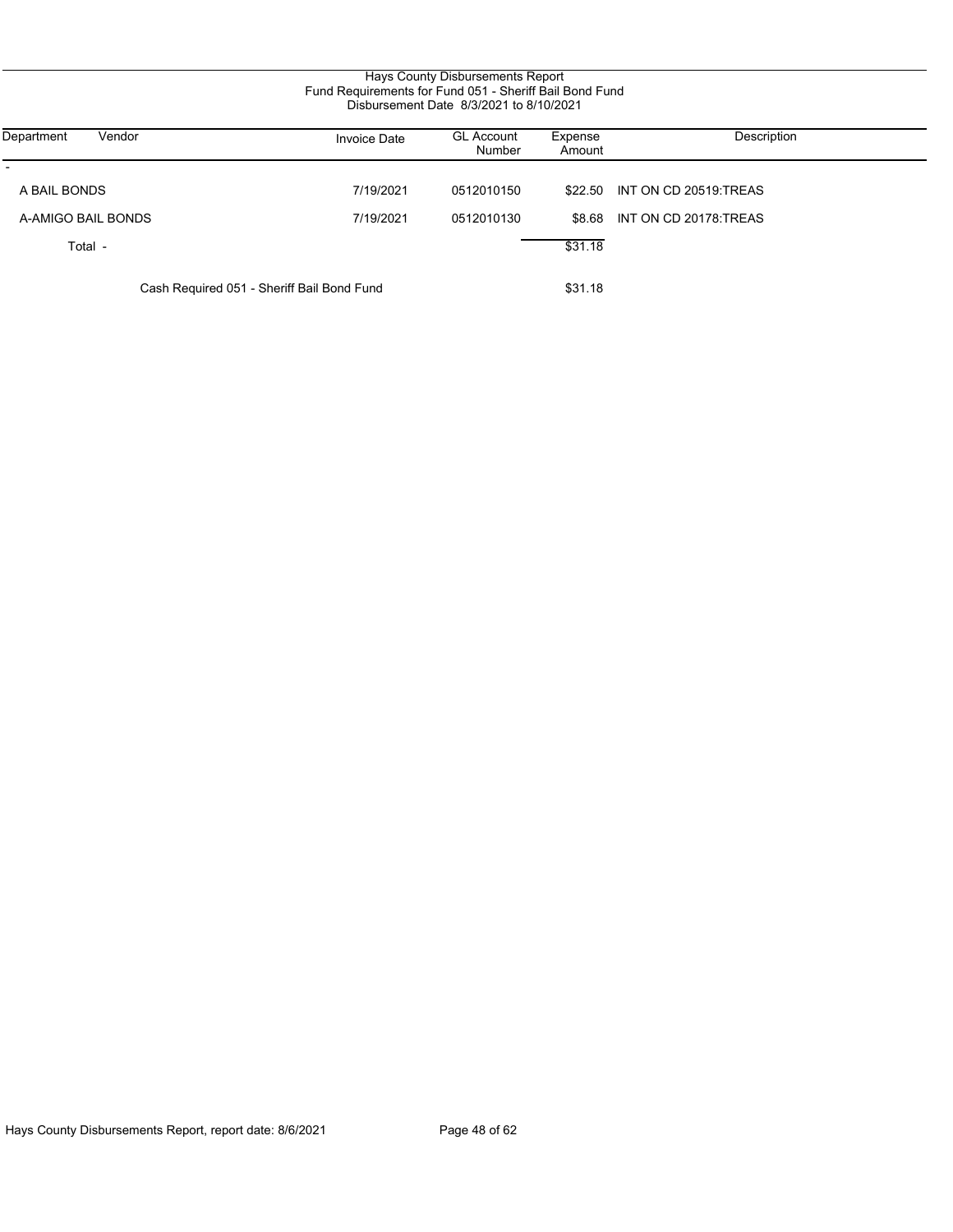#### Hays County Disbursements Report Fund Requirements for Fund 070 - Juvenile Detention Center Fund Disbursement Date 8/3/2021 to 8/10/2021

| Department<br>Vendor                  | <b>Invoice Date</b> | <b>GL Account</b><br>Number | Expense<br>Amount | Description                          |
|---------------------------------------|---------------------|-----------------------------|-------------------|--------------------------------------|
| 685 - Juvenile Detention Center       |                     |                             |                   |                                      |
| AMAZON CAPITAL SERVICES               | 7/27/2021           | 070685005474                | \$5.49            | FIRST SERGEANT PIN: JUV CTR          |
| AMAZON CAPITAL SERVICES               | 7/27/2021           | 070685005474                | \$4.25            | FIRST SERGEANT PIN: JUV CTR          |
| AT&T MOBILITY                         | 7/2/2021            | 070685005489                | \$159.92          | WIRELESS SVC:287025248275X07102021   |
| BLUEBONNET ELECTRIC COOPERATIVE, INC. |                     | 7/25/2021 070685005480220   | \$5,832.74        | ELEC SVC:91018237/11143385           |
| BOB BARKER COMPANY, INC.              | 7/13/2021           | 070685005205                | \$222.30          | SHORTS/DEODORANT: JUV CTR            |
| BOB BARKER COMPANY, INC.              | 7/13/2021           | 070685005205                | \$117.75          | SHORTS/DEODORANT: JUV CTR            |
| BOB BARKER COMPANY, INC.              | 7/13/2021           | 070685005205                | \$234.24          | SHORTS/DEODORANT: JUV CTR            |
| BOB BARKER COMPANY, INC.              | 7/9/2021            | 070685005205                | \$540.30          | DETAINEES PERSONAL SUPPLIES: JUV CTR |
| BOB BARKER COMPANY, INC.              | 7/9/2021            | 070685005205                | \$79.40           | DETAINEES PERSONAL SUPPLIES: JUV CTR |
| BOB BARKER COMPANY, INC.              | 7/9/2021            | 070685005205                | \$156.30          | DETAINEES PERSONAL SUPPLIES: JUV CTR |
| BOB BARKER COMPANY, INC.              | 7/9/2021            | 070685005205                | \$156.16          | DETAINEES PERSONAL SUPPLIES: JUV CTR |
| BOB BARKER COMPANY, INC.              | 7/15/2021           | 070685005205                | \$70.00           | T-SHIRTS FOR JUVENILES: JUV CTR      |
| BOB BARKER COMPANY, INC.              | 7/9/2021            | 070685005205                | \$93.00           | DETAINEES PERSONAL SUPPLIES: JUV CTR |
| BOB BARKER COMPANY, INC.              | 7/9/2021            | 070685005205                | \$93.00           | DETAINEES PERSONAL SUPPLIES: JUV CTR |
| BOB BARKER COMPANY, INC.              | 7/9/2021            | 070685005205                | \$128.70          | DETAINEES PERSONAL SUPPLIES: JUV CTR |
| BOB BARKER COMPANY, INC.              | 7/9/2021            | 070685005205                | \$108.72          | DETAINEES PERSONAL SUPPLIES: JUV CTR |
| BOB BARKER COMPANY, INC.              | 7/9/2021            | 070685005205                | \$71.92           | DETAINEES PERSONAL SUPPLIES: JUV CTR |
| BOB BARKER COMPANY, INC.              | 7/9/2021            | 070685005205                | \$102.13          | DETAINEES PERSONAL SUPPLIES: JUV CTR |
| <b>BORDEN DAIRY</b>                   |                     | 7/28/2021 070685990175232   | \$250.50          | MILK: JUV CTR                        |
| <b>BORDEN DAIRY</b>                   |                     | 7/14/2021 070685990175232   | \$188.99          | MILK: JUV CTR                        |
| <b>BORDEN DAIRY</b>                   |                     | 7/21/2021 070685990175232   | \$180.57          | MILK: JUV CTR                        |
| CAPITAL ONE                           | 7/15/2021           | 070685005391                | \$74.30           | MISC SUPPLIES: JUV CTR               |
| <b>CAPITAL ONE</b>                    | 7/29/2021           | 070685005208                | \$41.94           | <b>BLEACH: JUV CTR</b>               |
| CAPITAL ONE                           | 7/15/2021           | 070685005231                | \$99.56           | MISC SUPPLIES: JUV CTR               |
| CAPITAL ONE                           | 7/15/2021           | 070685005211                | \$11.68           | MISC SUPPLIES: JUV CTR               |
| CAPITAL ONE                           | 7/15/2021           | 070685005205                | \$22.68           | MISC SUPPLIES: JUV CTR               |
| CAPITAL ONE                           | 7/15/2021           | 070685005205                | \$9.85            | MISC SUPPLIES: JUV CTR               |
| CAPITAL ONE                           | 7/29/2021           | 070685005208                | (\$4.00)          | DISCOUNT ON AIR FRESHENERS: JUV CTR  |
| CAPITAL ONE                           | 7/29/2021           | 070685005205                | \$26.94           | SOAP FOR JUVENILES: JUV CTR          |
| CAPITAL ONE                           |                     | 7/29/2021 070685990175232   | \$5.98            | <b>GARLIC:JUV CTR</b>                |
| CAPITAL ONE                           | 7/29/2021           | 070685005208                | \$34.74           | AIR FRESHENERS: JUV CTR              |
| CAPITAL ONE                           | 7/15/2021           | 070685005205                | \$13.30           | MISC SUPPLIES: JUV CTR               |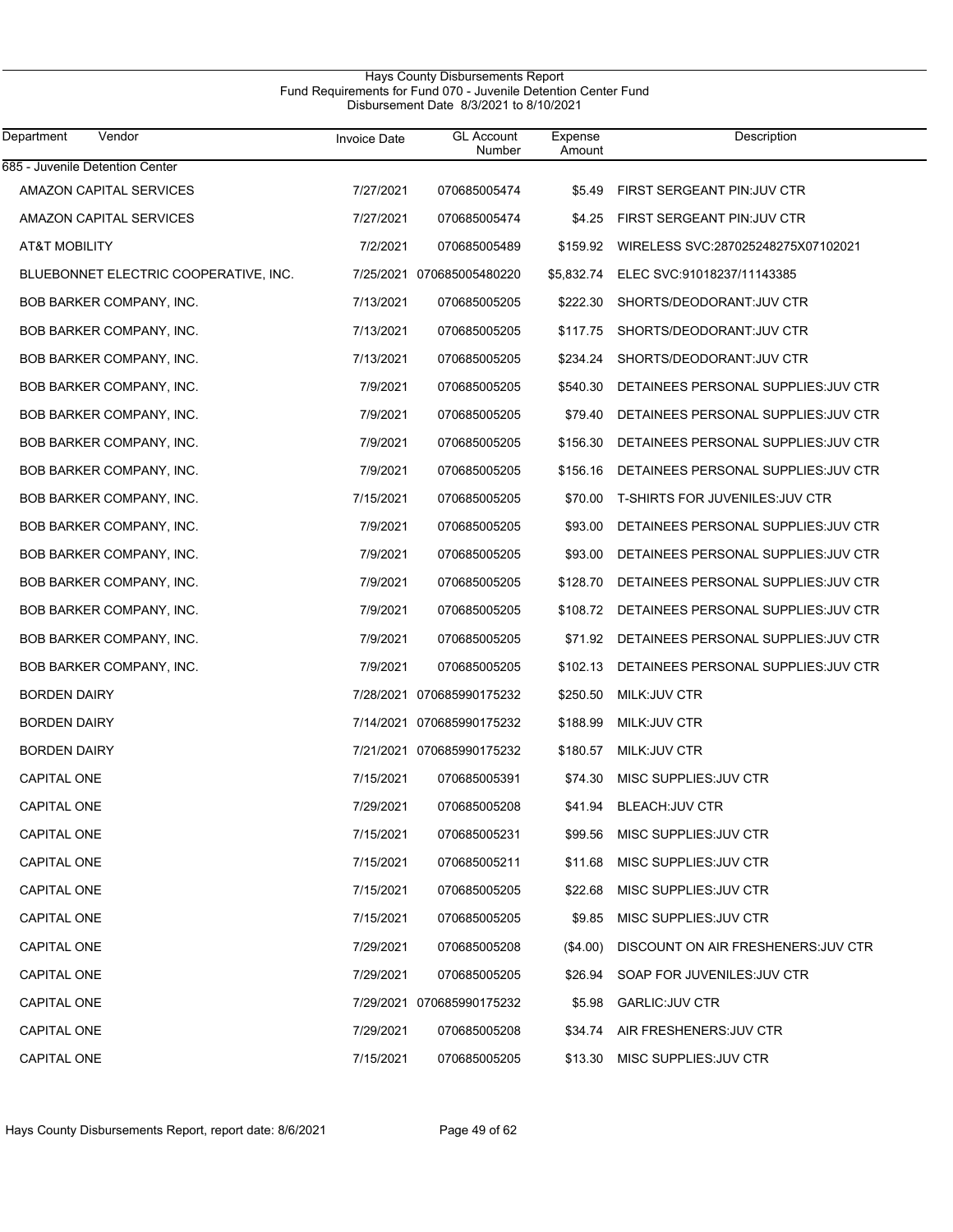| Vendor<br>Department                   | <b>Invoice Date</b> | <b>GL Account</b><br>Number | Expense<br>Amount | Description                                     |
|----------------------------------------|---------------------|-----------------------------|-------------------|-------------------------------------------------|
| <b>CAPITAL ONE</b>                     | 7/29/2021           | 070685005205                | \$45.92           | MISC SUPPLIES FOR JUVENILES: JUV CTR            |
| CAPITAL ONE                            | 7/29/2021           | 070685005391                | \$14.30           | CANDY FOR JUVENLIES.JUV CTR                     |
| <b>CAPITAL ONE</b>                     | 7/29/2021           | 070685990175232             | \$9.96            | FOOD:JUV CTR                                    |
| <b>CAPITAL ONE</b>                     | 7/29/2021           | 070685005211                | \$27.17           | MISC OFFICE SUPPLIES: JUV CTR                   |
| <b>CAPITAL ONE</b>                     | 7/29/2021           | 070685005208                | \$11.54           | LYSOL:JUV CTR                                   |
| CENTERPOINT ENERGY RESOURCES CORP.     |                     | 7/30/2021 070685005480220   | \$801.74          | <b>GAS SVC:JUV CTR</b>                          |
| <b>CENTURYLINK</b>                     | 7/25/2021           | 070685005489                | \$181.05          | <b>FAX/DSL LINES: JUV CTR</b>                   |
| CITY OF SAN MARCOS                     | 7/16/2021           | 070685005480220             | \$1,218.52        | UTILITIES:0088737904                            |
| CITY OF SAN MARCOS                     | 7/16/2021           | 070685005480220             | \$1,022.24        | UTILITIES:0088737904                            |
| CITY OF SAN MARCOS                     |                     | 7/16/2021 070685005480220   | \$566.23          | UTILITIES:0088737904                            |
| COMMERCIAL KITCHEN REPAIR COMPANY      | 6/30/2021           | 070685990175411             | \$115.00          | DIAGNOSTIC CHECK ON DISHWASHER: JUV CTR         |
| COMMERCIAL KITCHEN REPAIR COMPANY      | 6/30/2021           | 070685990175411             | \$104.00          | DIAGNOSTIC CHECK ON DISHWASHER: JUV CTR         |
| FLOWERS BAKING CO. OF SAN ANTONIO, LLC | 7/23/2021           | 070685990175232             | \$114.74          | BREAD/BUNS/TORTILLAS: JUV CTR                   |
| FLOWERS BAKING CO. OF SAN ANTONIO, LLC | 6/15/2021           | 070685990175232             | \$97.75           | BUNS/BREAD/TORTILLAS: JUV CTR                   |
| FLOWERS BAKING CO. OF SAN ANTONIO, LLC | 7/27/2021           | 070685990175232             | \$113.32          | BREAD/BUNS/TORTILLAS: JUV CTR                   |
| INDUSTRIAL COMMUNICATIONS              | 6/30/2021           | 070685005473                | \$1,035.00        | RADIO/RADIO TRANSMITTER LEASE: JUV CTR          |
| INDUSTRIAL COMMUNICATIONS              | 6/30/2021           | 070685005473                | \$456.00          | RADIO/RADIO TRANSMITTER LEASE: JUV CTR          |
| JM ENGINEERING, LLC                    | 7/18/2021           | 070685005451                | \$86.44           | <b>HVAC SERVICE CALL: JUV CTR</b>               |
| JM ENGINEERING, LLC                    | 7/18/2021           | 070685005451                | \$75.00           | HVAC SERVICE CALL: JUV CTR                      |
| JM ENGINEERING, LLC                    | 7/18/2021           | 070685005451                | \$424.74          | <b>HVAC REPAIRS: JUV CTR</b>                    |
| JM ENGINEERING, LLC                    | 6/15/2021           | 070685005451                | \$345.76          | HVAC SERVICE CALL: JUV CTR                      |
| JM ENGINEERING, LLC                    | 7/21/2021           | 070685005451                | \$172.88          | HVAC SERVICE CALL: JUV CTR                      |
| JM ENGINEERING, LLC                    | 7/21/2021           | 070685005451                |                   | \$75.00 HVAC SERVICE CALL: JUV CTR              |
| <b>JM ENGINEERING, LLC</b>             | 7/18/2021           | 070685005451                | \$449.29          | HVAC REPAIRS: JUV CTR                           |
| JM ENGINEERING, LLC                    | 7/21/2021           | 070685005451                | \$201.41          | <b>HVAC SERVICE CALL: JUV CTR</b>               |
| JM ENGINEERING, LLC                    | 7/21/2021           | 070685005451                | \$75.00           | HVAC SERVICE CALL: JUV CTR                      |
| LABATT FOOD SERVICE, LLC               |                     | 7/8/2021 070685990175201    | \$125.08          | PLASTIC WRAP/CONTAINERS/BAGS/TOWELS: JUV CTR    |
| LABATT FOOD SERVICE, LLC               |                     | 7/8/2021 070685990175232    | \$1,183.20        | FOOD: JUV CTR                                   |
| LABATT FOOD SERVICE, LLC               |                     | 7/13/2021 070685990175232   | \$1,186.53        | FOOD: JUV CTR                                   |
| LABATT FOOD SERVICE, LLC               |                     | 7/15/2021 070685990175232   | \$1,632.07        | FOOD: JUV CTR                                   |
| LABATT FOOD SERVICE, LLC               |                     | 7/15/2021 070685990175201   | \$110.67          | TRAYS/APRONS/CUPS/LIDS: JUV CTR                 |
| LOWE'S, INC.                           | 7/15/2021           | 070685005207                | \$91.14           | WINDOW BLINDS/SHOVELS/EXTENSION CORD:JUV        |
| LOWE'S, INC.                           | 7/15/2021           | 070685005207                | \$44.58           | CTR<br>WINDOW BLINDS/SHOVELS/EXTENSION CORD:JUV |
| LOWE'S, INC.                           | 7/28/2021           | 070685005207                | \$449.50          | CTR<br>CEILING TILES: JUV CTR                   |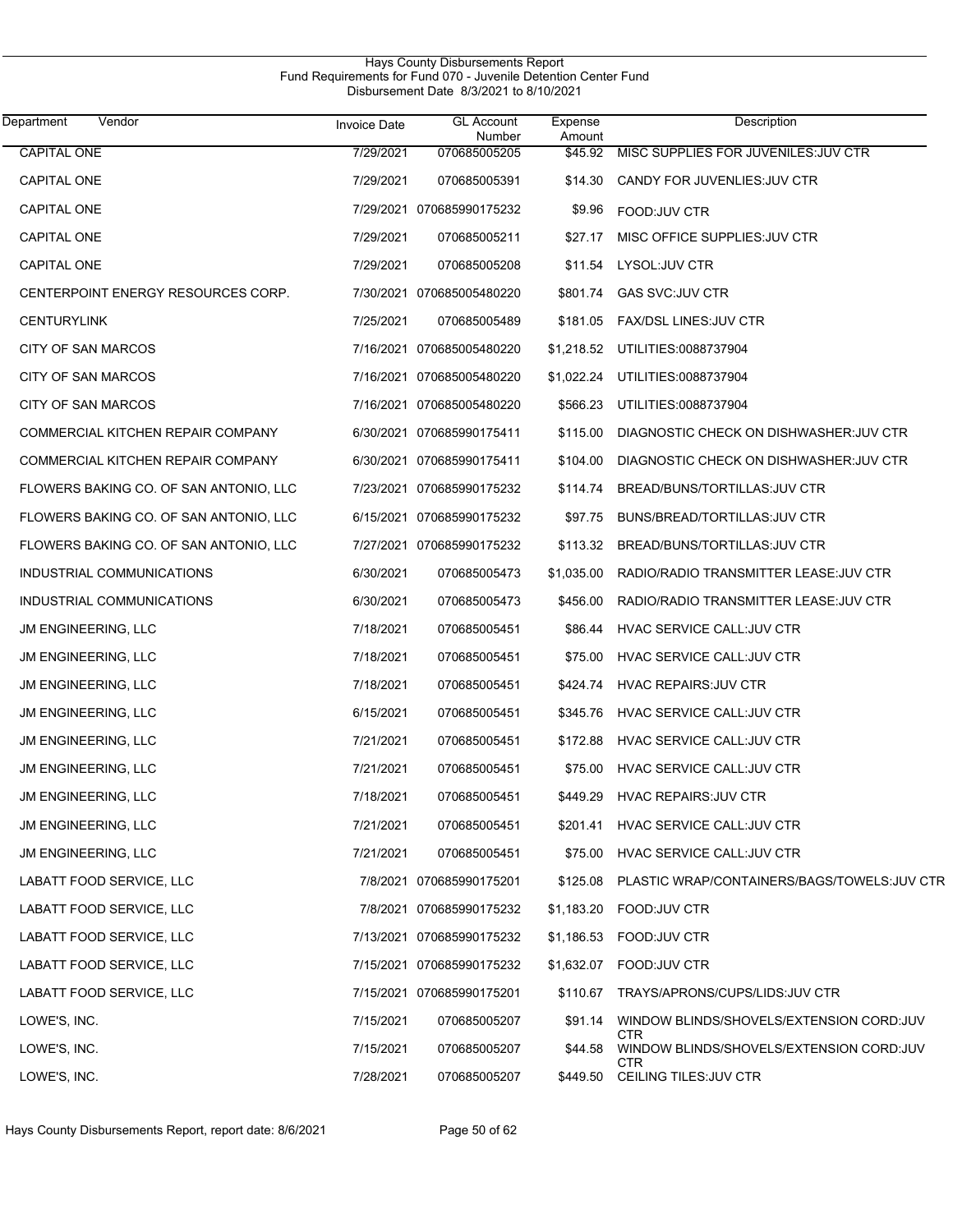| <b>Hays County Disbursements Report</b><br>Fund Requirements for Fund 070 - Juvenile Detention Center Fund<br>Disbursement Date 8/3/2021 to 8/10/2021 |                     |                                    |                   |                                                                     |  |  |
|-------------------------------------------------------------------------------------------------------------------------------------------------------|---------------------|------------------------------------|-------------------|---------------------------------------------------------------------|--|--|
| Vendor<br>Department                                                                                                                                  | <b>Invoice Date</b> | <b>GL Account</b><br><b>Number</b> | Expense<br>Amount | Description                                                         |  |  |
| OFFICE DEPOT, INC.                                                                                                                                    | 4/21/2021           | 070685005202                       | \$39.49           | <b>HDMI CABLE:JUV CTR</b>                                           |  |  |
| OFFICE DEPOT, INC.                                                                                                                                    | 4/15/2021           | 070685005202                       | \$160.45          | KEYBOARD/MOUSE COMBOS: JUV CTR                                      |  |  |
| OFFICE DEPOT, INC.                                                                                                                                    | 7/21/2021           | 070685005211                       | (\$38.89)         | RETURN TONER CARTRIDGE: JUV CTR                                     |  |  |
| OFFICE DEPOT, INC.                                                                                                                                    | 7/16/2021           | 070685005211                       | \$49.58           | RECORD BOOKS: JUV CTR                                               |  |  |
| OFFICE DEPOT, INC.                                                                                                                                    | 5/7/2021            | 070685005211                       | \$16.30           | ENVELOPE MOISTENER/MARKERS/RULERS/<br><b>BINDERS: JUV CTR</b>       |  |  |
| OFFICE DEPOT, INC.                                                                                                                                    | 5/7/2021            | 070685005211                       | \$14.65           | ENVELOPE MOISTENER/MARKERS/RULERS/                                  |  |  |
| OFFICE DEPOT, INC.                                                                                                                                    | 5/7/2021            | 070685005202                       | \$11.04           | <b>BINDERS: JUV CTR</b><br>HDMI CABLE: JUV CTR                      |  |  |
| OFFICE DEPOT, INC.                                                                                                                                    | 7/16/2021           | 070685005211                       | \$22.54           | RULERS/TONER CARTRIDGES/PENS/PAPER:JUV<br><b>CTR</b>                |  |  |
| OFFICE DEPOT, INC.                                                                                                                                    | 7/16/2021           | 070685005211                       | \$174.59          | RULERS/TONER CARTRIDGES/PENS/PAPER:JUV<br><b>CTR</b>                |  |  |
| OFFICE DEPOT, INC.                                                                                                                                    | 7/16/2021           | 070685005211                       | \$12.23           | RULERS/TONER CARTRIDGES/PENS/PAPER:JUV<br><b>CTR</b>                |  |  |
| OFFICE DEPOT, INC.                                                                                                                                    | 4/20/2021           | 070685005202                       | \$33.12           | HDMI CABLE/SPEAKER SYSTEM: JUV CTR                                  |  |  |
| OFFICE DEPOT, INC.                                                                                                                                    | 4/20/2021           | 070685005202                       | \$12.59           | HDMI CABLE/SPEAKER SYSTEM: JUV CTR                                  |  |  |
| RC HEALTH SERVICES, LLC                                                                                                                               | 6/21/2021           | 070685005551                       | \$200.00          | <b>BLS INSTRUCTOR RENEWAL COURSE CHARLES</b><br>DELEON/SANDRA PARRA |  |  |
| RICOH USA, INC.                                                                                                                                       | 7/7/2021            | 070685005473                       | \$171.56          | <b>JUL 21 LEASE: 292291</b>                                         |  |  |
| SI MECHANICAL, LLC                                                                                                                                    | 7/8/2021            | 070685005451                       | \$190.00          | CLOGGED DRAIN: JUV CTR                                              |  |  |
| SI MECHANICAL, LLC                                                                                                                                    | 7/8/2021            | 070685005451                       | \$75.00           | <b>CLOGGED DRAIN JUV CTR</b>                                        |  |  |
| SI MECHANICAL, LLC                                                                                                                                    | 7/28/2021           | 070685005451                       | \$170.00          | CHECK MOTOR ON BRAVO UNIT: JUV CTR                                  |  |  |
| SI MECHANICAL, LLC                                                                                                                                    | 7/22/2021           | 070685005451                       | \$285.00          | REPAIR PIN HOLE LEAK IN DELTA DORM WATER<br><b>HEATER: JUV CTR</b>  |  |  |
| STATE INDUSTRIAL PRODUCTS CORPORATION                                                                                                                 | 7/21/2021           | 070685005207                       | \$192.75          | LUBRICANT: JUV CTR                                                  |  |  |
| Total 685 - Juvenile Detention Center                                                                                                                 |                     |                                    | \$23,588.12       |                                                                     |  |  |
| Cash Required 070 - Juvenile Detention Center Fund                                                                                                    |                     |                                    | \$23,588.12       |                                                                     |  |  |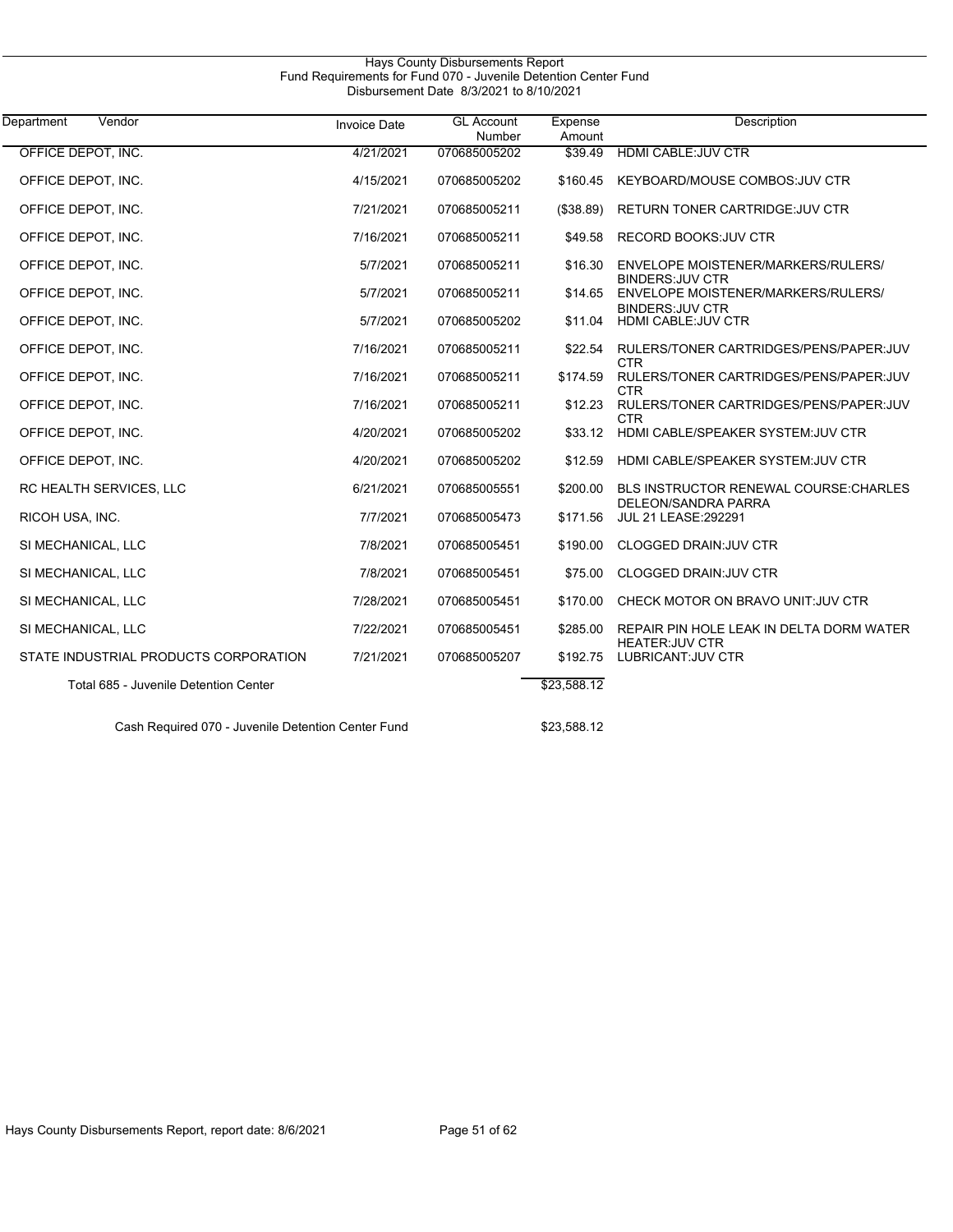#### Hays County Disbursements Report Fund Requirements for Fund 080 - DA Hot Check Fee Fund Disbursement Date 8/3/2021 to 8/10/2021

| Department<br>Vendor                      | <b>Invoice Date</b> | <b>GL Account</b><br>Number | Expense<br>Amount | Description                                     |
|-------------------------------------------|---------------------|-----------------------------|-------------------|-------------------------------------------------|
| 607 - District Attorney                   |                     |                             |                   |                                                 |
| CAPITAL ONE                               | 7/16/2021           | 080607005391                | \$67.78           | COFFEE STATION SUPPLIES FOR<br>STAFF/VICTIMS:DA |
| <b>CAPITAL ONE</b>                        | 7/16/2021           | 080607005391                | \$22.28           | COFFEE STATION SUPPLIES FOR<br>STAFF/VICTIMS:DA |
| WINGATE BY WYNDHAM                        | 7/21/2021           | 080607005435                | \$204.70          | LODGING FOR WITNESS:DA                          |
| Total 607 - District Attorney             |                     |                             | \$294.76          |                                                 |
| Cash Required 080 - DA Hot Check Fee Fund |                     |                             | \$294.76          |                                                 |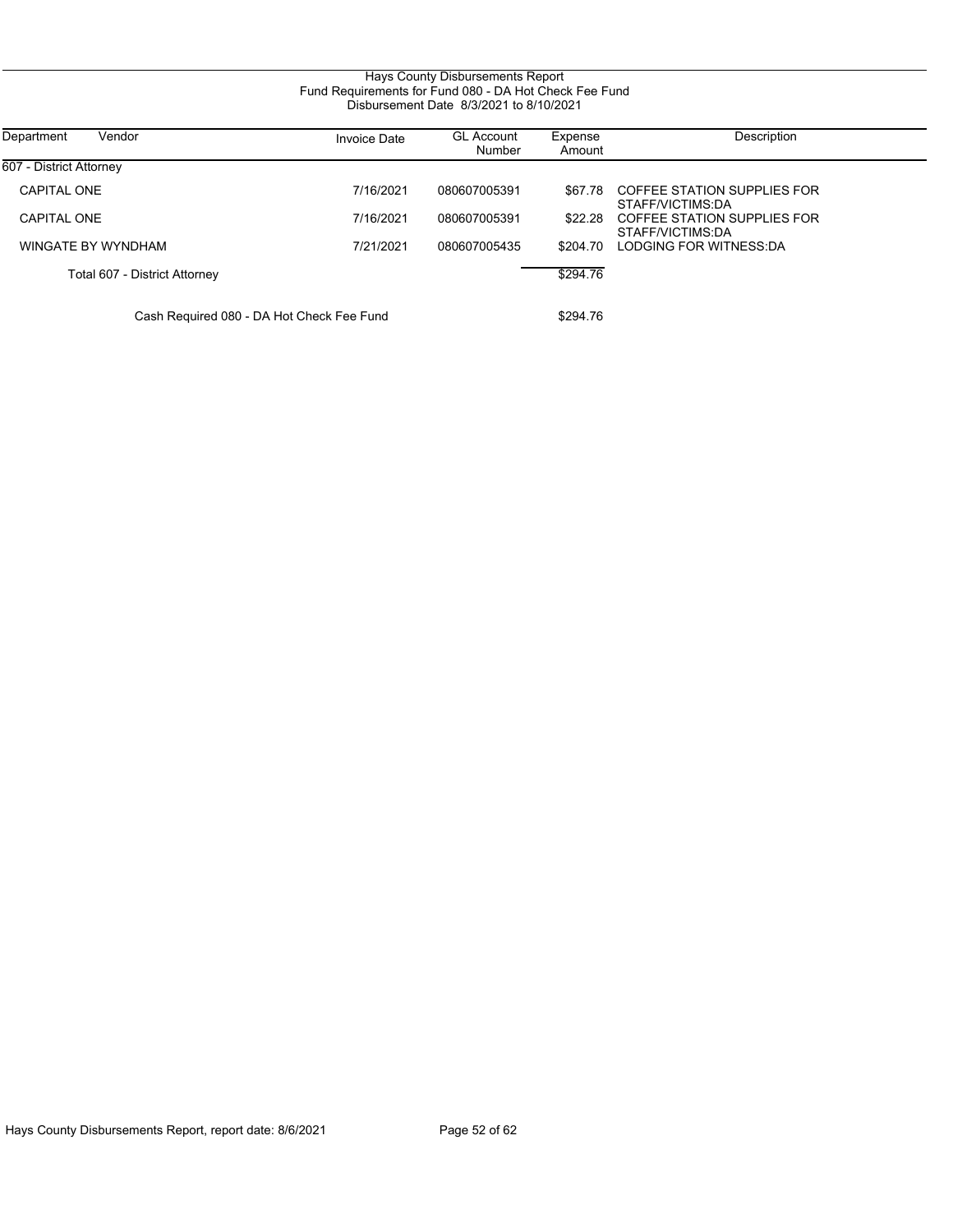#### Hays County Disbursements Report Fund Requirements for Fund 081 - DA Drug Forfeiture Fund Disbursement Date 8/3/2021 to 8/10/2021

| Vendor<br>Department                        | <b>Invoice Date</b> | <b>GL Account</b><br>Number | Expense<br>Amount | Description |
|---------------------------------------------|---------------------|-----------------------------|-------------------|-------------|
| 607 - District Attorney                     |                     |                             |                   |             |
| <b>CARD SERVICE CENTER</b>                  | 7/22/2021           | 081607005429                | \$14.99           | ZOOM:DA     |
| Total 607 - District Attorney               |                     |                             | \$14.99           |             |
| Cash Required 081 - DA Drug Forfeiture Fund |                     | \$14.99                     |                   |             |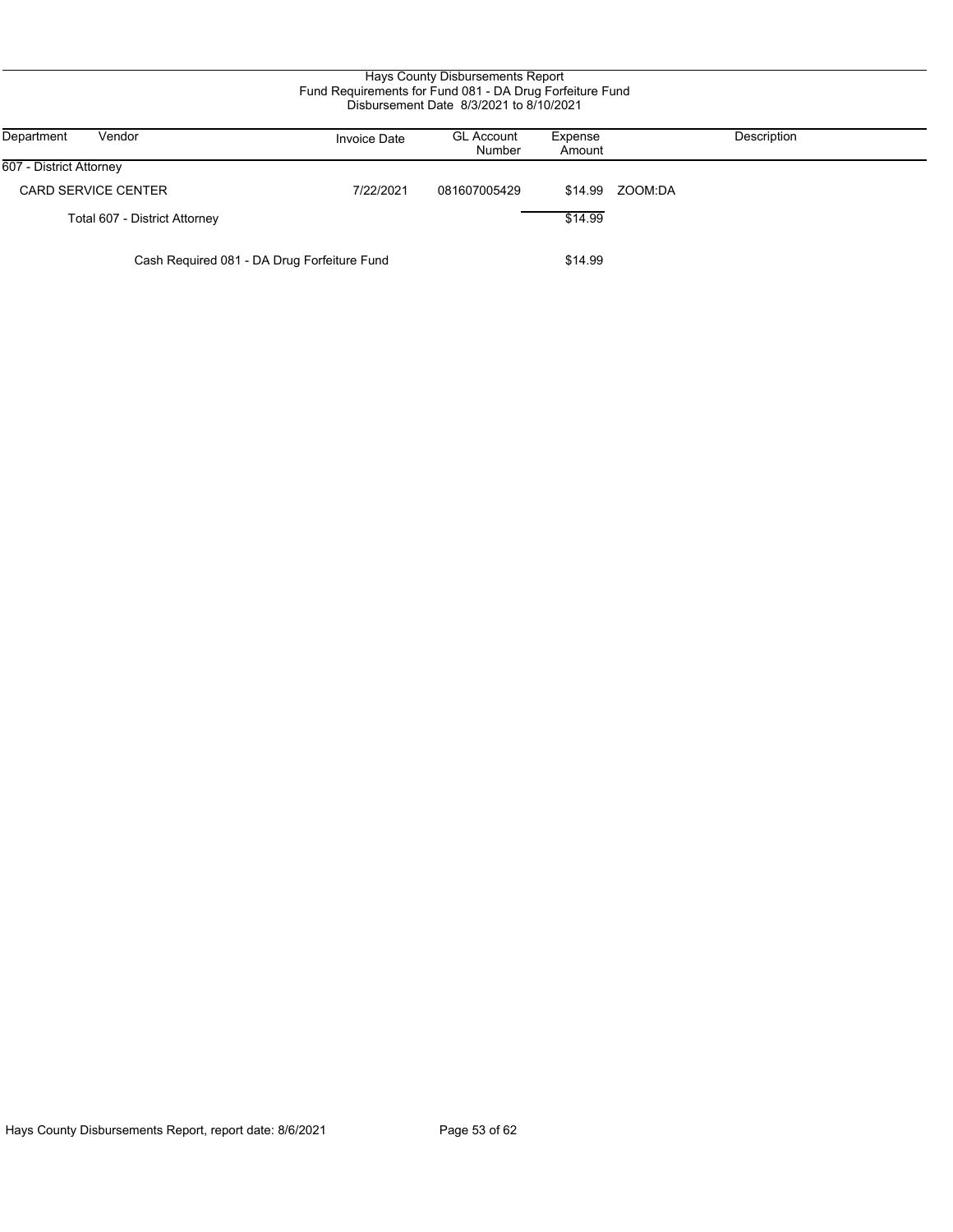#### Hays County Disbursements Report Fund Requirements for Fund 084 - Law Library Fund Disbursement Date 8/3/2021 to 8/10/2021

| Department<br>Vendor                 | <b>Invoice Date</b> | <b>GL Account</b><br>Number | Expense<br>Amount | Description           |
|--------------------------------------|---------------------|-----------------------------|-------------------|-----------------------|
| 690 - Law Library                    |                     |                             |                   |                       |
| OFFICE DEPOT, INC.                   | 7/12/2021           | 084690005201                | \$21.99           | INK CARTRIDGE:LAW LIB |
| Total 690 - Law Library              |                     |                             | \$21.99           |                       |
| Cash Required 084 - Law Library Fund |                     |                             | \$21.99           |                       |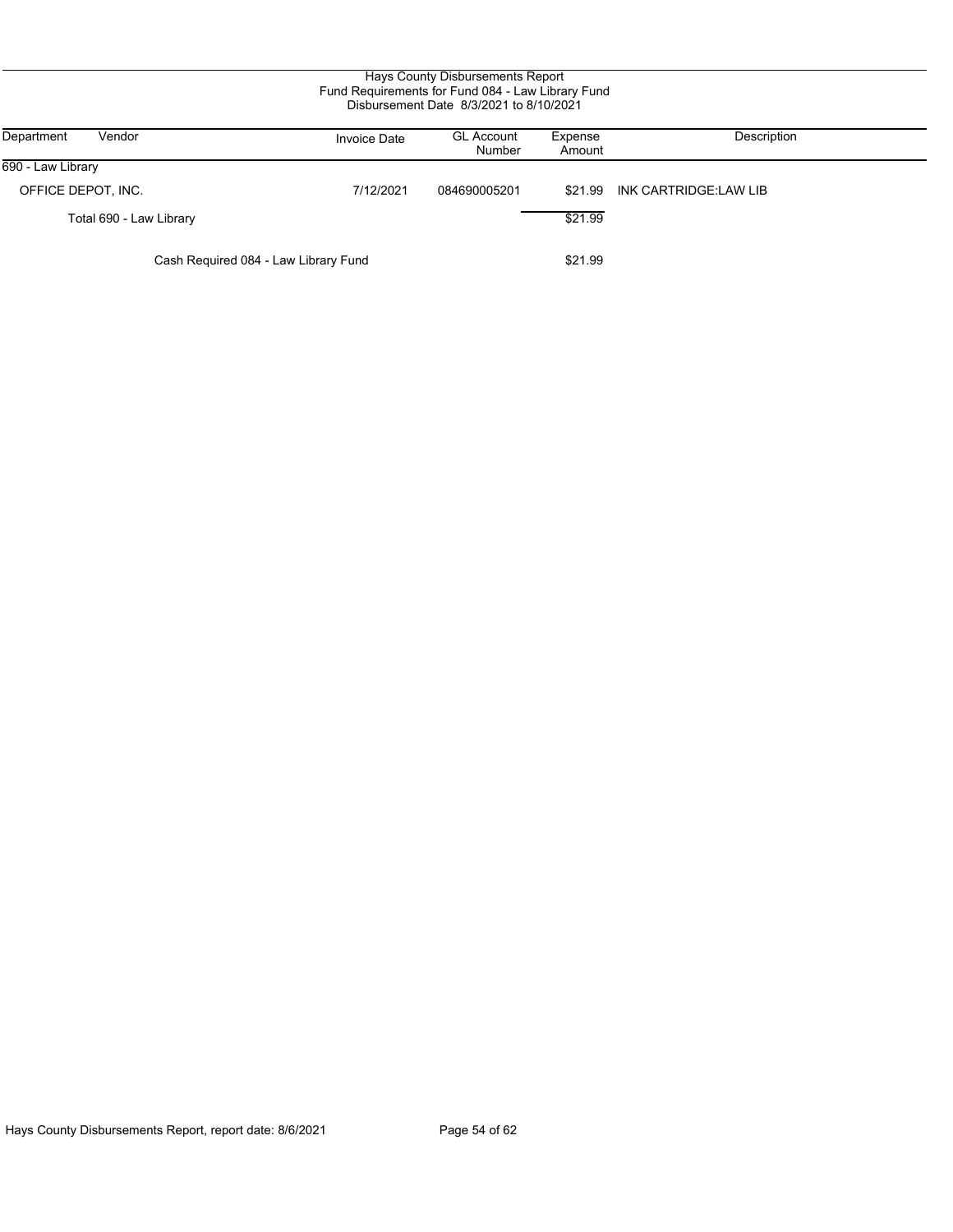| Vendor<br>Department                              | <b>Invoice Date</b> | <b>GL Account</b><br>Number | Expense<br>Amount | Description                            |
|---------------------------------------------------|---------------------|-----------------------------|-------------------|----------------------------------------|
| 617 - County Clerk                                |                     |                             |                   |                                        |
| KOFILE TECHNOLOGIES                               | 7/21/2021           | 101617115448                | \$171.384.00      | PRESERVATION-PROBATE CASE FILES:CO CLK |
| KOFILE TECHNOLOGIES                               | 7/21/2021           | 101617115448                | \$5.111.93        | PRESERVATION-PROBATE CASE FILES:CO CLK |
| KOFILE TECHNOLOGIES                               | 7/21/2021           | 101617115448                | \$16,598.00       | PRESERVATION-PROBATE CASE FILES:CO CLK |
| KOFILE TECHNOLOGIES                               | 7/21/2021           | 101617115448                | \$1.206.84        | PRESERVATION-PROBATE CASE FILES:CO CLK |
| KOFILE TECHNOLOGIES                               | 7/21/2021           | 101617115448                | \$0.01            | ROUNDING CO CLK                        |
| RICOH USA, INC.                                   | 7/7/2021            | 101617105473                | \$233.85          | <b>JUL 21 LEASE: 292291</b>            |
| Total 617 - County Clerk                          |                     |                             | \$194,534.63      |                                        |
| Cash Required 101 - Records Mgmt and Archive Fund |                     | \$194,534.63                |                   |                                        |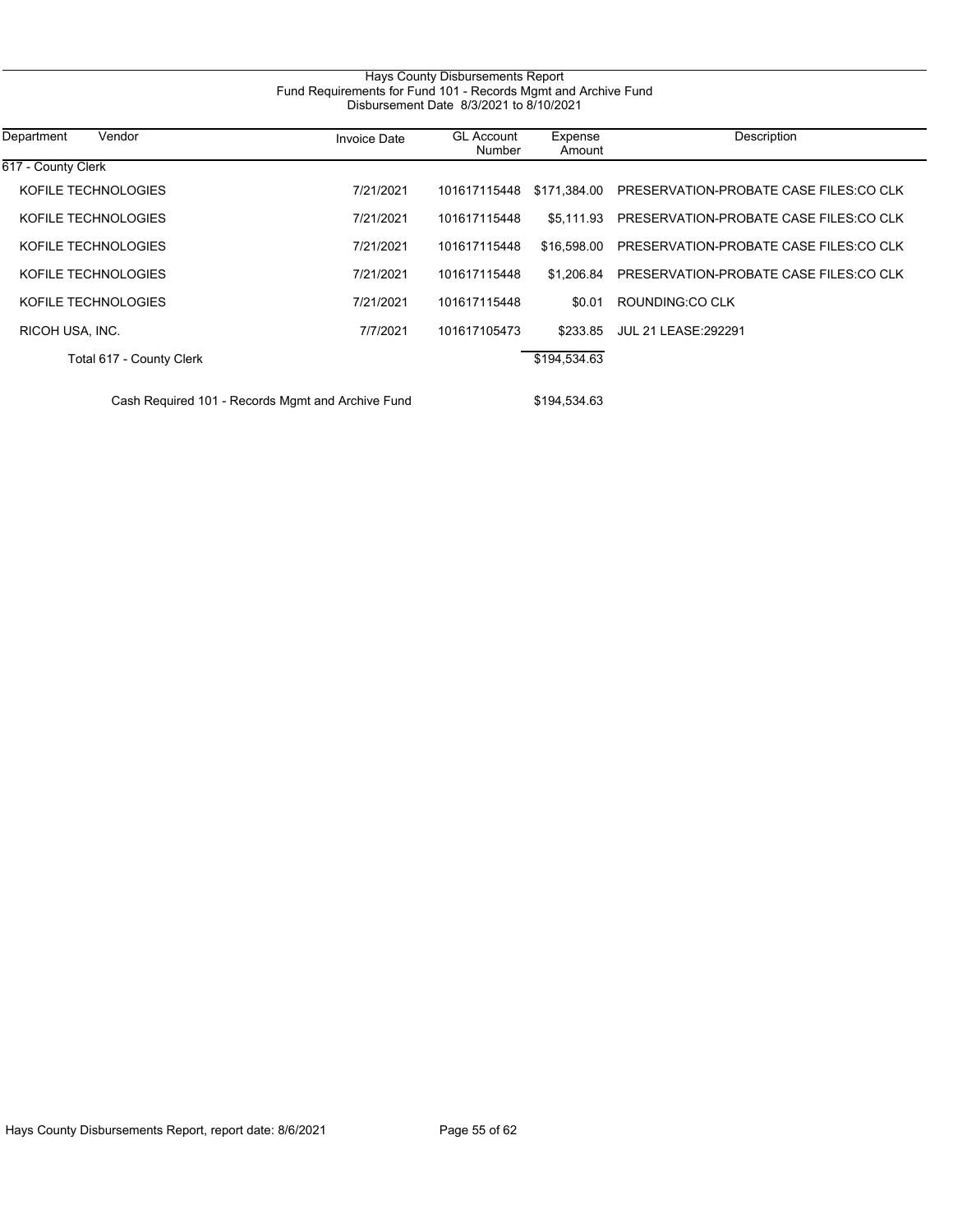### Hays County Disbursements Report Fund Requirements for Fund 106 - County Records Preservation Fund Disbursement Date 8/3/2021 to 8/10/2021

| Department<br>Vendor                                 | <b>Invoice Date</b> | <b>GL Account</b><br>Number | Expense<br>Amount | Description         |
|------------------------------------------------------|---------------------|-----------------------------|-------------------|---------------------|
| 610 - Records Preservation                           |                     |                             |                   |                     |
| <b>RANGER SHREDDING</b>                              | 6/25/2021           | 106610005448                | \$320.00          | SHREDDING REC PRESV |
| Total 610 - Records Preservation                     |                     |                             | \$320.00          |                     |
| Cash Required 106 - County Records Preservation Fund |                     | \$320.00                    |                   |                     |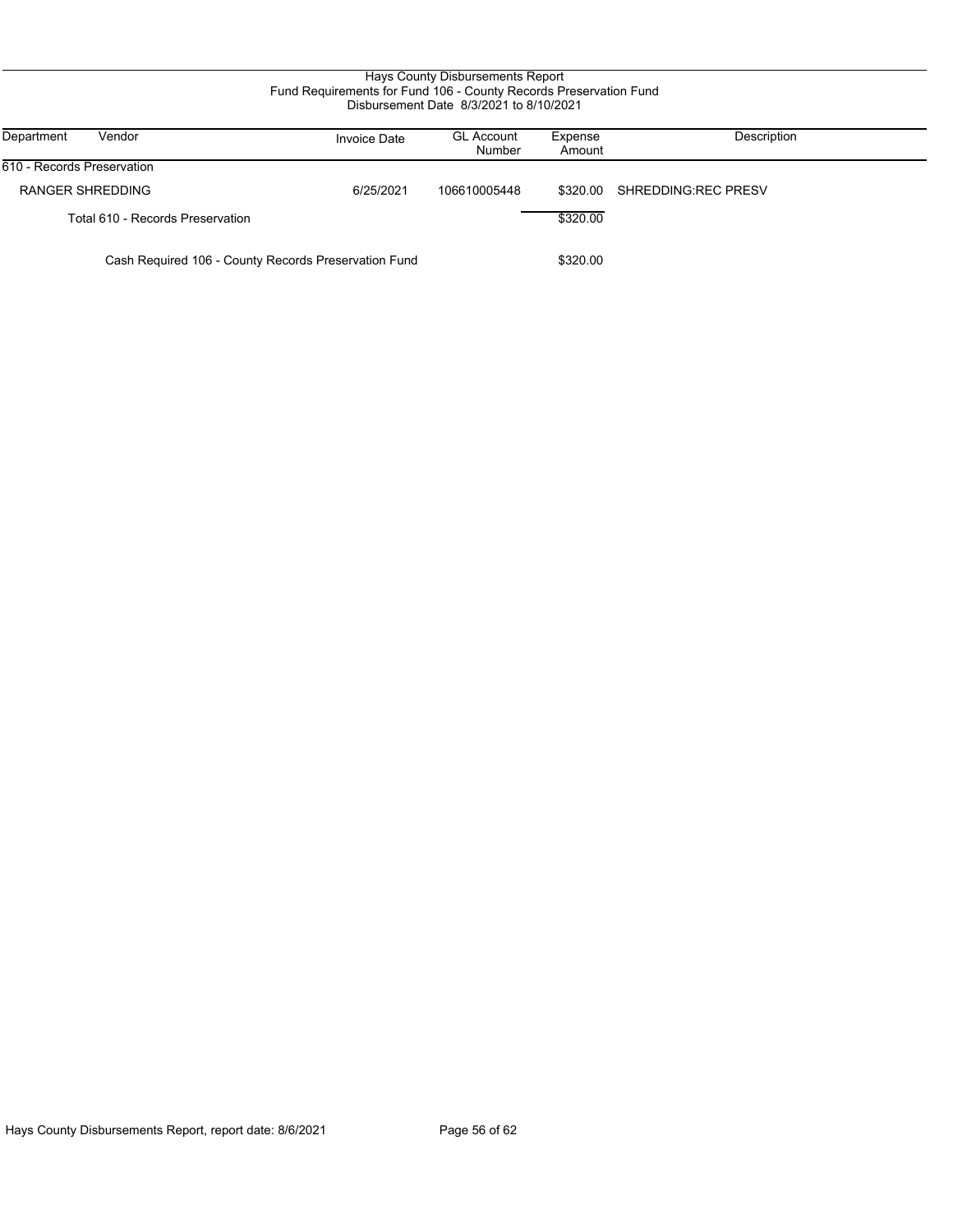| Fund Requirements for Fund 115 - Dispute Resolution Fund<br>Disbursement Date 8/3/2021 to 8/10/2021 |                                         |                     |                             |                   |                                          |  |
|-----------------------------------------------------------------------------------------------------|-----------------------------------------|---------------------|-----------------------------|-------------------|------------------------------------------|--|
| Department                                                                                          | Vendor                                  | <b>Invoice Date</b> | <b>GL Account</b><br>Number | Expense<br>Amount | Description                              |  |
| 740 - Dispute Resolution                                                                            |                                         |                     |                             |                   |                                          |  |
|                                                                                                     | CENTRAL TEXAS DISPUTE RESOLUTION CENTER | 8/3/2021            | 115740005448                | \$4.090.23        | JUL 21 ALT DISPUTE RESOLUTION FUND TREAS |  |
|                                                                                                     | Total 740 - Dispute Resolution          |                     |                             | \$4.090.23        |                                          |  |
| Cash Required 115 - Dispute Resolution Fund                                                         |                                         |                     | \$4,090.23                  |                   |                                          |  |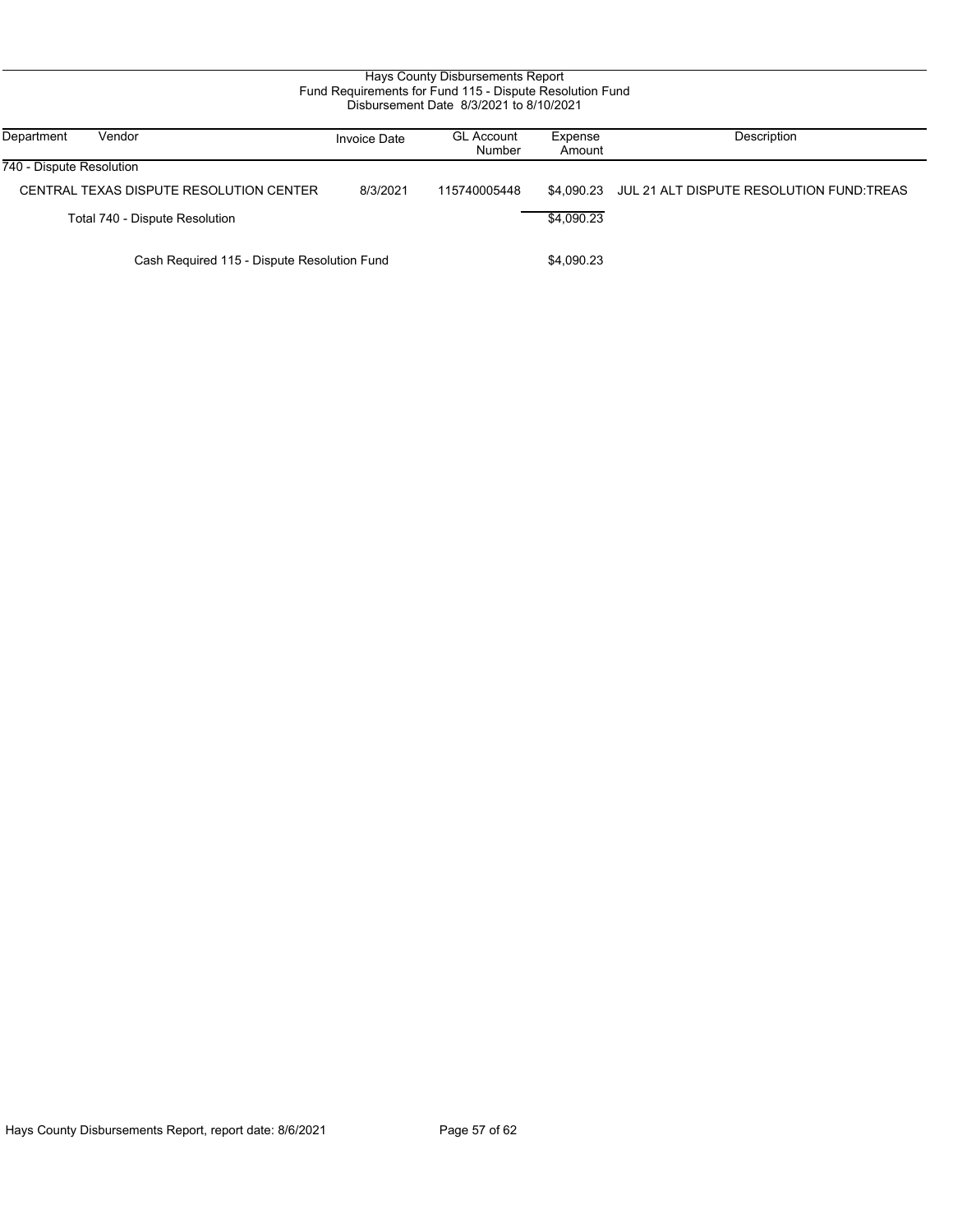#### Hays County Disbursements Report Fund Requirements for Fund 120 - Family Health Services Fund Disbursement Date 8/3/2021 to 8/10/2021

| Department<br>Vendor           | <b>Invoice Date</b> | <b>GL Account</b><br>Number | Expense<br>Amount | Description                                      |
|--------------------------------|---------------------|-----------------------------|-------------------|--------------------------------------------------|
| 675 - Personal Health          |                     |                             |                   |                                                  |
| AMAZON CAPITAL SERVICES        | 7/25/2021           | 120675005211                | \$17.75           | EYE EXAM CHARTS: PHLTH                           |
| AMAZON CAPITAL SERVICES        | 7/25/2021           | 120675005211                | \$5.99            | SHIPPING:PHLTH                                   |
| AMAZON CAPITAL SERVICES        | 7/14/2021           | 120675005211                | \$49.96           | LABELING TAPE: PHLTH                             |
| AMAZON CAPITAL SERVICES        | 7/14/2021           | 120675005211                | \$7.18            | SHIPPING:PHLTH                                   |
| AMAZON CAPITAL SERVICES        | 7/14/2021           | 120675005211                | (S7.18)           | <b>RETURN SHIPPING: PHLTH</b>                    |
| <b>AMAZON CAPITAL SERVICES</b> | 7/25/2021           | 120675005211                | \$81.56           | WALL FILE HOLDERS: PHLTH                         |
| AMAZON CAPITAL SERVICES        | 7/26/2021           | 120675005202                | (\$13.00)         | <b>RETURN SHIPPING: PHLTH</b>                    |
| <b>AMAZON CAPITAL SERVICES</b> | 7/26/2021           | 120675005202                | \$469.90          | COMPUTER PRIVACY SCREENS: PHLTH                  |
| AMAZON CAPITAL SERVICES        | 7/26/2021           | 120675005202                | \$10.65           | SHIPPING:PHLTH                                   |
| AT&T MOBILITY                  |                     | 7/2/2021 120675991485489    | \$454.32          | WIRELESS SVC:287025248275X07102021               |
| AT&T MOBILITY                  |                     | 6/19/2021 120675990585489   |                   | \$86.42 WIRELESS SVC:287284157667X06272021       |
| AT&T MOBILITY                  |                     | 7/2/2021 120675990585489    | \$210.08          | WIRELESS SVC:287025248275X07102021               |
| <b>CARD SERVICE CENTER</b>     | 7/22/2021           | 120675005429                | \$50.00           | MONTHLY SUBSCRIPTION: PHLTH                      |
| <b>CENTURYLINK</b>             |                     | 7/25/2021 120675005480200   | \$106.14          | ALARM LINES: PHLTH                               |
| CITY OF SAN MARCOS             |                     | 7/16/2021 120675005480200   | \$1,336.06        | ELEC SVC:0000900300                              |
| <b>CITY OF SAN MARCOS</b>      |                     | 7/16/2021 120675005480200   | \$83.77           | UTILITIES:0000220144/0067951135                  |
| <b>CITY OF SAN MARCOS</b>      |                     | 7/16/2021 120675005480200   | \$220.81          | UTILITIES:0000220144/0067951135                  |
| <b>CITY OF SAN MARCOS</b>      |                     | 7/16/2021 120675005480200   | \$105.15          | ELEC SVC:0000266221                              |
| CITY OF SAN MARCOS             |                     | 7/16/2021 120675005480200   | \$143.18          | UTILITIES:0000220144/0067951135                  |
| <b>CITY OF SAN MARCOS</b>      |                     | 7/16/2021 120675005480200   | \$35.37           | UTILITIES:0000220144/0067951135                  |
| CONTROL SOLUTIONS, INC.        | 7/8/2021            | 120675005231                | \$98.00           | NIST TRACEABLE CALIBRATED<br>THERMOMETERS: PHLTH |
| CONTROL SOLUTIONS, INC.        | 7/8/2021            | 120675005231                | \$15.00           | NIST TRACEABLE CALIBRATED<br>THERMOMETERS: PHLTH |
| <b>ENTERPRISE FM TRUST</b>     | 7/3/2021            | 120675005413                | \$88.66           | JUL 21 MTC FEES: PHLTH                           |
| <b>ENTERPRISE FM TRUST</b>     | 7/3/2021            | 120675005475                |                   | \$617.14 JUL 21 VEH LEASES: PHLTH                |
| <b>ENTERPRISE FM TRUST</b>     | 6/3/2021            | 120675005475                |                   | \$617.14 JUN 21 VEH LEASES: PHLTH                |
| <b>ENTERPRISE FM TRUST</b>     | 6/3/2021            | 120675005413                | \$88.66           | JUN 21 MTC FEES: PHLTH                           |
| <b>FUELMAN</b>                 |                     | 7/26/2021 120675990195501   | \$23.65           | FUEL:PHLTH                                       |
| <b>FUELMAN</b>                 | 7/26/2021           | 120675005271                | \$22.83           | FUEL:PHLTH                                       |
| <b>FUELMAN</b>                 |                     | 7/26/2021 120675990185501   |                   | \$32.82 FUEL:PHLTH                               |
| <b>FUELMAN</b>                 |                     | 6/28/2021 120675990225501   |                   | \$23.73 FUEL:PHLTH                               |
| <b>GRANDE COMMUNICATIONS</b>   | 7/20/2021           | 120675005489                |                   | \$63.42 CABLE TV:PHLTH                           |
| HARRIS-TORRES, TINA            | 7/20/2021           | 120675005448                | \$100.00          | JUL 21 MONTHLY VISIT: PHLTH                      |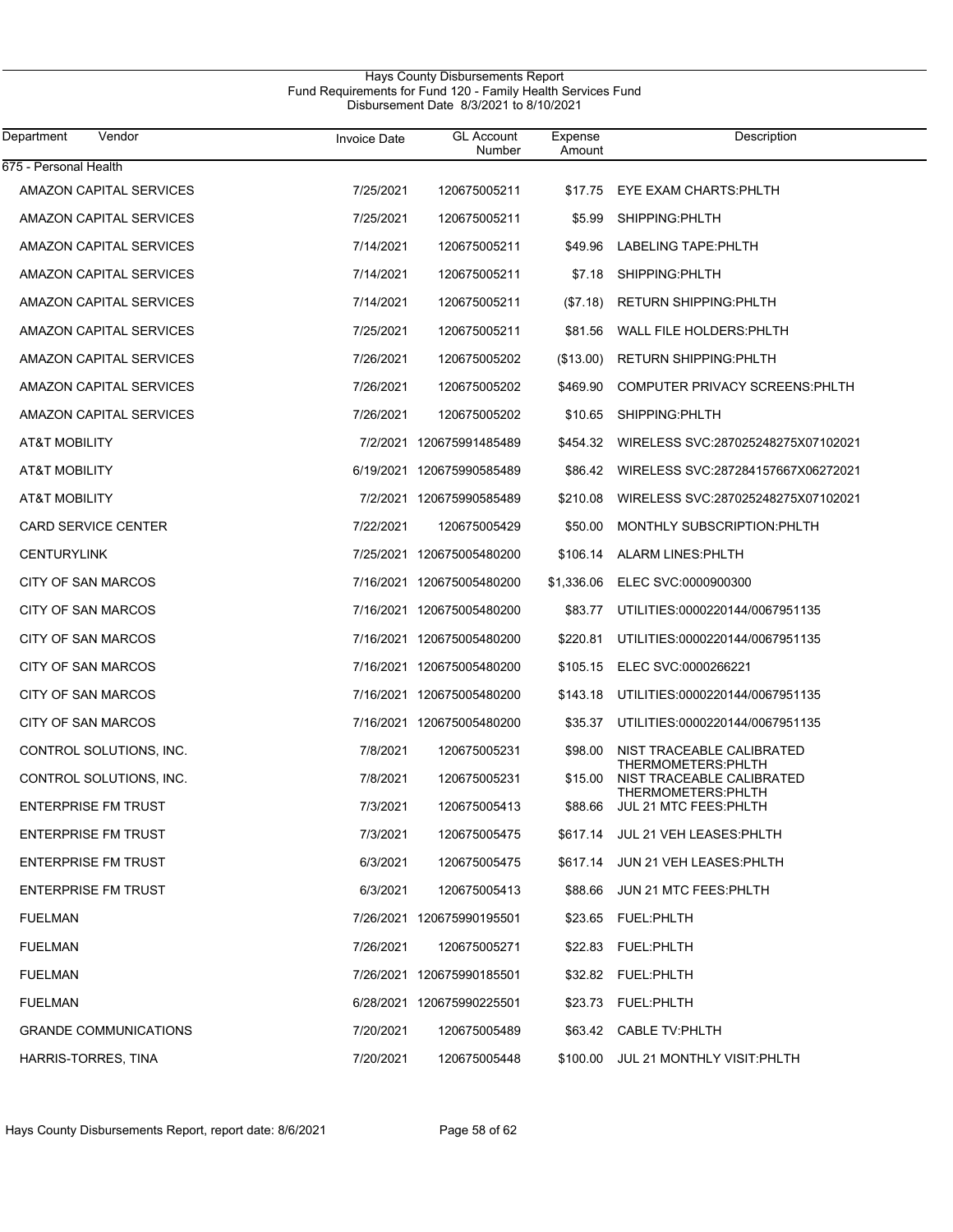| Department<br>Vendor                            | <b>Invoice Date</b> | <b>GL Account</b><br>Number | Expense<br>Amount | Description                    |  |
|-------------------------------------------------|---------------------|-----------------------------|-------------------|--------------------------------|--|
| HILL COUNTRY MED WASTE LLC                      | 6/14/2021           | 120675005448                | \$195.00          | MEDICAL WASTE DISPOSAL: PHLTH  |  |
| HILL COUNTRY MED WASTE LLC                      | 6/14/2021           | 120675005448                | \$40.00           | MEDICAL WASTE DISPOSAL: PHLTH  |  |
| INDIGENT HEALTHCARE SOLUTIONS, LTD              | 8/1/2021            | 120675005429                | \$2.485.00        | SEP 21 PROF SVCS: PHLTH        |  |
| INTERMENT SERVICES, INC.                        | 6/22/2021           | 120675005492                | \$450.00          | H.-06-22-21                    |  |
| OFFICE DEPOT, INC.                              | 7/15/2021           | 120675005202                | \$23.39           | USB FLASH DRIVE: PHLTH         |  |
| RICOH USA, INC.                                 | 7/7/2021            | 120675005473                | \$105.28          | <b>JUL 21 LEASE:292291</b>     |  |
| SHRED-IT USA LLC                                | 7/15/2021           | 120675005448                | \$78.43           | SHREDDING:PHLTH                |  |
| SPARKLETTS & SIERRA SPRINGS                     | 7/17/2021           | 120675005480200             | \$62.94           | <b>WATER:PHLTH</b>             |  |
| SPARKLETTS & SIERRA SPRINGS                     | 7/17/2021           | 120675005480200             | \$36.00           | <b>BOTTLE DEPOSITS: PHLTH</b>  |  |
| SPARKLETTS & SIERRA SPRINGS                     | 7/17/2021           | 120675005480200             | (\$36.00)         | <b>BOTTLE RETURNS: PHLTH</b>   |  |
| SPARKLETTS & SIERRA SPRINGS                     | 7/17/2021           | 120675005480200             | \$6.00            | <b>COOLER RENTAL: PHLTH</b>    |  |
| SPARKLETTS & SIERRA SPRINGS                     | 7/17/2021           | 120675005480200             | \$13.90           | <b>ENVIRO SURCHARGE: PHLTH</b> |  |
| <b>T-MOBILE</b>                                 |                     | 7/15/2021 120675990585489   | \$56.76           | <b>INTERNET SVC:PHLTH</b>      |  |
| Total 675 - Personal Health                     |                     |                             | \$8,761.86        |                                |  |
| Cash Required 120 - Family Health Services Fund |                     |                             | \$8.761.86        |                                |  |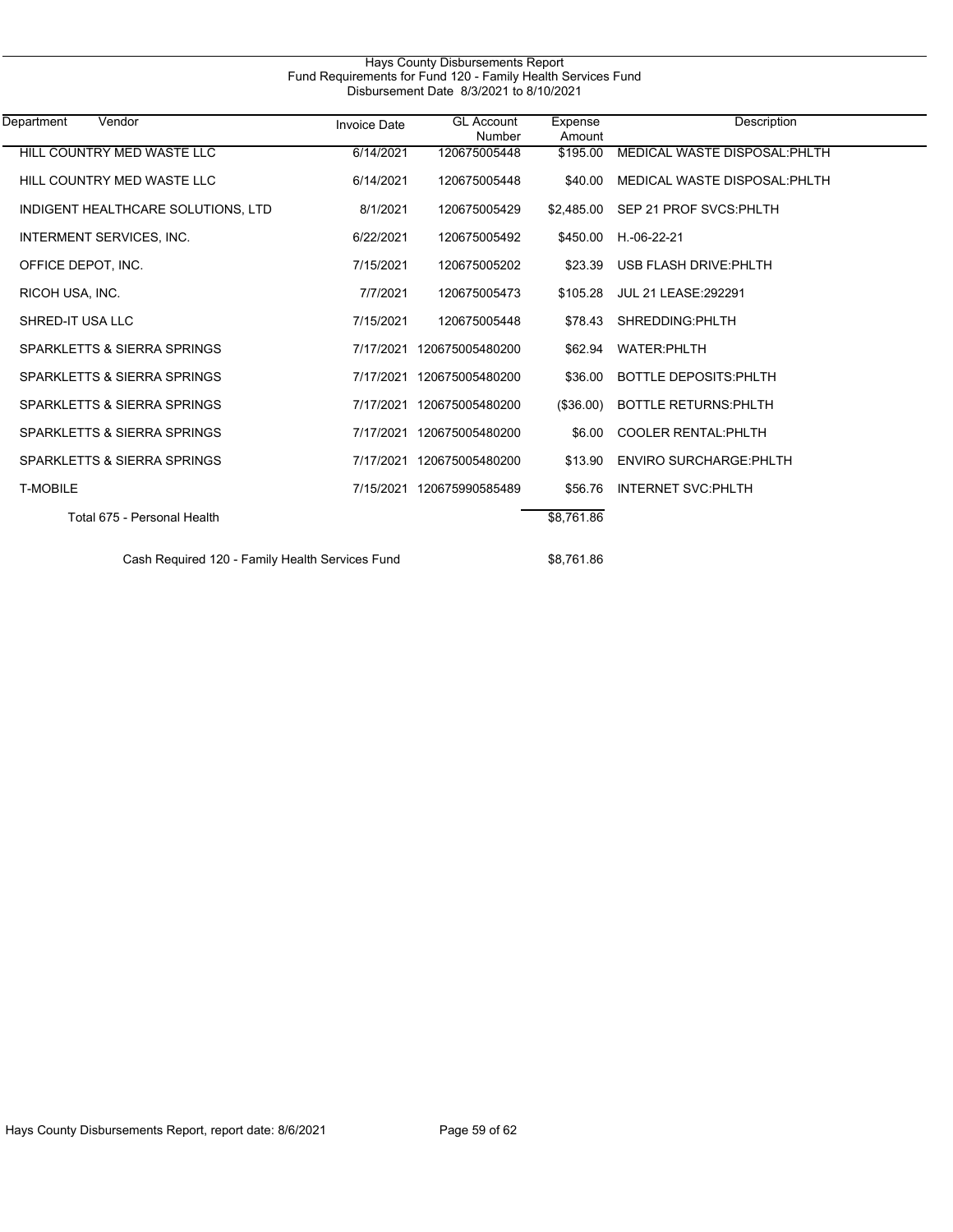## Hays County Disbursements Report Fund Requirements for Fund 141 - Historical Comm Publication Fund Disbursement Date 8/3/2021 to 8/10/2021

| Vendor<br>Department                                 | <b>Invoice Date</b> | <b>GL Account</b><br><b>Number</b> | Expense<br>Amount | Description                     |
|------------------------------------------------------|---------------------|------------------------------------|-------------------|---------------------------------|
| 676 - Historical Commission                          |                     |                                    |                   |                                 |
| JOHNSON, KATE                                        | 7/26/2021           | 141676005391                       | \$470.00          | EXPENSE REIMB HIST COMM         |
| JOHNSON, KATE                                        | 7/26/2021           | 141676005201                       | \$400.79          | <b>EXPENSE REIMB: HIST COMM</b> |
| Total 676 - Historical Commission                    |                     |                                    | \$870.79          |                                 |
| Cash Required 141 - Historical Comm Publication Fund |                     |                                    |                   |                                 |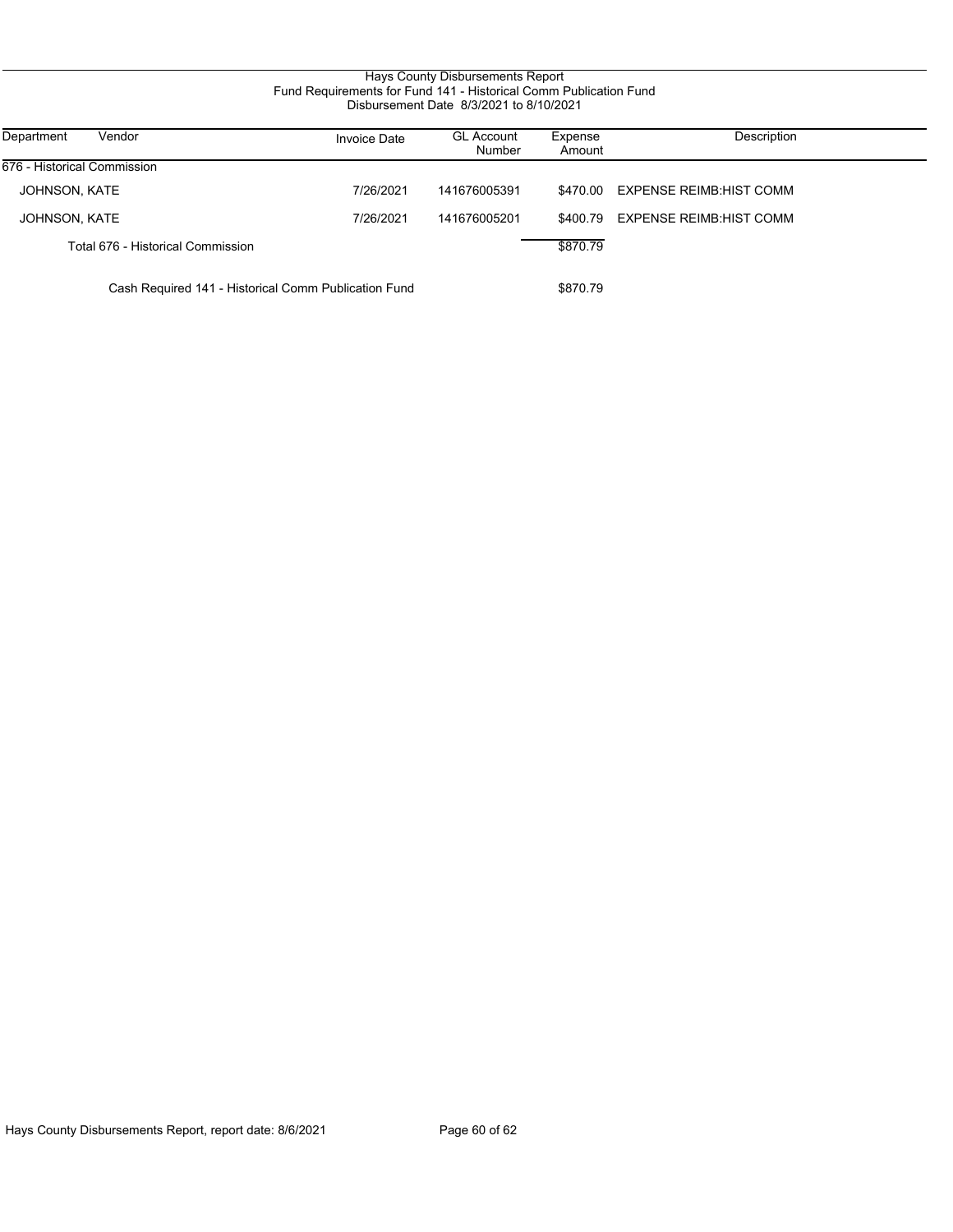#### Hays County Disbursements Report Fund Requirements for Fund 153 - CDBG Disaster Recovery Prgm Fund Disbursement Date 8/3/2021 to 8/10/2021

| Department<br>Vendor                                 | <b>Invoice Date</b> | <b>GL Account</b><br>Number      | Expense<br>Amount | Description                             |
|------------------------------------------------------|---------------------|----------------------------------|-------------------|-----------------------------------------|
| 762 - CDBG-DR Program                                |                     |                                  |                   |                                         |
| DAVIDSON TROILO REAM & GARZA, A<br>PROFESSIONAL CORP |                     | 6/30/2021 1537629911056327<br>00 | \$580.50          | ROW SVCS:COTTON GIN RD - WA #0          |
| INDEPENDENCE TITLE COMPANY                           |                     | 7/15/2021 1537629911056327<br>00 | \$279.123.41      | ROW SVCS:COBG DISASTER RECOVERY - WA #0 |
| MILBURN, JONATHAN                                    |                     | 7/30/2021 1537629911056327<br>00 | \$5,000.00        | ROW SVCS TEMPORARY RELOCATION EXPENSES  |
| Total 762 - CDBG-DR Program                          |                     |                                  | \$284.703.91      |                                         |
|                                                      |                     |                                  |                   |                                         |

Cash Required 153 - CDBG Disaster Recovery Prgm Fund \$284,703.91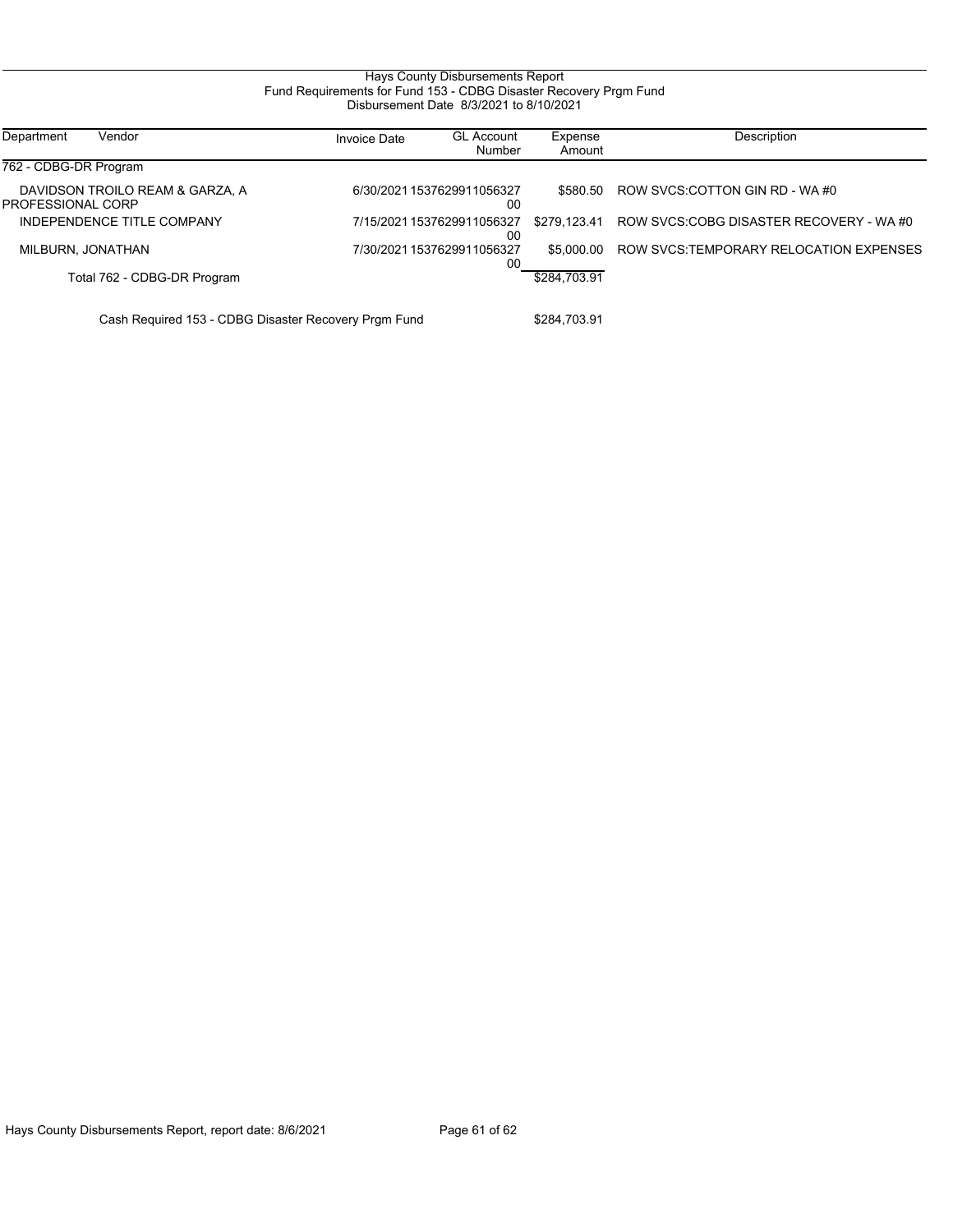### Hays County Disbursements Report Fund Requirements for Fund 190 - Interest and Sinking Fund Disbursement Date 8/3/2021 to 8/10/2021

| Department<br>Vendor                          | <b>Invoice Date</b> | <b>GL Account</b><br>Number | Expense<br>Amount | Description                           |
|-----------------------------------------------|---------------------|-----------------------------|-------------------|---------------------------------------|
| 875 - Debt Service                            |                     |                             |                   |                                       |
| HEB CORP #243                                 | 12/31/2020          | 190875954101                | \$6.847.36        | CH 381 ECONOMIC DEVELOPMENT INCENTIVE |
| HEB CORP #243                                 | 12/31/2020          | 190875954101                | \$7.574.89        | CH 381 ECONOMIC DEVELOPMENT INCENTIVE |
| HEB CORP #243                                 | 12/31/2020          | 190875954101                | \$7.574.90        | CH 381 ECONOMIC DEVELOPMENT INCENTIVE |
| Total 875 - Debt Service                      |                     |                             | \$21,997.15       |                                       |
| Cash Required 190 - Interest and Sinking Fund |                     |                             | \$21,997.15       |                                       |

TOTAL Cash Required, ALL FUNDS \$3,523,322.60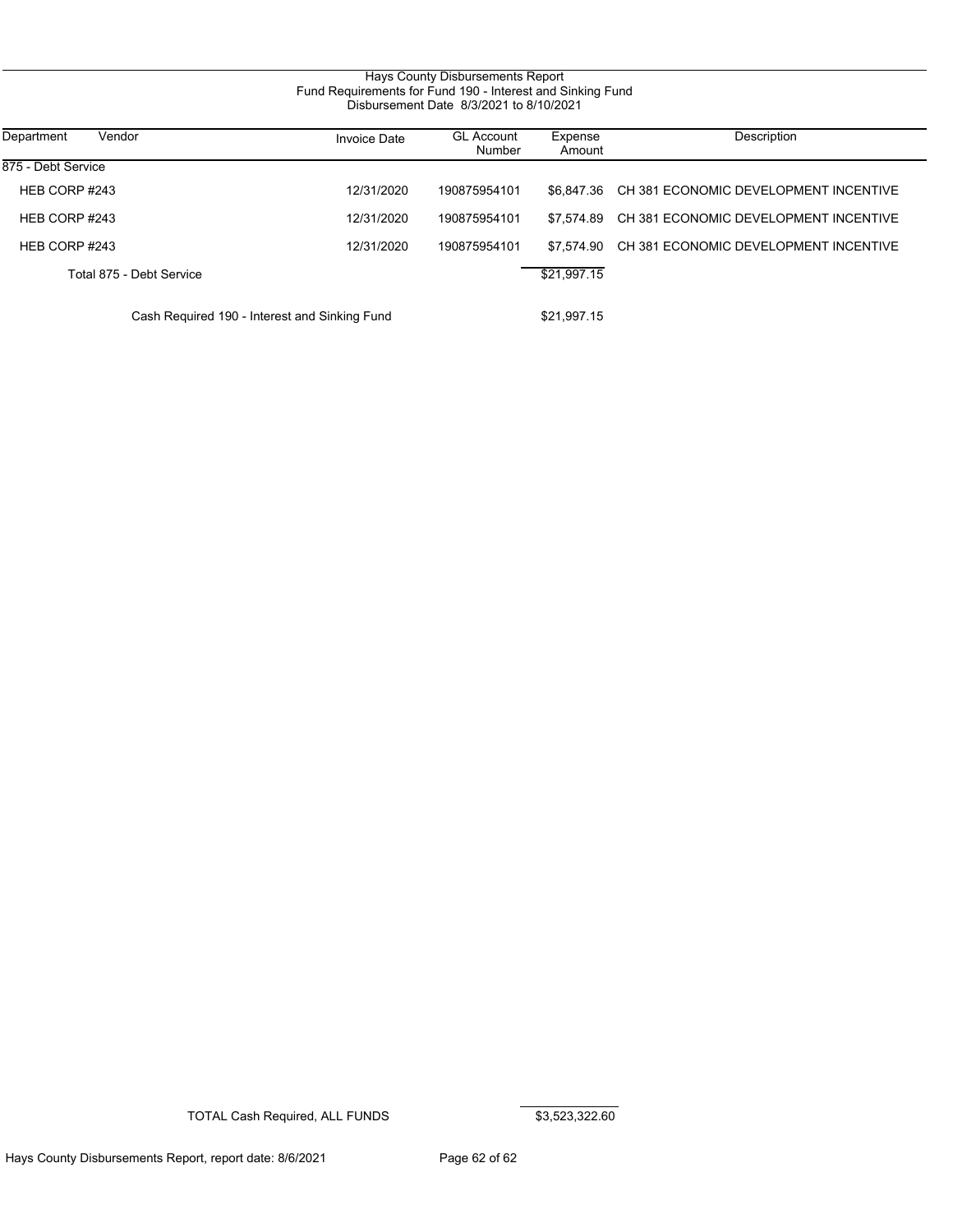# **Hays Check Register Revised**

Hays County Juror Checks 8/4/2021 4:42:13 PM

| Juror Name                       | Date     | Amount       | <b>Check Number</b>    | <b>Bank Account</b> | <b>Check Stock</b>     |
|----------------------------------|----------|--------------|------------------------|---------------------|------------------------|
| <b>TERRY LEE KOENIG</b>          | 8/4/2021 | \$6.00       | $\times$ 56465         | <b>Juror Fund</b>   | DC Juror Checks        |
| ROBERT BLAKE MANUEL              | 8/4/2021 | \$6.00       | $\times$ 56466         | Juror Fund          | <b>DC Juror Checks</b> |
| <b>COURTNEY LEA BOWEN</b>        | 8/4/2021 | \$6.00       | $\times$ 56467         | Juror Fund          | <b>DC Juror Checks</b> |
| JOANNA DAYLE CORLEY SYRPIS       | 8/4/2021 | \$46.00      | 56468<br>J.            | Juror Fund          | DC Juror Checks        |
| <b>JESSIE RUBEN RAMIREZ</b>      | 8/4/2021 | \$6.00       | ✓<br>56469             | Juror Fund          | <b>DC Juror Checks</b> |
| <b>JOSHUA RODRIGUEZ</b>          | 8/4/2021 | \$46,00      | 56470                  | Juror Fund          | <b>DC Juror Checks</b> |
| <b>ALYSSA MARIE FERNANDEZ</b>    | 8/4/2021 | \$6.00       | J<br>56471             | Juror Fund          | DC Juror Checks        |
| ROGER SYLVESTER BYRNE            | 8/4/2021 | \$6,00       | ✓<br>56472             | Juror Fund          | <b>DC Juror Checks</b> |
| SAGE DANIELLE HANDLEY            | 8/4/2021 | <b>S600</b>  | ✓<br>56473             | Juror Fund          | <b>DC Juror Checks</b> |
| GARY ALAN TURMAN JR              | 8/4/2021 | S6.00        | V<br>56474             | Juror Fund          | DC Juror Checks        |
| <b>HOLLY HABY STUDDARD</b>       | 8/4/2021 | S6.00        | 56475                  | Juror Fund          | DC Juror Checks        |
| <b>IRENE LARA MAYNES</b>         | 8/4/2021 | \$46.00      | 56476                  | <b>Juror Fund</b>   | DC Juror Checks        |
| <b>JULIE ANN MONROE</b>          | 8/4/2021 | \$6.00       | 56477                  | Juror Fund          | DC Juror Checks        |
| <b>KRISTINE ANN SHMIDL</b>       | 8/4/2021 | \$46.00      | ✓<br>56478             | <b>Juror Fund</b>   | <b>DC Juror Checks</b> |
| <b>JOSE LUIS MORALES JR</b>      | 8/4/2021 | \$6.00       | ✓<br>56479             | Juror Fund          | <b>DC Juror Checks</b> |
| LILA MARIE GARZA                 | 8/4/2021 | \$46.00      | 56480                  | <b>Juror Fund</b>   | <b>DC Juror Checks</b> |
| <b>JESSICA WHITEWATER LARDON</b> | 8/4/2021 | \$6.00       | $\mathcal{U}$<br>56481 | <b>Juror Fund</b>   | <b>DC Juror Checks</b> |
| <b>ESTHER COLUNGA BETTS</b>      | 8/4/2021 | \$46.00      | ✓<br>56482             | Juror Fund          | DC Juror Checks        |
| STEPHANIE DAWN BYERS             | 8/4/2021 | \$46.00      | ✔<br>56483             | Juror Fund          | DC Juror Checks        |
| <b>BRANDILYNN ROSS</b>           | 8/4/2021 | S46.00       | 56484                  | Juror Fund          | <b>DC Juror Checks</b> |
| <b>JAMES PAUL TREADWELL</b>      | 8/4/2021 | \$6.00       | ✓<br>56485             | Juror Fund          | <b>DC Juror Checks</b> |
| <b>ERIK CASTRO ARROYO</b>        | 8/4/2021 | \$6.00       | 56486                  | Juror Fund          | DC Juror Checks        |
| <b>TREVOR DOMINICK CAPONE</b>    | 8/4/2021 | <b>S6.00</b> | $\checkmark$<br>56487  | Juror Fund          | DC Juror Checks        |
| <b>JASON RUSSELL FINCHER</b>     | 8/4/2021 | S6.00        | ✓<br>56488             | Juror Fund          | <b>DC Juror Checks</b> |
| <b>EVERRET EUGENE WILLIAMS</b>   | 8/4/2021 | \$6.00       | 56489                  | Juror Fund          | <b>DC Juror Checks</b> |
| ARMANDO GARCIA FLORES III        | 8/4/2021 | S6.00        | 56490                  | Juror Fund          | <b>DC Juror Checks</b> |
| <b>COLE ALLEN PATTERSON</b>      | 8/4/2021 | \$6.00       | 56491                  | Juror Fund          | DC Juror Checks        |
| <b>MARK JOHN POTTS</b>           | 8/4/2021 | S46.00       | 56492                  | Juror Fund          | DC Juror Checks        |
| DALLAS LAMONT BRADSHAW           | 8/4/2021 | \$6.00       | $\checkmark$<br>56493  | Juror Fund          | DC Juror Checks        |
| DARNEISHA SHANTELL BRIDGES       | 8/4/2021 | <b>S6.00</b> | ✔<br>56494             | Juror Fund          | DC Juror Checks        |
| LARRY EDWARD HALL                | 8/4/2021 | \$6.00       | 56495                  | Juror Fund          | <b>DC Juror Checks</b> |
| <b>TY BARRETT MYRICK</b>         | 8/4/2021 | \$6.00       | 56496                  | Juror Fund          | <b>DC Juror Checks</b> |
| <b>ELIZABETH ANN EDELEN</b>      | 8/4/2021 | \$6.00       | ✓<br>56497             | Juror Fund          | DC Juror Checks        |
| <b>JOSHUA ALBERT FOSTER</b>      | 8/4/2021 | \$6.00       | 56498<br>✔             | Juror Fund          | DC Juror Checks        |
| <b>JULIE DIANE JOHNSON</b>       | 8/4/2021 | S6.00        | ✓<br>56499             | Juror Fund          | DC Juror Checks        |
| <b>OSCAR PEREZ-HERNANDEZ</b>     | 8/4/2021 | <b>S6.00</b> | 56500                  | Juror Fund          | DC Juror Checks        |
| <b>JANEL RODRIGUEZ</b>           | 8/4/2021 | S6.00        | 56501                  | <b>Juror Fund</b>   | DC Juror Checks        |
| ANDREW CERNA                     | 8/4/2021 | \$6.00       | 56502                  | Juror Fund          | DC Juror Checks        |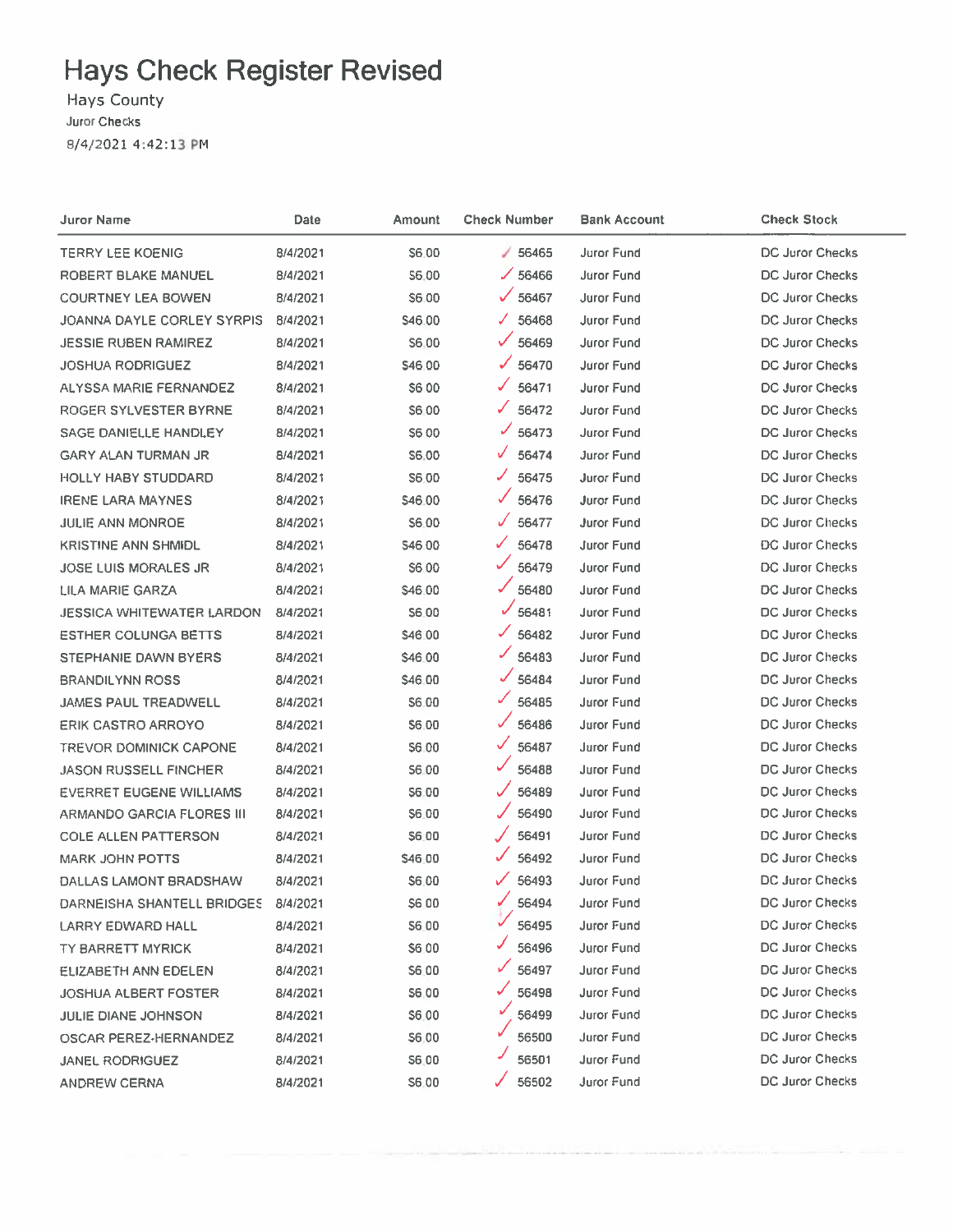| Juror Name                         | Date     | Amount       | <b>Check Number</b>            | <b>Bank Account</b> | <b>Check Stock</b>     |
|------------------------------------|----------|--------------|--------------------------------|---------------------|------------------------|
| <b>MARK MARION GRANT</b>           | 8/4/2021 | S6.00        | $\checkmark$<br>56503          | <b>Juror Fund</b>   | <b>DC Juror Checks</b> |
| <b>JOSE DAVID ESQUINA</b>          | 8/4/2021 | \$6.00       | $\blacktriangleright$<br>56504 | Juror Fund          | DC Juror Checks        |
| NICOLAS MARCELINO TORRES           | 8/4/2021 | \$6.00       | ✓<br>56505                     | Juror Fund          | DC Juror Checks        |
| <b>FRANCES ANN STELL</b>           | 8/4/2021 | \$6.00       | 56506                          | Juror Fund          | DC Juror Checks        |
| <b>JAMES LANCING KING</b>          | 8/4/2021 | S6.00        | 56507                          | Juror Fund          | DC Juror Checks        |
| JONATHAN BLAKE ALLBRITTON          | 8/4/2021 | S6.00        | J.<br>56508                    | Juror Fund          | DC Juror Checks        |
| <b>CYNTHIA LOUISE MARION</b>       | 8/4/2021 | S6.00        | 56509<br>✓                     | Juror Fund          | <b>DC Juror Checks</b> |
| SIDNEY MURRAY                      | 8/4/2021 | S6.00        | 56510                          | Juror Fund          | DC Juror Checks        |
| <b>VIRGINIO ANTHONY MEDEIROS I</b> | 8/4/2021 | S6.00        | S<br>56511                     | <b>Juror Fund</b>   | <b>DC Juror Checks</b> |
| <b>LANDRETH DENISE RAMIREZ</b>     | 8/4/2021 | S6.00        | ✓<br>56512                     | <b>Juror Fund</b>   | <b>DC Juror Checks</b> |
| <b>ONESIMO D GALAN</b>             | 8/4/2021 | S6.00        | ✓<br>56513                     | <b>Juror Fund</b>   | DC Juror Checks        |
| EDWARD NORMAN COX                  | 8/4/2021 | S6.00        | ✓<br>56514                     | <b>Juror Fund</b>   | DC Juror Checks        |
| <b>NANDISH RUDRA</b>               | 8/4/2021 | S6.00        | ✓<br>56515                     | <b>Juror Fund</b>   | <b>DC Juror Checks</b> |
| <b>KATRINA CAVAZOS</b>             | 8/4/2021 | S6.00        | ✔<br>56516                     | Juror Fund          | DC Juror Checks        |
| DARRELL GLENN ANGLIN               | 8/4/2021 | S6.00        | 56517                          | Juror Fund          | DC Juror Checks        |
| CHRISTOPHER JOHN BENTLEY           | 8/4/2021 | S6.00        | J<br>56518                     | <b>Juror Fund</b>   | <b>DC Juror Checks</b> |
| <b>SCOTT DOUGLAS ARMSTRONG</b>     | 8/4/2021 | \$6.00       | ✓<br>56519                     | Juror Fund          | DC Juror Checks        |
| <b>PATRICIA VASQUEZ CANTU</b>      | 8/4/2021 | S6.00        | 56520                          | Juror Fund          | <b>DC Juror Checks</b> |
| <b>RICHARD IRVIN WRIGHT JR</b>     | 8/4/2021 | \$6.00       | 56521                          | <b>Juror Fund</b>   | <b>DC Juror Checks</b> |
| NATALIE ROSE DUBAK                 | 8/4/2021 | \$6.00       | $\mathscr{I}$<br>56522         | Juror Fund          | <b>DC Juror Checks</b> |
| <b>VICTORIA ISABEL SELIGMAN</b>    | 8/4/2021 | S6.00        | ╱<br>56523                     | <b>Juror Fund</b>   | <b>DC Juror Checks</b> |
| MAE GENE WATTS PARRISH             | 8/4/2021 | S6.00        | J<br>56524                     | Juror Fund          | <b>DC Juror Checks</b> |
| <b>KELLY ANNE SNYDER</b>           | 8/4/2021 | <b>S6.00</b> | 56525                          | Juror Fund          | <b>DC Juror Checks</b> |
| JAMAL ISMAIL EL-SHEIKH             | 8/4/2021 | S6.00        | ✓<br>56526                     | Juror Fund          | <b>DC Juror Checks</b> |
| USMAN SHAHID MUHAMMAD              | 8/4/2021 | S6.00        | ✓<br>56527                     | <b>Juror Fund</b>   | <b>DC Juror Checks</b> |
| JULIETTE RAEANN PALOMAKI           | 8/4/2021 | S6.00        | 56528                          | <b>Juror Fund</b>   | DC Juror Checks        |
| <b>JULIE ANN HARTLEY</b>           | 8/4/2021 | S6.00        | √<br>56529                     | Juror Fund          | DC Juror Checks        |
| SAMUEL PATRICK OLSON               | 8/4/2021 | S6.00        | 56530                          | <b>Juror Fund</b>   | DC Juror Checks        |
| JANELLE LOUISE PALFREYMAN          | 8/4/2021 | S6.00        | 56531                          | <b>Juror Fund</b>   | DC Juror Checks        |

Totals

\$762,00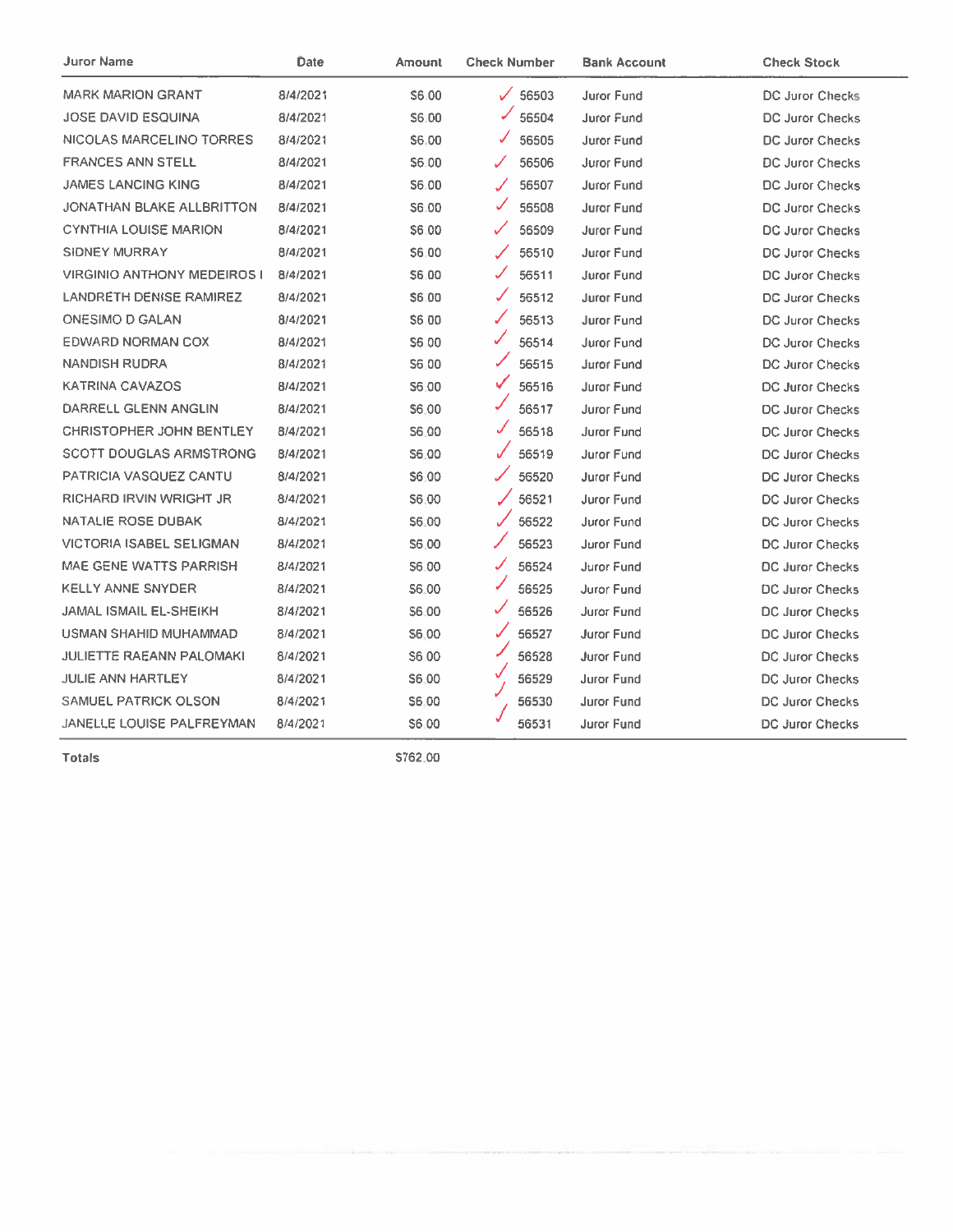# **Hays Check Register Revised**

Hays County Juror Checks 7/30/2021 2:57:31 PM

| Juror Name                     | Date      | Amount       | <b>Check Number</b> | <b>Bank Account</b> | <b>Check Stock</b>     |
|--------------------------------|-----------|--------------|---------------------|---------------------|------------------------|
| <b>KYLE JEFFREY VOGT</b>       | 7/30/2021 | S6.00        | $\times$ 56372      | Juror Fund          | DC Juror Checks        |
| CHRISTOPHER BENITO MARTINE     | 7/30/2021 | S6.00        | $\sqrt{56373}$      | <b>Juror Fund</b>   | DC Juror Checks        |
| <b>MARK RAYMOND FRAPRIE</b>    | 7/30/2021 | S6.00        | $\sqrt{56374}$      | Juror Fund          | DC Juror Checks        |
| <b>CHERYL-ANN ZIEGELMILLER</b> | 7/30/2021 | S6.00        | $\times$ 56375      | Juror Fund          | <b>DC Juror Checks</b> |
| <b>CODY GILLETTE PARROTT</b>   | 7/30/2021 | \$6.00       | ✓<br>56376          | Juror Fund          | DC Juror Checks        |
| <b>ANTHONY COSMO CARUSO</b>    | 7/30/2021 | S6 00        | ✓<br>56377          | Juror Fund          | <b>DC Juror Checks</b> |
| <b>MICHAEL ALAN STARNES</b>    | 7/30/2021 | \$6.00       | ✓<br>56378          | Juror Fund          | DC Juror Checks        |
| ALBERT LANCE DAUCH             | 7/30/2021 | \$6.00       | J<br>56379          | Juror Fund          | <b>DC Juror Checks</b> |
| <b>WILLIAM JACKSON CORBITT</b> | 7/30/2021 | \$246.00     | 56380               | Juror Fund          | <b>DC Juror Checks</b> |
| <b>LIZBETH FLORES</b>          | 7/30/2021 | S6.00        | ✓<br>56381          | Juror Fund          | DC Juror Checks        |
| <b>MILTON TAYLOR JOHNSON</b>   | 7/30/2021 | <b>S6.00</b> | ✔<br>56382          | Juror Fund          | DC Juror Checks        |
| PAUL MATTHEW RUDD              | 7/30/2021 | S6 00        | ✓<br>56383          | <b>Juror Fund</b>   | DC Juror Checks        |
| MICHELLE VARELA-BARRAZA        | 7/30/2021 | \$6.00       | 56384               | Juror Fund          | DC Juror Checks        |
| MARKLEY RACHEL JANE WALSH      | 7/30/2021 | <b>\$600</b> | 56385               | Juror Fund          | DC Juror Checks        |
| SHIRLEY NICKERSON SCOTT        | 7/30/2021 | \$246.00     | ✓<br>56386          | Juror Fund          | DC Juror Checks        |
| SUMMER LYNN BARRERA            | 7/30/2021 | S6.00        | 56387               | Juror Fund          | DC Juror Checks        |
| BRYAN DAVID BRAYMEN            | 7/30/2021 | S6.00        | ✓<br>56388          | Juror Fund          | <b>DC Juror Checks</b> |
| PAMELA FARLEY LEAL             | 7/30/2021 | \$6.00       | ✓<br>56389          | Juror Fund          | DC Juror Checks        |
| <b>JOSEPH HENRY SIMMONS</b>    | 7/30/2021 | S6.00        | ✓<br>56390          | Juror Fund          | DC Juror Checks        |
| DAVID MICHAEL JONES            | 7/30/2021 | <b>S6.00</b> | ✓<br>56391          | Juror Fund          | DC Juror Checks        |
| <b>KEVIN ANDREW BROWNELL</b>   | 7/30/2021 | S6.00        | ✓<br>56392          | Juror Fund          | <b>DC Juror Checks</b> |
| KEISHA CHAUNTAE BASTIDAS       | 7/30/2021 | S6.00        | ✓<br>56393          | Juror Fund          | DC Juror Checks        |
| ARRIANA JADE GAMEZ             | 7/30/2021 | 56.00        | ✓<br>56394          | Juror Fund          | DC Juror Checks        |
| <b>MARY ELIZABETH OBER</b>     | 7/30/2021 | \$6.00       | ✓<br>56395          | Juror Fund          | DC Juror Checks        |
| <b>DESIREE ROSE CAMPBELL</b>   | 7/30/2021 | <b>S600</b>  | 56396               | Juror Fund          | DC Juror Checks        |
| RANDY CALVIN COVEY             | 7/30/2021 | S6.00        | 56397               | <b>Juror Fund</b>   | DC Juror Checks        |
| <b>JAMES ANTHONY BURKES</b>    | 7/30/2021 | S6.00        | 56398               | <b>Juror Fund</b>   | DC Juror Checks        |
| <b>CHERITH ANNE SIMPSON</b>    | 7/30/2021 | S6 00        | 56399               | <b>Juror Fund</b>   | DC Juror Checks        |
| DAREN WARREN FREASE            | 7/30/2021 | <b>S600</b>  | 56400               | <b>Juror Fund</b>   | DC Juror Checks        |
| JESSICA LYNN FLORES            | 7/30/2021 | \$6.00       | ✓<br>56401          | Juror Fund          | <b>DC Juror Checks</b> |
| SABRINA MARGRET RODRIGUEZ      | 7/30/2021 | S6 00        | ✓<br>56402          | Juror Fund          | <b>DC Juror Checks</b> |
| <b>PAUL GERARD HULSHOF</b>     | 7/30/2021 | \$6.00       | 56403               | Juror Fund          | DC Juror Checks        |
| <b>MORGAN NICOLE SMITH</b>     | 7/30/2021 | \$246.00     | 56404               | <b>Juror Fund</b>   | DC Juror Checks        |
| <b>IVO ASSENOV BOUNARDJIEV</b> | 7/30/2021 | \$246.00     | 56405               | Juror Fund          | <b>DC Juror Checks</b> |
| WILLIAM GEORGE THOMPSON II     | 7/30/2021 | \$6.00       | 56406               | <b>Juror Fund</b>   | <b>DC Juror Checks</b> |
| DAISY VANESSA PUENTE           | 7/30/2021 | S6 00        | 56407               | Juror Fund          | DC Juror Checks        |
| <b>KRISTOPHER DAVID KOEPPE</b> | 7/30/2021 | \$246.00     | 56408               | Juror Fund          | <b>DC Juror Checks</b> |
| KENNETH BRAND HEEB JR          | 7/30/2021 | \$246.00     | 56409               | Juror Fund          | DC Juror Checks        |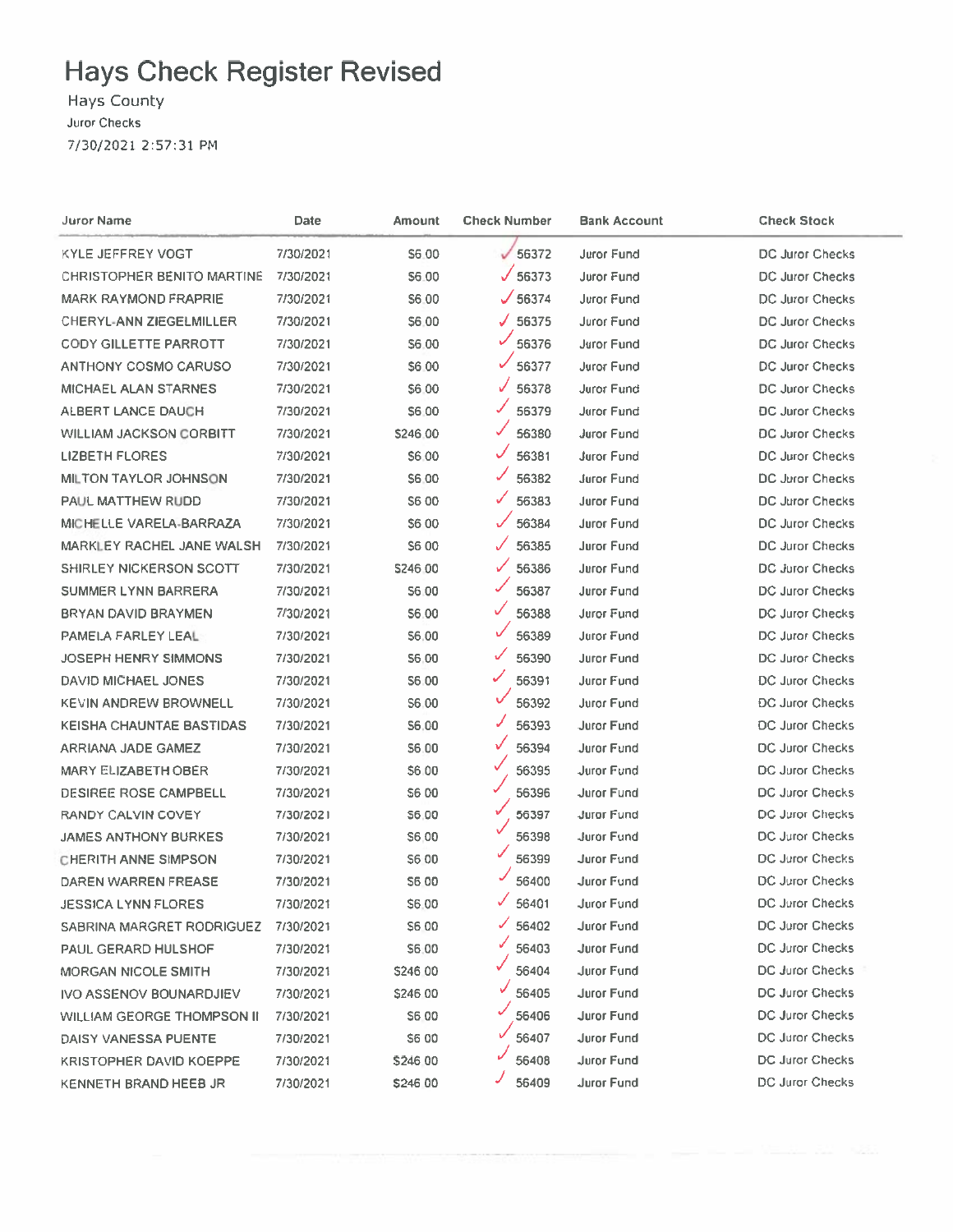| Juror Name                      | Date      | Amount       | <b>Check Number</b>   | <b>Bank Account</b> | <b>Check Stock</b>     |
|---------------------------------|-----------|--------------|-----------------------|---------------------|------------------------|
| <b>MARK RUBEN TRACY</b>         | 7/30/2021 | S6.00        | $\sqrt{56410}$        | <b>Juror Fund</b>   | DC Juror Checks        |
| <b>LAURA BLACK</b>              | 7/30/2021 | S6.00        | $\sqrt{56411}$        | <b>Juror Fund</b>   | DC Juror Checks        |
| <b>JAY DUSTIN TAYLOR</b>        | 7/30/2021 | \$6.00       | $\sqrt{56412}$        | Juror Fund          | DC Juror Checks        |
| DANIEL LEDEZMA                  | 7/30/2021 | S6.00        | $\sqrt{56413}$        | Juror Fund          | DC Juror Checks        |
| REBECCA SUE BANNISTER           | 7/30/2021 | <b>S6.00</b> | $\sqrt{56414}$        | <b>Juror Fund</b>   | <b>DC Juror Checks</b> |
| LISA ANN MARKHAM                | 7/30/2021 | \$6.00       | $\sqrt{56415}$        | Juror Fund          | <b>DC Juror Checks</b> |
| LENORA JEAN ESPARZA             | 7/30/2021 | \$6.00       | $\sqrt{56416}$        | <b>Juror Fund</b>   | DC Juror Checks        |
| RENAE ANNETTE MEDRANO           | 7/30/2021 | \$6.00       | $\frac{1}{56417}$     | Juror Fund          | DC Juror Checks        |
| ETHAN TAYLOR ERDELAC            | 7/30/2021 | \$6.00       | $\sqrt{56418}$        | Juror Fund          | DC Juror Checks        |
| SHARON ELIZABETH NAVARRO        | 7/30/2021 | S6.00        | /56419                | <b>Juror Fund</b>   | DC Juror Checks        |
| <b>ERIC ANTHONY VELASQUEZ</b>   | 7/30/2021 | \$246.00     | $\times$ 56420        | Juror Fund          | DC Juror Checks        |
| <b>GREGORY DYAS</b>             | 7/30/2021 | S6.00        | $\sqrt{56421}$        | <b>Juror Fund</b>   | <b>DC Juror Checks</b> |
| SARAH KANIA WENKMAN             | 7/30/2021 | \$6.00       | $\sqrt{56422}$        | Juror Fund          | DC Juror Checks        |
| ANN MARGARET WOMER              | 7/30/2021 | S246.00      | $\times$ 56423        | Juror Fund          | DC Juror Checks        |
| <b>SHAWN MICHEAL SCHREIBER</b>  | 7/30/2021 | \$6.00       | $\times$ 56424        | Juror Fund          | <b>DC Juror Checks</b> |
| AARON JAMES BRENNAN             | 7/30/2021 | S6.00        | $\sqrt{56425}$        | Juror Fund          | DC Juror Checks        |
| OMAR GAMEZ                      | 7/30/2021 | <b>\$600</b> | $\times$ 56426        | Juror Fund          | DC Juror Checks        |
| <b>MACKENZIE JAMES ROWLAND</b>  | 7/30/2021 | \$6.00       | 56427                 | Juror Fund          | DC Juror Checks        |
| <b>MICAH BRANDON GIL</b>        | 7/30/2021 | <b>S600</b>  | $\sqrt{56428}$        | Juror Fund          | DC Juror Checks        |
| MICHELLE C RAY                  | 7/30/2021 | <b>S6.00</b> | $\times$ 56429        | Juror Fund          | <b>DC Juror Checks</b> |
| DAVID CORLISS ALLEN             | 7/30/2021 | \$246.00     | S.<br>56430           | Juror Fund          | <b>DC Juror Checks</b> |
| <b>JOHN WILLIAM KOCH</b>        | 7/30/2021 | S6.00        | $\times$ 56431        | Juror Fund          | DC Juror Checks        |
| ALEXANDER ROBERT NOVOTNY        | 7/30/2021 | \$246.00     | ✓<br>56432            | Juror Fund          | DC Juror Checks        |
| <b>GIOBANNI RUBIO LANDA</b>     | 7/30/2021 | S6.00        | $\checkmark$<br>56433 | <b>Juror Fund</b>   | DC Juror Checks        |
| <b>GEORGE HENRY RENTERIA</b>    | 7/30/2021 | S6 00        | ╱<br>56434            | Juror Fund          | DC Juror Checks        |
| <b>TAYLOR RENEE DEFORGE</b>     | 7/30/2021 | \$6.00       | ✓<br>56435            | Juror Fund          | <b>DC Juror Checks</b> |
| KYLE JAMES VAN DUSEN            | 7/30/2021 | S6 00        | ✓<br>56436            | Juror Fund          | <b>DC Juror Checks</b> |
| SAMUEL L HEYSQUIERDO            | 7/30/2021 | \$6.00       | ✓<br>56437            | Juror Fund          | <b>DC Juror Checks</b> |
| <b>GAVIN MAXWELL WAGERS</b>     | 7/30/2021 | \$6.00       | 56438                 | Juror Fund          | DC Juror Checks        |
| ROBIN MARIE GODFREY             | 7/30/2021 | \$6.00       | 56439                 | Juror Fund          | DC Juror Checks        |
| OSCAR GARZA                     | 7/30/2021 | \$6.00       | 56440                 | Juror Fund          | DC Juror Checks        |
| <b>LESLI LEANN HILL</b>         | 7/30/2021 | \$6.00       | 56441                 | Juror Fund          | DC Juror Checks        |
| RODNEY ELTON ROHDE              | 7/30/2021 | S6 00        | 56442                 | Juror Fund          | DC Juror Checks        |
| <b>ANDREW MICHAEL PRICE</b>     | 7/30/2021 | \$6.00       | 56443                 | Juror Fund          | <b>DC Juror Checks</b> |
| <b>JOSHUA EDWARD HOFFER</b>     | 7/30/2021 | \$6.00       | 56444                 | <b>Juror Fund</b>   | <b>DC Juror Checks</b> |
| <b>KAREN CASTRO</b>             | 7/30/2021 | \$6,00       | 56445                 | Juror Fund          | <b>DC Juror Checks</b> |
| <b>CATHERINE LOUISE ROWE</b>    | 7/30/2021 | \$6.00       | 56446                 | Juror Fund          | DC Juror Checks        |
| <b>LESHON O YOUNG</b>           | 7/30/2021 | S6.00        | 56447                 | Juror Fund          | DC Juror Checks        |
| <b>WILLIAM RUSSELL SEDGWICK</b> | 7/30/2021 | \$6.00       | 56448                 | Juror Fund          | <b>DC Juror Checks</b> |
| <b>JENNIFER SUE ROSE</b>        | 7/30/2021 | \$6.00       | 56449                 | Juror Fund          | DC Juror Checks        |
| LAUREN MARIE MAMROSH            | 7/30/2021 | S6.00        | 56450                 | Juror Fund          | DC Juror Checks        |
| <b>CAREY JOHN LAFAYETTE</b>     | 7/30/2021 | S6 00        | 56451                 | <b>Juror Fund</b>   | DC Juror Checks        |
| H PHILLIP HERMAN                | 7/30/2021 | S6 00        | 56452                 | Juror Fund          | DC Juror Checks        |
| <b>JOSEPH MICHAEL BOTELLO</b>   | 7/30/2021 | \$6.00       | 56453                 | Juror Fund          | DC Juror Checks        |
| <b>JAMES MICHAEL CALDERON</b>   | 7/30/2021 | S6:00        | 56454                 | Juror Fund          | <b>DC Juror Checks</b> |

 $\bar{t}$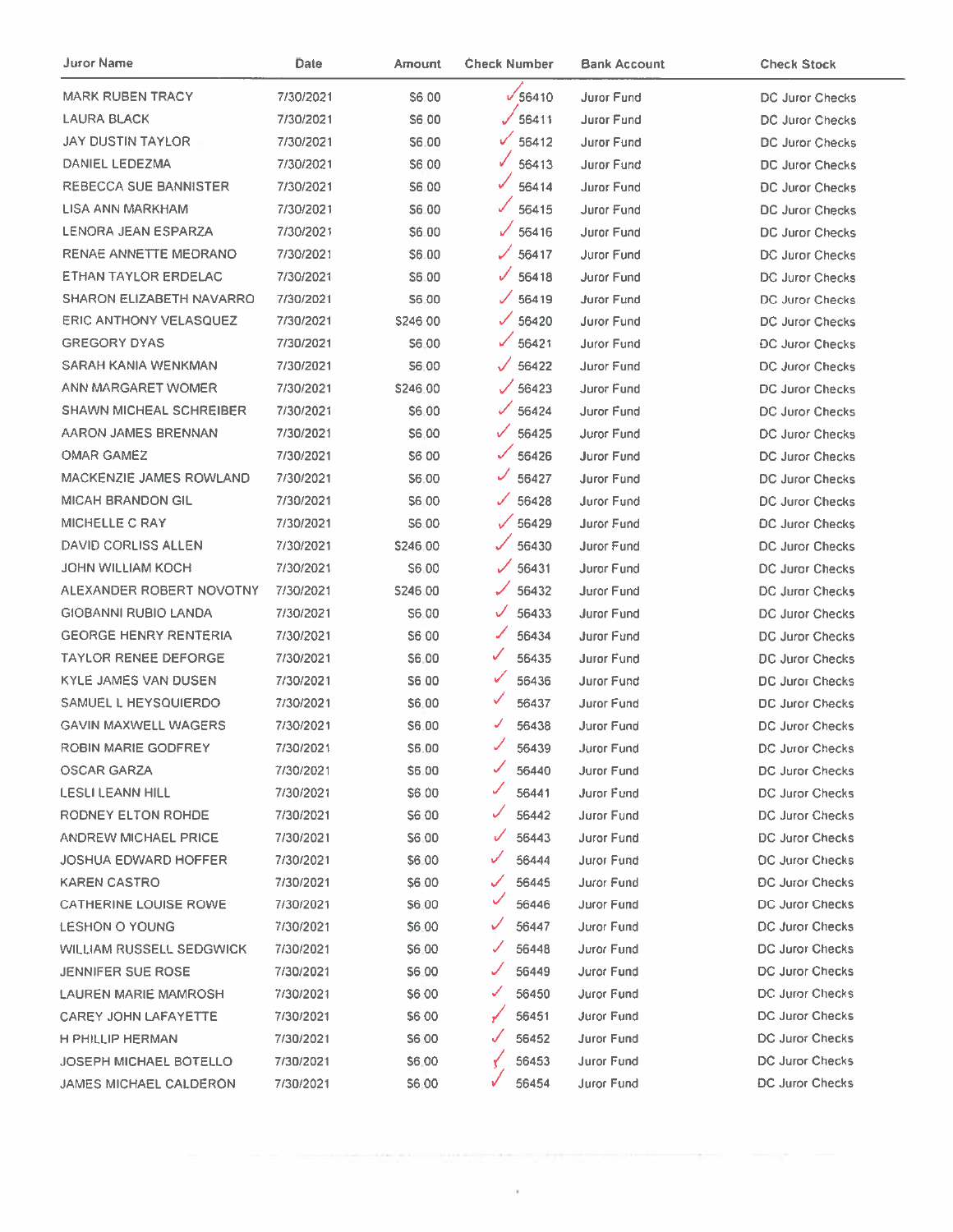| Juror Name                   | <b>Date</b> | Amount   | <b>Check Number</b> | <b>Bank Account</b> | <b>Check Stock</b>     |
|------------------------------|-------------|----------|---------------------|---------------------|------------------------|
| ALEJANDRO M CANSECO          | 7/30/2021   | \$246.00 | $\sqrt{56455}$      | <b>Juror Fund</b>   | DC Juror Checks        |
| <b>ESTER ORTIZ ALLGOWER</b>  | 7/30/2021   | S6.00    | $\sqrt{56456}$      | <b>Juror Fund</b>   | DC Juror Checks        |
| ANDRES FELIPE MEJIA          | 7/30/2021   | S6.00    | $\times$ 56457      | Juror Fund          | DC Juror Checks        |
| ROXANNE D DELAROSA           | 7/30/2021   | S6 00    | 56458               | Juror Fund          | DC Juror Checks        |
| AMALIA TERRAZAS              | 7/30/2021   | S246.00  | 56459<br>✓          | Juror Fund          | DC Juror Checks        |
| LELAND DELANEY RODGER        | 7/30/2021   | S6.00    | 56460<br>✔          | <b>Juror Fund</b>   | <b>DC Juror Checks</b> |
| STEPHANIE MARIE SAMUELSON    | 7/30/2021   | S6.00    | 56461<br>V          | Juror Fund          | DC Juror Checks        |
| CHARLES ALEXANDER CANOSA     | 7/30/2021   | S6.00    | 56462               | Juror Fund          | DC Juror Checks        |
| <b>SCOTT HOWARD MCINTYRE</b> | 7/30/2021   | S6.00    | .56463<br>✓         | Juror Fund          | DC Juror Checks        |
| JOY VENICE BROWN             | 7/30/2021   | S46.00   | 56464               | Juror Fund          | <b>DC Juror Checks</b> |
|                              |             |          |                     |                     |                        |

Totals

\$3,478.00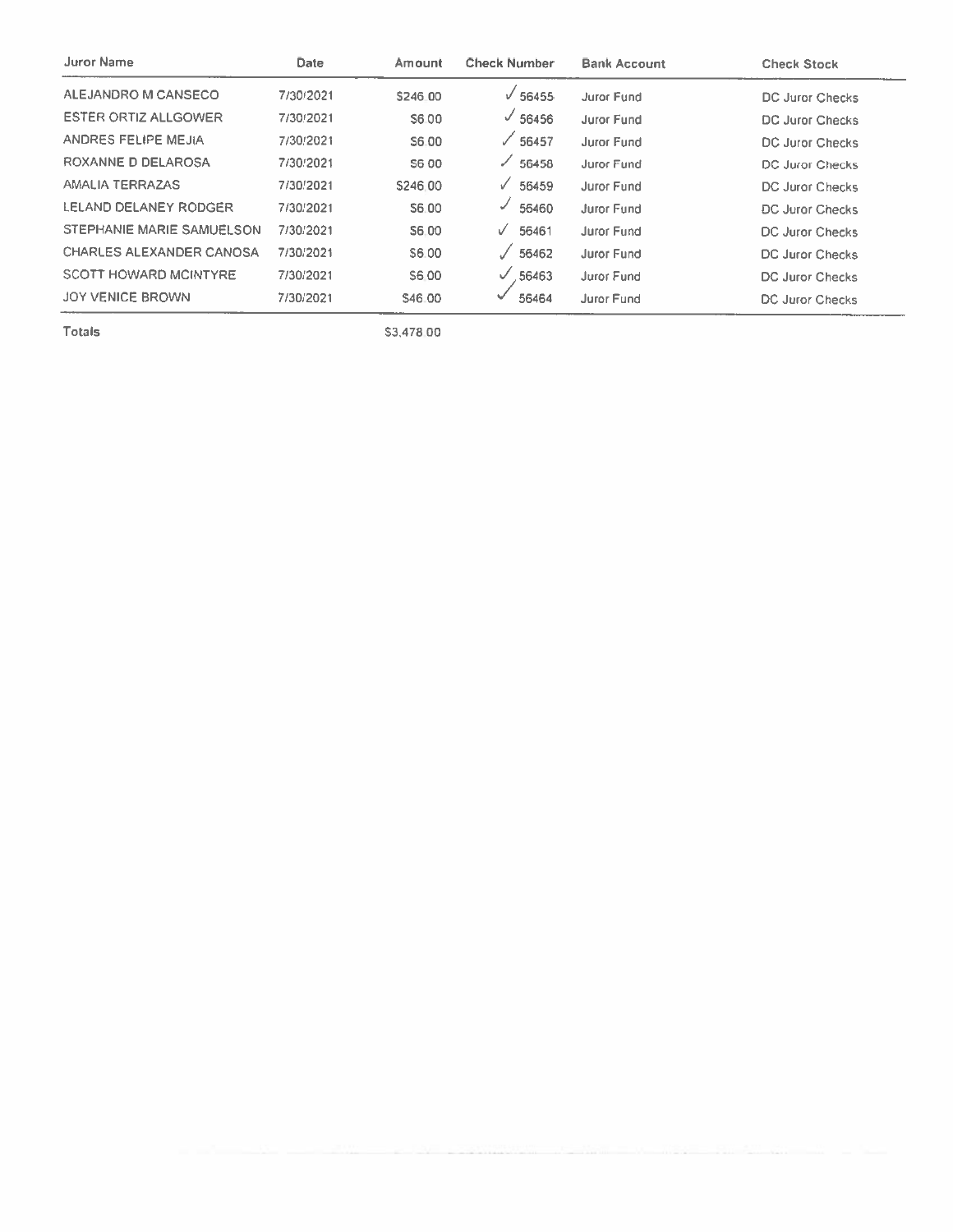# **Hays Check Register Revised**

**Hays County Juror Checks** 7/30/2021 8:39:27 AM

| Juror Name                          | <b>Date</b> | Amount       | <b>Check Number</b>   | <b>Bank Account</b> | <b>Check Stock</b>     |
|-------------------------------------|-------------|--------------|-----------------------|---------------------|------------------------|
| DOUGLAS RAY RUMMEL JR               | 7/29/2021   | \$6.00       | √29639                | <b>Juror Fund</b>   | <b>CC Juror Checks</b> |
| SYDNEY ELIZABETH CHENAULT           | 7/29/2021   | <b>S6.00</b> | $\sqrt{29640}$        | <b>Juror Fund</b>   | <b>CC Juror Checks</b> |
| <b>EMILY ROBERTS SIMONETTI</b>      | 7/29/2021   | \$6,00       | $\sqrt{29641}$        | <b>Juror Fund</b>   | <b>CC Juror Checks</b> |
| <b>BRITTANY NICOLE ARNDT</b>        | 7/29/2021   | \$6.00       | 29642                 | Juror Fund          | <b>CC Juror Checks</b> |
| <b>BRADLEY CHARLES NEUTZLER</b>     | 7/29/2021   | \$6.00       | ℐ<br>29643            | <b>Juror Fund</b>   | <b>CC Juror Checks</b> |
| <b>MARTHA VARGAS-GUZMAN</b>         | 7/29/2021   | \$6.00       | ✓<br>29644            | Juror Fund          | <b>CC Juror Checks</b> |
| <b>JANET HAYES HOLDER</b>           | 7/29/2021   | \$6.00       | ✓<br>29645            | Juror Fund          | <b>CC Juror Checks</b> |
| <b>JOSEPH ALAN HILL</b>             | 7/29/2021   | \$6.00       | $\sqrt{29646}$        | Juror Fund          | <b>CC Juror Checks</b> |
| <b>MEGAN RENEE AGUILAR</b>          | 7/29/2021   | \$6.00       | V<br>29647            | Juror Fund          | <b>CC Juror Checks</b> |
| <b>LAUREL LEE VANCE</b>             | 7/29/2021   | \$6.00       | 29648                 | Juror Fund          | <b>CC Juror Checks</b> |
| <b>DAVID OWEN CURRY</b>             | 7/29/2021   | \$6.00       | ✓<br>29649            | Juror Fund          | <b>CC Juror Checks</b> |
| <b>MARISSA ANN SANCHEZ</b>          | 7/29/2021   | \$6.00       | 29650                 | Juror Fund          | <b>CC Juror Checks</b> |
| RICHARD CHARLES PADILLA             | 7/29/2021   | \$6.00       | 29651                 | Juror Fund          | <b>CC Juror Checks</b> |
| JOHN EDWIN JACKSON                  | 7/29/2021   | 56.00        | ✓<br>29652            | Juror Fund          | <b>CC Juror Checks</b> |
| SHAHIN MOEZZI                       | 7/29/2021   | \$6.00       | ✓<br>29653            | Juror Fund          | <b>CC Juror Checks</b> |
| <b>PATRICK ANDREW MCBAIN</b>        | 7/29/2021   | \$6.00       | 29654                 | Juror Fund          | <b>CC Juror Checks</b> |
| <b>BRUCE CLYDE MADDOX</b>           | 7/29/2021   | \$6.00       | V<br>29655            | Juror Fund          | <b>CC Juror Checks</b> |
| <b>RANDALL D TERRELL</b>            | 7/29/2021   | \$6.00       | ✓<br>29656            | Juror Fund          | <b>CC Juror Checks</b> |
| <b>BARTON JOSEPH AKELEY</b>         | 7/29/2021   | \$6.00       | ✓<br>29657            | <b>Juror Fund</b>   | <b>CC Juror Checks</b> |
| <b>CHARLA LYNN JONES</b>            | 7/29/2021   | \$6.00       | J<br>29658            | <b>Juror Fund</b>   | <b>CC Juror Checks</b> |
| LADONNA NICHOLS HANSEN              | 7/29/2021   | \$6.00       | $\checkmark$<br>29659 | <b>Juror Fund</b>   | <b>CC Juror Checks</b> |
| SARAH RENEE SALDANA                 | 7/29/2021   | \$6.00       | ✔<br>29660            | <b>Juror Fund</b>   | <b>CC Juror Checks</b> |
| <b>RAMIRO VALDEZ JR</b>             | 7/29/2021   | \$6.00       | 29661                 | <b>Juror Fund</b>   | <b>CC Juror Checks</b> |
| EILEEN LENOR CRUMLEY                | 7/29/2021   | \$6.00       | 29662<br>✓            | <b>Juror Fund</b>   | <b>CC Juror Checks</b> |
| <b>JENNIFER RYAN PARSONS</b>        | 7/29/2021   | \$6.00       | 29663<br>✓            | <b>Juror Fund</b>   | <b>CC Juror Checks</b> |
| <b>FRANK MARTINEZ</b>               | 7/29/2021   | \$6.00       | J<br>29664            | <b>Juror Fund</b>   | <b>CC Juror Checks</b> |
| <b>DAVID EDUARDO FLORES</b>         | 7/29/2021   | \$6.00       | ✓<br>29665            | <b>Juror Fund</b>   | <b>CC Juror Checks</b> |
| <b>RYAN TYLER TATE</b>              | 7/29/2021   | \$6.00       | 29666                 | <b>Juror Fund</b>   | <b>CC Juror Checks</b> |
| <b>JOELLEN ELIZABETH ADAMS</b>      | 7/29/2021   | \$6.00       | 29667                 | <b>Juror Fund</b>   | <b>CC Juror Checks</b> |
| <b>MARTIN MARTINEZ BAUTISTA</b>     | 7/29/2021   | <b>S6.00</b> | ✓<br>29668            | Juror Fund          | <b>CC Juror Checks</b> |
| ANITA ALVAREZ MENDOZA               | 7/29/2021   | \$6.00       | 29669                 | Juror Fund          | <b>CC Juror Checks</b> |
| LINDA FAY RETTELE                   | 7/29/2021   | \$6.00       | 29670                 | Juror Fund          | <b>CC Juror Checks</b> |
| <b>MICHELLE VILLACIS-HERRERA TI</b> | 7/29/2021   | \$6.00       | ✓<br>29671            | Juror Fund          | <b>CC Juror Checks</b> |
| <b>TAWNI ROCHELLE BATES</b>         | 7/29/2021   | \$6.00       | $\checkmark$<br>29672 | Juror Fund          | <b>CC Juror Checks</b> |
| JOHN LUNDY ANTONIO                  | 7/29/2021   | \$6.00       | 29673                 | Juror Fund          | <b>CC Juror Checks</b> |
| NICHOLAS SEBASTIAN BASINGE          | 7/29/2021   | \$6.00       | 29674                 | Juror Fund          | <b>CC Juror Checks</b> |
| ROBERTO MEDINA                      | 7/29/2021   | \$6.00       | 29675<br>v            | <b>Juror Fund</b>   | <b>CC Juror Checks</b> |
| <b>JAKE EDWARD RANKIN</b>           | 7/29/2021   | \$6.00       | 29676<br>✓            | <b>Juror Fund</b>   | <b>CC Juror Checks</b> |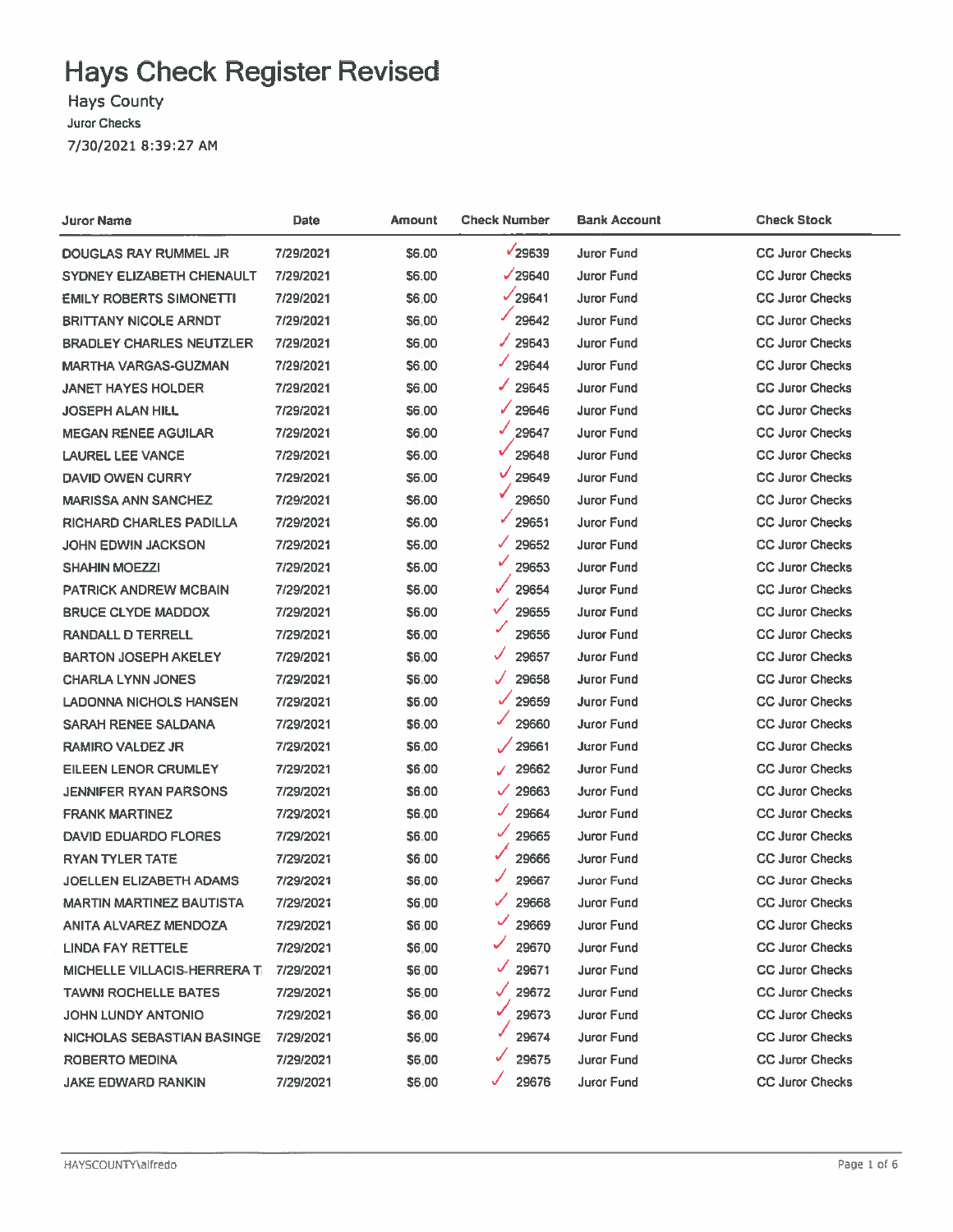| Juror Name                        | Date      | Amount       | <b>Check Number</b>   | <b>Bank Account</b> | <b>Check Stock</b>     |
|-----------------------------------|-----------|--------------|-----------------------|---------------------|------------------------|
| <b>BRODY MICHAEL COXE</b>         | 7/29/2021 | \$6.00       | $\sqrt{29677}$        | <b>Juror Fund</b>   | <b>CC Juror Checks</b> |
| <b>DEVIN BLAEC KITCHENS</b>       | 7/29/2021 | \$6.00       | $\frac{1}{29678}$     | Juror Fund          | <b>CC Juror Checks</b> |
| <b>BENJAMIN WESTON MIKITEN</b>    | 7/29/2021 | \$6.00       | $\sqrt{29679}$        | Juror Fund          | <b>CC Juror Checks</b> |
| SANDRA ALICEN ROSS DAUGHEI        | 7/29/2021 | \$6.00       | $\frac{1}{29680}$     | Juror Fund          | <b>CC Juror Checks</b> |
| SARAH KATHERINE ESTES             | 7/29/2021 | \$6.00       | $\frac{1}{29681}$     | Juror Fund          | <b>CC Juror Checks</b> |
| KARYN XANA ROBINSON               | 7/29/2021 | \$6.00       | J.<br>29682           | <b>Juror Fund</b>   | <b>CC Juror Checks</b> |
| <b>DENISE MARIE EMILIO</b>        | 7/29/2021 | \$6.00       | $\checkmark$<br>29683 | Juror Fund          | <b>CC Juror Checks</b> |
| <b>BRET RONALD LANTZ II</b>       | 7/29/2021 | \$6.00       | $\checkmark$<br>29684 | Juror Fund          | <b>CC Juror Checks</b> |
| JEFFREI BRYAN GAMEZ               | 7/29/2021 | <b>S6.00</b> | ✓<br>29685            | Juror Fund          | <b>CC Juror Checks</b> |
| <b>BRANDON SCOTT COPELAND</b>     | 7/29/2021 | <b>S6.00</b> | $\checkmark$<br>29686 | Juror Fund          | <b>CC Juror Checks</b> |
| TOSHA ANN ROCQUEMORE COL          | 7/29/2021 | S6.00        | 29687                 | Juror Fund          | <b>CC Juror Checks</b> |
| <b>JOYCE MELBY HUERTA</b>         | 7/29/2021 | \$6.00       | 29688                 | Juror Fund          | <b>CC Juror Checks</b> |
| <b>SHELBY FAITH BROWN</b>         | 7/29/2021 | \$6.00       | 29689                 | <b>Juror Fund</b>   | <b>CC Juror Checks</b> |
| <b>SYDNEE ROSE DONIAN</b>         | 7/29/2021 | S6.00        | 29690<br>J            | <b>Juror Fund</b>   | <b>CC Juror Checks</b> |
| JORDON GREGORY KANE               | 7/29/2021 | \$6.00       | ✓<br>29691            | Juror Fund          | <b>CC Juror Checks</b> |
| <b>ERIN OLGA STAATS</b>           | 7/29/2021 | \$6.00       | ✓<br>29692            | <b>Juror Fund</b>   | <b>CC Juror Checks</b> |
| <b>NICK LARA</b>                  | 7/29/2021 | \$6.00       | J<br>29693            | Juror Fund          | <b>CC Juror Checks</b> |
| <b>GABRIELLA MARISE MONTEZ</b>    | 7/29/2021 | \$6.00       | ✓<br>29694            | Juror Fund          | <b>CC Juror Checks</b> |
| DANIEL REFUGIO ALVAREZ JR         | 7/29/2021 | \$6.00       | ✓<br>29695            | Juror Fund          | <b>CC Juror Checks</b> |
| <b>GABRIELLE CHRISTINE FRYMAN</b> | 7/29/2021 | \$6.00       | ✓<br>29696            | Juror Fund          | <b>CC Juror Checks</b> |
| <b>BRYAN PAUL COOK</b>            | 7/29/2021 | \$6.00       | 29697                 | <b>Juror Fund</b>   | <b>CC Juror Checks</b> |
| <b>MARY ELIZABETH HUMMEL</b>      | 7/29/2021 | \$6.00       | v<br>29698            | Juror Fund          | <b>CC Juror Checks</b> |
| <b>JENNIFER LEE DOANE</b>         | 7/29/2021 | S6.00        | V<br>29699            | <b>Juror Fund</b>   | <b>CC Juror Checks</b> |
| <b>KENNETH WAYNE KRUEGER</b>      | 7/29/2021 | \$6.00       | ✓<br>29700            | <b>Juror Fund</b>   | <b>CC Juror Checks</b> |
| <b>NELDA CHAPA</b>                | 7/29/2021 | \$6.00       | 29701                 | <b>Juror Fund</b>   | <b>CC Juror Checks</b> |
| <b>RYAN JARED MASON</b>           | 7/29/2021 | \$6.00       | J<br>29702            | Juror Fund          | <b>CC Juror Checks</b> |
| SARAH KATHLEEN SELLSTROM          | 7/29/2021 | \$6.00       | ✓<br>29703            | Juror Fund          | <b>CC Juror Checks</b> |
| <b>MARIA R MORALES</b>            | 7/29/2021 | \$6.00       | ✓<br>29704            | <b>Juror Fund</b>   | <b>CC Juror Checks</b> |
| ALEXANDRIA DOMINGA ORNELA:        | 7/29/2021 | \$6.00       | 29705                 | <b>Juror Fund</b>   | <b>CC Juror Checks</b> |
| <b>ANABELLI LOREDO</b>            | 7/29/2021 | \$6.00       | J.<br>29706           | Juror Fund          | <b>CC Juror Checks</b> |
| KALA SUE BERG LAUGHLIN            | 7/29/2021 | \$6.00       | 29707                 | Juror Fund          | <b>CC Juror Checks</b> |
| KARLA SELVA CASTRO                | 7/29/2021 | \$6.00       | 29708                 | <b>Juror Fund</b>   | <b>CC Juror Checks</b> |
| NADIA ANAIS RIVERA                | 7/29/2021 | \$6.00       | 29709                 | <b>Juror Fund</b>   | <b>CC Juror Checks</b> |
| NOEL AGUILAR-HERNANDEZ            | 7/29/2021 | \$6.00       | 29710                 | <b>Juror Fund</b>   | <b>CC Juror Checks</b> |
| <b>JOSEPH MCCORD NANUS JR</b>     | 7/29/2021 | \$6.00       | V<br>29711            | Juror Fund          | <b>CC Juror Checks</b> |
| <b>ANGELA ILENE SWAIN</b>         | 7/29/2021 | \$6.00       | 29712                 | Juror Fund          | <b>CC Juror Checks</b> |
| ARTHUR EUGENE THOMPSON JF         | 7/29/2021 | \$6.00       | 29713                 | <b>Juror Fund</b>   | <b>CC Juror Checks</b> |
| <b>BRADLEY THOMAS ALLEN</b>       | 7/29/2021 | \$6.00       | 29714                 | Juror Fund          | <b>CC Juror Checks</b> |
| PAMELA LEEANN LOHMAN              | 7/29/2021 | \$6.00       | 29715                 | <b>Juror Fund</b>   | <b>CC Juror Checks</b> |
| <b>MARK ALLEN OLDHAM</b>          | 7/29/2021 | \$6.00       | ✓<br>29716            | Juror Fund          | <b>CC Juror Checks</b> |
| SILVIA F WEBER                    | 7/29/2021 | \$6.00       | 29717                 | Juror Fund          | <b>CC Juror Checks</b> |
| MATTHEW THOMAS FIELDING           | 7/29/2021 | \$6.00       | 29718                 | Juror Fund          | <b>CC Juror Checks</b> |
| DYLAN COLE MERCHEN                | 7/29/2021 | \$6.00       | ✓<br>29719            | Juror Fund          | <b>CC Juror Checks</b> |
| AARON NEIL CHAPMAN                | 7/29/2021 | \$6.00       | 29720                 | Juror Fund          | <b>CC Juror Checks</b> |
| JAMES BOAS HAYNES III             | 7/29/2021 | \$6.00       | 29721                 | Juror Fund          | <b>CC Juror Checks</b> |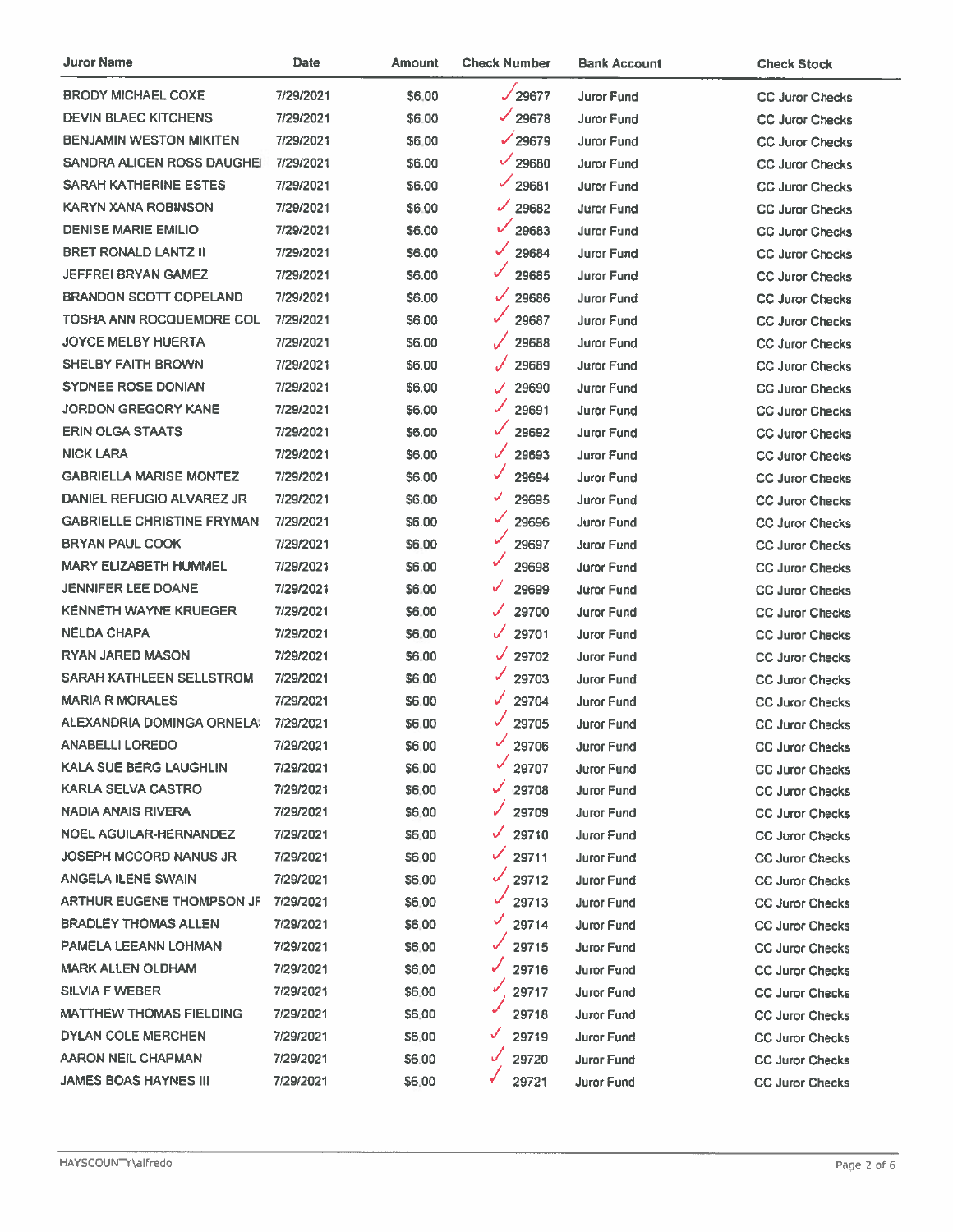| <b>Juror Name</b>                | Date      | <b>Amount</b> | <b>Check Number</b> | <b>Bank Account</b> | <b>Check Stock</b>     |
|----------------------------------|-----------|---------------|---------------------|---------------------|------------------------|
| <b>MARI LYNN OSLER</b>           | 7/29/2021 | 56.00         | $\sqrt{29722}$      | <b>Juror Fund</b>   | <b>CC Juror Checks</b> |
| <b>JENNIFER HERNANDEZ CARRER</b> | 7/29/2021 | 56.00         | 29723<br>✓          | Juror Fund          | <b>CC Juror Checks</b> |
| ANDREW JOSEPH FUERTSCH           | 7/29/2021 | 56.00         | 29724               | <b>Juror Fund</b>   | <b>CC Juror Checks</b> |
| <b>JOSE ANGEL GARCIA</b>         | 7/29/2021 | \$6.00        | 29725               | <b>Juror Fund</b>   | <b>CC Juror Checks</b> |
| STEPHEN L VERSCHOYLE JR          | 7/29/2021 | \$6.00        | 29726               | <b>Juror Fund</b>   | <b>CC Juror Checks</b> |
| <b>MIRIAM JOSEFINA ROBLES</b>    | 7/29/2021 | \$6.00        | 29727               | <b>Juror Fund</b>   | <b>CC Juror Checks</b> |
| <b>BRENT ALLEN BROD</b>          | 7/29/2021 | \$6.00        | 29728               | <b>Juror Fund</b>   | <b>CC Juror Checks</b> |

**Totals** 

\$540.00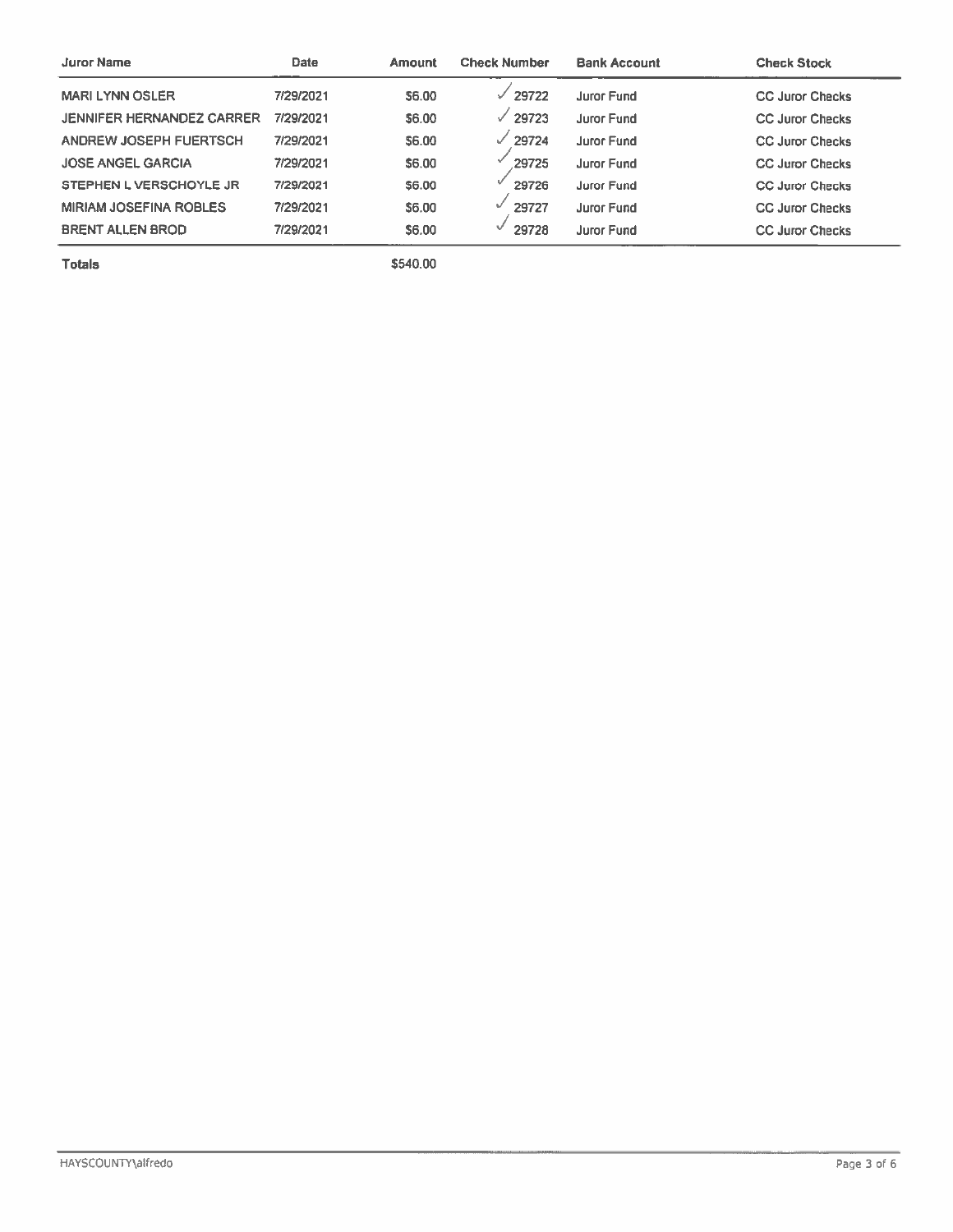# **Hays Check Register Revised**

Hays County Juror Checks 7/28/2021 11:51:27 AM

| Juror Name                       | Date      | Amount       | <b>Check Number</b>    | <b>Bank Account</b> | <b>Check Stock</b>     |
|----------------------------------|-----------|--------------|------------------------|---------------------|------------------------|
| JAMES ARTHUR TANZILLO            | 7/28/2021 | \$246.00     | ✔<br>56221             | Juror Fund          | DC Juror Checks        |
| <b>KERRI ANNE BEARD</b>          | 7/28/2021 | \$6.00       | $\times$ 56222         | Juror Fund          | DC Juror Checks        |
| DYLAN BURTON CAMPOS              | 7/28/2021 | 56.00        | $\sqrt{56223}$         | Juror Fund          | DC Juror Checks        |
| SAMUEL DAVID STRONG III          | 7/28/2021 | \$6.00       | $\sqrt{56224}$         | Juror Fund          | DC Juror Checks        |
| <b>MARIA LEMUS LOPEZ</b>         | 7/28/2021 | \$6,00       | $\sqrt{56225}$         | Juror Fund          | DC Juror Checks        |
| DONNA MARIE SCHEFFLER            | 7/28/2021 | \$6.00       | $\times$ 56226         | <b>Juror Fund</b>   | DC Juror Checks        |
| RYAN CHRISTOPHER WILGANOV        | 7/28/2021 | \$6.00       | 56227<br>J             | <b>Juror Fund</b>   | DC Juror Checks        |
| DEBRA LYNN DEALING               | 7/28/2021 | S6.00        | $\sqrt{56228}$         | <b>Juror Fund</b>   | DC Juror Checks        |
| RICARDO LUCIO II                 | 7/28/2021 | S6.00        | ✓<br>56229             | <b>Juror Fund</b>   | <b>DC Juror Checks</b> |
| <b>CHRISTOPHER DAVID BEYER</b>   | 7/28/2021 | S6 00        | $\times$ 56230         | Juror Fund          | DC Juror Checks        |
| ANGELA MARINA ALVAREZ            | 7/28/2021 | S6.00        | J.<br>56231            | Juror Fund          | DC Juror Checks        |
| <b>MONICA MARIE WILHITE</b>      | 7/28/2021 | S6.00        | $\mathcal{J}$<br>56232 | <b>Juror Fund</b>   | DC Juror Checks        |
| <b>BRIAN DANIEL STARKS</b>       | 7/28/2021 | <b>S6.00</b> | $\times$ 56233         | Juror Fund          | DC Juror Checks        |
| MICHAEL JOSEPH YSLA              | 7/28/2021 | <b>S6.00</b> | 56234<br>✓             | Juror Fund          | DC Juror Checks        |
| <b>CRAIG CHRISTOPHER BROWN</b>   | 7/28/2021 | \$6.00       | 56235<br>J.            | <b>Juror Fund</b>   | DC Juror Checks        |
| <b>RICHARD PECINA</b>            | 7/28/2021 | \$246.00     | 56236<br>$\sqrt{2}$    | Juror Fund          | <b>DC Juror Checks</b> |
| <b>MICHAEL ORICE JOHNSON II</b>  | 7/28/2021 | \$246.00     | ✓<br>56237             | Juror Fund          | DC Juror Checks        |
| <b>MARJORIE ELLEN PHILLIPS</b>   | 7/28/2021 | S6.00        | 56238<br>J.            | Juror Fund          | DC Juror Checks        |
| <b>MARISA CORTINAS</b>           | 7/28/2021 | <b>S6.00</b> | 56239<br>✓             | Juror Fund          | <b>DC Juror Checks</b> |
| ANGELICA MARIA CARRIZALES        | 7/28/2021 | S6.00        | 56240<br>✓             | Juror Fund          | <b>DC Juror Checks</b> |
| <b>MARY ANN YOUNG</b>            | 7/28/2021 | \$6.00       | 56241<br>✓             | Juror Fund          | <b>DC Juror Checks</b> |
| <b>JESSE CLEVELAND HARDY III</b> | 7/28/2021 | \$6.00       | 56242<br>J.            | Juror Fund          | DC Juror Checks        |
| ZACHARY RYAN PEOPLES             | 7/28/2021 | S6.00        | 56243                  | Juror Fund          | DC Juror Checks        |
| BAILEY HOLLY KATHLEEN HERN.      | 7/28/2021 | S6.00        | 56244<br>✓             | Juror Fund          | <b>DC Juror Checks</b> |
| <b>KEITH MICHAEL SMOLAND</b>     | 7/28/2021 | \$246.00     | 56245<br>J.            | <b>Juror Fund</b>   | DC Juror Checks        |
| ANDRES TORRES                    | 7/28/2021 | S6.00        | 56246<br>✓             | <b>Juror Fund</b>   | DC Juror Checks        |
| <b>JAMES RICHARD BOLLMEYER</b>   | 7/28/2021 | \$246.00     | 56247<br>$\mathcal{J}$ | <b>Juror Fund</b>   | DC Juror Checks        |
| ROBERT EUGENE STARLIN            | 7/28/2021 | \$6.00       | 56248                  | <b>Juror Fund</b>   | DC Juror Checks        |
| AMANDA LAUREN MAYS               | 7/28/2021 | \$6.00       | 56249<br>ℐ             | <b>Juror Fund</b>   | <b>DC Juror Checks</b> |
| <b>MARIA DEL ROSARIO MONTES</b>  | 7/28/2021 | S6.00        | J.<br>56250            | <b>Juror Fund</b>   | <b>DC Juror Checks</b> |
| TAMMIE LYNN ADAMS                | 7/28/2021 | \$6.00       | 56251<br>✓             | Juror Fund          | DC Juror Checks        |
| KATRINA NICOLE SANCHEZ           | 7/28/2021 | \$6.00       | 56252<br>J             | <b>Juror Fund</b>   | <b>DC Juror Checks</b> |
| NICHOLAS JOSEPH OCHOA            | 7/28/2021 | \$6.00       | 56253<br>J.            | Juror Fund          | DC Juror Checks        |
| DONALD LOVES RUTTER              | 7/28/2021 | \$6.00       | 56254                  | <b>Juror Fund</b>   | <b>DC Juror Checks</b> |
| <b>MARCO ERIC CARRILLO</b>       | 7/28/2021 | S6.00        | 56255<br>J             | <b>Juror Fund</b>   | <b>DC Juror Checks</b> |
| YOLANDA CANTU KISH               | 7/28/2021 | \$246.00     | 56256<br>V             | <b>Juror Fund</b>   | <b>DC Juror Checks</b> |
| <b>MEREDITH LEE SELLSTROM</b>    | 7/28/2021 | \$6.00       | 56257<br>v             | Juror Fund          | <b>DC Juror Checks</b> |
| ASHLEY NICOLE VILLARREAL         | 7/28/2021 | \$246.00     | 56258                  | Juror Fund          | <b>DC Juror Checks</b> |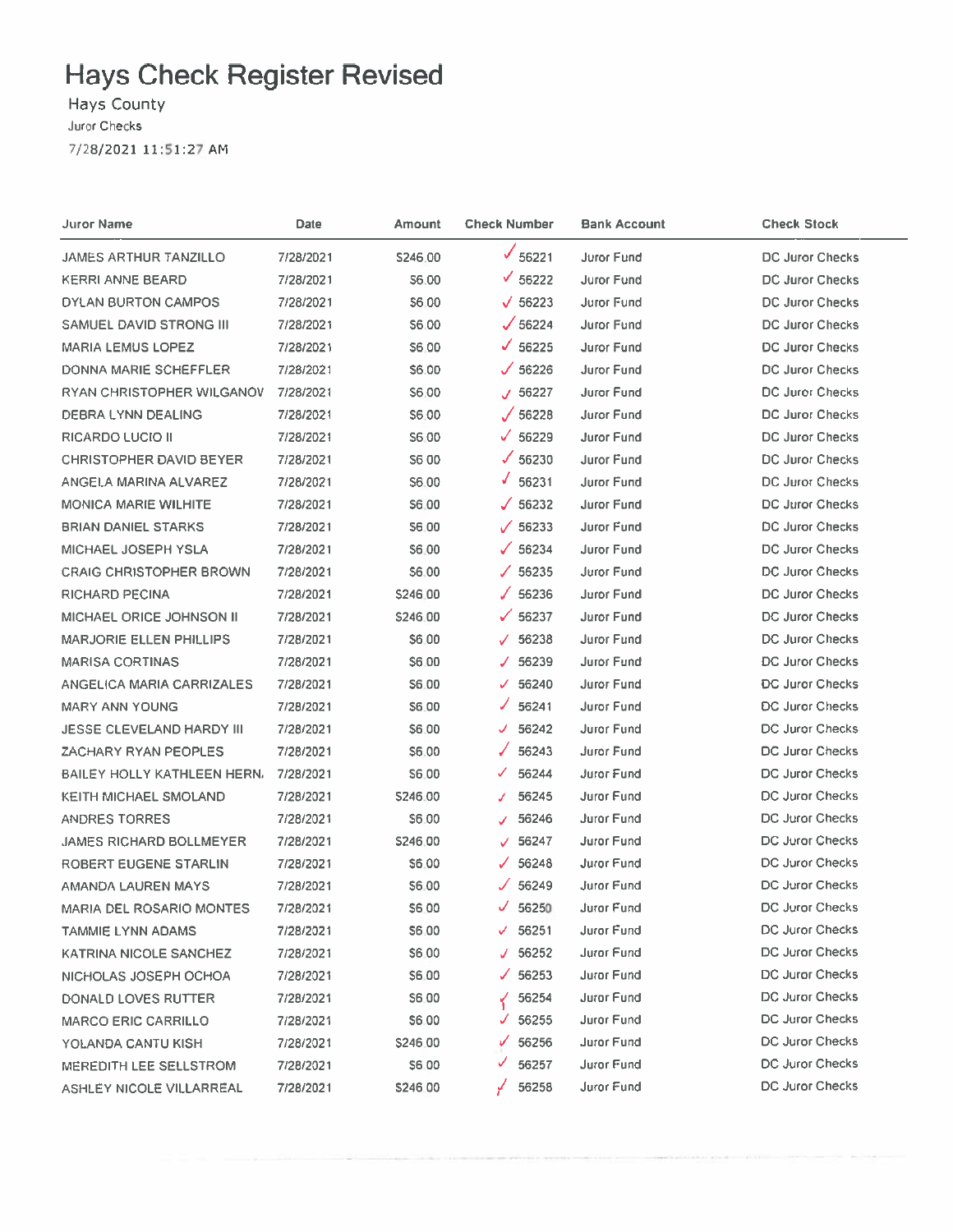| <b>Juror Name</b>                 | Date      | Amount       | <b>Check Number</b> | <b>Bank Account</b> | <b>Check Stock</b>     |
|-----------------------------------|-----------|--------------|---------------------|---------------------|------------------------|
| <b>LAURA RITCHEY NORTH</b>        | 7/28/2021 | S246.00      | $\sqrt{56259}$      | Juror Fund          | DC Juror Checks        |
| ADRIAN VELEZ DELEON               | 7/28/2021 | \$6.00       | $\frac{6}{56260}$   | Juror Fund          | DC Juror Checks        |
| <b>NICOLE ERIN HENGST</b>         | 7/28/2021 | \$6.00       | $\sqrt{56261}$      | Juror Fund          | DC Juror Checks        |
| <b>CLAY SCOTT RHEINLANDER</b>     | 7/28/2021 | \$246.00     | $\times$ 56262      | <b>Juror Fund</b>   | DC Juror Checks        |
| <b>MADISON BROOKE YOUNG</b>       | 7/28/2021 | S6.00        | $\times$ 56263      | <b>Juror Fund</b>   | DC Juror Checks        |
| DAGMAR MONTALVO BEAUCHAN          | 7/28/2021 | S6.00        | $\times$ 56264      | <b>Juror Fund</b>   | <b>DC Juror Checks</b> |
| <b>JOSHUA DANIEL GARCIA</b>       | 7/28/2021 | S6.00        | $\sqrt{56265}$      | Juror Fund          | DC Juror Checks        |
| <b>CORYNN NICOLE KEY</b>          | 7/28/2021 | \$6.00       | $\frac{656266}{ }$  | <b>Juror Fund</b>   | DC Juror Checks        |
| LIZA MALDONADO FUENTES            | 7/28/2021 | S6.00        | $\times$ 56267      | Juror Fund          | <b>DC Juror Checks</b> |
| <b>JOSE CHRISTIAN MARTINEZ</b>    | 7/28/2021 | \$246.00     | $\times$ 56268      | Juror Fund          | <b>DC Juror Checks</b> |
| <b>COURTNEY BIELFELDT FRIEDMA</b> | 7/28/2021 | \$246.00     | ✓<br>56269          | Juror Fund          | <b>DC Juror Checks</b> |
| DEREK ARSTEIN VILLEMEZ            | 7/28/2021 | <b>S6.00</b> | 56270<br>◢          | Juror Fund          | <b>DC Juror Checks</b> |
| <b>RESA DIANE YOUNG</b>           | 7/28/2021 | \$6.00       | 56271               | <b>Juror Fund</b>   | DC Juror Checks        |
| <b>ADRIAN GONZALEZ II</b>         | 7/28/2021 | \$6.00       | ✓<br>56272          | Juror Fund          | DC Juror Checks        |
| RICHARD KENNETH HOWSER            | 7/28/2021 | S246 00      | ✓<br>56273          | <b>Juror Fund</b>   | DC Juror Checks        |
| ADRIANNA KEYES CITARELLA          | 7/28/2021 | <b>S6.00</b> | ✓<br>56274          | <b>Juror Fund</b>   | DC Juror Checks        |
| DIEGO JUAREZ                      | 7/28/2021 | S6 00        | $-56275$            | Juror Fund          | DC Juror Checks        |
| JOHN JOSEPH MULLINS III           | 7/28/2021 | S6.00        | $\times$ 56276      | Juror Fund          | DC Juror Checks        |
| PHILLIP ANDREW GORE               | 7/28/2021 | S6.00        | ✓<br>56277          | <b>Juror Fund</b>   | DC Juror Checks        |
| SAMANTHA MICHELE RIVERA           | 7/28/2021 | S6.00        | ✔<br>56278          | Juror Fund          | DC Juror Checks        |
| ARIANA MICHELE TRUHLAR            | 7/28/2021 | S6.00        | J.<br>56279         | Juror Fund          | DC Juror Checks        |
| <b>JASON STEWART RENNA</b>        | 7/28/2021 | S6.00        | ◢<br>56280          | Juror Fund          | DC Juror Checks        |
| <b>JUANA M NEGRETE-CASTILLO</b>   | 7/28/2021 | \$6.00       | J.<br>56281         | Juror Fund          | <b>DC Juror Checks</b> |
| <b>LARGENT PARKS III</b>          | 7/28/2021 | \$6.00       | ✓<br>56282          | <b>Juror Fund</b>   | <b>DC Juror Checks</b> |
| <b>MELISA DAWN CARLILE</b>        | 7/28/2021 | S6.00        | 56283               | Juror Fund          | <b>DC Juror Checks</b> |
| <b>SUSAN MORALES BERNAL</b>       | 7/28/2021 | \$6.00       | J<br>56284          | <b>Juror Fund</b>   | <b>DC Juror Checks</b> |
| <b>CARLA ANNE MOSS</b>            | 7/28/2021 | \$6.00       | 56285               | <b>Juror Fund</b>   | <b>DC Juror Checks</b> |
| <b>CHRISTINA CELIA SHIELDS</b>    | 7/28/2021 | \$6.00       | 56286               | Juror Fund          | DC Juror Checks        |
| DANIEL MICHAEL KEWLEY             | 7/28/2021 | \$6.00       | 56287<br>v          | <b>Juror Fund</b>   | DC Juror Checks        |
| PHILIP ERIC OOSTWOUDER            | 7/28/2021 | S6.00        | 56288               | Juror Fund          | DC Juror Checks        |
| <b>CHARLES WILLIAM DEWINNE</b>    | 7/28/2021 | S6.00        | $\times$ 56289      | Juror Fund          | DC Juror Checks        |
| <b>MATTHEW CURTIS STEFAN</b>      | 7/28/2021 | S6.00        | 56290               | <b>Juror Fund</b>   | <b>DC Juror Checks</b> |
| <b>BRIAN JOE VILLEGAS</b>         | 7/28/2021 | S6.00        | 56291               | <b>Juror Fund</b>   | DC Juror Checks        |
| ANGELICA REYNA GOMEZ              | 7/28/2021 | S6.00        | 56292               | Juror Fund          | <b>DC Juror Checks</b> |
| <b>WILLIAM E BECKERS</b>          | 7/28/2021 | S6.00        | 56293               | <b>Juror Fund</b>   | <b>DC Juror Checks</b> |
| SANDRA LYNNE MUIR                 | 7/28/2021 | <b>S6.00</b> | $\times$ 56294      | <b>Juror Fund</b>   | <b>DC Juror Checks</b> |
| ZACHARY HAYDEN STAUDE             | 7/28/2021 | \$6.00       | $\times$ 56295      | <b>Juror Fund</b>   | <b>DC Juror Checks</b> |
| KIMBERLY MARIE WILLIG             | 7/28/2021 | \$6.00       | 56296               | Juror Fund          | DC Juror Checks        |
| <b>APRIL KELLY FEMAT</b>          | 7/28/2021 | \$6.00       | $\times$ 56297      | Juror Fund          | <b>DC Juror Checks</b> |
| RANDY NEAL YOUNG                  | 7/28/2021 | \$6.00       | $\times$ 56298      | Juror Fund          | DC Juror Checks        |
| MAI ASHLEY LUK                    | 7/28/2021 | \$6.00       | $\frac{1}{2}$ 56299 | Juror Fund          | <b>DC Juror Checks</b> |
| <b>JULIETTE MARIE BARRILLEAUX</b> | 7/28/2021 | \$6.00       | $\times$ 56300      | Juror Fund          | DC Juror Checks        |
| NATALIE ANN TAYLOR                | 7/28/2021 | \$6.00       | $\frac{1}{56301}$   | Juror Fund          | DC Juror Checks        |
| KAREN LEAH HOLLIS                 | 7/28/2021 | \$6.00       | $\frac{3}{56302}$   | Juror Fund          | DC Juror Checks        |
| <b>CARLOTA SOLIS REYES</b>        | 7/28/2021 | \$6.00       | $\frac{6}{56303}$   | Juror Fund          | <b>DC Juror Checks</b> |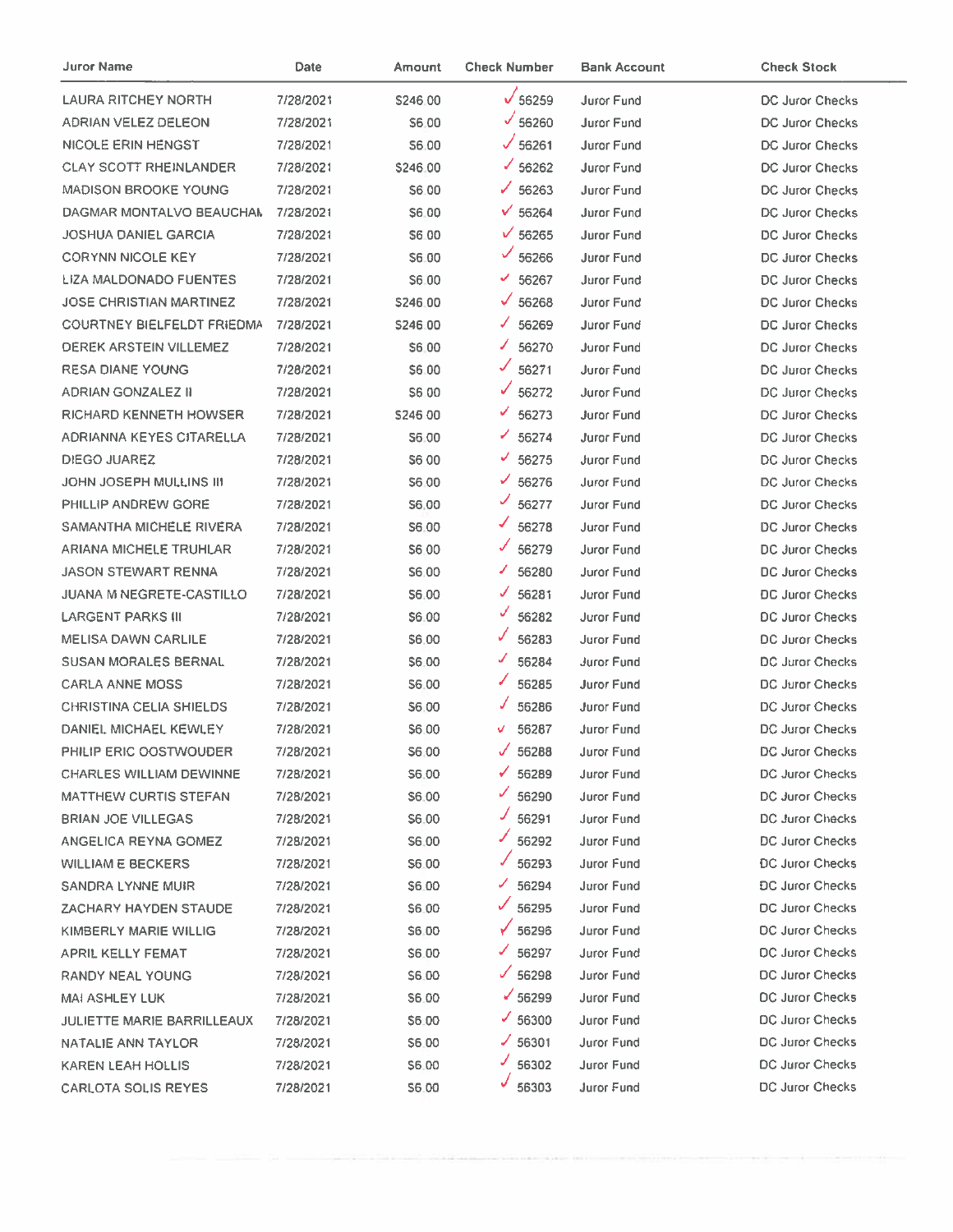| Juror Name                        | Date      | <b>Amount</b> | <b>Check Number</b> | <b>Bank Account</b> | <b>Check Stock</b>     |
|-----------------------------------|-----------|---------------|---------------------|---------------------|------------------------|
| STEPHANIE CAROLYN WAGERS          | 7/28/2021 | S6.00         | 56304               | <b>Juror Fund</b>   | <b>DC Juror Checks</b> |
| PETER PAUL FLORES                 | 7/28/2021 | <b>S6.00</b>  | $\sqrt{56305}$      | Juror Fund          | DC Juror Checks        |
| DEVON SHAWN BAKER-MERDAN          | 7/28/2021 | \$246.00      | $\sqrt{56306}$      | Juror Fund          | DC Juror Checks        |
| DARIUS DELEON TODD                | 7/28/2021 | S6.00         | $\sqrt{56307}$      | Juror Fund          | DC Juror Checks        |
| ROBERT EDWARD PARCHMAN            | 7/28/2021 | \$6.00        | $\times$ 56308      | Juror Fund          | DC Juror Checks        |
| <b>JASMINE MARIAH PRICE</b>       | 7/28/2021 | S6.00         | ◢<br>56309          | Juror Fund          | <b>DC Juror Checks</b> |
| <b>JANICE LYNELL GIBBS</b>        | 7/28/2021 | \$246.00      | $\sqrt{56310}$      | Juror Fund          | DC Juror Checks        |
| ADAM LEE BUSCH                    | 7/28/2021 | \$6.00        | 56311               | <b>Juror Fund</b>   | DC Juror Checks        |
| <b>SUSAN RACHELLE WYNNE</b>       | 7/28/2021 | \$6.00        | 56312<br>v          | Juror Fund          | <b>DC Juror Checks</b> |
| <b>PAUL ARTHUR REHMANN</b>        | 7/28/2021 | S6.00         | J.<br>56313         | Juror Fund          | <b>DC Juror Checks</b> |
| <b>CAROLINE ELIZABETH HERMANN</b> | 7/28/2021 | S6.00         | $\sqrt{56314}$      | Juror Fund          | <b>DC Juror Checks</b> |
| <b>KEVIN GLENN MCPHERSON</b>      | 7/28/2021 | S6.00         | $\sqrt{56315}$      | Juror Fund          | DC Juror Checks        |
| <b>SHARON LOUISE MIZE</b>         | 7/28/2021 | S6.00         | $\frac{1}{56316}$   | Juror Fund          | <b>DC Juror Checks</b> |
| NICOLE CHRISTINE VALERIO          | 7/28/2021 | <b>S6.00</b>  | $\sqrt{56317}$      | <b>Juror Fund</b>   | DC Juror Checks        |
| <b>DAVID BUCHINSKY</b>            | 7/28/2021 | \$6.00        | $\frac{656318}{ }$  | Juror Fund          | <b>DC Juror Checks</b> |
| <b>LEROY ZAMORA</b>               | 7/28/2021 | \$6.00        | $J$ 56319           | <b>Juror Fund</b>   | <b>DC Juror Checks</b> |
| <b>JEFFREY MARTIN HENDRICKS</b>   | 7/28/2021 | \$6.00        | $\times$ 56320      | Juror Fund          | <b>DC Juror Checks</b> |
| <b>MATTHEW WILLIAM NAPER</b>      | 7/28/2021 | S6.00         | $\frac{6}{56321}$   | Juror Fund          | DC Juror Checks        |
| LISA HINKELMAN POWER              | 7/28/2021 | S6.00         | $\times$ 56322      | Juror Fund          | DC Juror Checks        |
| KRISTEN ASHLEY BAILLARGEON        | 7/28/2021 | \$6.00        | $\times$ 56323      | Juror Fund          | DC Juror Checks        |
| RAECHEL LINDSAY KEPNER            | 7/28/2021 | S6.00         | $\times$ 56324      | Juror Fund          | DC Juror Checks        |
| <b>VICKY SUE UNDERWOOD</b>        | 7/28/2021 | S6.00         | $\times$ 56325      | Juror Fund          | DC Juror Checks        |
| <b>WAYNE ALLEN CARRINGTON</b>     | 7/28/2021 | \$6.00        | $\times$ 56326      | Juror Fund          | DC Juror Checks        |
| LINDY ELAINE KYLER                | 7/28/2021 | \$6,00        | $\times$ 56327      | Juror Fund          | DC Juror Checks        |
| <b>EMILY RUTH SONNIER</b>         | 7/28/2021 | \$6.00        | $\times$ 56328      | Juror Fund          | <b>DC Juror Checks</b> |
| <b>ARCHER BRYAN MAY</b>           | 7/28/2021 | \$6.00        | $\sqrt{56329}$      | Juror Fund          | <b>DC Juror Checks</b> |
| <b>BRANDON JEFFREY STORMS</b>     | 7/28/2021 | \$6,00        | $\times$ 56330      | <b>Juror Fund</b>   | DC Juror Checks        |
| <b>SYLVIA BARRIENTOS FINCH</b>    | 7/28/2021 | \$6,00        | J 56331             | <b>Juror Fund</b>   | <b>DC Juror Checks</b> |
| <b>CODEY ALVIN SMITH</b>          | 7/28/2021 | \$6,00        | $\sqrt{56332}$      | Juror Fund          | <b>DC Juror Checks</b> |
| <b>MANDY ERENWERT GARNER</b>      | 7/28/2021 | <b>S6.00</b>  | $\sqrt{56333}$      | Juror Fund          | DC Juror Checks        |
| <b>DODDS COLTON ANDERSON</b>      | 7/28/2021 | S6 00         | $\sqrt{56334}$      | Juror Fund          | <b>DC Juror Checks</b> |
| <b>JENNA TAYLOR JONES</b>         | 7/28/2021 | S6.00         | $\times$ 56335      | <b>Juror Fund</b>   | DC Juror Checks        |
| ANGELICA PATRICIA DIAZ            | 7/28/2021 | S6.00         | $\sqrt{56336}$      | Juror Fund          | DC Juror Checks        |
| <b>TAMARA NICOLE CARSON</b>       | 7/28/2021 | \$6,00        | $\sqrt{56337}$      | <b>Juror Fund</b>   | DC Juror Checks        |
| <b>ALEXIS RODRIGUEZ ALANIZ</b>    | 7/28/2021 | \$6.00        | $V$ 56338           | Juror Fund          | DC Juror Checks        |
| SHARON OCONNELL UHLAENDE!         | 7/28/2021 | \$6,00        | $\times$ 56339      | Juror Fund          | DC Juror Checks        |
| BERNADETTE JC BROWN               | 7/28/2021 | S6 00         | $\times$ 56340      | Juror Fund          | DC Juror Checks        |
| <b>RUBEN CALDERON JR</b>          | 7/28/2021 | \$6,00        | $\sqrt{56341}$      | Juror Fund          | <b>DC Juror Checks</b> |
| <b>KAREN DIANE SITES</b>          | 7/28/2021 | \$6.00        | $\times$ 56342      | Juror Fund          | <b>DC Juror Checks</b> |
| <b>JEREMY WRIGHT HARTSELL</b>     | 7/28/2021 | <b>S6.00</b>  | $\sqrt{56343}$      | Juror Fund          | DC Juror Checks        |
| DAVID LAWRENCE AYERS              | 7/28/2021 | \$6.00        | $\frac{1}{2}$ 56344 | Juror Fund          | <b>DC Juror Checks</b> |
| MATTHEW EDWIN PETERS              | 7/28/2021 | <b>S6.00</b>  | 56345<br>J          | Juror Fund          | DC Juror Checks        |
| AURELIO L MATA JR                 | 7/28/2021 | \$6.00        | 56346<br>✓          | Juror Fund          | DC Juror Checks        |
| <b>TREVOR DWAYNE MORGAN</b>       | 7/28/2021 | \$6,00        | √<br>56347          | Juror Fund          | <b>DC Juror Checks</b> |
| SPENCER THOMAS HANNA              | 7/28/2021 | \$6.00        | $\frac{656348}{ }$  | Juror Fund          | DC Juror Checks        |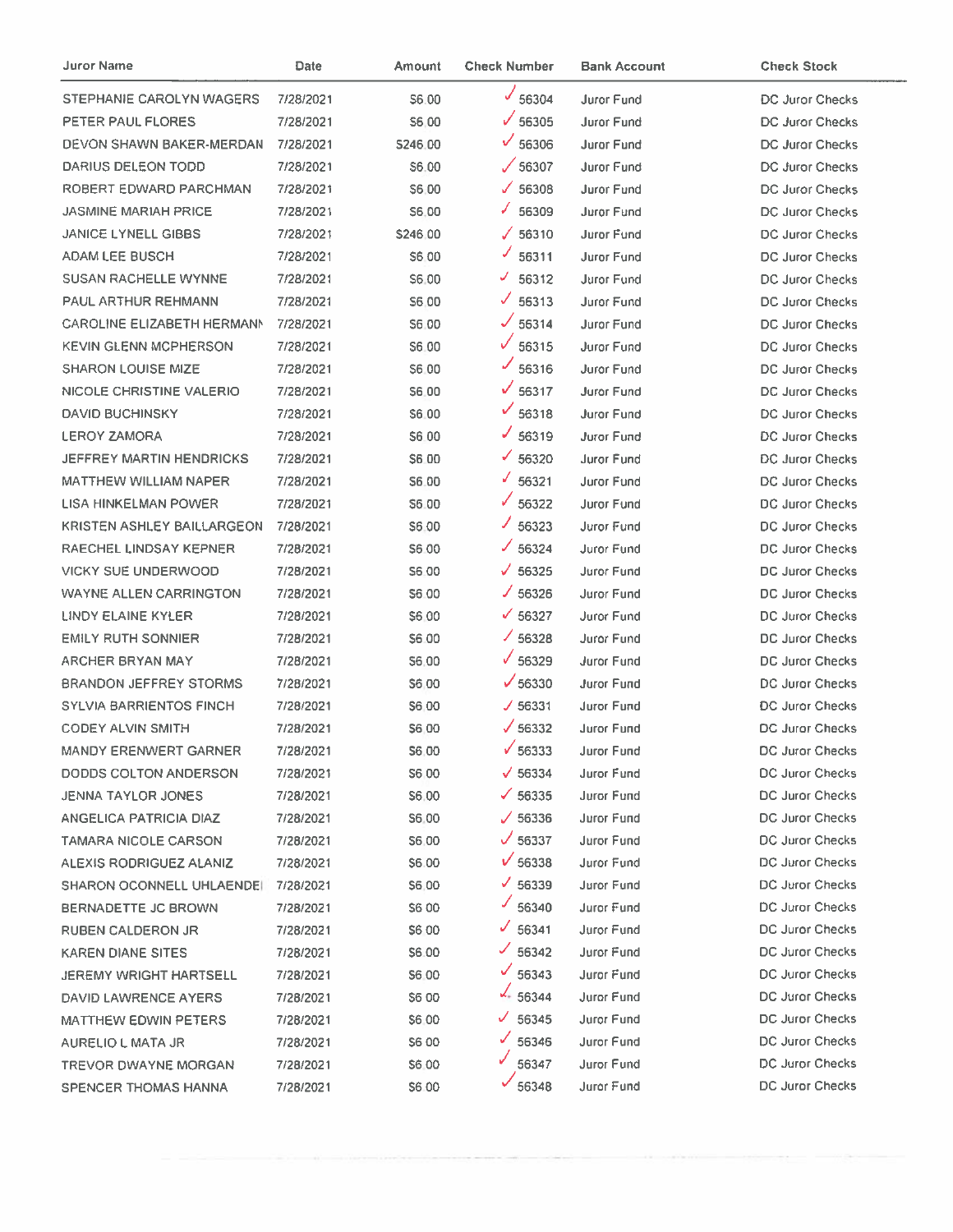| <b>Juror Name</b>                  | Date      | Amount       | <b>Check Number</b> | <b>Bank Account</b> | <b>Check Stock</b>     |
|------------------------------------|-----------|--------------|---------------------|---------------------|------------------------|
| <b>SETH ELLIOTT WORLEY</b>         | 7/28/2021 | S6.00        | $\times$ 56349      | Juror Fund          | <b>DC Juror Checks</b> |
| <b>JOLENE LOUISE GRAJCZYK</b>      | 7/28/2021 | S6.00        | J 56350             | Juror Fund          | DC Juror Checks        |
| <b>ANTHONY JOSEPH DUMAS</b>        | 7/28/2021 | S6.00        | $\sqrt{56351}$      | Juror Fund          | <b>DC Juror Checks</b> |
| STEVEN MICHAEL SLATTERY            | 7/28/2021 | S6.00        | $\sqrt{56352}$      | Juror Fund          | DC Juror Checks        |
| STEVEN CLARK UZZELL                | 7/28/2021 | S6.00        | $\times$ 56353      | Juror Fund          | DC Juror Checks        |
| <b>BRUCE HOWARD STURGILL</b>       | 7/28/2021 | <b>S600</b>  | $\times$ 56354      | Juror Fund          | DC Juror Checks        |
| JOHNNY ALLEN MAYS                  | 7/28/2021 | S6.00        | $\times$ 56355      | Juror Fund          | DC Juror Checks        |
| <b>BENJAMIN RANDAL SANDERS</b>     | 7/28/2021 | S6 00        | 56356<br>J.         | Juror Fund          | DC Juror Checks        |
| <b>JESSICA NAYELI MORRISON</b>     | 7/28/2021 | S6.00        | 56357<br>J.         | Juror Fund          | <b>DC Juror Checks</b> |
| <b>VANESSA CRUZ</b>                | 7/28/2021 | S6.00        | 56358<br>J.         | Juror Fund          | DC Juror Checks        |
| <b>TRACY LEE FOULDS</b>            | 7/28/2021 | S6.00        | 56359<br>✓          | Juror Fund          | <b>DC Juror Checks</b> |
| <b>QUYNH-CHAU DIEM DOAN</b>        | 7/28/2021 | S6.00        | $\times$ 56360      | <b>Juror Fund</b>   | <b>DC Juror Checks</b> |
| <b>ELIZABETH BENITEZ RESECH</b>    | 7/28/2021 | S6.00        | ✓<br>56361          | Juror Fund          | <b>DC Juror Checks</b> |
| <b>GRAEME BRUCE MULLEN</b>         | 7/28/2021 | S6.00        | $\times$ 56362      | <b>Juror Fund</b>   | DC Juror Checks        |
| <b>CECILIA CANTU VALDEZ</b>        | 7/28/2021 | S6.00        | $\sqrt{56363}$      | <b>Juror Fund</b>   | <b>DC Juror Checks</b> |
| <b>CHANYECE LYNN WILLIAMS</b>      | 7/28/2021 | S6.00        | $\times$ 56364      | Juror Fund          | DC Juror Checks        |
| <b>GIOVANNI MICHELE PACELLI</b>    | 7/28/2021 | S6.00        | J.<br>56365         | Juror Fund          | DC Juror Checks        |
| <b>JOSEPH EDWARD CASTILLO</b>      | 7/28/2021 | S6.00        | 56366<br>J          | Juror Fund          | DC Juror Checks        |
| <b>STACEY SHERRI FLORES</b>        | 7/28/2021 | S6 00        | 56367<br>✓          | Juror Fund          | <b>DC Juror Checks</b> |
| COSMO OMSOC                        | 7/28/2021 | S6.00        | 56368<br>J.         | Juror Fund          | <b>DC Juror Checks</b> |
| <b>HARRELL EVERETT MCCASLIN II</b> | 7/28/2021 | S6.00        | 56369               | Juror Fund          | <b>DC Juror Checks</b> |
| PRISCILLA BANDA AGUILAR            | 7/28/2021 | <b>S600</b>  | 56370<br>J          | Juror Fund          | <b>DC Juror Checks</b> |
| MONSERRRAT FERNANDA GOME           | 7/28/2021 | <b>S6.00</b> | $\sqrt{56371}$      | Juror Fund          | <b>DC Juror Checks</b> |

\$4,266.00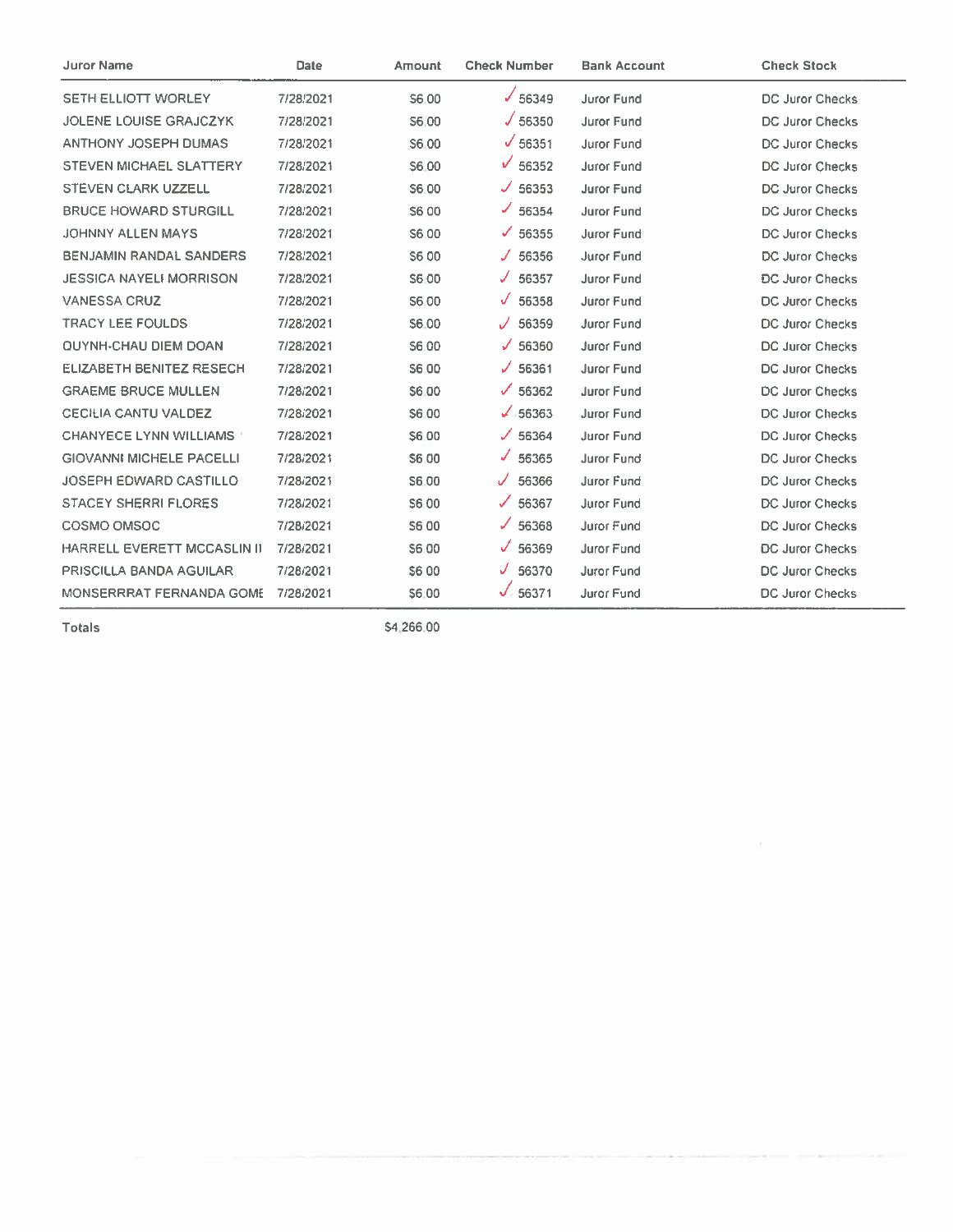## **Hays Check Register Revised**

Hays County **Juror Checks** 7/23/2021 11:40:18 AM

| Juror Name                      | Date      | Amount       | <b>Check Number</b> | <b>Bank Account</b> | <b>Check Stock</b>     |
|---------------------------------|-----------|--------------|---------------------|---------------------|------------------------|
| SYLVIA ANN RUIZ                 | 7/23/2021 | \$6.00       | 29573V              | Juror Fund          | <b>CC Juror Checks</b> |
| <b>DAVID JAMES ROBERTSON</b>    | 7/23/2021 | \$6.00       | 29574               | <b>Juror Fund</b>   | <b>CC Juror Checks</b> |
| JAMES EDWARD BUNNER III         | 7/23/2021 | \$6.00       | 29575               | Juror Fund          | <b>CC Juror Checks</b> |
| <b>CHRISTOPHER LEE NEWELL</b>   | 7/23/2021 | \$6.00       | 29576               | <b>Juror Fund</b>   | <b>CC Juror Checks</b> |
| <b>INGRID SUE RUSHFORD</b>      | 7/23/2021 | \$6.00       | 29577               | <b>Juror Fund</b>   | <b>CC Juror Checks</b> |
| MICHAEL AUSTIN BAKER            | 7/23/2021 | \$6.00       | 29578               | <b>Juror Fund</b>   | <b>CC Juror Checks</b> |
| <b>GILBERT PHAN NGUYEN</b>      | 7/23/2021 | S6.00        | 29579V              | <b>Juror Fund</b>   | <b>CC Juror Checks</b> |
| <b>CHRISTOPHER EDWARD KING</b>  | 7/23/2021 | \$6.00       | 29580               | <b>Juror Fund</b>   | <b>CC Juror Checks</b> |
| <b>GLENN JOHN ROBERTSON</b>     | 7/23/2021 | \$6.00       | 29581               | <b>Juror Fund</b>   | <b>CC Juror Checks</b> |
| PATRICIA ANN GARZA-TELLES       | 7/23/2021 | \$6.00       | 29582               | Juror Fund          | <b>CC Juror Checks</b> |
| MATTHEW VINCENT MONTALVO        | 7/23/2021 | \$6.00       | 29583               | Juror Fund          | <b>CC Juror Checks</b> |
| <b>GARY LEE GOODMAN II</b>      | 7/23/2021 | S6.00        | 29584 $\checkmark$  | Juror Fund          | <b>CC Juror Checks</b> |
| STEPHEN MICHAEL STANDLEY        | 7/23/2021 | \$6.00       | 29585               | <b>Juror Fund</b>   | <b>CC Juror Checks</b> |
| <b>JOSE FELIPE REQUENES</b>     | 7/23/2021 | \$6.00       | 29586               | Juror Fund          | <b>CC Juror Checks</b> |
| <b>MICHAEL EDWARD DECESARE</b>  | 7/23/2021 | <b>S6.00</b> | 29587√              | Juror Fund          | <b>CC Juror Checks</b> |
| <b>SYLVIA A BROWN</b>           | 7/23/2021 | \$6.00       | 29588               | <b>Juror Fund</b>   | <b>CC Juror Checks</b> |
| <b>REAGAN PATRICK ZIMMERMAN</b> | 7/23/2021 | \$6.00       | 29589               | <b>Juror Fund</b>   | <b>CC Juror Checks</b> |
| JULIE MAE CHYNOWETH             | 7/23/2021 | \$6.00       | 29590 V             | <b>Juror Fund</b>   | <b>CC Juror Checks</b> |
| <b>ALEXIA ANN COX</b>           | 7/23/2021 | <b>S6.00</b> | 29591               | <b>Juror Fund</b>   | <b>CC Juror Checks</b> |
| <b>ALANA ANN ROSENWASSER</b>    | 7/23/2021 | \$6.00       | 29592               | <b>Juror Fund</b>   | <b>CC Juror Checks</b> |
| <b>RAMIN GHAFFARI</b>           | 7/23/2021 | \$6.00       | 29593               | <b>Juror Fund</b>   | <b>CC Juror Checks</b> |
| <b>MARISOL NAJERA</b>           | 7/23/2021 | \$86.00      | 29594 $\checkmark$  | <b>Juror Fund</b>   | <b>CC Juror Checks</b> |
| <b>MICHAEL DOUGLAS SMITH</b>    | 7/23/2021 | \$86.00      | 29595 $\checkmark$  | <b>Juror Fund</b>   | <b>CC Juror Checks</b> |
| ROBERT LANE DAHSE               | 7/23/2021 | \$6.00       | 29596               | <b>Juror Fund</b>   | <b>CC Juror Checks</b> |
| <b>ERIC NEIL BRATTON</b>        | 7/23/2021 | \$6.00       | 29597               | <b>Juror Fund</b>   | <b>CC Juror Checks</b> |
| <b>RAYMOND FRANCIS TREINEN</b>  | 7/23/2021 | \$6.00       | 29598               | <b>Juror Fund</b>   | <b>CC Juror Checks</b> |
| AYESHA CORDOBA RANA             | 7/23/2021 | \$6.00       | 29599 V             | <b>Juror Fund</b>   | <b>CC Juror Checks</b> |
| <b>ISIDRA R CARRIZALES</b>      | 7/23/2021 | \$86.00      | 29600               | <b>Juror Fund</b>   | <b>CC Juror Checks</b> |
| BENJAMIN MARTINEZ III           | 7/23/2021 | \$6.00       | 29601 $\checkmark$  | Juror Fund          | <b>CC Juror Checks</b> |
| TOMAS RICHARD HUSEBY            | 7/23/2021 | \$86.00      | 29602 $\checkmark$  | <b>Juror Fund</b>   | <b>CC Juror Checks</b> |
| <b>REED MICHAEL PACE</b>        | 7/23/2021 | \$6.00       | 29603 V             | <b>Juror Fund</b>   | <b>CC Juror Checks</b> |
| <b>MARSHALL TODD RIFFE</b>      | 7/23/2021 | \$6.00       | 29604               | <b>Juror Fund</b>   | <b>CC Juror Checks</b> |
| <b>KACEY FIELD LARSON</b>       | 7/23/2021 | \$6.00       | 29605               | <b>Juror Fund</b>   | <b>CC Juror Checks</b> |
| <b>KEITH S WRIGHT</b>           | 7/23/2021 | \$86.00      | 29606               | Juror Fund          | <b>CC Juror Checks</b> |
| <b>STEPHEN EDWARD KNIGHT</b>    | 7/23/2021 | \$6.00       | 29607               | <b>Juror Fund</b>   | <b>CC Juror Checks</b> |
| <b>GREGORY ANDREW CONSTANT</b>  | 7/23/2021 | \$86.00      | 29608               | <b>Juror Fund</b>   | <b>CC Juror Checks</b> |
| ROSEALVA CASTILLO TREVINO       | 7/23/2021 | \$6.00       | 29609r              | <b>Juror Fund</b>   | <b>CC Juror Checks</b> |
| <b>SUAD VALERIA HOOPER</b>      | 7/23/2021 | \$86.00      | 29610V              | <b>Juror Fund</b>   | <b>CC Juror Checks</b> |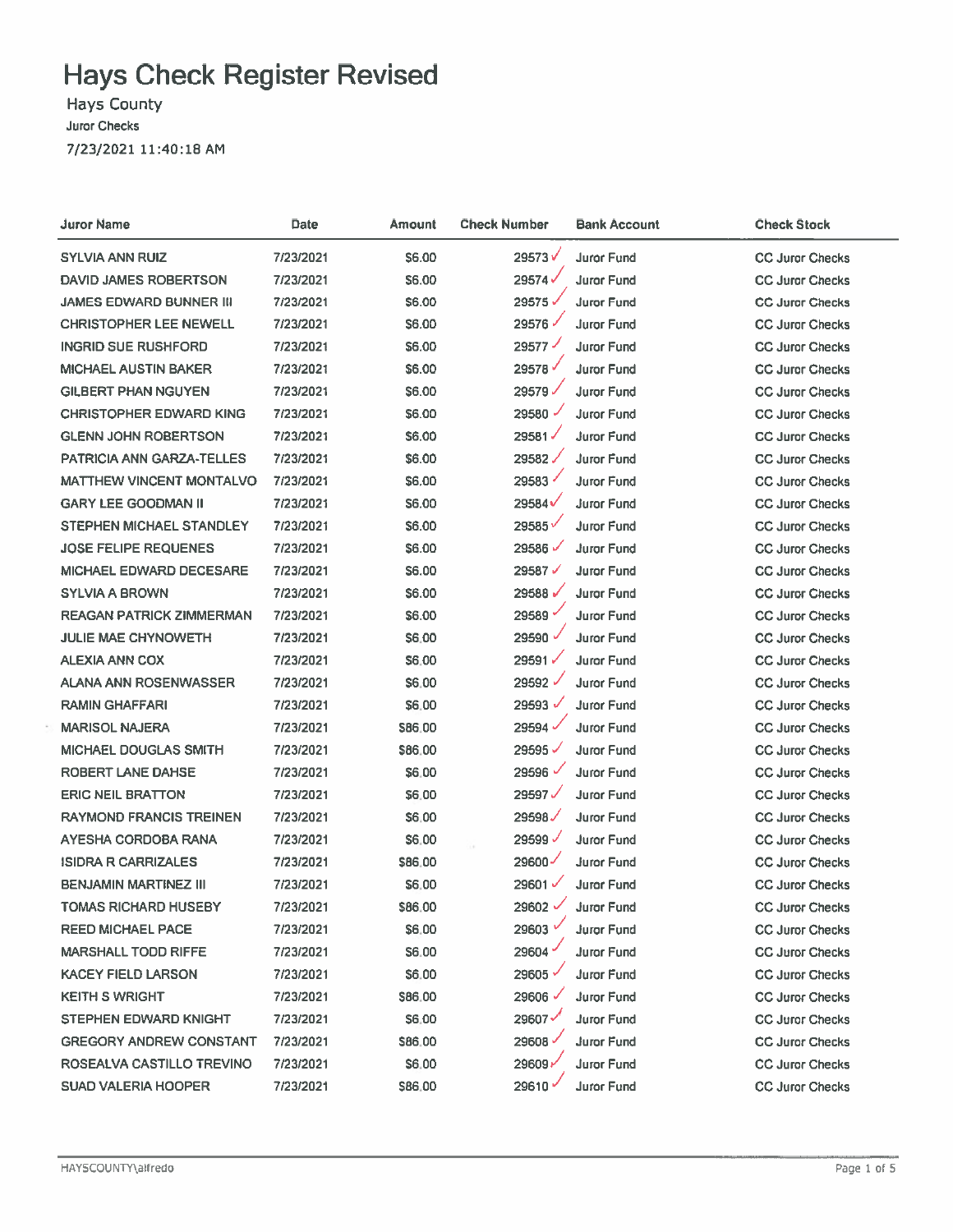| Juror Name                      | Date      | Amount       | <b>Check Number</b> | Bank Account      | <b>Check Stock</b>     |
|---------------------------------|-----------|--------------|---------------------|-------------------|------------------------|
| ALEXANDER DEE NEWTON            | 7/23/2021 | S6.00        | 29611-              | <b>Juror Fund</b> | <b>CC Juror Checks</b> |
| <b>SALLY MARIE HARRIS</b>       | 7/23/2021 | \$6.00       | 29612               | Juror Fund        | <b>CC Juror Checks</b> |
| <b>KEVIN JOEL RIVAS</b>         | 7/23/2021 | S6.00        | 29613               | Juror Fund        | <b>CC Juror Checks</b> |
| RICHARD CHRISTOPHER NAZZAI      | 7/23/2021 | S6.00        | 29614               | Juror Fund        | <b>CC Juror Checks</b> |
| <b>STEVEN RAY WEBER</b>         | 7/23/2021 | S6.00        | 29615               | <b>Juror Fund</b> | <b>CC Juror Checks</b> |
| JEFFREY ALLEN FOWLER            | 7/23/2021 | S6.00        | 29616 $\sqrt$       | <b>Juror Fund</b> | <b>CC Juror Checks</b> |
| <b>MATTHEW JAMES MEDLIN</b>     | 7/23/2021 | S6.00        | 29617√              | <b>Juror Fund</b> | <b>CC Juror Checks</b> |
| KIMBERLY ANN WITTE              | 7/23/2021 | <b>S6.00</b> | 29618               | <b>Juror Fund</b> | <b>CC Juror Checks</b> |
| <b>KIMBERLY NICOLE LEE</b>      | 7/23/2021 | <b>S6.00</b> | 29619               | <b>Juror Fund</b> | <b>CC Juror Checks</b> |
| <b>MARTHA REYES-MUNOZ</b>       | 7/23/2021 | <b>S6.00</b> | 29620               | <b>Juror Fund</b> | <b>CC Juror Checks</b> |
| <b>RYAN JAMES WILSON</b>        | 7/23/2021 | \$6.00       | 29621√              | <b>Juror Fund</b> | <b>CC Juror Checks</b> |
| <b>SHANNON ALEXANDER PARKS</b>  | 7/23/2021 | S6.00        | 29622               | <b>Juror Fund</b> | <b>CC Juror Checks</b> |
| <b>RICHARD CARLISLE HARLAN</b>  | 7/23/2021 | S6.00        | 29623               | <b>Juror Fund</b> | <b>CC Juror Checks</b> |
| <b>GREGGORY WILLIAM FRASURE</b> | 7/23/2021 | \$6.00       | 29624 -             | <b>Juror Fund</b> | <b>CC Juror Checks</b> |
| <b>HORACE BROWN III</b>         | 7/23/2021 | \$6.00       | 29625               | <b>Juror Fund</b> | <b>CC Juror Checks</b> |
| <b>JEFFREY TODD LANGEN</b>      | 7/23/2021 | \$6.00       | 29626               | <b>Juror Fund</b> | <b>CC Juror Checks</b> |
| <b>JAKE BUCKNER BACCUS</b>      | 7/23/2021 | \$6.00       | 29627 $\checkmark$  | <b>Juror Fund</b> | <b>CC Juror Checks</b> |
| <b>HOLLY TUE GARCIA</b>         | 7/23/2021 | \$6.00       | 29628               | <b>Juror Fund</b> | <b>CC Juror Checks</b> |
| <b>MARIO ALEX MOKARZEL</b>      | 7/23/2021 | \$6.00       | 29629               | <b>Juror Fund</b> | <b>CC Juror Checks</b> |
| <b>HEATH AARON NUCKOLS</b>      | 7/23/2021 | \$6.00       | 29630               | <b>Juror Fund</b> | <b>CC Juror Checks</b> |
| <b>ROBIN RENEE BAIN</b>         | 7/23/2021 | \$6.00       | 29631               | <b>Juror Fund</b> | <b>CC Juror Checks</b> |
| <b>ISABEL SANCHEZ OCAMPO</b>    | 7/23/2021 | S6.00        | 29632               | <b>Juror Fund</b> | <b>CC Juror Checks</b> |
| ALBERT LOUIS SCHUMAN JR         | 7/23/2021 | S6.00        | 29633               | <b>Juror Fund</b> | <b>CC Juror Checks</b> |
| <b>DAVID MEREDITH FERLEY</b>    | 7/23/2021 | S6.00        | 29634               | <b>Juror Fund</b> | <b>CC Juror Checks</b> |
| <b>ELIZABETH ELLEN ROSCHEL</b>  | 7/23/2021 | S6.00        | 29635               | <b>Juror Fund</b> | <b>CC Juror Checks</b> |
| <b>DAVID LEE PEARSON</b>        | 7/23/2021 | S6.00        | 29636               | <b>Juror Fund</b> | <b>CC Juror Checks</b> |
| <b>KRISTOPHER GENE POFF</b>     | 7/23/2021 | S6.00        | 29637               | <b>Juror Fund</b> | <b>CC Juror Checks</b> |
| JOHN PATRICK EDWARDS            | 7/23/2021 | S6.00        | 29638               | <b>Juror Fund</b> | <b>CC Juror Checks</b> |

\$956,00

 $\overline{\phantom{a}}$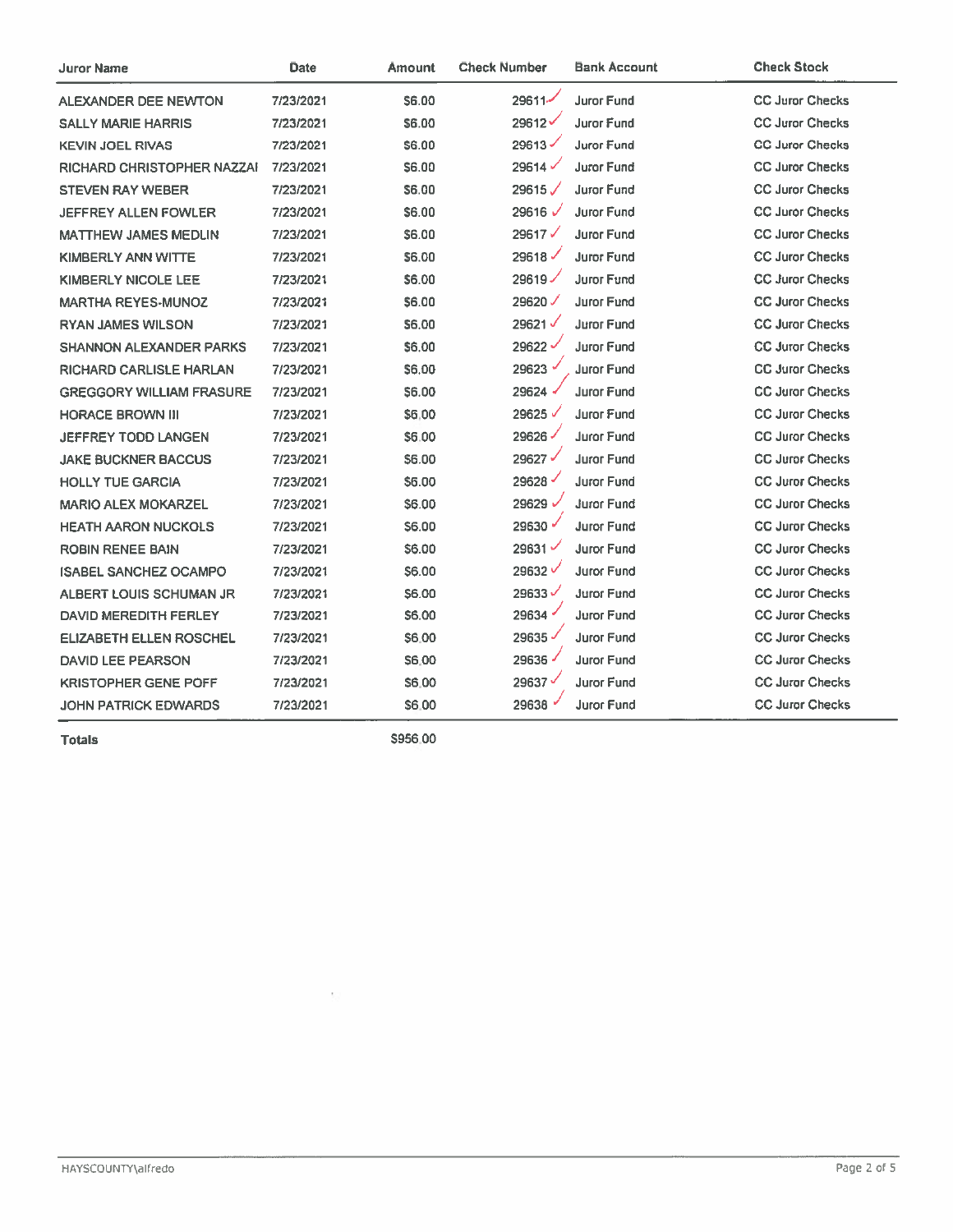## **Hays Check Register Revised**

## Hays County

Juror Checks

7/22/2021 4:28:01 PM

| Juror Name                     | <b>Date</b> | Amount       | <b>Check Number</b>               | <b>Bank Account</b> | <b>Check Stock</b>     |
|--------------------------------|-------------|--------------|-----------------------------------|---------------------|------------------------|
| JERRY WAYNE NICHOLSON          | 7/22/2021   | S6 00        | 56114                             | Juror Fund          | DC Juror Checks        |
| JENNIE MAE WEEDEN              | 7/22/2021   | <b>S6.00</b> | $J$ 56115                         | Juror Fund          | DC Juror Checks        |
| <b>JAKE CRUZ LOPEZ</b>         | 7/22/2021   | \$6.00       | $\sqrt{56116}$                    | Juror Fund          | DC Juror Checks        |
| ALLISON GAIL DOBBS             | 7/22/2021   | \$6,00       | 56117                             | Juror Fund          | DC Juror Checks        |
| ANTHONY FREDERICK RUPERT       | 7/22/2021   | \$46.00      | $\sqrt{56118}$                    | <b>Juror Fund</b>   | DC Juror Checks        |
| LARA MICHELLE BROWN            | 7/22/2021   | S6.00        | 56119                             | Juror Fund          | DC Juror Checks        |
| <b>JASON KURT LINEBARGER</b>   | 7/22/2021   | S6:00        | 56120                             | Juror Fund          | DC Juror Checks        |
| BENJAMIN LEV KWELLER           | 7/22/2021   | \$6.00       | 56121                             | <b>Juror Fund</b>   | DC Juror Checks        |
| MICHELLE LYNN HAMILTON         | 7/22/2021   | \$6.00       | ✓<br>56122                        | Juror Fund          | DC Juror Checks        |
| <b>ERIC SCOTT SIMON</b>        | 7/22/2021   | \$6.00       | $\checkmark$<br>56123             | Juror Fund          | DC Juror Checks        |
| <b>MARCUS EDWARD GILBERT</b>   | 7/22/2021   | \$6.00       | ✓<br>56124                        | Juror Fund          | DC Juror Checks        |
| MONIQUE GOULAS DOUGHERTY       | 7/22/2021   | \$6.00       | 56125                             | Juror Fund          | <b>DC Juror Checks</b> |
| <b>JEREMY HAUN</b>             | 7/22/2021   | \$6.00       | 56126                             | Juror Fund          | <b>DC Juror Checks</b> |
| <b>LANCE LEROY FALKENBERG</b>  | 7/22/2021   | S6.00        | ✓<br>56127                        | <b>Juror Fund</b>   | <b>DC Juror Checks</b> |
| JEFFREY ADAM BROWN             | 7/22/2021   | \$6.00       | 56128                             | <b>Juror Fund</b>   | DC Juror Checks        |
| LISA MARIE SHAW                | 7/22/2021   | S6.00        | 56129<br>✓                        | Juror Fund          | <b>DC Juror Checks</b> |
| KELLY KAY LINDNER              | 7/22/2021   | \$46.00      | $\sqrt{56130}$                    | Juror Fund          | <b>DC Juror Checks</b> |
| QUINLAN JAY KEARNS             | 7/22/2021   | \$6.00       | $\mathcal{J}_\mathbb{C}$<br>56131 | Juror Fund          | DC Juror Checks        |
| BILLIE JO FOY STODDARD         | 7/22/2021   | \$46.00      | ✓<br>56132                        | Juror Fund          | <b>DC Juror Checks</b> |
| <b>REVEN YAWON SANDERS</b>     | 7/22/2021   | \$6.00       | 56133                             | <b>Juror Fund</b>   | DC Juror Checks        |
| SARAH ELIZABETH AL-EMOUSH      | 7/22/2021   | \$6.00       | 56134                             | Juror Fund          | DC Juror Checks        |
| <b>REYNALDO MEJIA</b>          | 7/22/2021   | \$46,00      | $\times$ 56135                    | <b>Juror Fund</b>   | DC Juror Checks        |
| <b>DAVID MICHAEL BALLINGER</b> | 7/22/2021   | <b>S6.00</b> | $\frac{6}{56136}$                 | <b>Juror Fund</b>   | <b>DC Juror Checks</b> |
| <b>DENNAE RACHELLE MORRIS</b>  | 7/22/2021   | \$46,00      | $\sqrt{56137}$                    | <b>Juror Fund</b>   | <b>DC Juror Checks</b> |
| THAYER JERID DANNIEL CRANOI    | 7/22/2021   | \$6.00       | $\frac{1}{56138}$                 | Juror Fund          | DC Juror Checks        |
| JENE NICHOLE ROBINSON          | 7/22/2021   | \$6.00       | $\times$ 56139                    | <b>Juror Fund</b>   | DC Juror Checks        |
| <b>GEORGE LEE BUCKALEW</b>     | 7/22/2021   | \$6.00       | ✓<br>56140                        | Juror Fund          | DC Juror Checks        |
| <b>MARIA LYNN BENDIKSEN</b>    | 7/22/2021   | <b>S6.00</b> | 56141                             | <b>Juror Fund</b>   | DC Juror Checks        |
| BENJAMIN JAMES BLOODWORTH      | 7/22/2021   | \$6.00       | 56142                             | Juror Fund          | DC Juror Checks        |
| HORTENCIA RODRIGUEZ DIAZ       | 7/22/2021   | \$6.00       | 56143                             | Juror Fund          | DC Juror Checks        |
| RYAN DAVID BREWER              | 7/22/2021   | \$46.00      | 56144                             | Juror Fund          | DC Juror Checks        |
| MICHELLE DIANNE MORITZ         | 7/22/2021   | \$6.00       | 56145                             | Juror Fund          | DC Juror Checks        |
| SURYAKANT HARIVALLABH PATE     | 7/22/2021   | \$6.00       | 56146                             | <b>Juror Fund</b>   | DC Juror Checks        |
| <b>PAUL SHELTON STROUP</b>     | 7/22/2021   | \$6.00       | 56147                             | Juror Fund          | DC Juror Checks        |
| CHAD SEVERN ALLEN DELEON       | 7/22/2021   | \$6.00       | 56148                             | <b>Juror Fund</b>   | DC Juror Checks        |
| KATHY DENISE DUGUID            | 7/22/2021   | S6.00        | 56149<br>v.                       | Juror Fund          | DC Juror Checks        |
| ALEGANDRA LUNA                 | 7/22/2021   | S6.00        | 56150                             | Juror Fund          | <b>DC Juror Checks</b> |
| AMANDA JO LOVE                 | 7/22/2021   | \$6.00       | 56151                             | Juror Fund          | DC Juror Checks        |
|                                |             |              |                                   |                     |                        |

 $\tilde{t}$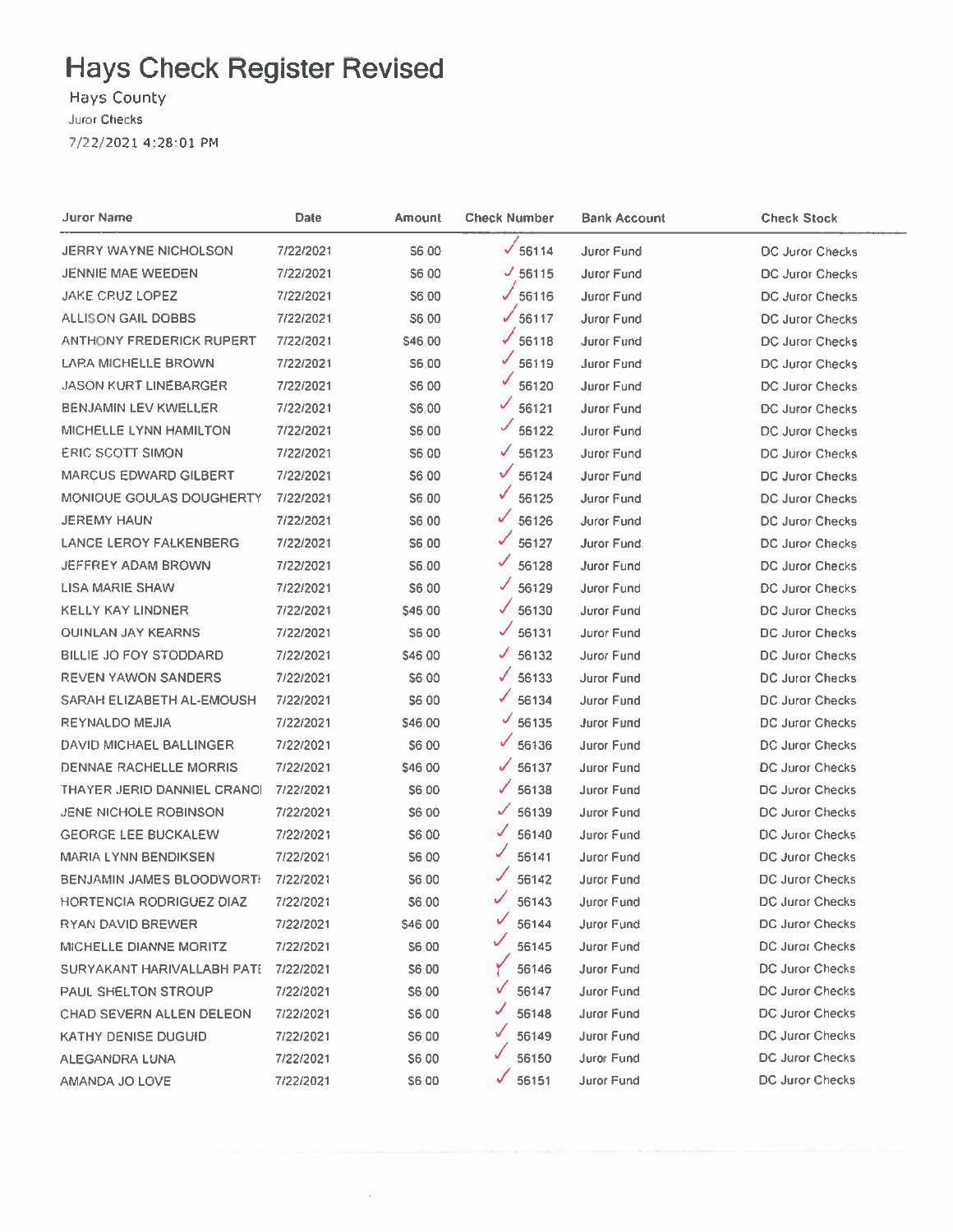| Juror Name                       | Date      | Amount        | <b>Check Number</b>    | <b>Bank Account</b> | <b>Check Stock</b>     |
|----------------------------------|-----------|---------------|------------------------|---------------------|------------------------|
| TYLER DAVIS STRICKLAND           | 7/22/2021 | S6.00         | $\frac{1}{56152}$      | Juror Fund          | DC Juror Checks        |
| <b>JOSEPHINA LIMAS GONZALEZ</b>  | 7/22/2021 | S6.00         | $\times$ 56153         | Juror Fund          | <b>DC Juror Checks</b> |
| <b>CASE WESLEY REEVES</b>        | 7/22/2021 | S6.00         | $\sqrt{56154}$         | Juror Fund          | <b>DC Juror Checks</b> |
| <b>JOSE GUADALUPE GODINA</b>     | 7/22/2021 | \$46.00       | $\sqrt{56155}$         | Juror Fund          | <b>DC Juror Checks</b> |
| <b>JEANINE BARBER PINNER</b>     | 7/22/2021 | S6.00         | $\times$ 56156         | <b>Juror Fund</b>   | <b>DC Juror Checks</b> |
| <b>BRUCE ROBERT HORNY</b>        | 7/22/2021 | <b>\$6.00</b> | $\times$ 56157         | Juror Fund          | DC Juror Checks        |
| DAVID GEOFFREY HAMPTON           | 7/22/2021 | S6.00         | ✓<br>56158             | <b>Juror Fund</b>   | DC Juror Checks        |
| LAWRENCE E HOFFMAN               | 7/22/2021 | \$6.00        | $\frac{6}{56159}$      | <b>Juror Fund</b>   | DC Juror Checks        |
| <b>KAREN R MURRAY</b>            | 7/22/2021 | \$46,00       | $\times$ 56160         | Juror Fund          | DC Juror Checks        |
| PAULA JO RAHNING                 | 7/22/2021 | \$46.00       | $\times$ 56161         | <b>Juror Fund</b>   | DC Juror Checks        |
| MICHAEL DEVIN ALVES              | 7/22/2021 | \$6.00        | $\checkmark$<br>56162  | Juror Fund          | DC Juror Checks        |
| <b>CHRISTOPHER RICHARD SCHAP</b> | 7/22/2021 | \$46.00       | ✓<br>56163             | <b>Juror Fund</b>   | <b>DC Juror Checks</b> |
| DARRELL LEWIS HAMMERLY           | 7/22/2021 | S6.00         | $\mathscr{I}$<br>56164 | Juror Fund          | <b>DC Juror Checks</b> |
| <b>CYNTHIA WINTER TURI</b>       | 7/22/2021 | S6.00         | ✓<br>56165             | Juror Fund          | <b>DC Juror Checks</b> |
| <b>MYLLER EUGENE HYNDS</b>       | 7/22/2021 | \$6.00        | $\mathcal{J}$<br>56166 | <b>Juror Fund</b>   | DC Juror Checks        |
| ALFRED GIOVIANNI RICHARDS        | 7/22/2021 | S6 00         | 56167                  | Juror Fund          | DC Juror Checks        |
| REBECCA ANN FRITZ MORRIS         | 7/22/2021 | \$6.00        | ✓<br>56168             | <b>Juror Fund</b>   | DC Juror Checks        |
| <b>JOANN KENNEDY</b>             | 7/22/2021 | \$6.00        | $\checkmark$<br>56169  | Juror Fund          | DC Juror Checks        |
| ALEXANDER RILEY BAKER            | 7/22/2021 | \$6.00        | ✓<br>56170             | <b>Juror Fund</b>   | <b>DC Juror Checks</b> |
| MARIE GWENDOLYN SCHNEIDEF        | 7/22/2021 | \$6.00        | 56171                  | Juror Fund          | DC Juror Checks        |
| <b>MARK ADAM YALETCHKO</b>       | 7/22/2021 | \$6,00        | ✓<br>56172             | Juror Fund          | DC Juror Checks        |
| TIMOTHY CHARLES SAKAIDA          | 7/22/2021 | \$6.00        | ✓<br>56173             | <b>Juror Fund</b>   | DC Juror Checks        |
| MELISSA ANNE MUELLER             | 7/22/2021 | S6 00         | ✓<br>56174             | Juror Fund          | DC Juror Checks        |
| ALEJANDRO B ROMERO               | 7/22/2021 | S6.00         | ✓<br>56175             | Juror Fund          | DC Juror Checks        |
| <b>SEAN BRADLEY CLEMENTS</b>     | 7/22/2021 | 56.00         | 56176                  | Juror Fund          | DC Juror Checks        |
| <b>ERICK CHARLES DUNAWAY</b>     | 7/22/2021 | S6.00         | 56177                  | <b>Juror Fund</b>   | DC Juror Checks        |
| SAMANTHA JOY AUBERT              | 7/22/2021 | \$6.00        | ✔<br>56178             | Juror Fund          | DC Juror Checks        |
| <b>LIA MICHELLE SPEARS</b>       | 7/22/2021 | \$46.00       | 56179                  | Juror Fund          | <b>DC Juror Checks</b> |
| <b>ANTHONY PAUL RUDISILL</b>     | 7/22/2021 | S6.00         | ✓<br>56180             | Juror Fund          | <b>DC Juror Checks</b> |
| <b>MATTHEW INEZ AMAYA</b>        | 7/22/2021 | \$6.00        | 56181                  | Juror Fund          | DC Juror Checks        |
| KRISTY LYNN SEAMANS              | 7/22/2021 | \$6,00        | 56182                  | Juror Fund          | DC Juror Checks        |
| <b>GARY EDWIN ANDERSON II</b>    | 7/22/2021 | \$6.00        | 56183                  | <b>Juror Fund</b>   | DC Juror Checks        |
| ANNABELLE LINDSAY DANIEL         | 7/22/2021 | <b>S6 00</b>  | 56184                  | Juror Fund          | DC Juror Checks        |
| ATANACIA HISATAKE                | 7/22/2021 | <b>S6.00</b>  | 56185                  | Juror Fund          | DC Juror Checks        |
| ANDREA LAUREN FAZIO              | 7/22/2021 | S6.00         | 56186                  | Juror Fund          | DC Juror Checks        |
| CHRISTINA MELENDEZ               | 7/22/2021 | S6 00         | 56187                  | Juror Fund          | DC Juror Checks        |
| MIKINNA ELISE RICHARDS           | 7/22/2021 | S6.00         | 56188                  | <b>Juror Fund</b>   | <b>DC Juror Checks</b> |
| ABIGAIL KATHRYN ADAMS            | 7/22/2021 | S6 00         | 56189                  | Juror Fund          | DC Juror Checks        |
| JACOB JOEL SEWELL                | 7/22/2021 | S6.00         | 56190                  | Juror Fund          | DC Juror Checks        |
| ELIZABETH C HUDDLESTON           | 7/22/2021 | S6 00         | 56191                  | <b>Juror Fund</b>   | DC Juror Checks        |
| ROBYN KAY KOZELSKY               | 7/22/2021 | \$6,00        | 56192                  | Juror Fund          | DC Juror Checks        |
| <b>BRENDAN REESE TREVETHAN</b>   | 7/22/2021 | \$6.00        | 56193                  | <b>Juror Fund</b>   | DC Juror Checks        |
| <b>BRANDI LEIGH WILLIAMS</b>     | 7/22/2021 | \$6.00        | 56194                  | Juror Fund          | DC Juror Checks        |
| <b>MISTY GAIL ANDERSON</b>       | 7/22/2021 | <b>S6 00</b>  | 56195                  | Juror Fund          | DC Juror Checks        |
| <b>CLAIRE ELIZABETH DAVIS</b>    | 7/22/2021 | S6.00         | 56196                  | Juror Fund          | DC Juror Checks        |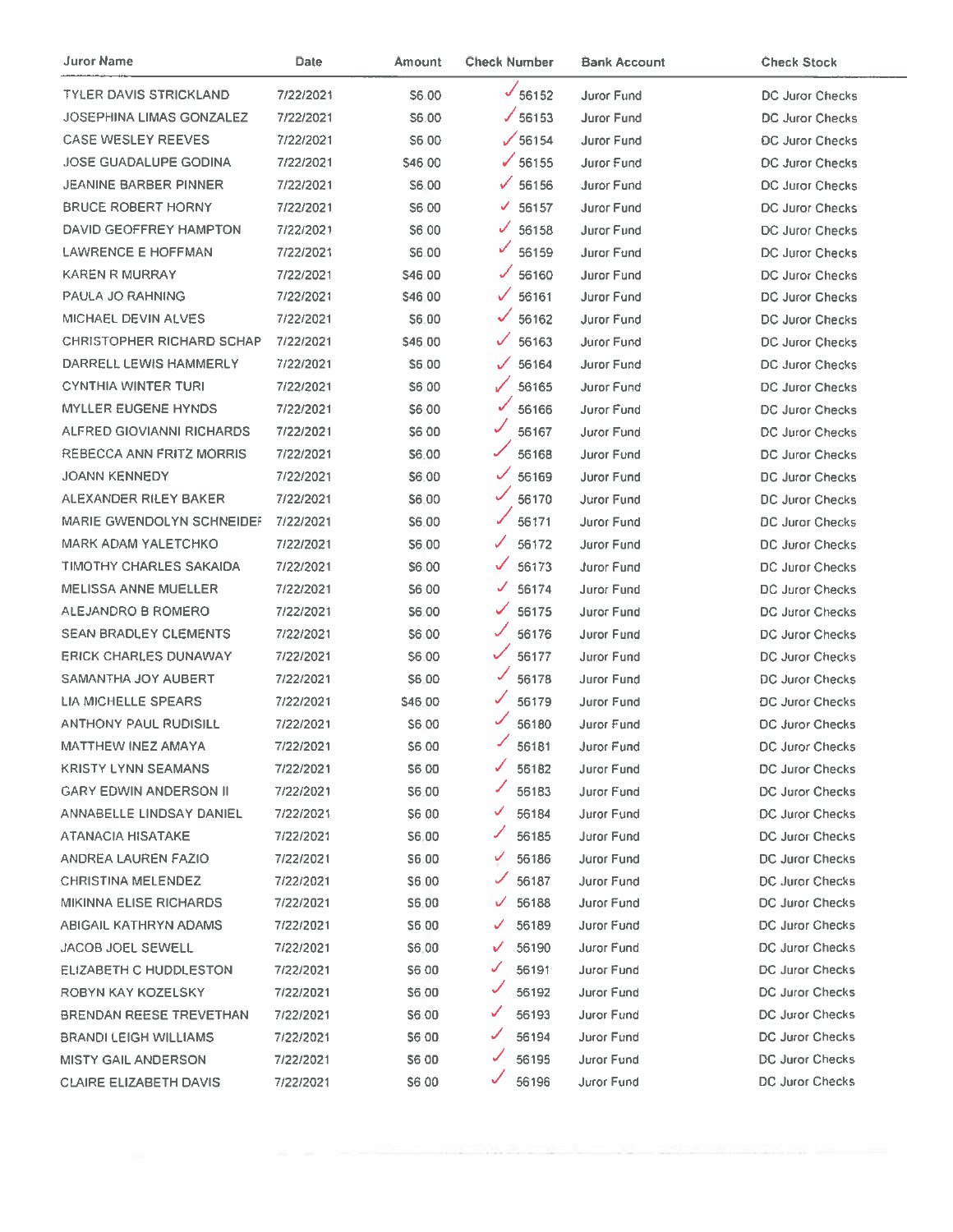| <b>Juror Name</b>              | Date      | Amount       | <b>Check Number</b>   | <b>Bank Account</b> | <b>Check Stock</b>     |
|--------------------------------|-----------|--------------|-----------------------|---------------------|------------------------|
| SKYLER DAVID HALCOM            | 7/22/2021 | S6.00        | $\frac{6}{56197}$     | <b>Juror Fund</b>   | <b>DC Juror Checks</b> |
| JOE ALBERT AGUILERA            | 7/22/2021 | S6.00        | $\times$ 56198        | Juror Fund          | DC Juror Checks        |
| <b>GRACE ISABELLA PHILLIPS</b> | 7/22/2021 | S6.00        | $\sqrt{56199}$        | Juror Fund          | <b>DC Juror Checks</b> |
| <b>JERRY LYNN WOODRUFF</b>     | 7/22/2021 | S6.00        | ✓<br>56200            | Juror Fund          | <b>DC Juror Checks</b> |
| DAVID SCOTT PILAND             | 7/22/2021 | S6.00        | ✓<br>56201            | <b>Juror Fund</b>   | DC Juror Checks        |
| PAUL DWAYNE KILGORE            | 7/22/2021 | <b>S6.00</b> | ✓<br>56202            | Juror Fund          | <b>DC Juror Checks</b> |
| ANDREA DOAN MAGANA             | 7/22/2021 | S6.00        | 56203<br>$\checkmark$ | Juror Fund          | DC Juror Checks        |
| DAVID CHARLES ZAPP             | 7/22/2021 | S6 00        | $\checkmark$<br>56204 | Juror Fund          | <b>DC Juror Checks</b> |
| DAVID THOMAS ARNOLD            | 7/22/2021 | <b>S6.00</b> | ✓<br>56205            | Juror Fund          | <b>DC Juror Checks</b> |
| <b>SHARI CARLA SCHMOK</b>      | 7/22/2021 | <b>S6.00</b> | ✔<br>56206            | Juror Fund          | <b>DC Juror Checks</b> |
| <b>GLORIA REYES ALVA</b>       | 7/22/2021 | \$6.00       | J<br>56207            | Juror Fund          | <b>DC Juror Checks</b> |
| <b>GREGORY ALLEN SVETLIK</b>   | 7/22/2021 | S6.00        | 56208<br>✓            | <b>Juror Fund</b>   | DC Juror Checks        |
| <b>MARIA CINDY MAY</b>         | 7/22/2021 | S6.00        | 56209                 | <b>Juror Fund</b>   | DC Juror Checks        |
| YADIEL AROCHO                  | 7/22/2021 | S6.00        | ✓<br>56210            | Juror Fund          | <b>DC Juror Checks</b> |
| DAVID ANDREW AMAYA             | 7/22/2021 | S6.00        | 56211                 | <b>Juror Fund</b>   | <b>DC Juror Checks</b> |
| <b>SHELLY LYNN BERRYHILL</b>   | 7/22/2021 | S6.00        | ✓<br>56212            | Juror Fund          | DC Juror Checks        |
| <b>TODD ARTHUR FULLER</b>      | 7/22/2021 | \$6.00       | ✓<br>56213            | Juror Fund          | DC Juror Checks        |
| <b>MATHEW ROBERT CESSNA</b>    | 7/22/2021 | S6.00        | ✓<br>56214            | Juror Fund          | <b>DC Juror Checks</b> |
| <b>BENJAMIN ANDREW GILLIS</b>  | 7/22/2021 | \$6.00       | 56215<br>✓            | <b>Juror Fund</b>   | DC Juror Checks        |
| <b>SARA FRANCISCA ROGERS</b>   | 7/22/2021 | \$6.00       | 56216                 | Juror Fund          | DC Juror Checks        |
| <b>SHANNON MARIE ROMERO</b>    | 7/22/2021 | S6.00        | 56217                 | Juror Fund          | <b>DC Juror Checks</b> |
| PHILIP JAMES CLINE             | 7/22/2021 | S6.00        | 56218                 | Juror Fund          | <b>DC Juror Checks</b> |
| STACIE MICHELLE SALAZAR        | 7/22/2021 | S6.00        | ✓<br>56219            | Juror Fund          | DC Juror Checks        |
| <b>CANDACE MARIE SUCHMA</b>    | 7/22/2021 | S6.00        | 56220                 | Juror Fund          | <b>DC Juror Checks</b> |

\$1,082.00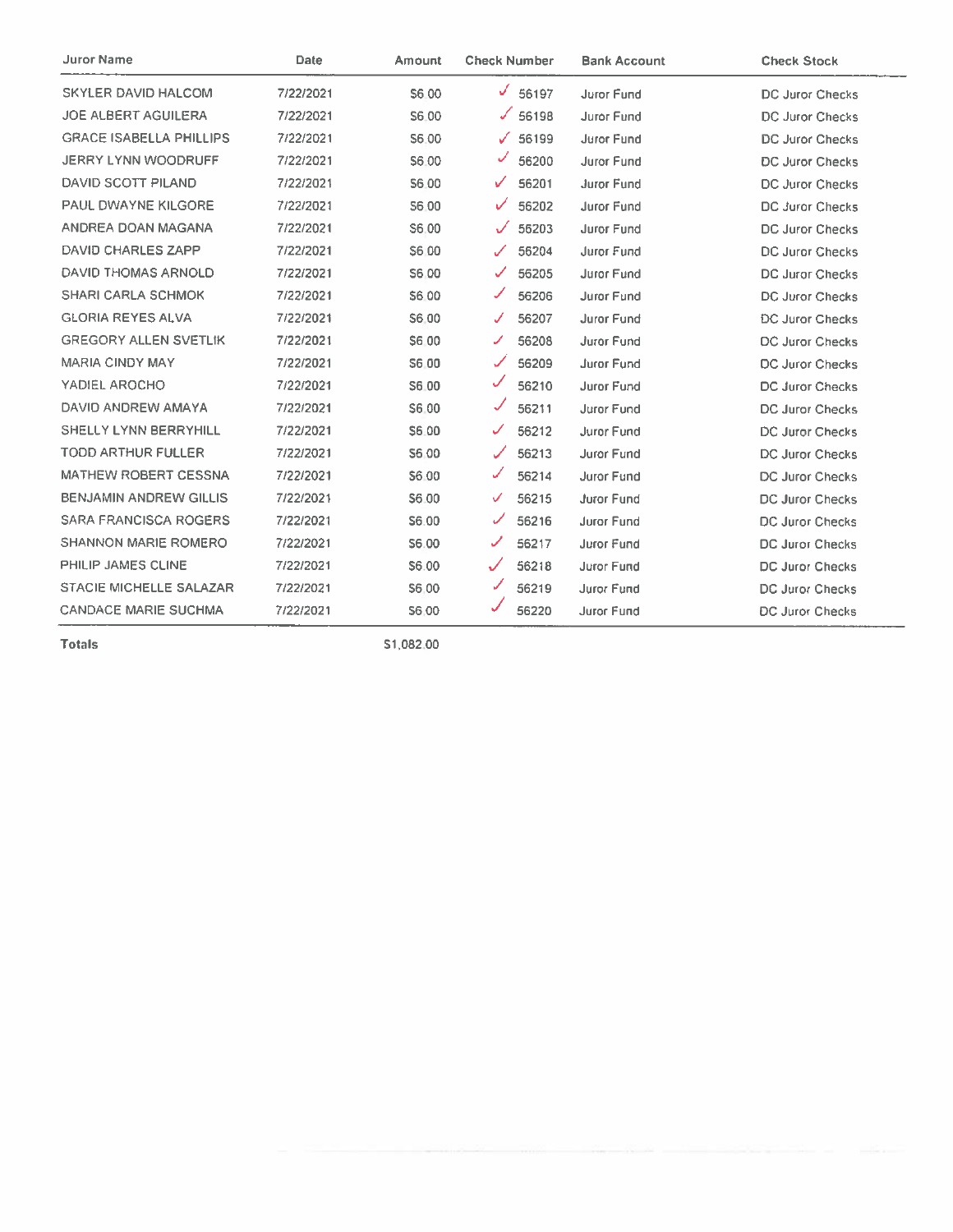## **Hays Check Register Revised**

**Hays County Juror Checks** 7/22/2021 3:53:32 PM

| Juror Name                       | Date      | Amount       | <b>Check Number</b> | <b>Bank Account</b> | <b>Check Stock</b>     |
|----------------------------------|-----------|--------------|---------------------|---------------------|------------------------|
| DANIEL GERARD OGDEN              | 7/22/2021 | \$6.00       | $\sqrt{56029}$      | Juror Fund          | <b>DC Juror Checks</b> |
| ANGELA MELISSA VELOSO HOLL       | 7/22/2021 | <b>S6.00</b> | $\sqrt{56030}$      | Juror Fund          | DC Juror Checks        |
| STEPHANIE RENAE GUERRA           | 7/22/2021 | \$6.00       | $\sqrt{56031}$      | Juror Fund          | DC Juror Checks        |
| DEANNA MARIE WARNER              | 7/22/2021 | \$6.00       | $\frac{1}{56032}$   | Juror Fund          | DC Juror Checks        |
| <b>FREDDIE JOE ALONZO</b>        | 7/22/2021 | \$6.00       | $\frac{1}{56033}$   | Juror Fund          | DC Juror Checks        |
| <b>JOHN NORMAN BLYTHE</b>        | 7/22/2021 | \$6.00       | $\times$ 56034      | <b>Juror Fund</b>   | DC Juror Checks        |
| ROBERT F JOHNSON III             | 7/22/2021 | <b>S600</b>  | $\frac{1}{56035}$   | <b>Juror Fund</b>   | DC Juror Checks        |
| ANNASTAGIA MARIE FAIVRE          | 7/22/2021 | <b>S6.00</b> | $\sqrt{56036}$      | <b>Juror Fund</b>   | DC Juror Checks        |
| LAURENE POSTALWAIT DIMICK        | 7/22/2021 | S6.00        | $\times$ 56037      | Juror Fund          | <b>DC Juror Checks</b> |
| ELIJAH RAY ZAPATA                | 7/22/2021 | 56.00        | $\sqrt{56038}$      | Juror Fund          | DC Juror Checks        |
| MICHAEL ALLAN HERREN             | 7/22/2021 | \$6.00       | $\sqrt{56039}$      | Juror Fund          | DC Juror Checks        |
| <b>JERRY WADE LINDSEY</b>        | 7/22/2021 | S6,00        | $\times$ 56040      | Juror Fund          | <b>DC Juror Checks</b> |
| <b>BREEANNE MICHELLE SANCHEZ</b> | 7/22/2021 | \$6.00       | $\frac{1}{56041}$   | Juror Fund          | DC Juror Checks        |
| <b>KRISTINA RAE ADKINS</b>       | 7/22/2021 | \$6,00       | $\times$ 56042      | <b>Juror Fund</b>   | DC Juror Checks        |
| <b>PATRICIA COGGIN MCKINNEY</b>  | 7/22/2021 | \$6,00       | $\times$ 56043      | Juror Fund          | DC Juror Checks        |
| <b>GRANT ISAIAH GIBERSON</b>     | 7/22/2021 | \$6.00       | $\times$ 56044      | <b>Juror Fund</b>   | DC Juror Checks        |
| SHAWN TEMITAYO AWOSIKA           | 7/22/2021 | <b>S6 00</b> | $\times$ 56045      | <b>Juror Fund</b>   | DC Juror Checks        |
| SANDRA LYNN HARRIS               | 7/22/2021 | S6.00        | $\times$ 56046      | Juror Fund          | DC Juror Checks        |
| <b>MATASHIA ANTONETTE GARDEN</b> | 7/22/2021 | S6.00        | $\times$ 56047      | Juror Fund          | DC Juror Checks        |
| <b>MELISSA ANNE DANIELS</b>      | 7/22/2021 | <b>S6.00</b> | $\frac{66048}{ }$   | <b>Juror Fund</b>   | DC Juror Checks        |
| <b>CAREY GLYNN IBRAHIM</b>       | 7/22/2021 | S6.00        | $\sqrt{56049}$      | <b>Juror Fund</b>   | DC Juror Checks        |
| <b>SAMUEL GIDEON SHORT</b>       | 7/22/2021 | <b>S6.00</b> | $\times$ 56050      | <b>Juror Fund</b>   | DC Juror Checks        |
| <b>VALERIE JONES TOD</b>         | 7/22/2021 | \$6.00       | $\sqrt{56051}$      | <b>Juror Fund</b>   | <b>DC Juror Checks</b> |
| <b>EMILY SUZANNE ORNER</b>       | 7/22/2021 | \$6.00       | $\times$ 56052      | Juror Fund          | DC Juror Checks        |
| THEODORE JOESPH LIZAK            | 7/22/2021 | \$6.00       | $\frac{1}{56053}$   | <b>Juror Fund</b>   | DC Juror Checks        |
| SHELBY MARIE RICHTER             | 7/22/2021 | \$6.00       | 56054               | <b>Juror Fund</b>   | DC Juror Checks        |
| <b>SYDNEY RENAE MORRIS</b>       | 7/22/2021 | <b>S6.00</b> | $\frac{1}{56055}$   | Juror Fund          | DC Juror Checks        |
| <b>MEGAN ELIZABETH CRAWFORD</b>  | 7/22/2021 | \$6.00       | ✓<br>56056          | <b>Juror Fund</b>   | DC Juror Checks        |
| SYLVIA YOLANDA MENCHACA          | 7/22/2021 | S6 00        | $\times$ 56057      | Juror Fund          | DC Juror Checks        |
| CYNTHIA ANNETTE HILL             | 7/22/2021 | S6.00        | $\times$ 56058      | Juror Fund          | <b>DC Juror Checks</b> |
| EDDY PASTRANO                    | 7/22/2021 | S6 00        | $\frac{66059}{ }$   | Juror Fund          | <b>DC Juror Checks</b> |
| WILLIE LEE HARDY JR              | 7/22/2021 | <b>S6.00</b> | $\times$ 56060      | <b>Juror Fund</b>   | DC Juror Checks        |
| <b>TERRY NEWBERRY SWENSON</b>    | 7/22/2021 | <b>S6 00</b> | $\frac{66061}{ }$   | Juror Fund          | DC Juror Checks        |
| DAVID LEE STRICKLAND             | 7/22/2021 | \$6.00       | 56062               | <b>Juror Fund</b>   | DC Juror Checks        |
| <b>CATHERINE LEE ADAMS</b>       | 7/22/2021 | <b>S600</b>  | 56063               | Juror Fund          | DC Juror Checks        |
| <b>DELFINO MONCIVAIS</b>         | 7/22/2021 | S6.00        | 56064<br>✓          | Juror Fund          | <b>DC Juror Checks</b> |
| RONNIE LEE BRATT                 | 7/22/2021 | \$6.00       | 56065<br>✓          | Juror Fund          | DC Juror Checks        |
| <b>ESMEE KARYS REAM</b>          | 7/22/2021 | \$6.00       | $\frac{6}{56066}$   | Juror Fund          | DC Juror Checks        |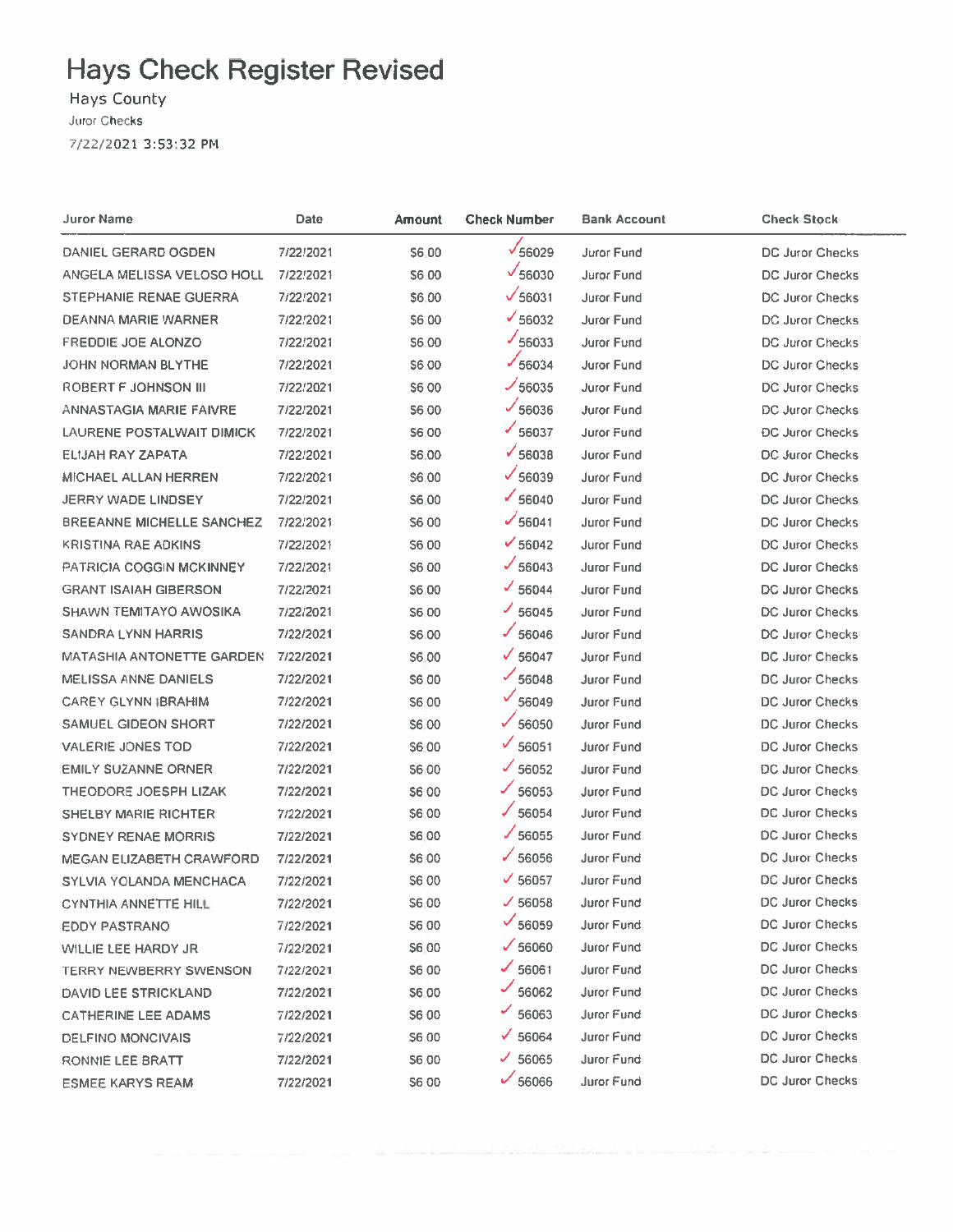| Juror Name                     | <b>Date</b> | Amount       | <b>Check Number</b> | Bank Account      | <b>Check Stock</b>     |
|--------------------------------|-------------|--------------|---------------------|-------------------|------------------------|
| ROBERT WAYNE MORSE             | 7/22/2021   | <b>S6.00</b> | $\sqrt{56067}$      | Juror Fund        | <b>DC Juror Checks</b> |
| DARIAN ELIZABETH BERGLUND      | 7/22/2021   | S6 00        | $\frac{1}{56068}$   | Juror Fund        | DC Juror Checks        |
| DORIS DISMUKE RICHARDSON       | 7/22/2021   | \$6.00       | $\sqrt{56069}$      | <b>Juror Fund</b> | <b>DC Juror Checks</b> |
| DAVID ROBERT NIMOCKS           | 7/22/2021   | S6.00        | $\frac{6}{56070}$   | <b>Juror Fund</b> | <b>DC Juror Checks</b> |
| DEBORAH DOREEN MCCULLOUG       | 7/22/2021   | \$6.00       | $\frac{66071}{1}$   | <b>Juror Fund</b> | <b>DC Juror Checks</b> |
| <b>LEENAYVIA L RODRIGUEZ</b>   | 7/22/2021   | S6.00        | $\sqrt{56072}$      | Juror Fund        | DC Juror Checks        |
| <b>CHRISTOPHER ERIC FISHER</b> | 7/22/2021   | <b>S6.00</b> | $\frac{1}{56073}$   | Juror Fund        | <b>DC Juror Checks</b> |
| JOHN DAVID GERLAND             | 7/22/2021   | S6.00        | $\sqrt{56074}$      | <b>Juror Fund</b> | DC Juror Checks        |
| <b>MARGARET MARIE YSAIS</b>    | 7/22/2021   | S6.00        | $\sqrt{56075}$      | Juror Fund        | <b>DC Juror Checks</b> |
| <b>JUDY ELAINE WATTS</b>       | 7/22/2021   | S6.00        | $\sqrt{56076}$      | <b>Juror Fund</b> | <b>DC Juror Checks</b> |
| BENJAMIN JOSEPH MOLLICA        | 7/22/2021   | <b>S600</b>  | $\times$ 56077      | Juror Fund        | DC Juror Checks        |
| <b>HOLLY TARA JUSTUS</b>       | 7/22/2021   | S6 00        | $\times$ 56078      | Juror Fund        | DC Juror Checks        |
| <b>GARRETT WADE FISHER</b>     | 7/22/2021   | \$6.00       | $\times$ 56079      | Juror Fund        | <b>DC Juror Checks</b> |
| <b>COLBY MANES ARDREY</b>      | 7/22/2021   | S6 00        | $\checkmark$ 56080  | Juror Fund        | <b>DC Juror Checks</b> |
| KATHRYN ELIZABETH BAKER        | 7/22/2021   | S6.00        | $\times$ 56081      | <b>Juror Fund</b> | DC Juror Checks        |
| KRISTEN MICHELLE VASQUEZ       | 7/22/2021   | S6.00        | $\times$ 56082      | <b>Juror Fund</b> | <b>DC Juror Checks</b> |
| <b>ERNESTO EDUARDO CANTU</b>   | 7/22/2021   | S6.00        | $\frac{66083}{ }$   | <b>Juror Fund</b> | DC Juror Checks        |
| ALLAN BILLY TEAGUE             | 7/22/2021   | S6.00        | $\times$ 56084      | Juror Fund        | DC Juror Checks        |
| <b>MARIZA FLORES</b>           | 7/22/2021   | S6.00        | $\frac{1}{56085}$   | Juror Fund        | <b>DC Juror Checks</b> |
| JENNIFER KATHLEEN RODRIGUE     | 7/22/2021   | \$6.00       | $\times$ 56086      | Juror Fund        | DC Juror Checks        |
| TERRY JOSEPH NANCE             | 7/22/2021   | \$6.00       | 56087               | Juror Fund        | <b>DC Juror Checks</b> |
| <b>ISIANA RENDON</b>           | 7/22/2021   | \$6.00       | $\sqrt{56088}$      | Juror Fund        | DC Juror Checks        |
| JOHN CZERNIEC                  | 7/22/2021   | \$6.00       | $\frac{1}{56089}$   | Juror Fund        | DC Juror Checks        |
| <b>WILLIAM MICHAEL DOUGLAS</b> | 7/22/2021   | <b>S600</b>  | $\times$ 56090      | Juror Fund        | DC Juror Checks        |
| LEA VONCELL JEFFERSON          | 7/22/2021   | \$6.00       | $\frac{6091}{ }$    | Juror Fund        | <b>DC Juror Checks</b> |
| <b>ALLISON SCOTT BOLEN</b>     | 7/22/2021   | S6.00        | 56092               | Juror Fund        | <b>DC Juror Checks</b> |
| <b>IRENE RODRIGUEZ PEREZ</b>   | 7/22/2021   | \$6.00       | $\frac{1}{56093}$   | Juror Fund        | <b>DC Juror Checks</b> |
| JENNIFER SHELLEY RODRIGUEZ     | 7/22/2021   | \$6.00       | $\frac{6}{56094}$   | <b>Juror Fund</b> | <b>DC Juror Checks</b> |
| <b>KAREN KEM MAHANAY</b>       | 7/22/2021   | \$6.00       | $\sqrt{56095}$      | Juror Fund        | DC Juror Checks        |
| <b>GARY WAYNE EARGLE</b>       | 7/22/2021   | S6.00        | 56096               | Juror Fund I      | <b>DC Juror Checks</b> |
| ELIZABETH MARIE HOCH           | 7/22/2021   | <b>S6.00</b> | $\times$ 56097      | Juror Fund        | DC Juror Checks        |
| <b>MATTHEW JARL MOLANDER</b>   | 7/22/2021   | \$6.00       | $\sqrt{56098}$      | Juror Fund        | <b>DC Juror Checks</b> |
| <b>LOGAN CHASE ZENT</b>        | 7/22/2021   | \$6.00       | 56099               | Juror Fund        | DC Juror Checks        |
| JUDETH M MAYO                  | 7/22/2021   | S6.00        | $\frac{1}{56100}$   | <b>Juror Fund</b> | DC Juror Checks        |
| DEENA HARRISON GARDOW          | 7/22/2021   | S6.00        | $\frac{66101}{ }$   | <b>Juror Fund</b> | <b>DC Juror Checks</b> |
| <b>GREGORY ALAN CARR</b>       | 7/22/2021   | <b>S600</b>  | $\frac{6}{56102}$   | Juror Fund        | DC Juror Checks        |
| CHANCE MILES WYLIE             | 7/22/2021   | S6:00        | $\frac{1}{56103}$   | Juror Fund        | <b>DC Juror Checks</b> |
| <b>BRIANNA RENAE OLIVA</b>     | 7/22/2021   | <b>S6.00</b> | $\times$ 56104      | Juror Fund        | DC Juror Checks        |
| <b>JILL COLLEEN CLARK</b>      | 7/22/2021   | S6:00        | $\frac{1}{56105}$   | Juror Fund        | <b>DC Juror Checks</b> |
| <b>TERRI RUTH SEELINGER</b>    | 7/22/2021   | \$6.00       | $\frac{6}{100}$     | Juror Fund        | <b>DC Juror Checks</b> |
| <b>ERIC CLAY LEWIS</b>         | 7/22/2021   | S6.00        | $\frac{1}{56107}$   | Juror Fund        | DC Juror Checks        |
| THOMAS ADAM JONES              | 7/22/2021   | S6.00        | $\frac{1}{56108}$   | <b>Juror Fund</b> | DC Juror Checks        |
| <b>BRIAN STEWART THOMPSON</b>  | 7/22/2021   | S6.00        | $\frac{6}{56109}$   | <b>Juror Fund</b> | DC Juror Checks        |
| <b>CARLOS JAVIER RAMIREZ</b>   | 7/22/2021   | S6.00        | $\frac{56110}{ }$   | <b>Juror Fund</b> | <b>DC Juror Checks</b> |
| LAWRENCE EVERETTE SWINNEY      | 7/22/2021   | S6.00        | 56111               | Juror Fund        | <b>DC Juror Checks</b> |